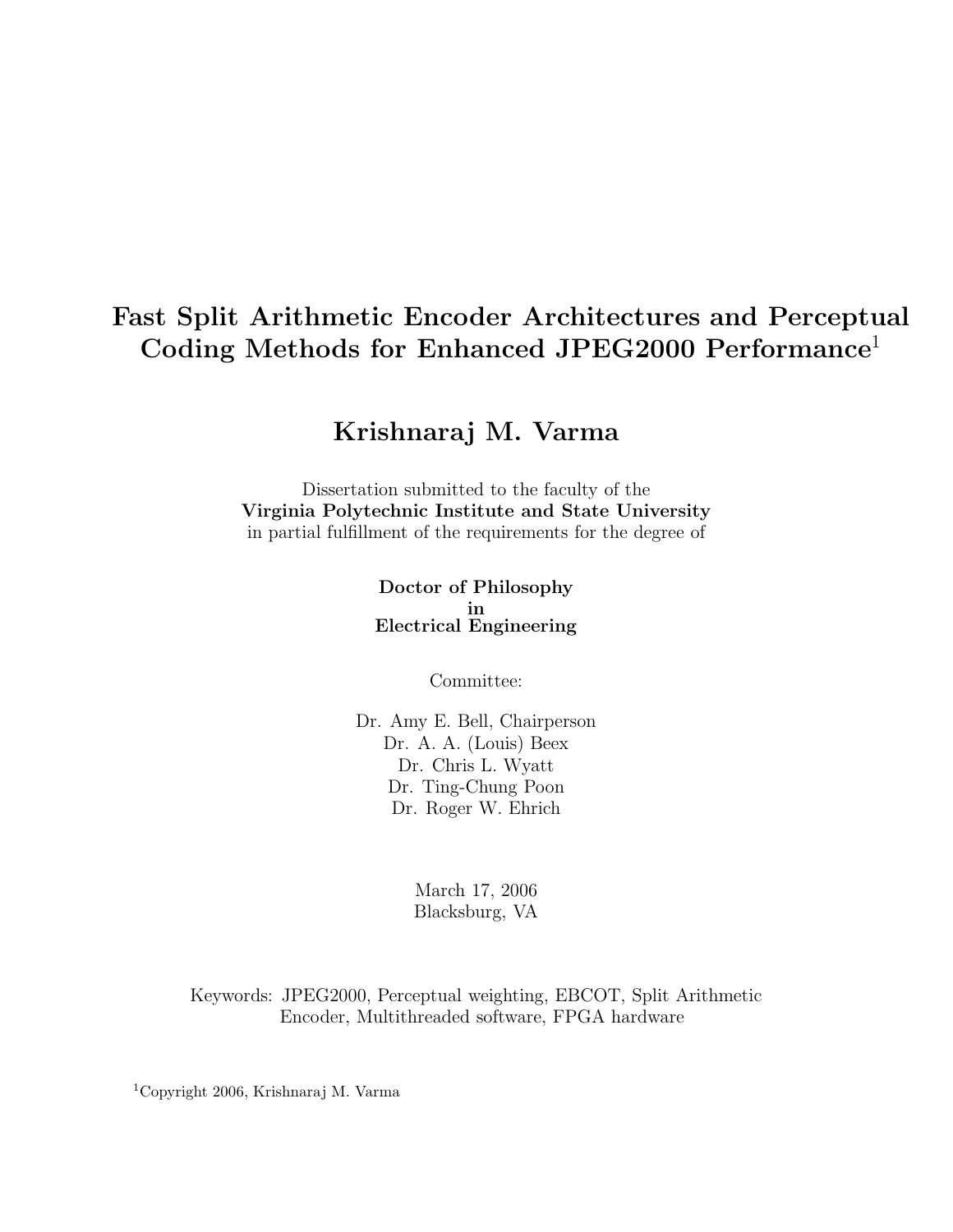# Fast Split Arithmetic Encoder Architectures and Perceptual Coding Methods for Enhanced JPEG2000 Performance

# Krishnaraj M. Varma (ABSTRACT)

JPEG2000 is a wavelet transform based image compression and coding standard. It provides superior rate-distortion performance when compared to the previous JPEG standard. In addition JPEG2000 provides four dimensions of scalability—distortion, resolution, spatial, and color. These superior features make JPEG2000 ideal for use in power and bandwidth limited mobile applications like urban search and rescue. Such applications require a fast, low power JPEG2000 encoder to be embedded on the mobile agent. This embedded encoder needs to also provide superior subjective quality to low bitrate images. This research addresses these two aspects of enhancing the performance of JPEG2000 encoders.

The JPEG2000 standard includes a perceptual weighting method based on the contrast sensitivity function (CSF). Recent literature shows that perceptual methods based on subband standard deviation are also effective in image compression. This research presents two new perceptual weighting methods that combine information from both the human contrast sensitivity function as well as the standard deviation within a subband or code-block. These two new sets of perceptual weights are compared to the JPEG2000 CSF weights. The results indicate that our new weights performed better than the JPEG2000 CSF weights for high frequency images. Weights based solely on subband standard deviation are shown to perform worse than JPEG2000 CSF weights for all images at all compression ratios.

Embedded block coding, EBCOT tier-1, is the most computationally intensive part of the JPEG2000 image coding standard. Past research on fast EBCOT tier-1 hardware implementations has concentrated on cycle efficient context formation. These pass-parallel architectures require that JPEG2000's three mode switches be turned on. While turning on the mode switches allows for arithmetic encoding from each coding pass to run independent of each other (and thus in parallel), it also disrupts the probability estimation engine of the arithmetic encoder, thus sacrificing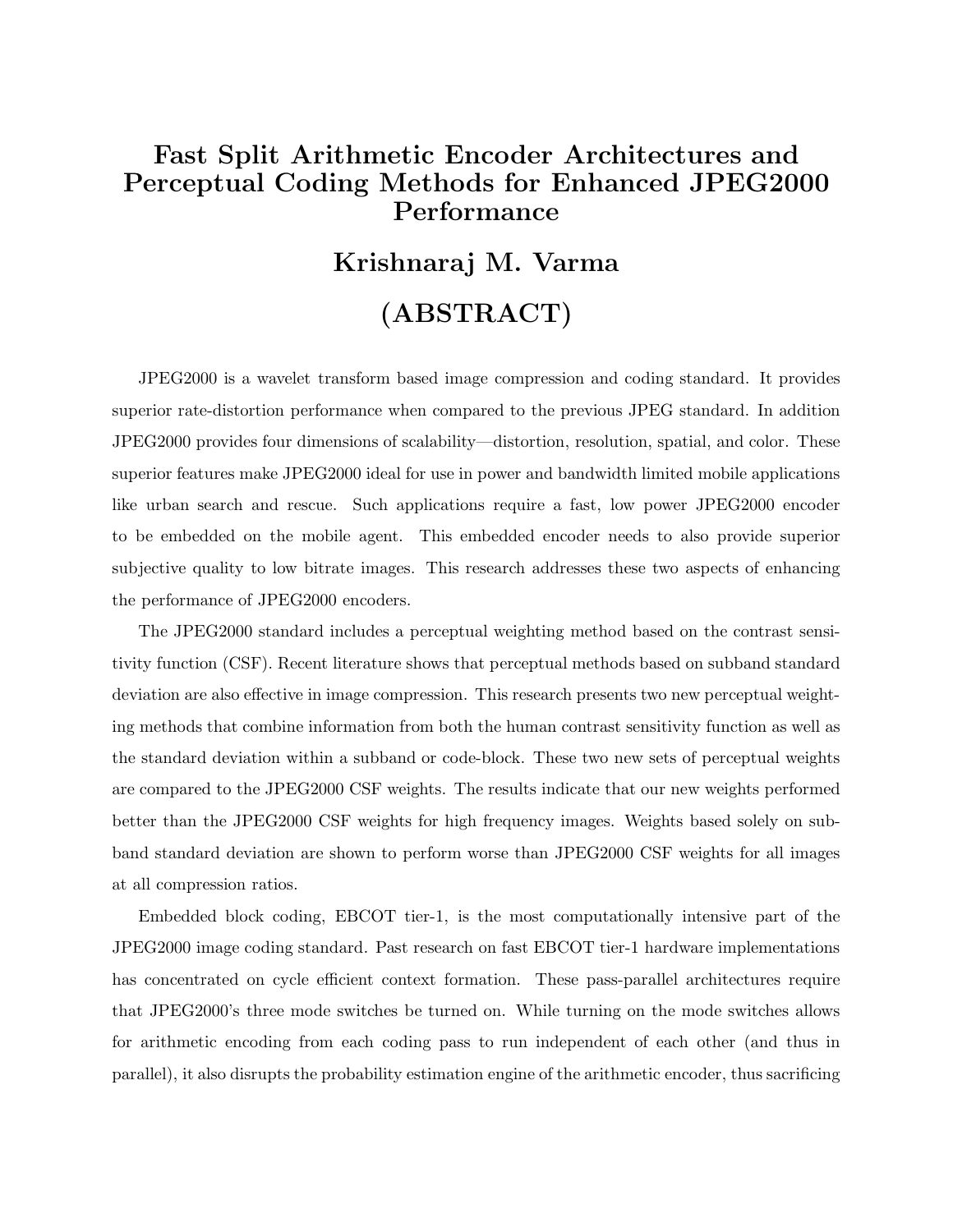coding efficiency for improved throughput. In this research a new fast EBCOT tier-1 design is presented: it is called the Split Arithmetic Encoder (SAE) process. The proposed process exploits concurrency to obtain improved throughput while preserving coding efficiency. The SAE process is evaluated using three methods: clock cycle estimation, multithreaded software implementation, a field programmable gate array (FPGA) hardware implementation. All three methods achieve throughput improvement; the hardware implementation exhibits the largest speedup, as expected.

A high speed, task-parallel, multithreaded, software architecture for EBCOT tier-1 based on the SAE process is proposed. SAE was implemented in software on two shared-memory architectures: a PC using hyperthreading and a multi-processor non-uniform memory access (NUMA) machine. The implementation adopts appropriate synchronization mechanisms that preserve the algorithm's causality constraints. Tests show that the new architecture is capable of improving throughput as much as 50% on the NUMA machine and as much as 19% on a PC with two virtual processing units. A high speed, multirate, FPGA implementation of the SAE process is also proposed. The mismatch between the rate of production of data by the context formation (CF) module and the rate of consumption of data by the arithmetic encoder (AE) module is studied in detail. Appropriate choices for FIFO sizes and FIFO write and read capabilities are made based on the statistics obtained from test runs of the algorithm. Using a fast CF module, this implementation was able to achieve as much as 120% improvement in throughput.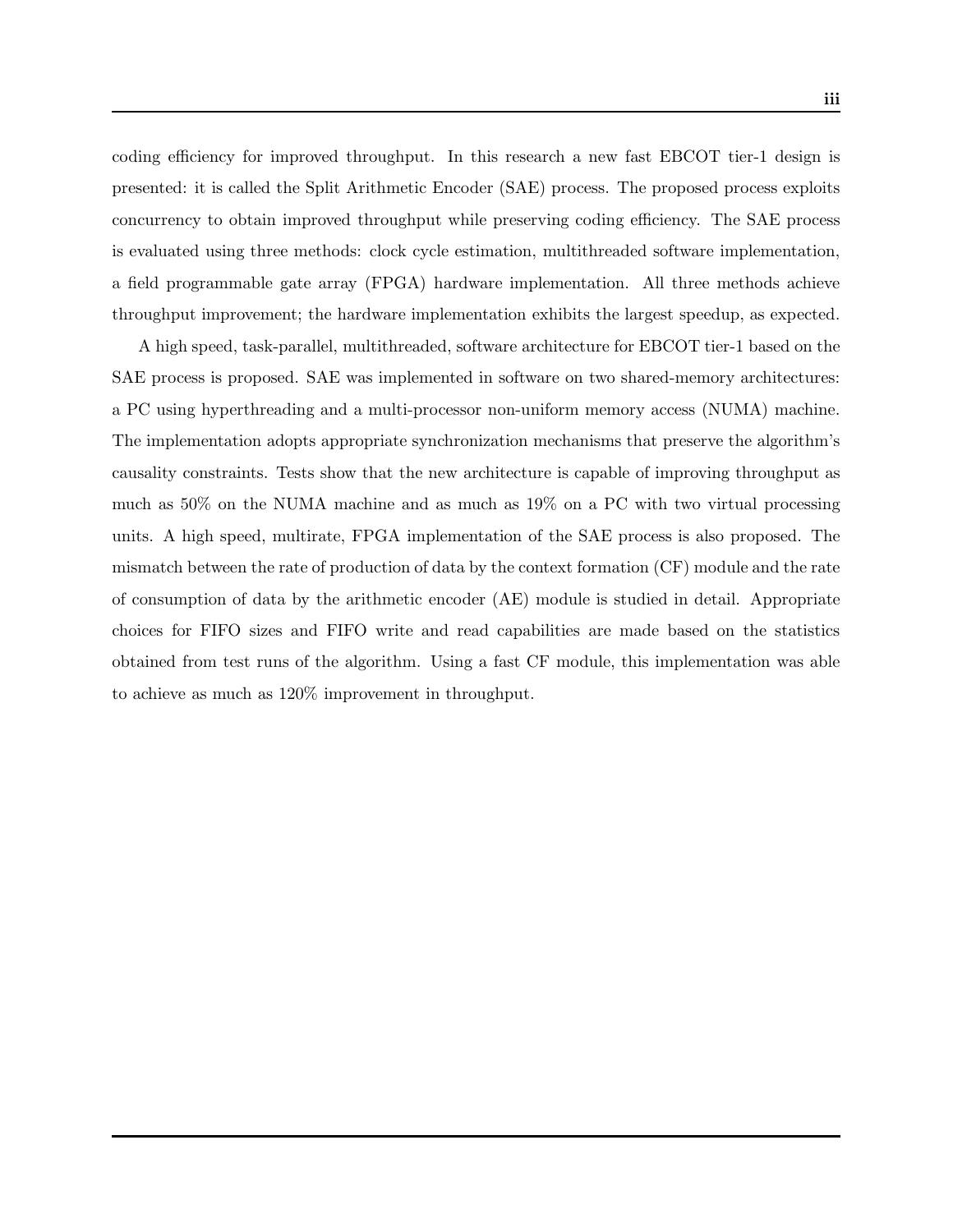<mark>ॐ अ</mark>सतोमा सङ्गमय । तमसोमा ज्योतिर्गमय । m-(yomA am-t\gmy . <u>ॐ शान्तिः शान्तिः ॥</u>

From illusion lead me to the real; From darkness lead me to light; From death lead me to immortality; And may there be Peace..Peace..Perfect Peace.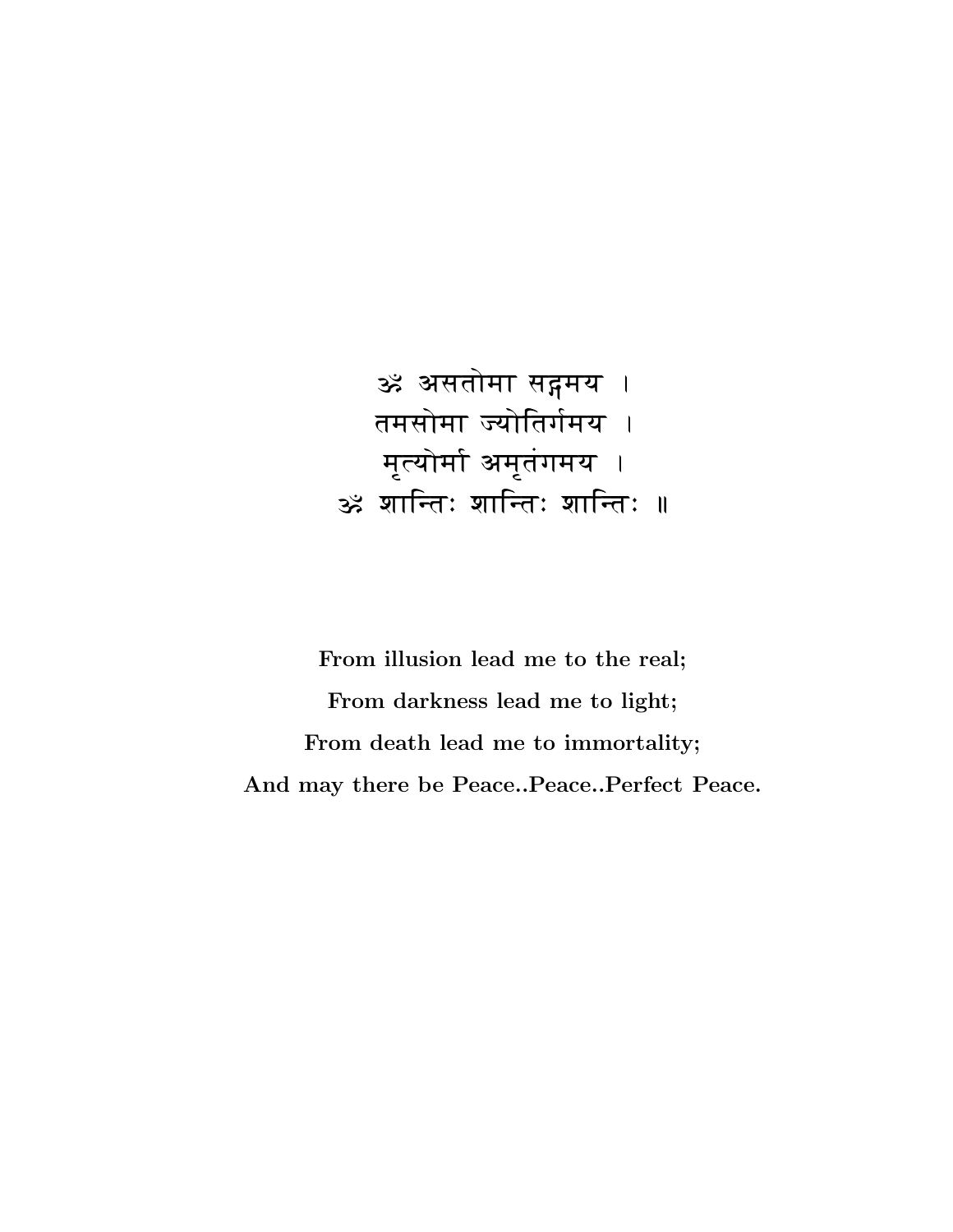To my parents for all their love, all their patience, and all their encouragement.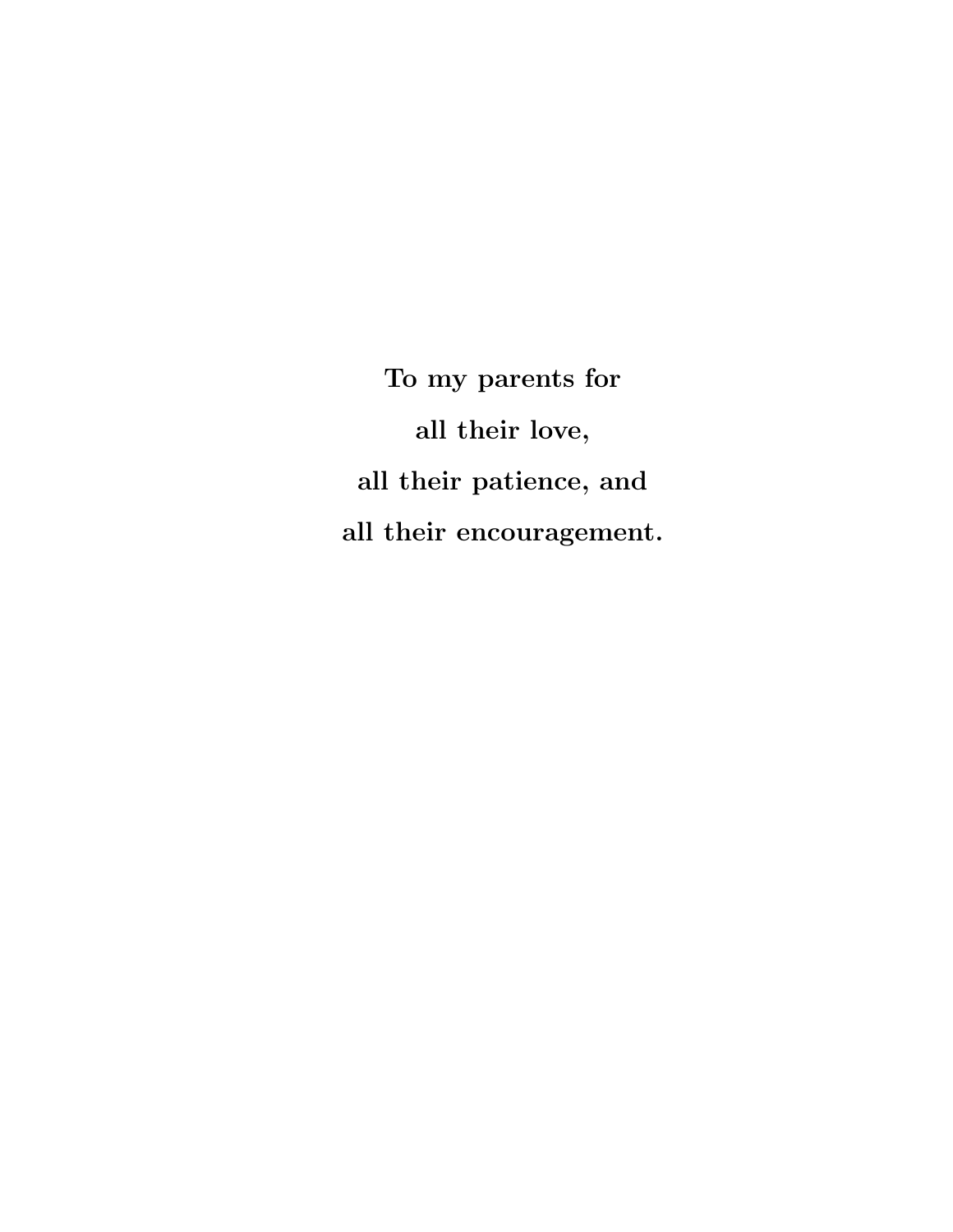## Acknowledgement

I would like to express my most sincere gratitude to Dr. Amy Bell for her guidance during the course of this research work and my academic career at Virginia Tech. Without her invaluable advice, help, suggestions and planning, this dissertation work would not have been possible. Working in the Digital Signal Processing and Communications Lab (DSPCL) at Virginia Tech has been an invaluable experience. My experience at DSPCL has improved my technical knowledge and research skills and broadened my understanding of many subjects, not just electrical engineering. For this opportunity I am deeply indebted to Dr. Bell. Dr. Bell has also been an inspiration for me on learning the virtues of planning and time management. I would also like to thank her for the financial assistantship that I was offered during the course of my doctoral research. There have been many occassions when she went out of her way to help me administratively and personally and make my stint at Virginia Tech as comfortable as possible. Above all, I am deeply thankful for her friendship.

This research would not have been possible without the collaboration of our hardware partners from the University of Akron. Dr. Joan Carletta and her student Himabindu Damecharla have been extremely helpful and cooperative in helping us understand the intricacies of hardware implementations on FPGAs. In addition their work in implementing the various EBCOT tier-1 process models on FPGA and running simulations to obtain throughput results were central to the success of this research. Dr. Godmar Back from the Computer Science department at Virginia Tech provided me with invaluable help during the multithreaded software implementation of the split arithmetic encoder process. His timely insights into multithreading were extremely useful in making informed decisions for designing the software architectures and for measuring the performance of the implementation.

I would like to offer special thanks to Dr. A. A. (Louis) Beex for his guidance and help during the first two years of my graduate study at Virginia Tech and for offering me an opportunity to teach the DSP course in Spring 2005. I have to admit that the most I have learned about signal processing concepts was when I taught that course. Many thanks also to Dr. Chris L. Wyatt, Dr. Ting-Chung Poon, and Dr. Roger W. Ehrich for being on my graduate committee and reviewing this work.

I would like to express my appreciation for the endless hours of discussion, technical and other-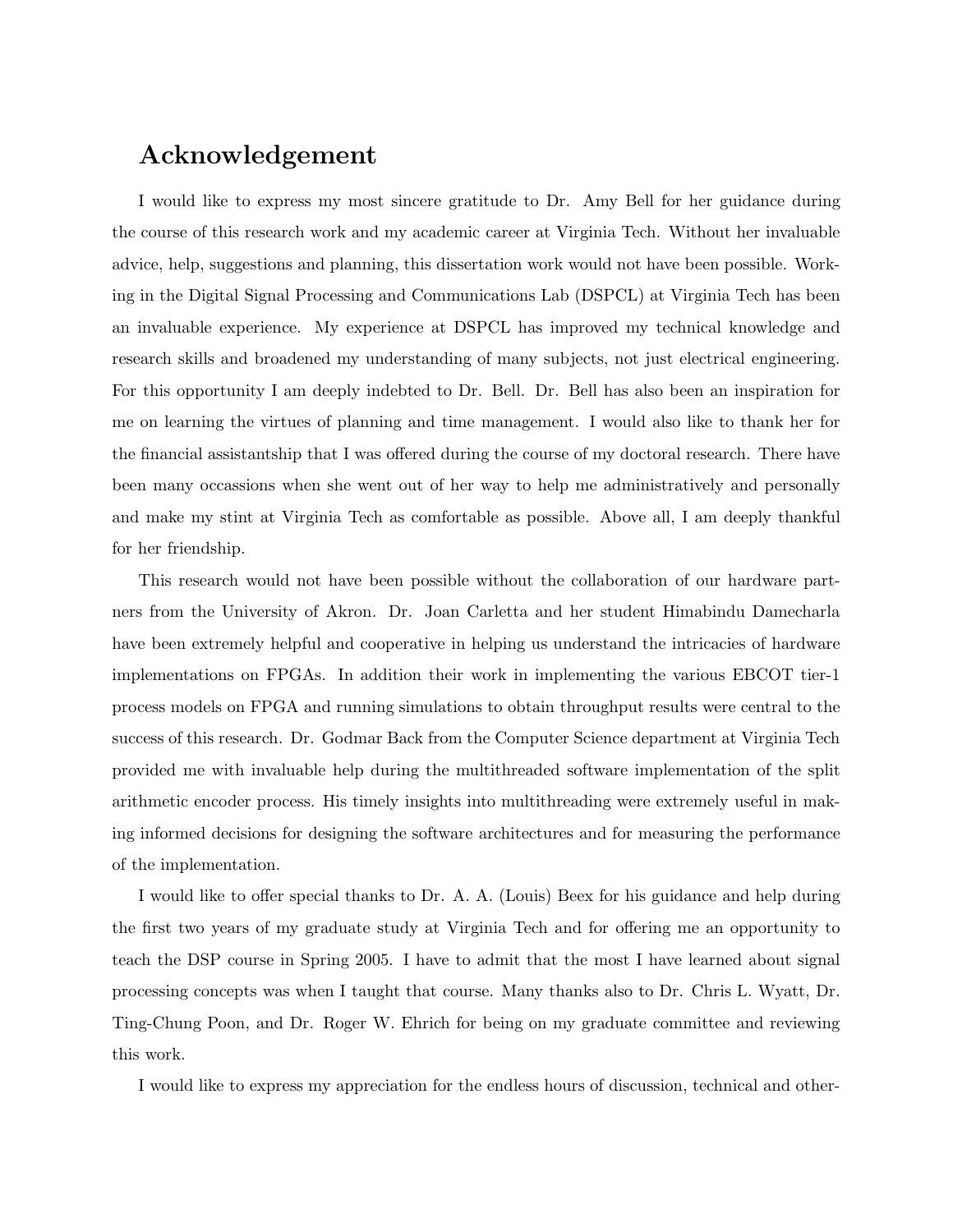wise, that I have had with my colleagues and friends Kishore Kotteri, Satyabrata Rout, and Takeshi Ikuma. These discussions have helped shape my graduate research during my tenure at Viginia Tech and their friendship is something I will cherish for the rest of my life. In addition, I would like to thank Sunil Mallik, Vidya Rajagopalan, Ramya Ramanath, Anbumani Subramanian and Sheela Ramamoorthy for their wonderful friendship without which my stay in Blacksburg would have been far less memorable.

My parents have been there for me throughout my good and bad times. They have always provided me with encouragement, love, patience and guidance. Without their support my entire professional life would have been impossible. Therefore I dedicate this dissertation with love to my parents. Finally I would like to thank my wife Reshmi whose love and help have been indispensable in the last few weeks of writing up this dissertation. She has been very kind and understanding and I hope that some day I can be even half as supportive to her as she has been to me.

Krishnaraj M. Varma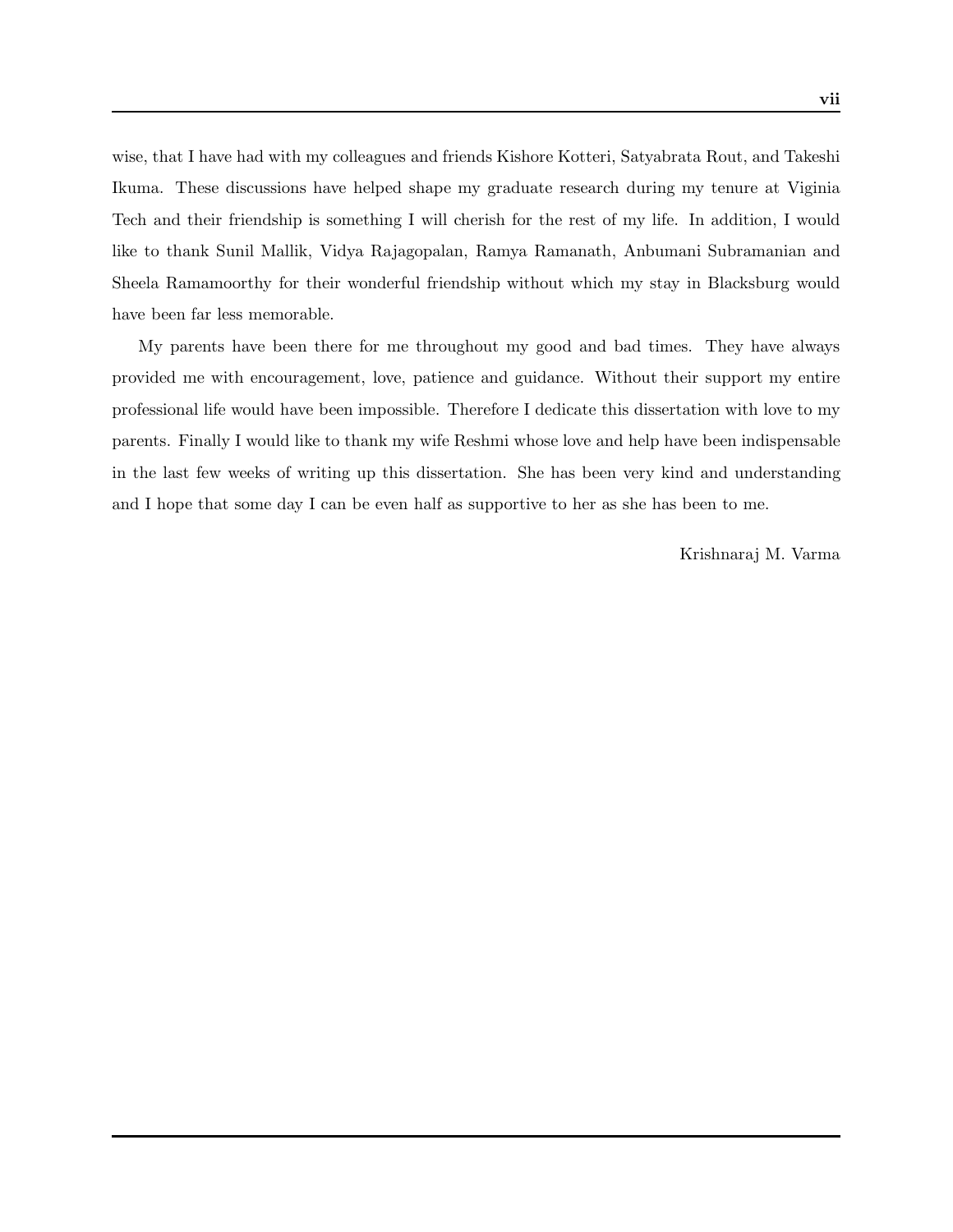# **Contents**

| $\mathbf{1}$ |     | Introduction                                                                                               | $\mathbf{1}$   |
|--------------|-----|------------------------------------------------------------------------------------------------------------|----------------|
|              | 1.1 | Wavelet Transform Based Image Coding - A Brief History                                                     | $\overline{2}$ |
|              | 1.2 |                                                                                                            | 3              |
|              | 1.3 |                                                                                                            | $\overline{4}$ |
|              | 1.4 |                                                                                                            | $\overline{5}$ |
|              | 1.5 |                                                                                                            | $\overline{5}$ |
| $\bf{2}$     |     | Fundamentals of JPEG2000 Image Compression                                                                 | $\overline{7}$ |
|              | 2.1 | Features of JPEG2000 $\ldots \ldots \ldots \ldots \ldots \ldots \ldots \ldots \ldots \ldots \ldots \ldots$ | $\overline{7}$ |
|              | 2.2 |                                                                                                            |                |
|              | 2.3 |                                                                                                            | -11            |
|              |     | 2.3.1                                                                                                      | 12             |
|              |     | 2.3.2                                                                                                      | 14             |
|              |     | 2.3.3                                                                                                      | -17            |
|              |     | 2.3.4                                                                                                      | 18             |
| 3            |     | <b>Perceptual Coding Techniques</b>                                                                        | 20             |
|              | 3.1 |                                                                                                            | 21             |
|              | 3.2 |                                                                                                            | 24             |
|              | 3.3 |                                                                                                            | 25             |
| 4            |     | <b>New Perceptual Weights</b>                                                                              | 28             |
|              | 4.1 |                                                                                                            | 28             |
|              | 4.2 |                                                                                                            | 29             |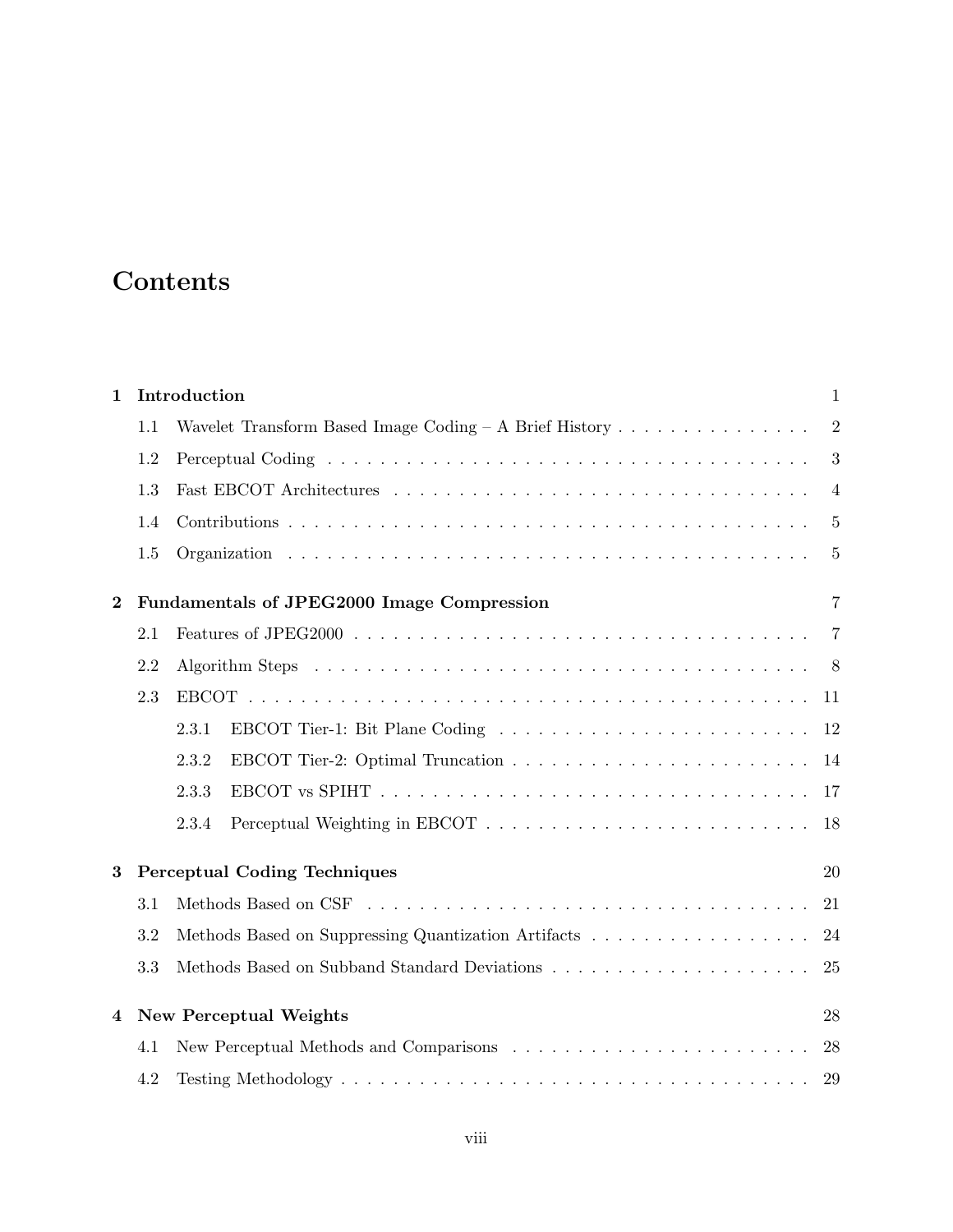|          | 4.3 |       |                                                       |     |
|----------|-----|-------|-------------------------------------------------------|-----|
|          |     | 4.3.1 |                                                       |     |
|          |     | 4.3.2 |                                                       |     |
|          |     | 4.3.3 |                                                       |     |
|          |     | 4.3.4 |                                                       |     |
| $\bf{5}$ |     |       | Challenges in Hardware Implementation of JPEG2000     | 36  |
|          | 5.1 |       |                                                       | 37  |
|          |     | 5.1.1 |                                                       | 37  |
|          |     | 5.1.2 |                                                       | 38  |
|          |     | 5.1.3 |                                                       |     |
|          |     | 5.1.4 |                                                       | 41  |
|          |     | 5.1.5 |                                                       |     |
|          | 5.2 |       |                                                       | 44  |
|          |     | 5.2.1 |                                                       | 45  |
|          |     | 5.2.2 |                                                       | -46 |
|          |     | 5.2.3 |                                                       | 48  |
|          |     | 5.2.4 | Pseudocodes                                           | 49  |
|          | 5.3 |       |                                                       |     |
|          | 5.4 |       |                                                       | 54  |
|          | 5.5 |       |                                                       | 55  |
| 6        |     |       | <b>New EBCOT Tier-1 Process Analysis</b>              | 59  |
|          | 6.1 |       | The Split Arithmetic Encoder Process for EBCOT Tier-1 | 60  |
|          | 6.2 |       |                                                       | 63  |
|          |     | 6.2.1 |                                                       | 63  |
|          |     | 6.2.2 |                                                       | 65  |
|          |     | 6.2.3 |                                                       | 66  |
|          |     | 6.2.4 |                                                       | 67  |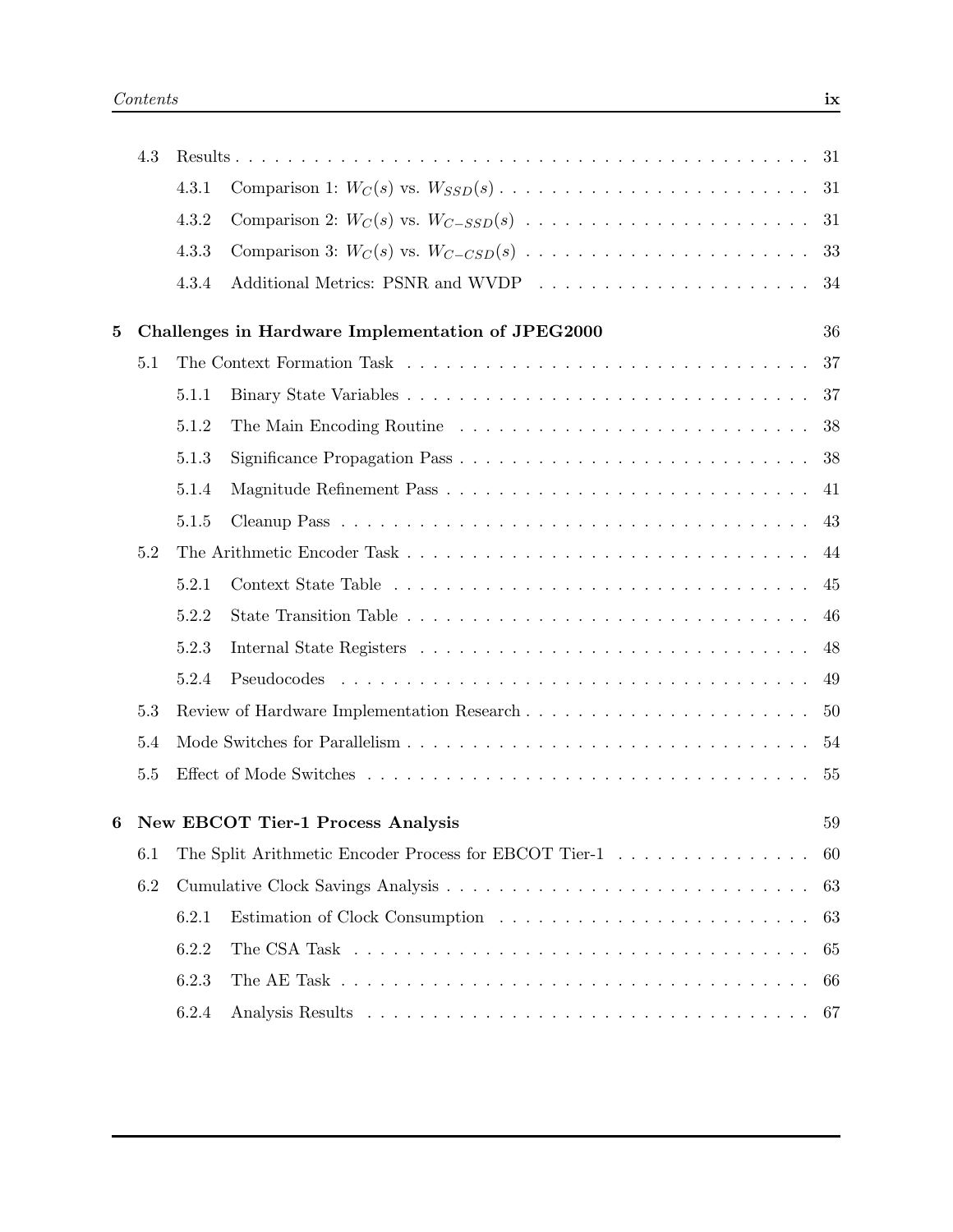| 7 |     | Software Implementation of the SAE Process                                                                  | 71 |
|---|-----|-------------------------------------------------------------------------------------------------------------|----|
|   | 7.1 |                                                                                                             |    |
|   | 7.2 |                                                                                                             |    |
|   | 7.3 |                                                                                                             |    |
|   | 7.4 | The SAE Implementation on the PC $\ldots \ldots \ldots \ldots \ldots \ldots \ldots \ldots \ldots \ldots$ 76 |    |
|   | 7.5 |                                                                                                             |    |
| 8 |     | FPGA Implementation of the SAE Process                                                                      | 81 |
|   | 8.1 |                                                                                                             |    |
|   | 8.2 | The Single Symbol CF Monolithic AE Implementation 82                                                        |    |
|   | 8.3 |                                                                                                             |    |
|   | 8.4 |                                                                                                             |    |
|   | 8.5 |                                                                                                             |    |
| 9 |     | <b>Conclusions and Future Work</b>                                                                          | 94 |
|   | 9.1 |                                                                                                             |    |
|   | 9.2 |                                                                                                             |    |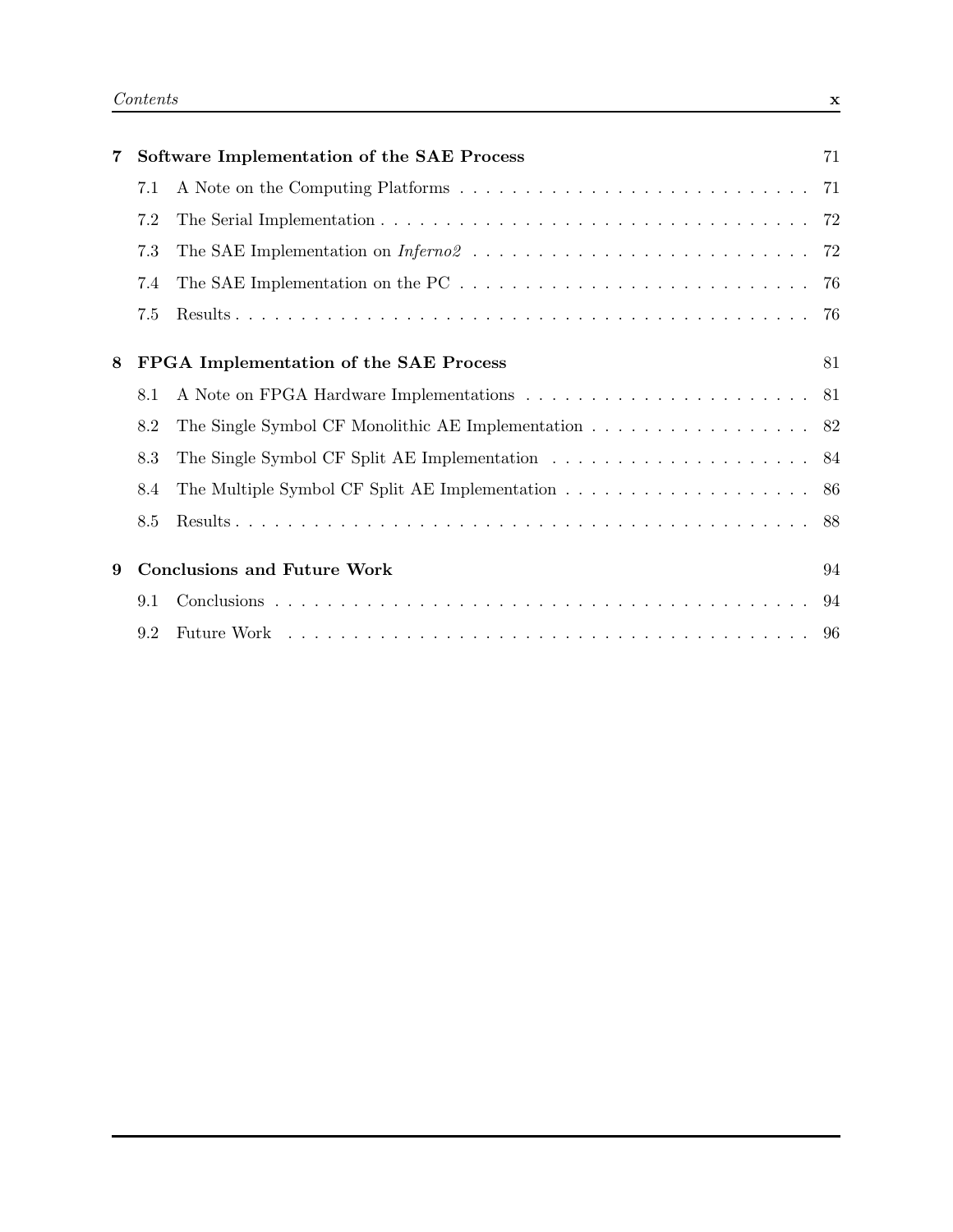# List of Figures

| 2.1     | Block diagram of the JPEG2000 coding algorithm: an image is converted into a                          |        |
|---------|-------------------------------------------------------------------------------------------------------|--------|
|         |                                                                                                       | 8      |
| 2.2     | Block diagram of EBCOT: the quantized wavelet coefficients from each code-block are                   |        |
|         | independently encoded in tier-1 and the overall rate-distortion statistics are used by                |        |
|         | tier-2 to optimally truncate each of the tier-1 bitstreams. $\dots \dots \dots \dots \dots \dots$     | 11     |
| 2.3     | Block diagram of EBCOT tier-1. $CF$ is the context formation task and $AE$ is the                     |        |
|         |                                                                                                       | 12     |
| 2.4     | Traversal within a code-block. Code-block: one bitplane at a time from highest to                     |        |
|         | lowest; bitplane: one stripe at a time from top to bottom; stripe: one column at a                    |        |
|         | time from left to right; column: one bit at a time from top to bottom                                 | 13     |
| 2.5     |                                                                                                       | 16     |
| 3.1     | Two different spatial frequencies displaying different sensitivities. $\dots \dots \dots$             | 21     |
| $3.2\,$ | Human contrast sensitivity function as modeled by Nadenau $[1]$                                       | $23\,$ |
| 3.3     | Cycles/degree as the number of sinusoidal cycles in one degree of angular view. $\ldots$              | 23     |
| 4.1     |                                                                                                       | 31     |
| 4.2     | Average test scores for the $W_C(s)$ vs. $W_{C-SSD}(s)$ comparison.                                   | $32\,$ |
| 4.3     | Individual and average test scores for the $W_C(s)$ vs. $W_{C-SSD}(s)$ comparison for the             |        |
|         | $newspaper/silverware$ sub-image from Bike. $\ldots \ldots \ldots \ldots \ldots \ldots \ldots \ldots$ | 33     |
| 4.4     | The silverware edges compressed at 70:1 using (a) $W_C(s)$ and (b) $W_{C-SSD}(s)$                     | 34     |
| 4.5     | The newspaper compressed at 70:1 using (a) $W_C(s)$ and (b) $W_{C-SSD}(s)$                            | 34     |
| 4.6     | Average difference in PSNR between $W_{C-SSD}(s)$ and $W_C(s)$ .                                      | $35\,$ |
|         |                                                                                                       |        |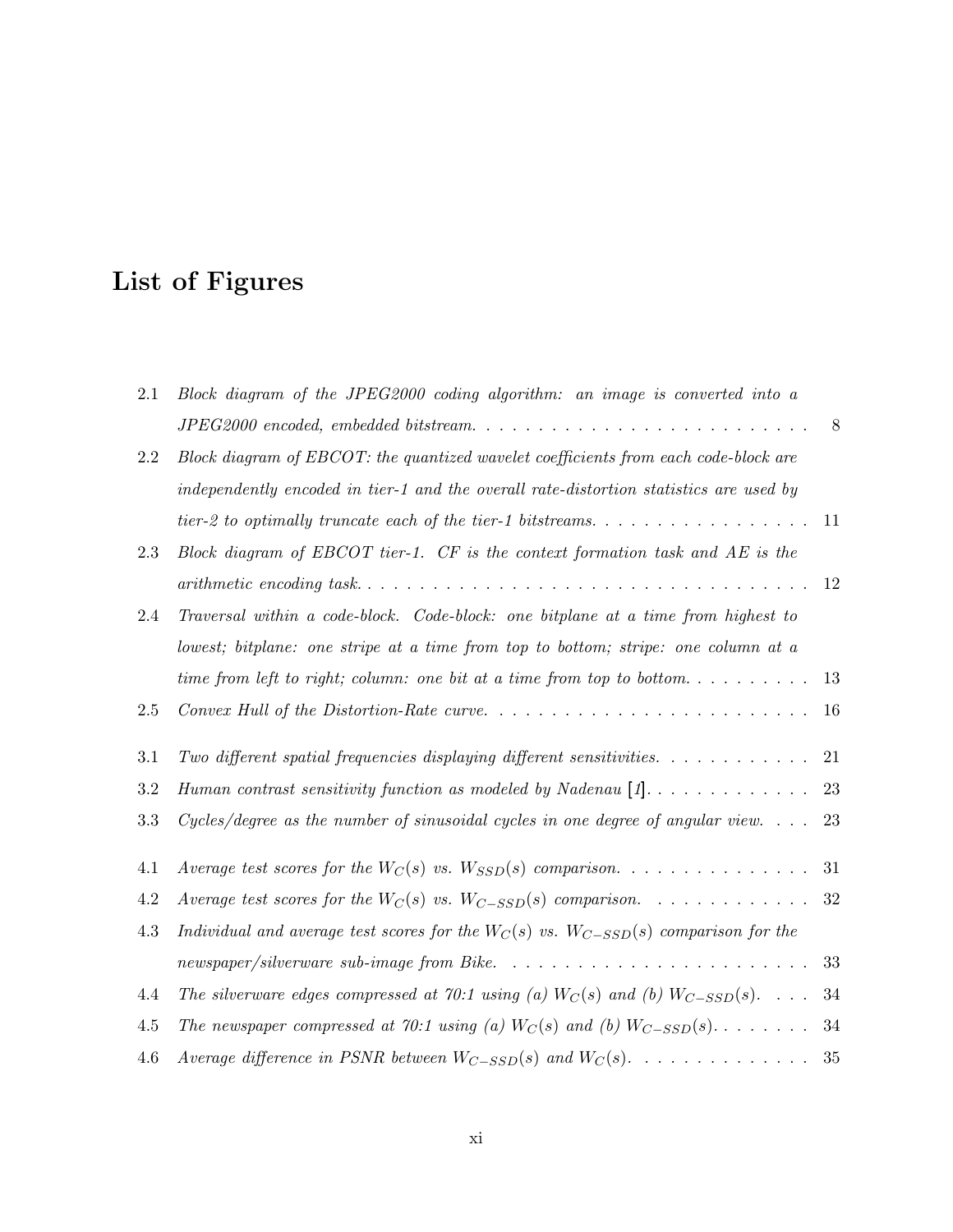| 5.1             |                                                                                                | 45 |
|-----------------|------------------------------------------------------------------------------------------------|----|
| 5.2             |                                                                                                | 48 |
| 5.3             |                                                                                                | 56 |
| 5.4             | Reduction in PSNR due to RESET mode switch. $\ldots \ldots \ldots \ldots \ldots \ldots \ldots$ | 57 |
| 5.5             | Reduction in PSNR due to CAUSAL mode switch. $\ldots \ldots \ldots \ldots \ldots \ldots$       | 58 |
| 5.6             | Reduction in PSNR due to $RESTART+RESET+CAUSAL$ mode switch                                    | 58 |
| 6.1             |                                                                                                | 60 |
| 6.2             | The proposed split arithmetic encoder EBCOT tier-1 process. CSA is a new task;                 |    |
|                 | the causal dependency between AE tasks has been eliminated. $\ldots \ldots \ldots \ldots$      | 61 |
| 6.3             | Savings in clock cycles for a sample $16 \times 16$ code-block                                 | 62 |
| 6.4             | Savings in clock cycles for a sample $32 \times 32$ code-block                                 | 62 |
| 6.5             | Savings in clock cycles for a sample $64 \times 64$ code-block                                 | 63 |
| 6.6             | Total savings in clock cycles for all code-blocks of the Parrots image                         | 64 |
| 6.7             | Estimated timing of CSA and AE tasks for the SAE process and AE tasks for the                  |    |
|                 | serial process for code-block number 30 of the parrots image                                   | 67 |
| 6.8             | Estimated timing of CSA and AE tasks for the SAE process and AE tasks for the                  |    |
|                 | serial process for code-block number 30 of the parrots image (blown-up view). $\dots$ .        | 68 |
| 6.9             | Estimated number of clock-cycles saved at the end of encoding each code-block for the          |    |
|                 |                                                                                                | 69 |
| 6.10            | Estimated percentage of clock-cycles saved at the end of encoding each code-block for          |    |
|                 | the parrots image.                                                                             | 70 |
|                 | 6.11 Estimated cumulative percentage of clock-cycles saved as each code-block for the par-     |    |
|                 |                                                                                                | 70 |
| 7.1             | Blocking and signaling mechanism for the multithreaded implementation of the SAE               |    |
|                 |                                                                                                | 74 |
| 8.1             | Block diagram of a serial implementation of EBCOT tier-1 on FPGA                               | 82 |
| 8.2             | Block diagram of the proposed SAE implementation of EBCOT tier-1 on FPGA. $\ldots$             | 85 |
| $\!\!\!\!\!8.3$ | Probability density and cumulative density of the number of symbol-context pairs               |    |
|                 |                                                                                                | 88 |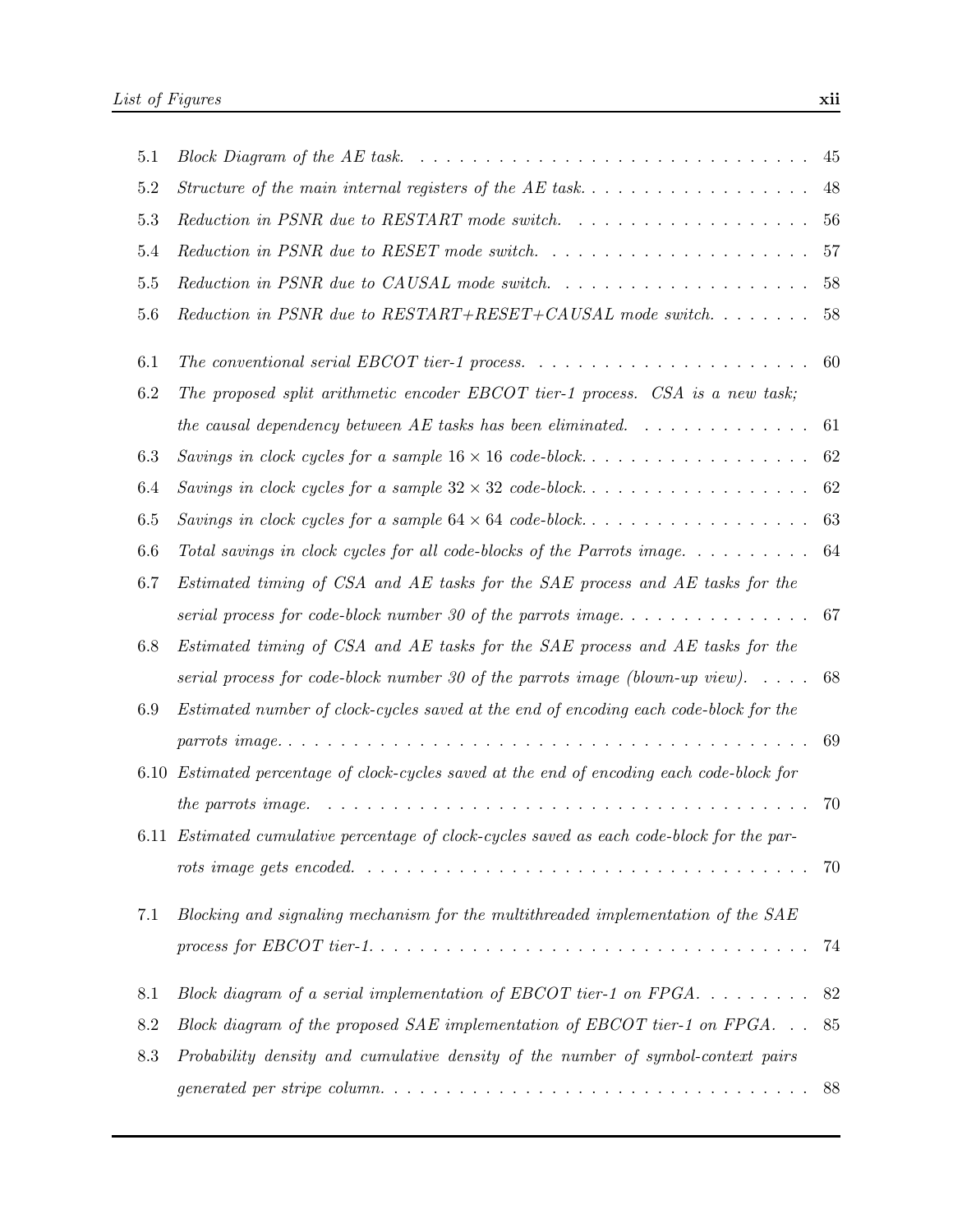| 8.4 Comparison of execution times of serial AE, CSA, and SAE for some coding passes. 92 |  |
|-----------------------------------------------------------------------------------------|--|
| 8.5 Comparison of execution times of serial AE and SAE for all coding passes of code-   |  |
|                                                                                         |  |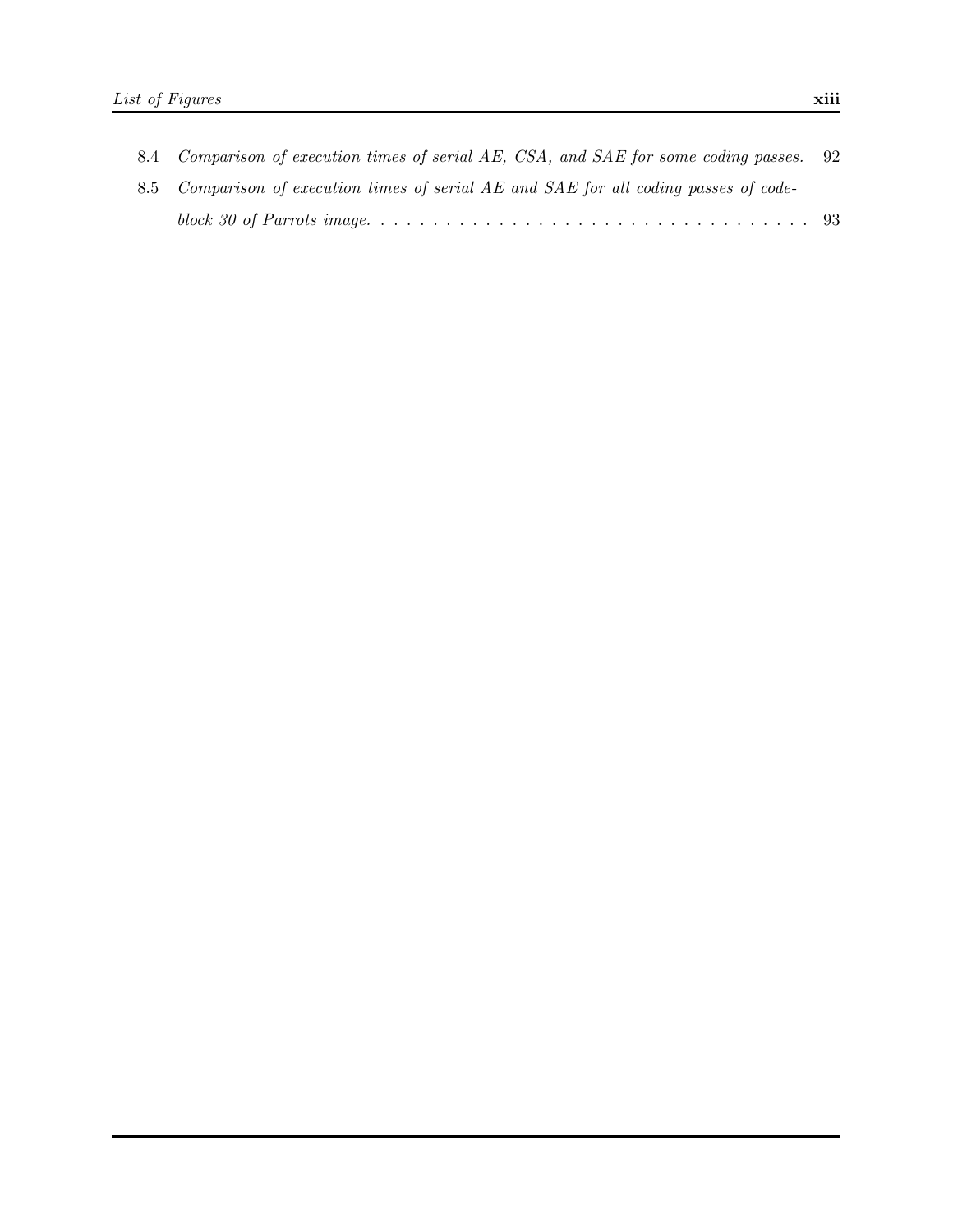# List of Tables

| 5.1 | Look-up table for computing neighborhood significance contexts. $\dots \dots \dots \dots$    |  |
|-----|----------------------------------------------------------------------------------------------|--|
| 5.2 | Look-up table for computing neighborhood sign contexts. $\ldots \ldots \ldots \ldots \ldots$ |  |
| 5.3 | Look-up table for computing magnitude refinement contexts. $\ldots \ldots \ldots \ldots$ .   |  |
| 5.4 |                                                                                              |  |
| 5.5 |                                                                                              |  |
| 7.1 |                                                                                              |  |
| 7.2 | Throughput improvement for SAE implementation using 1 AE per thread on Inferno2. 78          |  |
| 7.3 | Throughput improvement for SAE implementation using 3 AEs per thread on Inferno2. 79         |  |
| 7.4 | Performance comparison of serial and SAE implementations on the PC 80                        |  |
| 8.1 | $CF$ throughput and CSA read stalling for single symbol CF SAE implementation. $\ldots$ 87   |  |
| 8.2 | $CF$ throughput and CSA read stalling for multiple symbol CF SAE implementation. . 89        |  |
| 8.3 | Performance comparison of the three FPGA implementations of EBCOT tire-1 90                  |  |
|     |                                                                                              |  |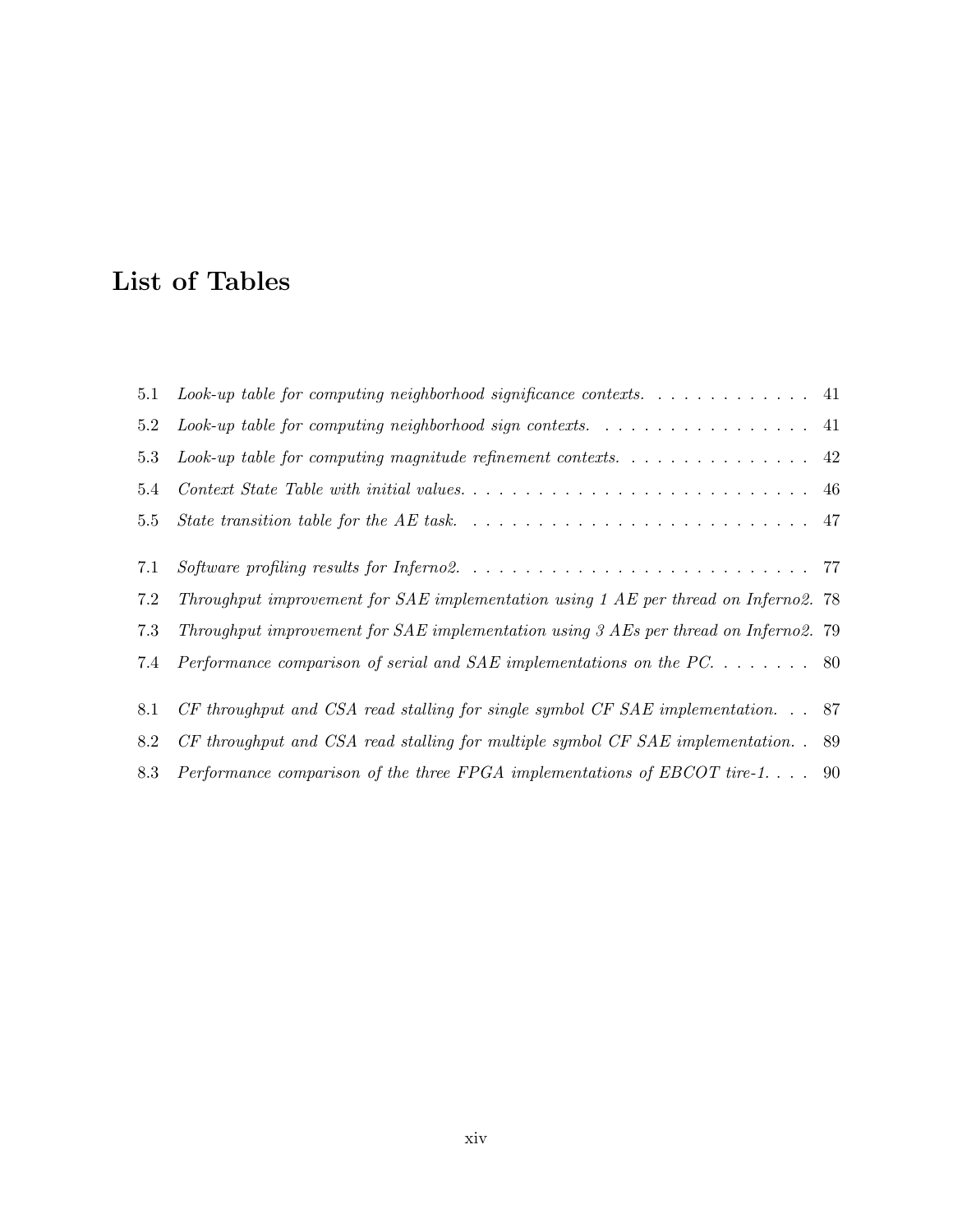## Chapter 1

## Introduction

JPEG2000 is a new standard [2] for the coding of bi-level, gray-level, color and multicomponent images. Similar to the original JPEG standard, the JPEG2000 standard was born out of a collaboration between the International Standards Organization (ISO) and the United Nations based International Telecommunications Union (ITU). JPEG2000 offers improved performance while coding different types of images like natural, remote-sensing, scientific and medical images as well as text and rendered graphics. The standard also allows for different image application models like: client/server, real-time transmission, image library archival, limited buffer and bandwidth resources, etc. all within one unified coding system. JPEG2000's superior performance is evident in providing lower bit-rates at the same rate-distortion and subjective quality levels as JPEG [3].

JPEG2000 is ideally suited for image transmission in power or bandwidth limited mobile environments. An urban search and rescue (USR) effort is an example of such an environment. In the event of an urban disaster such as the collapse of a building, a small mobile rescue "agent" can capture and transmit images from voids too small or dangerous for rescue workers. A remote "client" station outside the void maneuvers the wireless mobile agent in its search for survivors. The client receives and processes the images from the mobile agent wirelessly. Since images are bandwidth intensive, the performance of the compression system becomes critical. JPEG2000 offers the best performance at low bitrates. In addition it provides several forms of scalability. Because of power and bandwidth related constraints in a mobile environment the client could request a new image, initially at either a lower resolution or lower quality. The client would like to obtain detailed high quality or high resolution images only when required. Most of the new images requested by the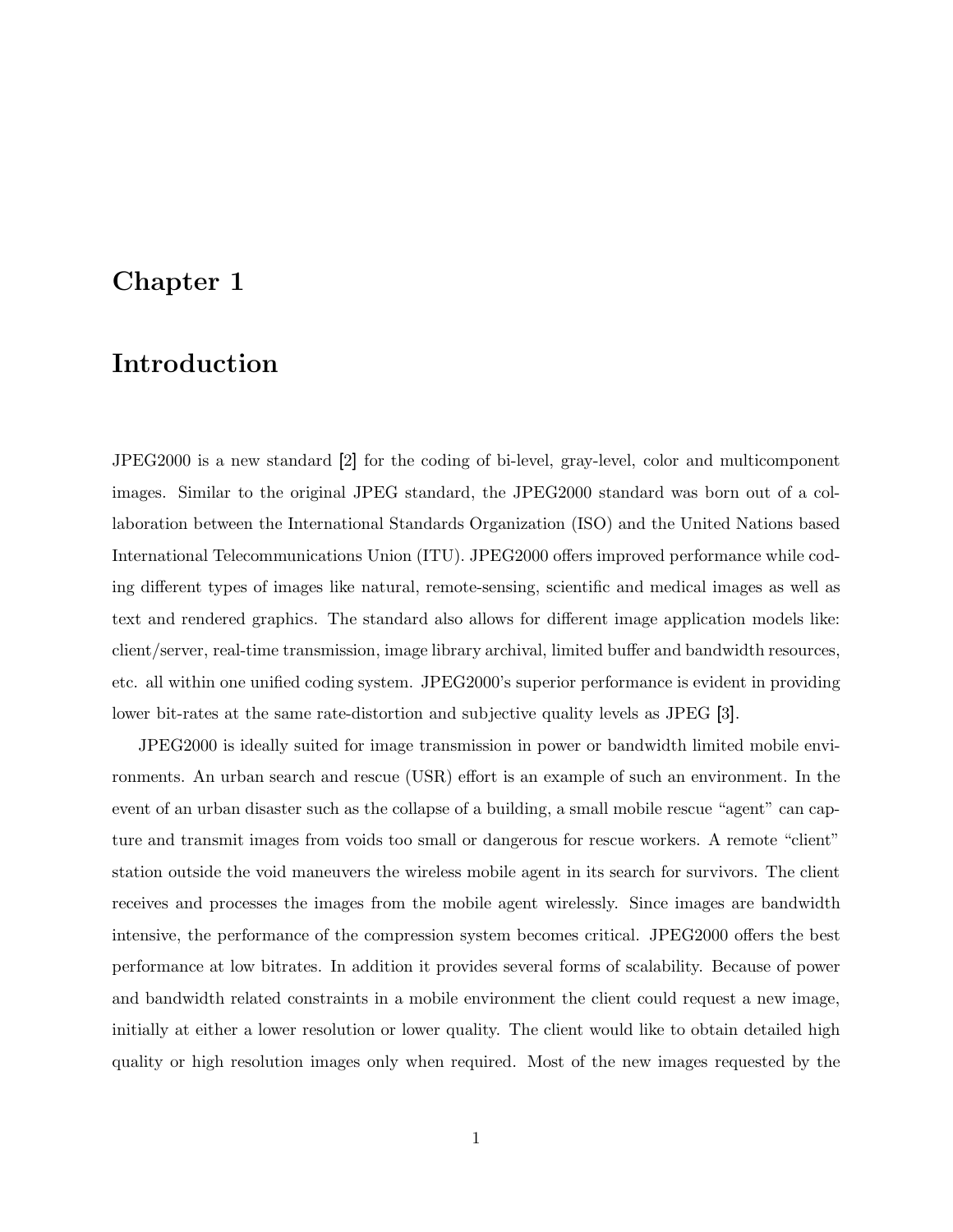client would not contain images of incapacitated human bodies and therefore would not be of any interest. It is only when the client receives an image of interest that it would need to request a higher resolution or higher quality image.

JPEG2000 is well suited for such embedded client-server applications. During the initial request for a new image, the mobile agent could capture and losslessly encode the image into a JPEG2000 compatible file, but could send only the topmost quality or resolution layer. If a repeated request for higher quality or higher resolution image is received, the mobile agent could send the rest of the file. This way the limited bandwidth and power of the mobile agent are utilized in the most optimal fashion. Such a system requires a fast and low power JPEG2000 encoder to be installed on the mobile agent. Since most of the initial requests would be made for low bit rate images, this encoder must ensure the best perceptual quality possible for such images. A field programmable gate array (FPGA) is an ideal hardware platform for implementing small, fast, low power architectures of a JPEG2000 encoder. The architecture design must maximize hardware performance (throughput, power, etc.) while maintaining JPEG2000's coding efficiency.

## 1.1 Wavelet Transform Based Image Coding – A Brief History

When the original JPEG standard was adopted in the 1980's, wavelet based image compression research was in an early stage. Almost all of the wavelet research that had been performed was based on subband coding techniques. The performance of wavelet transform based systems was, at best, comparable to the Discrete Cosine Transform (DCT) based subband coding systems. Since the DCT was well understood it was decided to adopt a DCT based system for the original JPEG standard.

Subband coding techniques involve the same basic steps whether it is DCT based or wavelet based. It involves the transformation of the image into a set of subbands using a linear, decorrelating and, if possible, energy-preserving transform. The coefficients in each subband are then quantized using a given number of bits. The number of bits allocated to all the coefficients in a subband is the same and is decided by some optimal bit-allocation algorithm that minimizes the mean squared error between the quantized and unquantized coefficients. The quantized coefficients are then entropy coded to generate the compressed bit stream. It was this kind of simplistic subband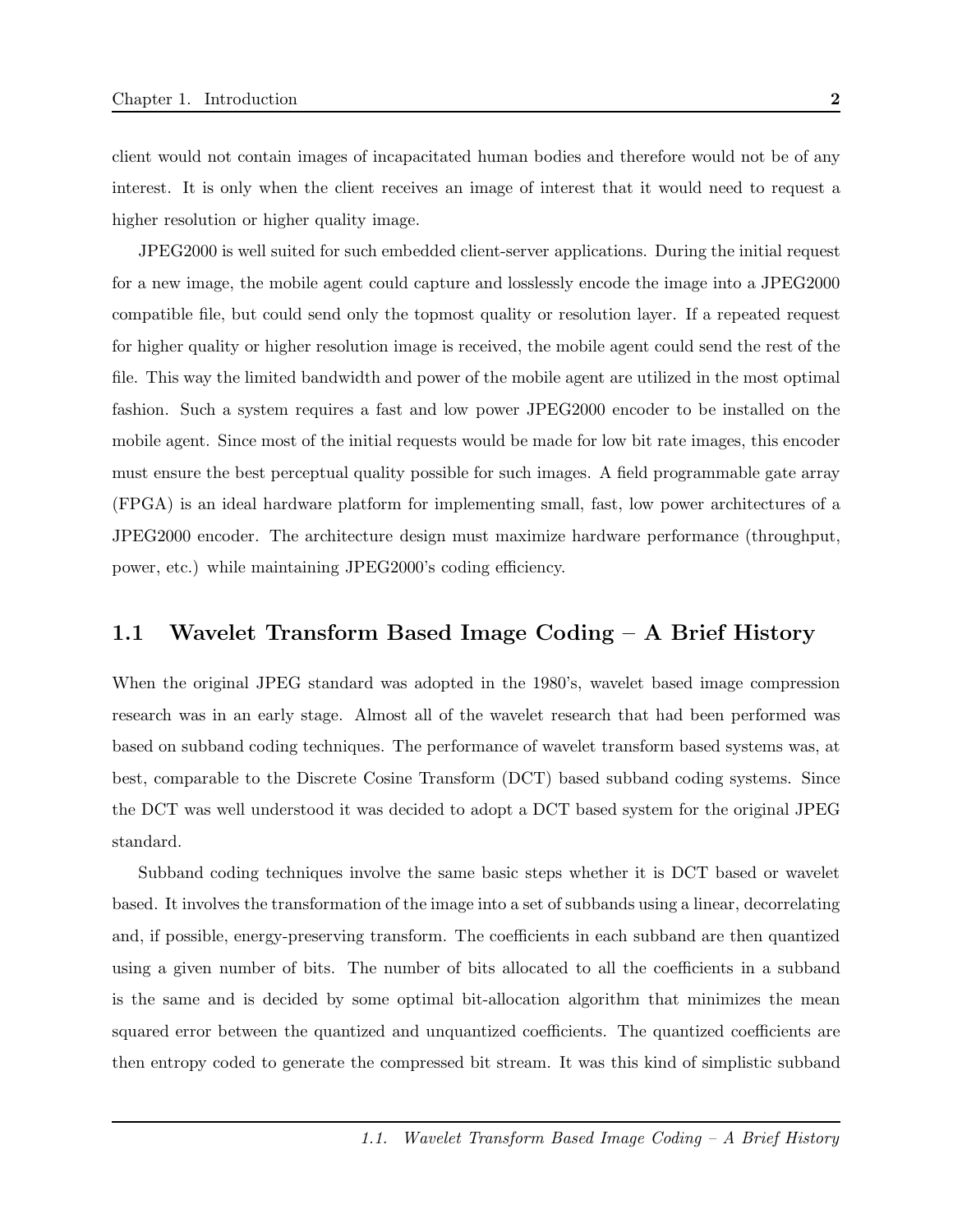coding technique that was limiting the performance of wavelet transform based systems.

When Shapiro introduced the Embedded Zero-tree Wavelet (EZW) coding algorithm [4], it revolutionized the performance of wavelet based image compression systems. The EZW algorithm was different from simple subband coding in that it recognized that significant coefficients are located in the same relative positions in each subband. This observation led to encoding only the significant coefficients. The overhead information required to locate the positions of the significant coefficients was efficiently coded by noting only the locations of the parents of significant trees. The introduction of EZW and later algorithms based on EZW, like Set Partitioning In Hierarchical Trees (SPIHT) [5], significantly improved the performance of wavelet based methods over DCT based methods. This precipitated the need for a new image coding standard based on wavelet transforms and the idea of JPEG2000 was born.

## 1.2 Perceptual Coding

The use of a wavelet transform in the new standard makes it well suited to perceptually optimize the compression of images. The initial processing of visual stimuli in the cortex of the human brain is modeled as a series of bandpass filters covering the entire spatial frequency spectrum in several different orientations. This allows the brain to separate information into these subbands in various orientations for further processing. A cortical model by Watson [6] approximates the nonoverlapping filter bandwidths to 1 octave and the orientations to 45◦ . This means that properties of human vision, such as sensitivity to error, vary in frequency bands that are separated by 1 octave. Such a model fits well with a wavelet decomposition where the subbands are separated by 1 octave. Thus the properties of the human visual system (HVS) were easily incorporated into the JPEG2000 standard.

Two such HVS properties, namely, contrast sensitivity and visual masking were integrated into the JPEG2000 standard. Contrast sensitivity refers to the sensitivity of the HVS to spatial frequencies on a smooth background. Visual masking refers to the perceptual hiding or "masking" of errors in the vicinity of high activity within a scene. Contrast sensitivity was incorporated as a set of perceptual weights which scale the wavelet coefficients within a subband according to their HVS importance. This method is relatively straightforward to implement in hardware. On the other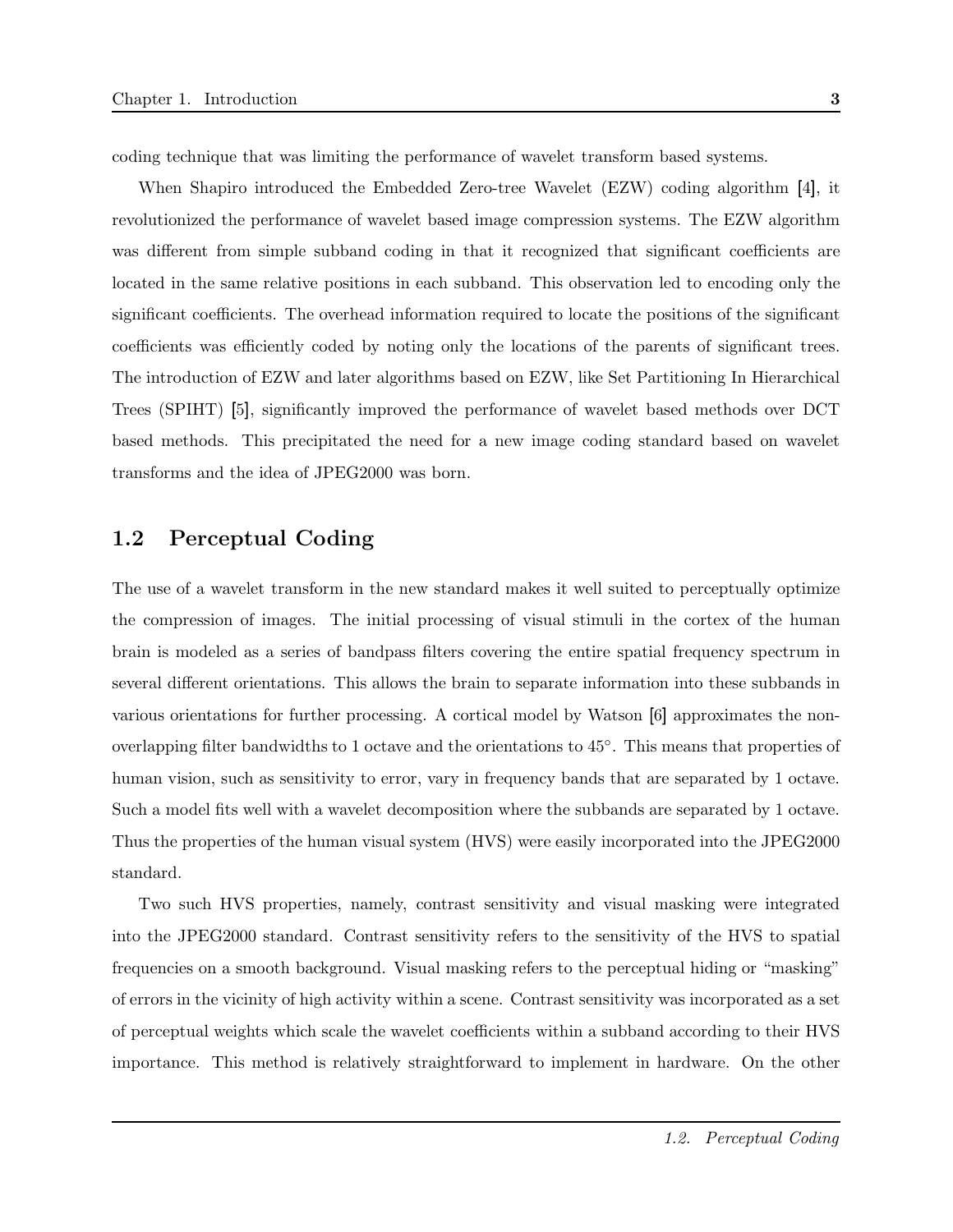hand visual masking was incorporated by additionally scaling each individual wavelet coefficient by a factor determined from the local activity surrounding the coefficient. Though this method improves the perceptual quality of images it increases the complexity of the encoder—particularly in the context of a hardware implementation.

The problem with the simple contrast sensitivity based scaling method is that when compression artifacts become visible at low bit rates, this method does not take into account the difference in sensitivity between the horizontal and vertical wavelet subbands. There is a need to design perceptual weights that are suitable for low bit rates and that account for contrast sensitivity as well as orientation sensitivity.

## 1.3 Fast EBCOT Architectures

The entropy coder for JPEG2000 is called the embedded block coder with optimal truncation (EBCOT). It differs from JPEG's encoder in that the division into independent non-overlapping code-blocks is done after the transform instead of before the transform. EBCOT is logically divided into two tiers. In tier-1 each code-block is independently entropy coded using a finite set of coding contexts and a binary multiplierless arithmetic encoder which uses a finite state machine to adapt symbol probabilities. In EBCOT's tier-2 each encoded bitstream is optimally truncated such that an overall desired bit rate is achieved. The entropy coder in EBCOT is the most computationally intense part of the JPEG2000 algorithm [7, 8]. Consequently, significant effort has been devoted to developing fast hardware architectures for it.

Most of the research has concentrated on pass-parallel architectures in which the three coding passes of EBCOT are run in parallel. Such architectures take advantage of JPEG2000's mode switches in that they tradeoff speed (parallel implementation) for coding efficiency. Simulation results indicate that up to 0.7 dB of quality degradation is realized with pass parallel architectures. There is a need to develop architectures that are fast, but also preserve coding efficiency. Also, the previous research has concentrated on improving the cycle efficiency of the context formation (CF) module. Research on the complexities that arise from the unmatched rate of production of symbolcontext pairs by the CF module and rate of consumption of symbol-context pairs by the arithmetic encoder (AE) module has been less common. This research aims to be more comprehensive by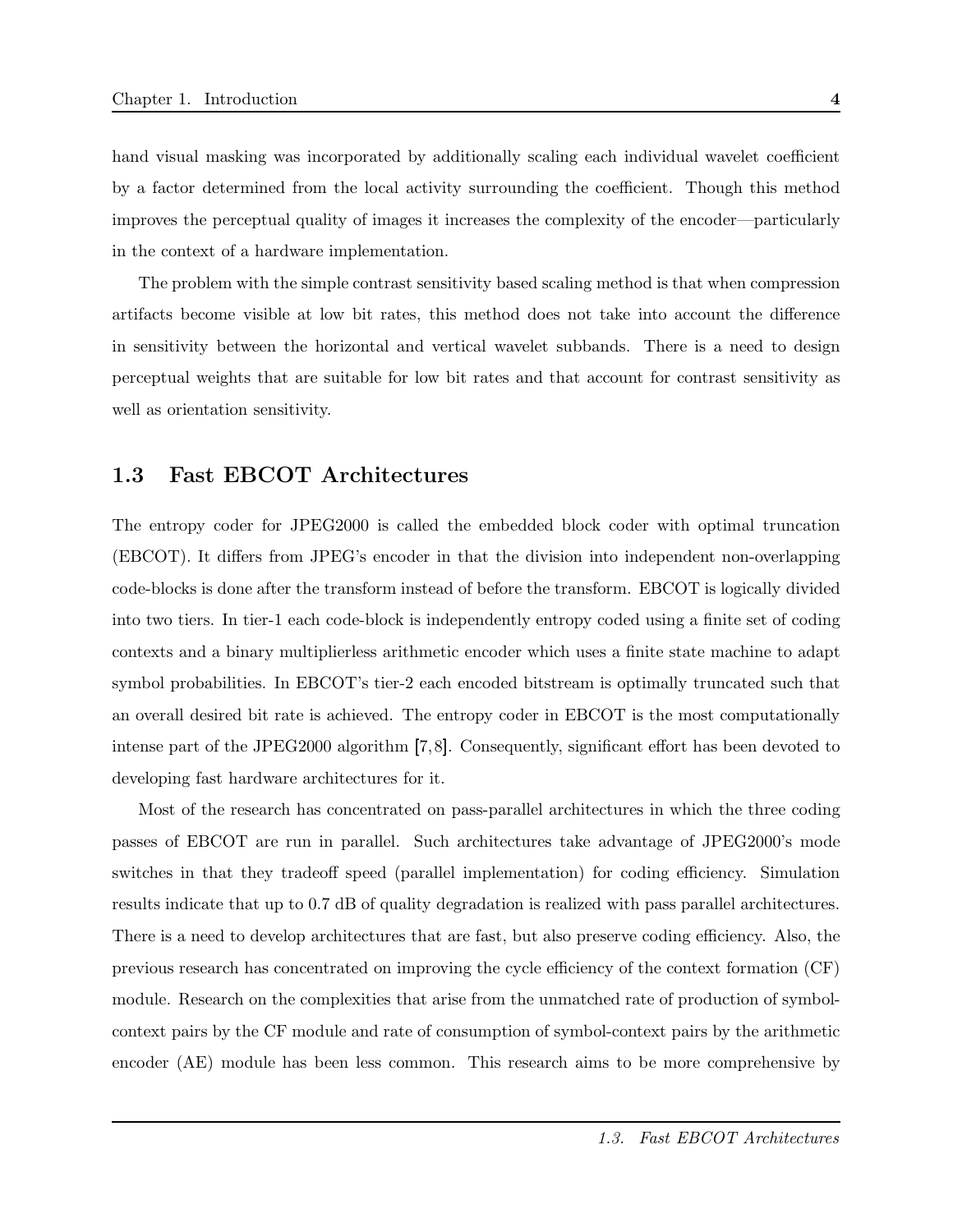solving problems that arise from this mismatch and also design architectures that maximize the overall throughput of the entire encoding system while maintaining coding efficiency.

### 1.4 Contributions

This research enhances the performance of JPEG2000 encoding in two ways: (1) design new perceptual weights that are easy to implement and that improve the perceptual quality of the compressed image and (2) design new EBCOT tier-1 architectures that improve encoding throughput while not sacrificing coding efficiency. The following are the specific contributions of this work.

- 1. New perceptual weights that improve the subjective quality of images compressed by JPEG2000 while maintaining simplicity of implementation for fast hardware implementations.
- 2. The new Split Arithmetic Encoder (SAE) process model for EBCOT tier-1 that improves encoding throughput while preserving a substantial portion of JPEG2000's coding efficiency.
- 3. A multithreaded software realization and evaluation of the SAE process.
- 4. Results that indicate that the software implementation of the SAE process achieves approximately 50% improvement in throughput (when compared to the conventional serial implementation) on a multi-processsor computing system.
- 5. An FPGA based multirate hardware realization of the SAE process (in collaboration with our hardware research partners). This implementation demonstrates 120% improvement in throughput compared to the conventional serial implementation.

## 1.5 Organization

This document is organized as follows. Chapter 2 presents an overview of the JPEG2000 image compression system. It lists the features of the standard and also provides brief details of the steps involved in the compression process. Chapter 3 delves into details of perceptual coding techniques. It concentrates on the three broad categories of methods that have been used in the literature to design perceptual weights for wavelet based compression systems. Chapter 4 discusses the details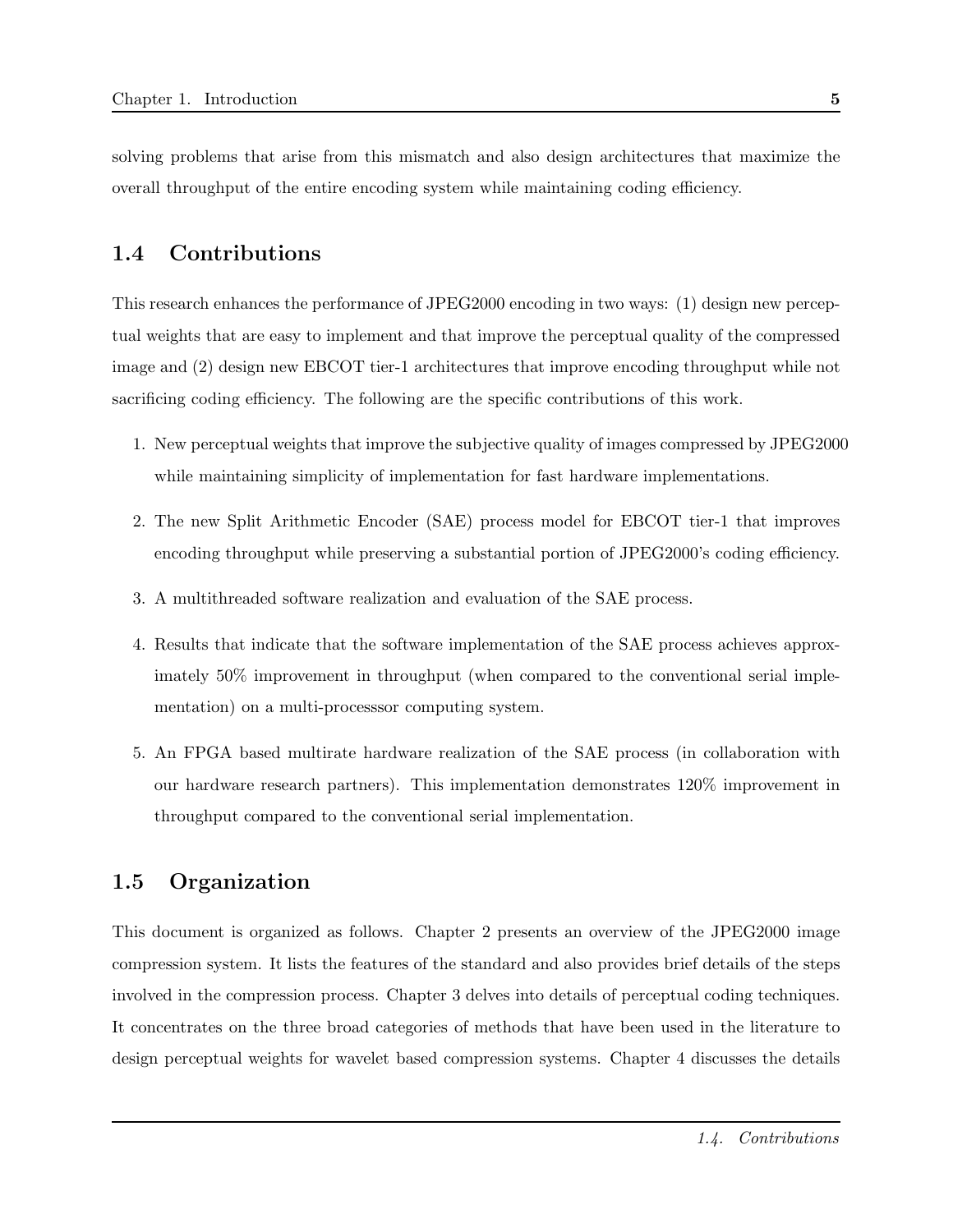of the design of new perceptual weights that improve the subjective quality of compressed images and presents the human subject test results obtained using the new weights.

Chapter 5 provides a detailed description of the EBCOT entropy coding algorithm and reviews some of the important hardware implementation research. This chapter also discusses some of the challenges involved in designing hardware—specifically the loss of coding efficiency in pass-parallel architectures. Chapter 6 proposes the new parallel EBCOT process called the split arithmetic encoder (SAE) process that improves speed without much loss of coding efficiency. Chapter 7 describes a multithreaded software realization of the SAE process. The results from encoding test images are presented and compared to results from a conventional serial implementation. Chapter 8 describes an FPGA based multirate hardware realization of the SAE process along with processing time and throughput results. Finally Chapter 9 summarizes the conclusions from the research.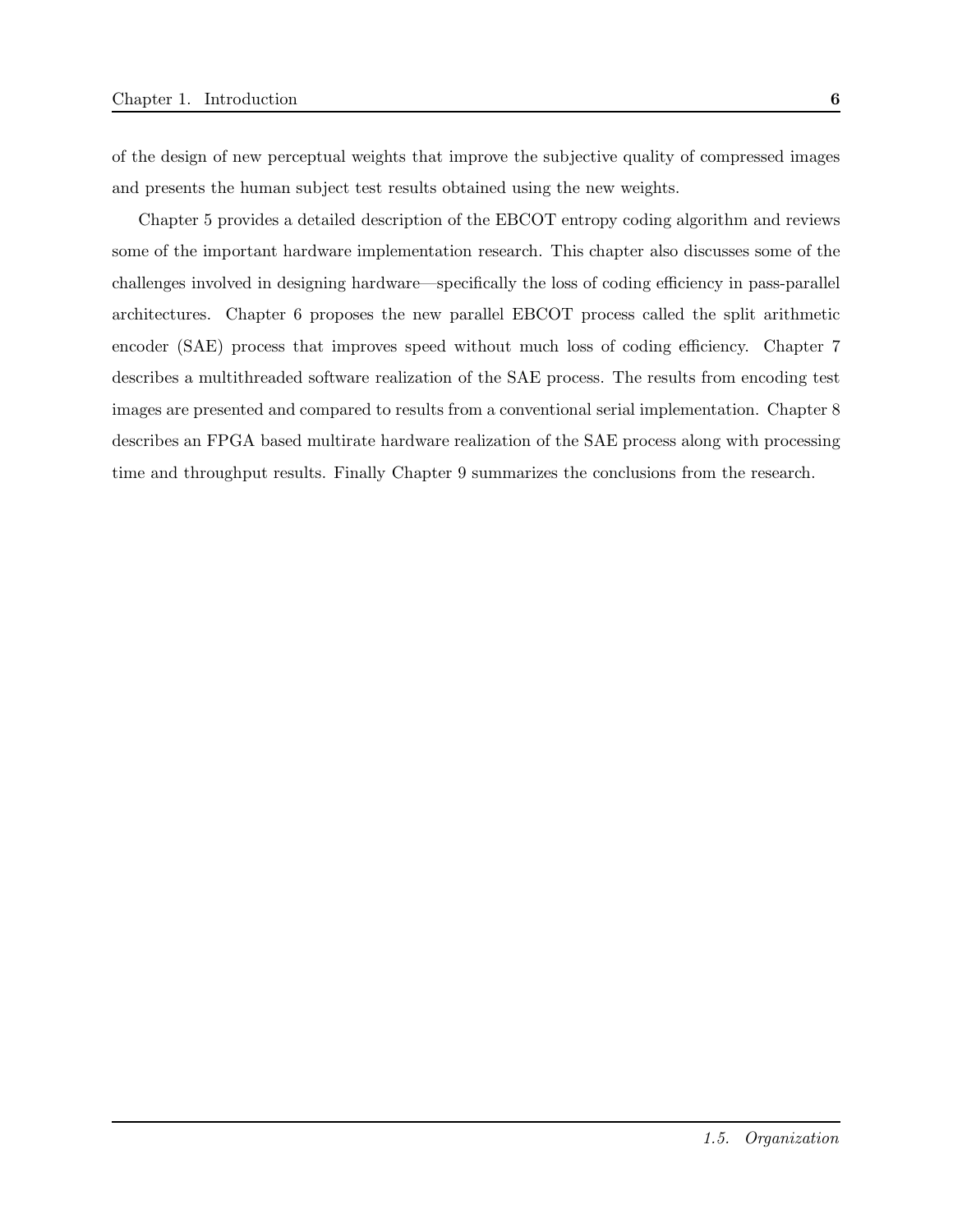## Chapter 2

# Fundamentals of JPEG2000 Image Compression

This chapter presents the fundamental principles of JPEG2000 encoding. First it briefly describes the steps involved in the JPEG2000 encoding process and follows it with a more detailed high-level description of EBCOT. Finally a comparison of EBCOT with the earlier SPIHT is presented.

## 2.1 Features of JPEG2000

- 1. Superior Low Bit-Rate Performance: The standard provides superior performance (MSE and perceptual quality) at low bit-rate (below 0.25 bits-per-pixels or bpp) when compared to existing standards. On the average JPEG2000 outperforms the older JPEG standard by 2 dB peak signal to noise ratio (PSNR) for several images across all compression ratios [3].
- 2. Continuous-Tone and Bi-level Compression: The standard compresses both bi-level and continuous-tone images. Bi-level images use one bit per pixel indicating whether the pixel is black or white. Scanned versions of legacy text publications are a good example. Continuous tone images use several bits per pixel. The standard is also capable of handling images with these kinds of regions mixed together, like a natural image with text in a corner.
- 3. Lossy and Lossless Compression: The standard provides for both lossless (completely reversible) and lossy (irreversible) compression.
- 4. Scalability: JPEG2000 allows encoders to code the image once and allows decoders to reconstruct the image in a scalable fashion. For example the decoder can reconstruct the image at lower resolutions, lower bit-rates, individual color components or interested regions.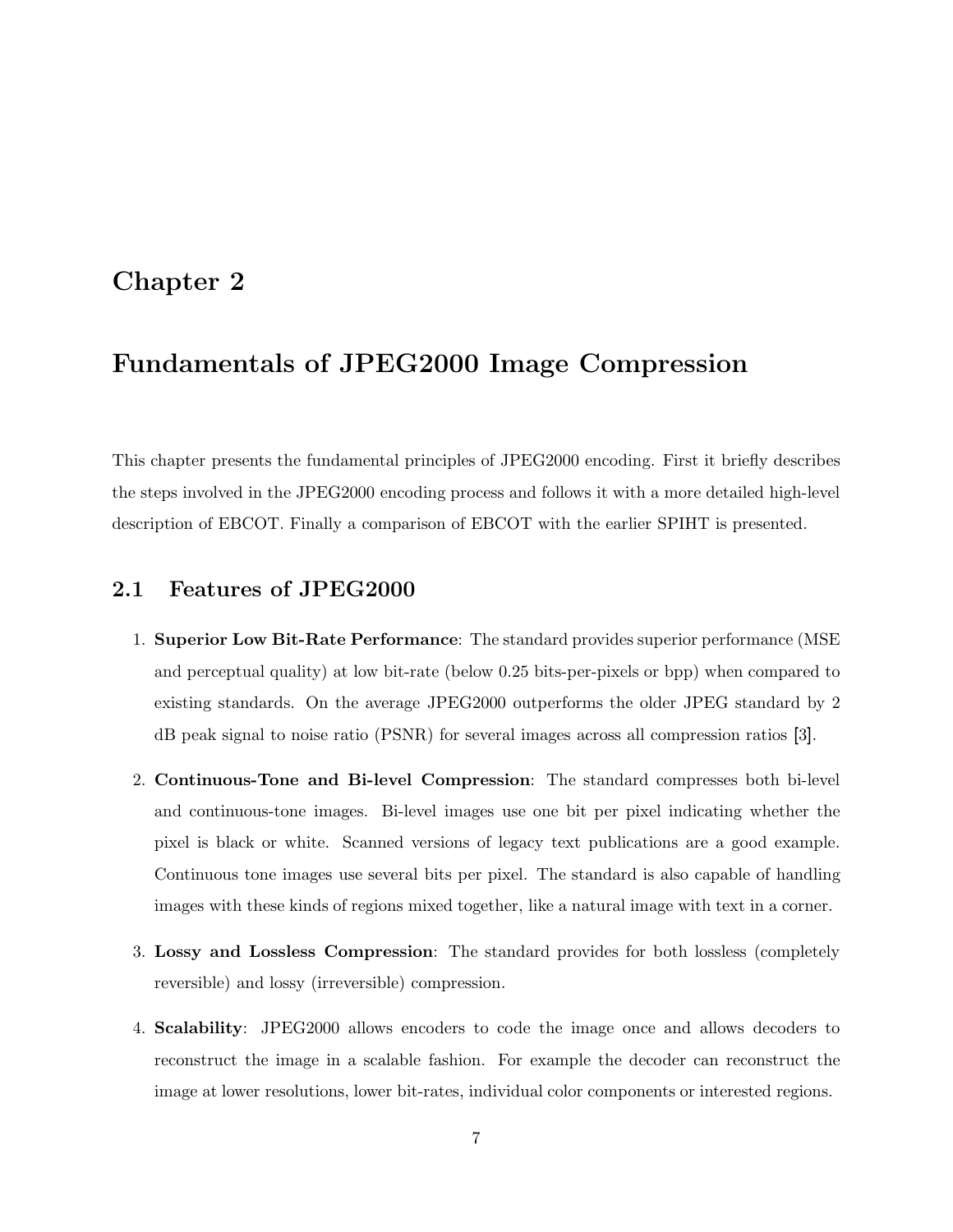- 5. Region of Interest Coding: This feature allows the user to define certain regions in the image that are of more interest than other regions, thus allowing these regions to be transmitted at a higher quality.
- 6. Robustness to Bit Errors: This feature allows the images to be encoded so that the important portions of the bit stream are protected from bit errors when it is being transmitted through a lossy channel like a wireless channel.
- 7. Protective Image Security: Copyright protection of digital images can be achieved by means of methods like watermarking, labeling, stamping, encryption etc. The JPEG2000 standard allows for such copyright protection to be included.

## 2.2 Algorithm Steps

Figure 2.1 shows the JPEG2000 encoding algorithm in block diagram form. A brief description of each block is given below.



Figure 2.1: Block diagram of the JPEG2000 coding algorithm: an image is converted into a JPEG2000 encoded, embedded bitstream.

1. DC Level Offset: If a color component of the image has an unsigned positive dynamic range of B bits, then a value of  $2^{(B-1)}$  is subtracted from each pixel value of that color component. This DC level shifting is done independently for each color component. The bit depth, B, is stored in the compressed codestream. This DC level shifting is done so that all subbands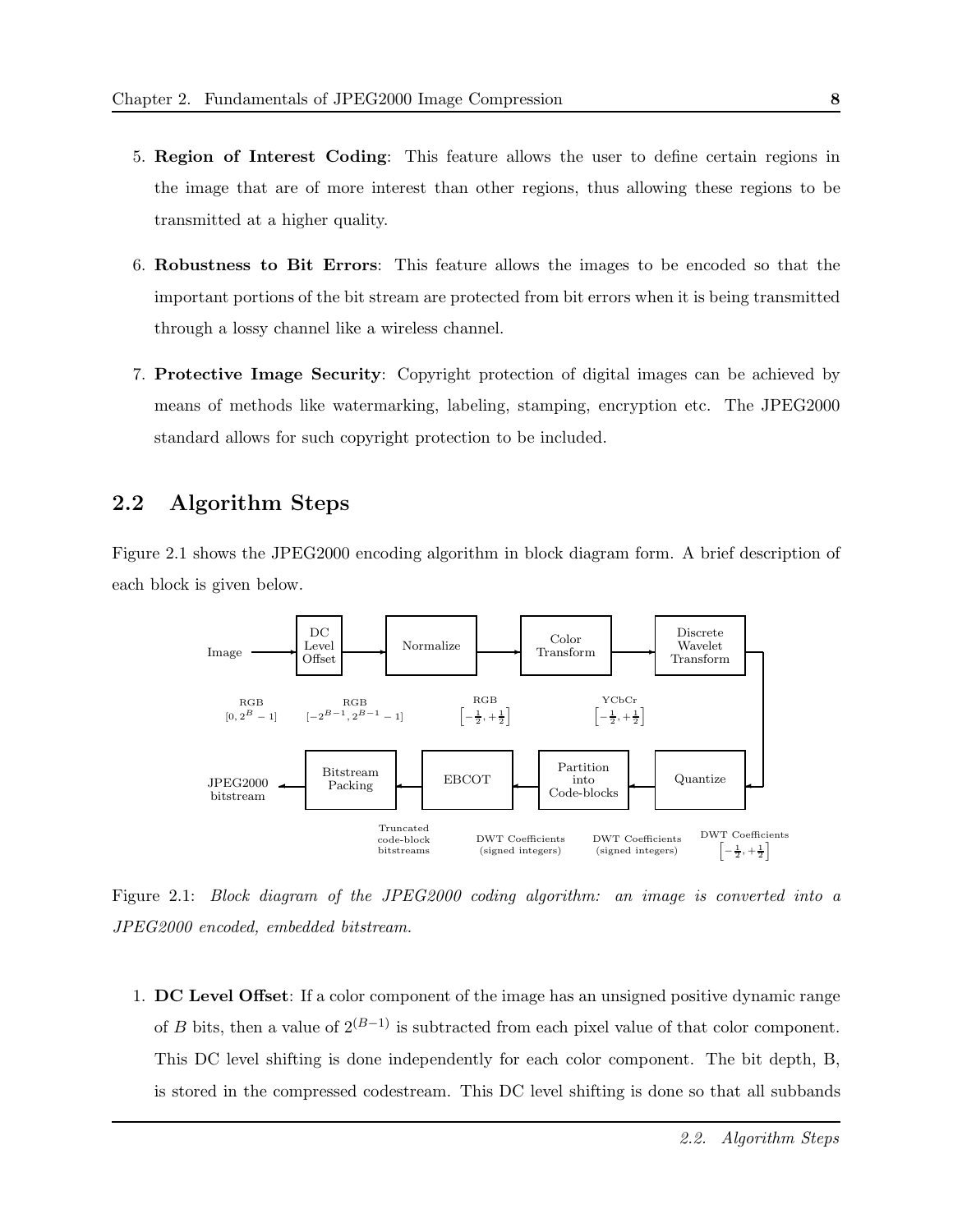(including the LL) have both positive and negative values. Otherwise the LL subband would be an exception to this. However the DC level offset is an optional, though typical feature in the standard.

- 2. Normalization: This step involves the scaling of values in each component by dividing them by  $2^B$ . This converts all the pixel values to the range  $\left[-\frac{1}{2}\right]$  $\frac{1}{2}, \frac{1}{2}$  $\frac{1}{2}$ . This step is only done when using the irreversible wavelet transform because the transform is linear. The non-linearities in the reversible (integer) wavelet transform prevent us from scaling the pixel values. This kind of scaling makes the compressed data independent of the original bit depth of the image. For example an original 12 b/p image that was compressed using JPEG2000 can be decoded as an 8 b/p image by changing the value of B while decoding.
- 3. Color Transform: This step converts the normalized RGB color components (if image is in color) to a luminance and two color-difference (chrominance) components. The three-element RGB values for each pixel can be converted to three-element YCbCr values using a matrix multiplication. The output YCbCr values are guaranteed to be in the range  $\left[-\frac{1}{2}\right]$  $\frac{1}{2}, \frac{1}{2}$  $\frac{1}{2}$ . But in the decoding phase, the quantized YCbCr values are not guaranteed to be in the same range. Also, even if the YCbCr values are within range, the reverse color transform to RGB is not guaranteed to be within this range. The standard does not discuss how to deal with these out-of-range values, but decoders can clip these values to the nearest values within range in the RGB domain. For the case of the reversible compression, a different integer color transform has been defined which works on the DC level shifted (un-normalized) pixel values and gives transformed integer values.
- 4. Wavelet Transform: The JPEG2000 standard uses 2-dimensional, separable, non expansive, symmetric extension wavelet transforms. In the case of irreversible compression, the standard uses the bi-orthogonal 9/7 wavelet and in the case of reversible compression it uses the 5/3 integer wavelet to perform the transforms. The number of levels of wavelet decomposition can range from 0 to 32 with 5 being the typical value.
- 5. Quantization: This step refers to the conversion of subband coefficients, typically real numbers in the range  $\left[-\frac{1}{2}\right]$  $\frac{1}{2}, \frac{1}{2}$  $\frac{1}{2}$ , to a set of integers. The quantization is called deadzone scalar quantization. A quantization step size is selected for each subband. The magnitudes of the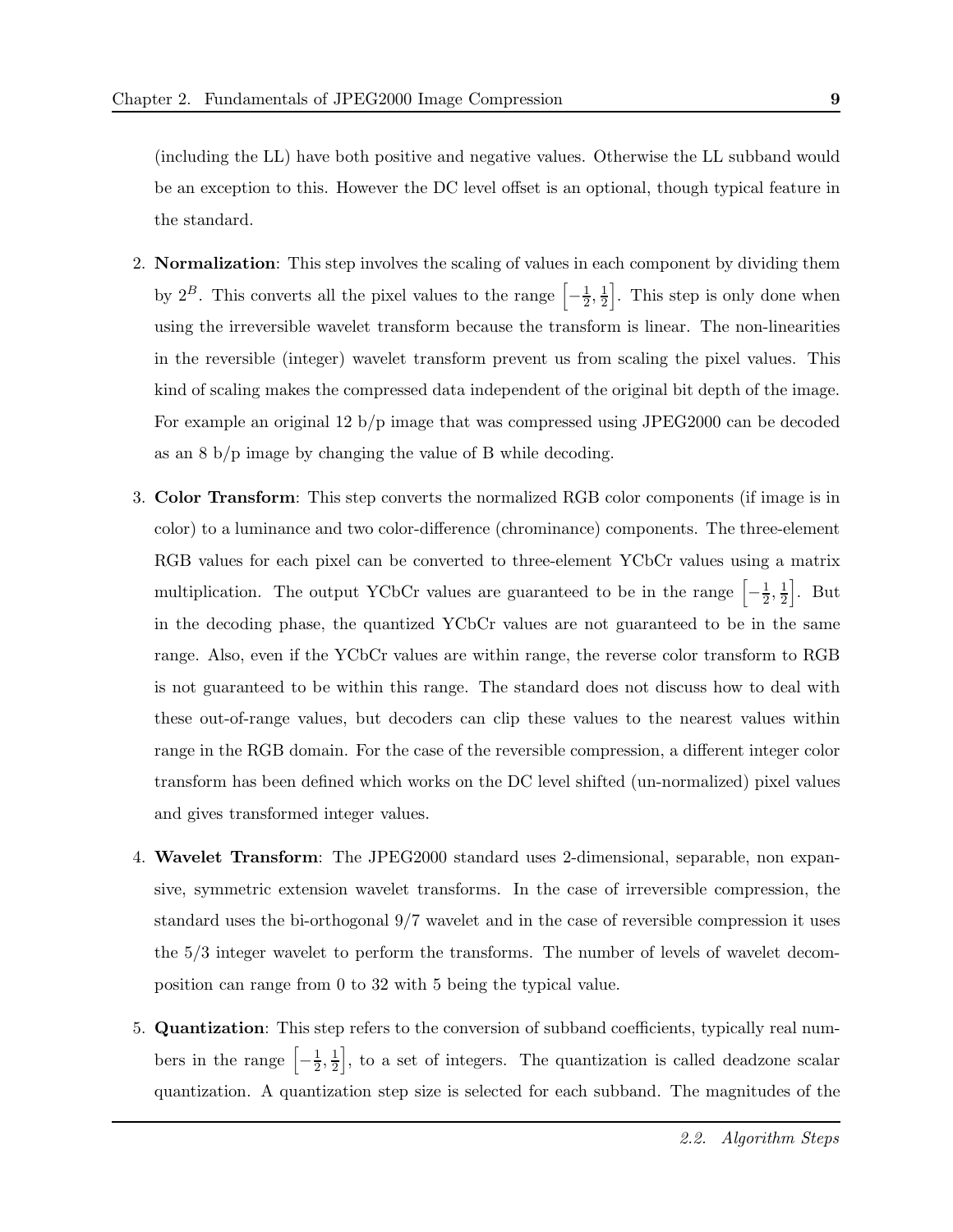coefficients of that subband are divided by the step-size and fixed to the nearest integers. The signs of the coefficients are then multiplied to the integers. The step-size for the zero bin is twice the size of the other bins. Step sizes are transmitted in the codestream in two ways. Either the step-size for each subband is transmitted explicitly or only the step-size for the LL subband is transmitted and all other step-sizes are derived from this. A good review of the quantization strategy in JPEG2000 is provided by Marcellin et. al. [9]

- 6. Partitioning: After we obtain the quantized transform coefficients, we divide the coefficients at each resolution into precincts. The precincts contain the coefficients from the same regions of each of the subbands at that resolution. The origins and sizes of each precinct are stored in the compressed bit-stream. This is a conceptual division which will be used later to pack data in useful ways. Each subband is also divided into non-overlapping code-blocks. Thus each precinct at a particular resolution contains a code-block from each of the three subbands.
- 7. EBCOT: Embedded Bit-plane Coding with Optimal Truncation (EBCOT) is the name of the algorithm that encodes the quantized coefficients into a codestream of desired length. The bit-planes from each code-block are coded independently using a modified Q–arithmetic coder (MQ coder). A bit-plane is the set of bits at the same bit-position for all the quantized coefficients in the code-block. The independent bitstreams corresponding to each code-block are optimally truncated so that the total length is equal to or less than the desired length. Details of this coding algorithm are given in Section 2.3.
- 8. Codestream: The codestream consists of a header and a number of data-blocks called layers. The header contains general information about the image, like its size, bit depth, type of transform, number of levels of decompositions etc. Each layer contains all the coded bits required to decode the image at a particular quality. Each succeeding layer adds to the quality of the reconstructed image. A layer is made up of a number of smaller data-blocks called packets. Several bit-planes from all code-blocks from each precinct at each resolution from each color component forms a particular packet. Different code-blocks may have different number of bit-planes coded up within a packet. The distribution of the number of bit-planes across layers for each code-block is determined by the optimal bit-allocation algorithm. The distribution of coded bit-planes into layers and packets as described above is only one of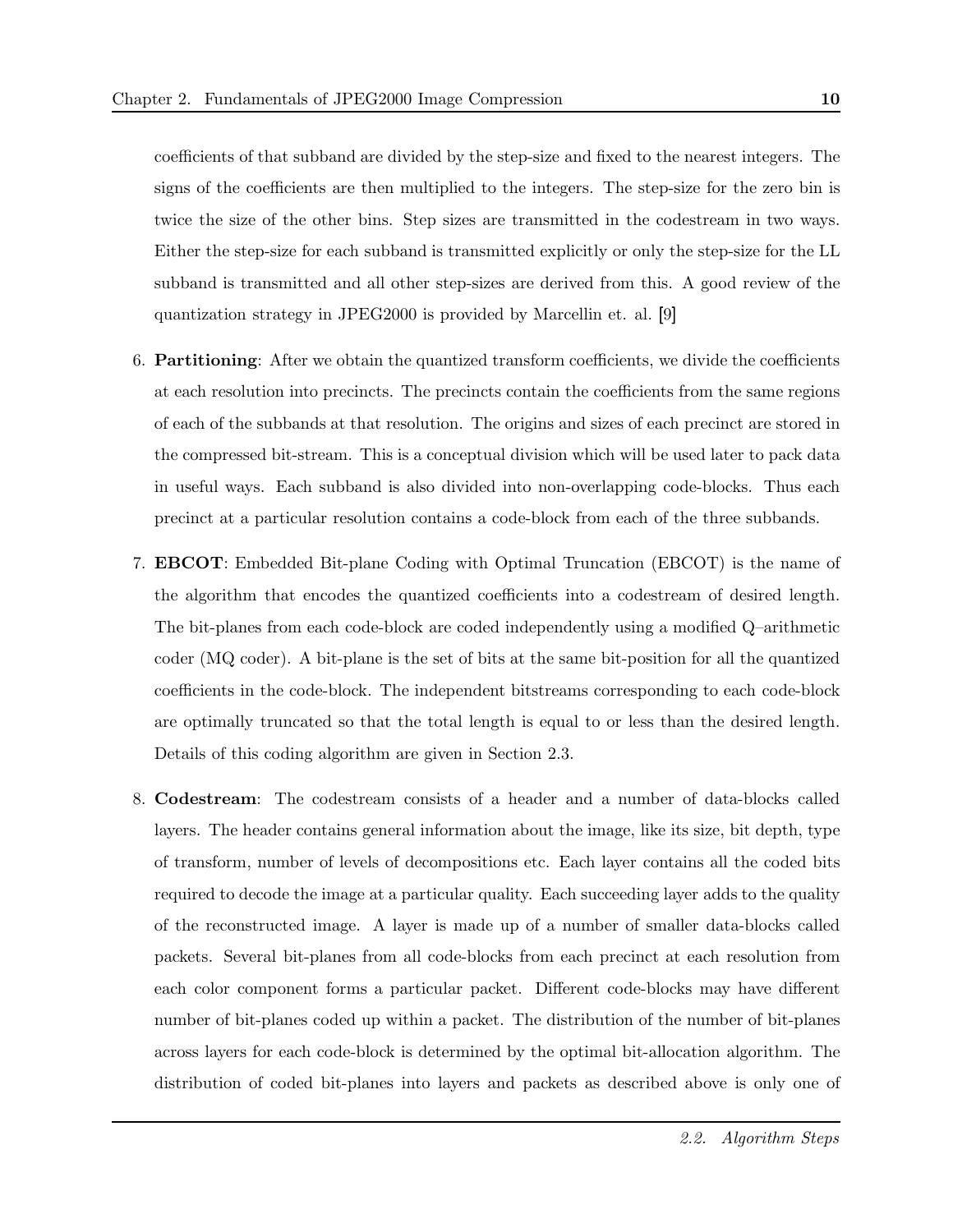several ways to order the data. This order provides distortion scalability. Ordering the data in other ways can provide other kinds of scalability.

### 2.3 EBCOT

Embedded Block Coding with Optimized Truncation (EBCOT) is the name given to the entropy encoder in the JPEG2000 standard. EBCOT accepts as input a set of signed integers representing the quantized wavelet coefficients. Each subband of the image in the wavelet domain is divided into a set of code-blocks. Typical sizes of such code-blocks are  $32 \times 32$  or  $64 \times 64$ . Figure 2.2 depicts the block diagram of the EBCOT algorithm.



Figure 2.2: Block diagram of EBCOT: the quantized wavelet coefficients from each code-block are independently encoded in tier-1 and the overall rate-distortion statistics are used by tier-2 to optimally truncate each of the tier-1 bitstreams.

EBCOT tier-1 accepts the quantized code-block coefficients and outputs a complete coded bitstream as well as rate-distortion statistics. EBCOT tier-1 independently processes each codeblock and generates its bitstream. EBCOT tier-2 inputs the bitstreams and rate-distortion statistics from all the code-blocks and generates optimally truncated bitstreams (for each code-block) such that the total length of all the bitstreams is within the desired rate.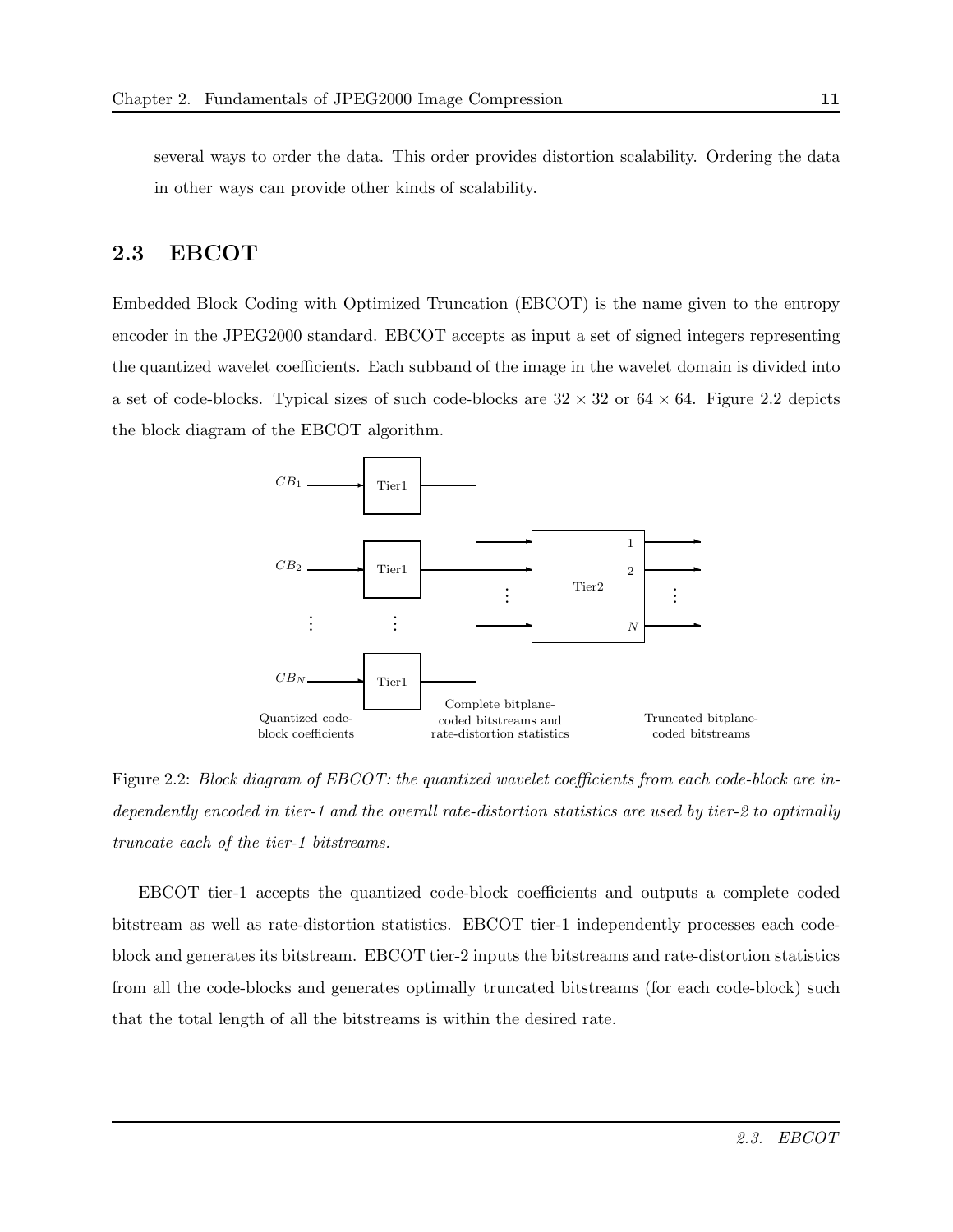#### 2.3.1 EBCOT Tier-1: Bit Plane Coding

The block diagram of EBCOT tier-1 is depicted in Figure 2.3. The quantized coefficients from a code-block are input to the context-adaptive bitplane coder and converted to symbols and context labels. This is referred to as the context formation (CF) task. Next, the MQ coder, a type of arithmetic coder, uses an adaptable, finite set of probabilities to code the symbols. This is referred to as the arithmetic encoder (AE) task. A symbol is either a 0 or a 1 and it represents the bitwise information that is being encoded. For example in certain coding passes the symbol represents the sign of a coefficient and in other coding passes it represents the value of a certain bit in a coefficient. Context labels are numbers that represent one of 19 coding contexts that are used to update the probabilities stored in internal state registers. The context state file contains information useful to perform the probability updates.



Figure 2.3: Block diagram of EBCOT tier-1. CF is the context formation task and AE is the arithmetic encoding task.

#### The Context Formation Task

The CF task traverses the code-block coefficients one bitplane at a time starting at the highest (most significant) and moving to the lowest. Bitplane K is defined as the set of the  $K^{th}$  bits in the binary representation of the code-block coefficients. To understand the concept of a bitplane, consider a two dimensional array of coefficients from a code-block. Assume that each coefficient is represented in binary form using a specific number of bits. Assume that these bits form the third (vertical) dimension of the representation of the code-block coefficients with the most significant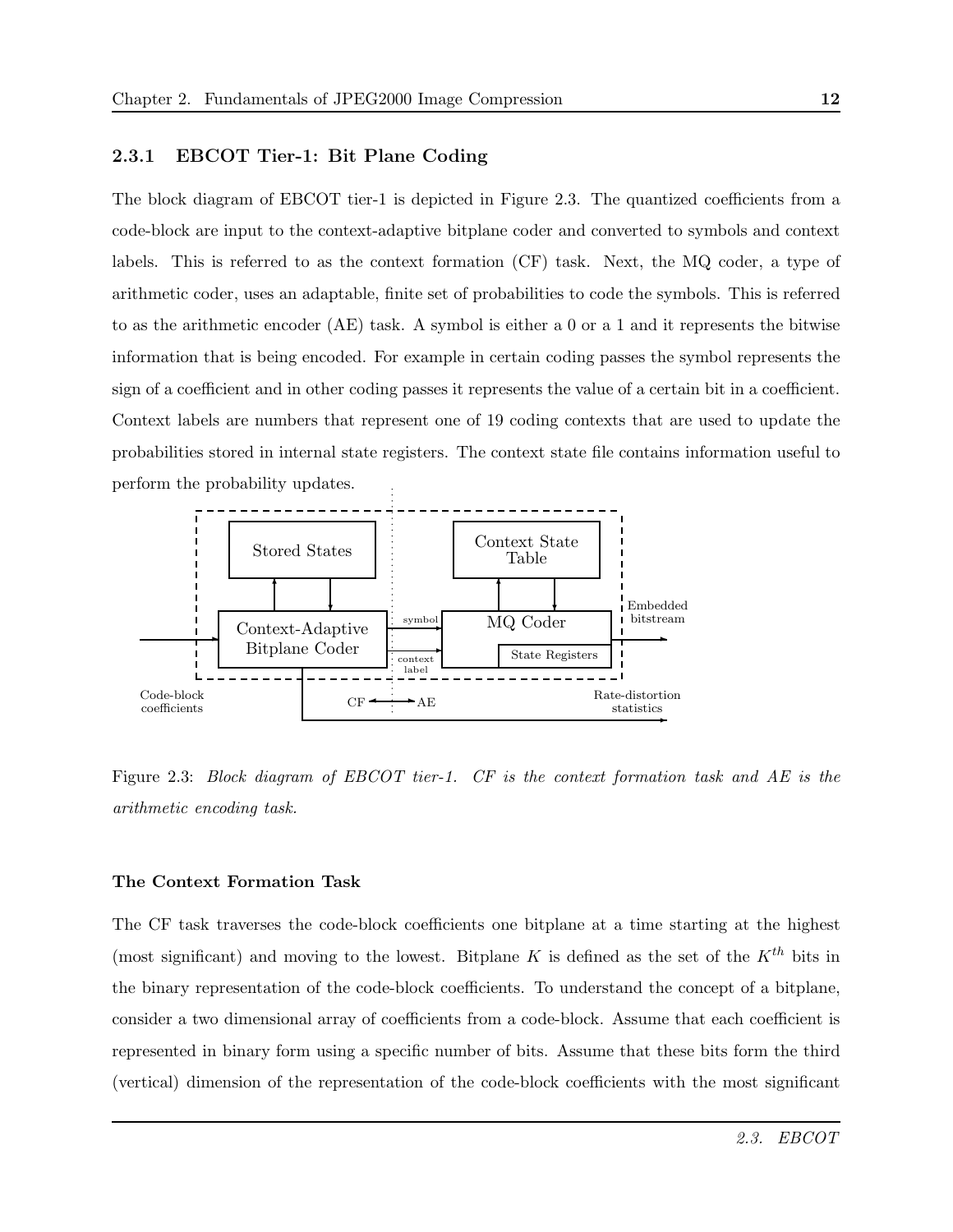bits at the top. Then each horizontal cross-section of this representation consists of a plane of bits and is called a bitplane.

For each bitplane, the coder executes three coding passes: significance propagation, magnitude refinement, and cleanup. Each coding pass follows a fixed traversal scheme to process all the bits in the bitplane. The traversal rule is illustrated in Figure 2.4. Each bitplane is divided into stripes. Each stripe is a set of 4 rows of coefficient bits. The bitplane is traversed one stripe at a time from top to bottom. Each stripe is traversed one column at a time from left to right. Each column, in turn, is traversed one bit at a time from top to bottom.



Figure 2.4: Traversal within a code-block. Code-block: one bitplane at a time from highest to lowest; bitplane: one stripe at a time from top to bottom; stripe: one column at a time from left to right; column: one bit at a time from top to bottom.

The context-adaptive bitplane coder processes each bitplane based on coefficient significance. A coefficient becomes significant at bitplane  $K$  if its bit value at bitplane  $K$  is the most significant non-zero bit of the coefficient. The stored states, shown in Figure 2.3, are used to keep track of coefficient significance information. Each coding pass is briefly described below.

0) Significance Propagation Pass (Pass 0): This pass processes all previously insignificant coefficients. The significance of a coefficient is determined based on the significance of its eight nearest neighbors in the context window (shown in Figure 2.4). The coefficient is marked significant if at least one of its neighbors is significant. A symbol of 1 (significant) or 0 (insignificant) and a context-label are sent to the AE task. In addition, if the coefficient has become significant, its sign (0 for positive or 1 for negative) along with a context-label is also sent to the AE task.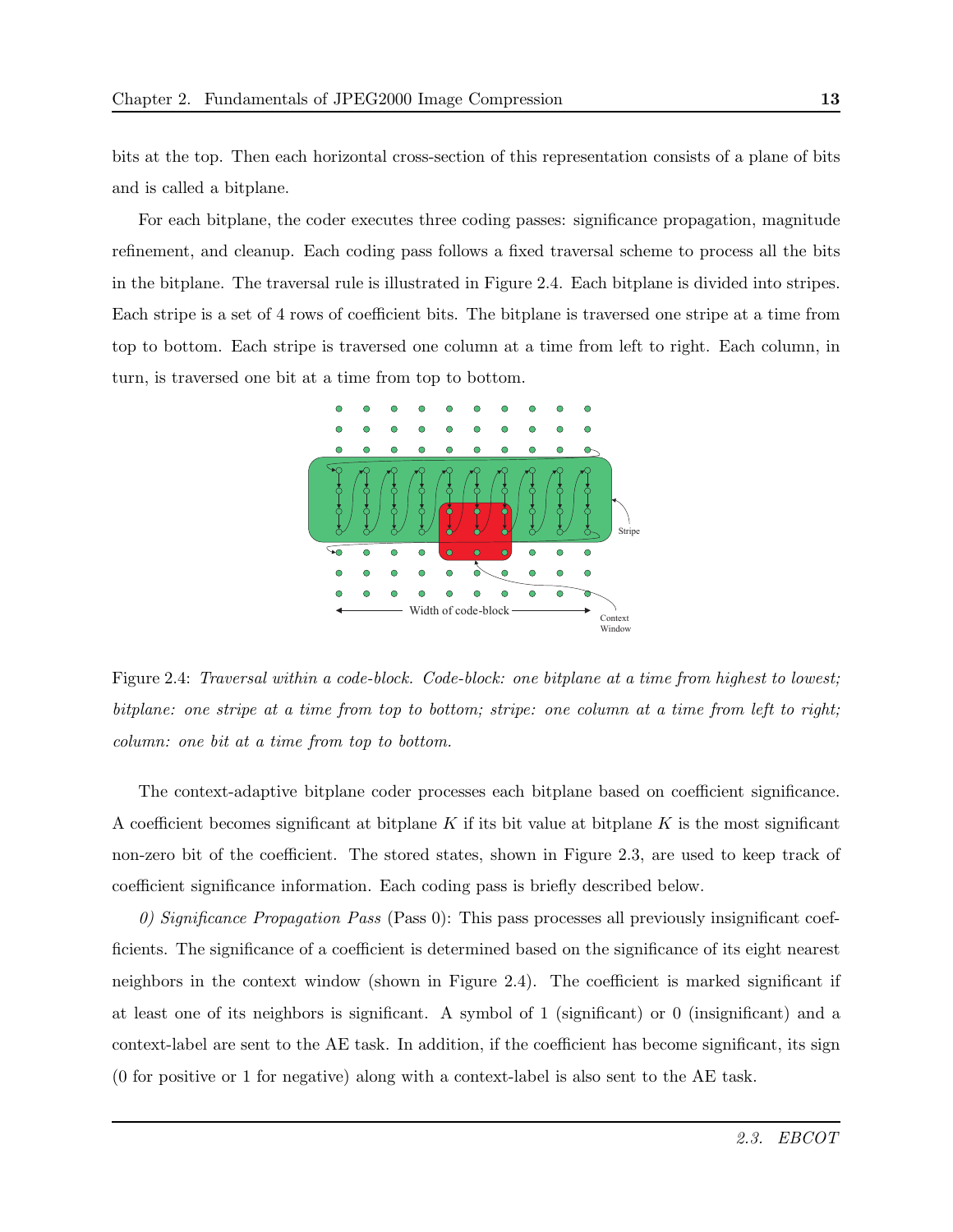1) Magnitude Refinement Pass (Pass 1): For all coefficients that became significant in a previous bit-plane, a magnitude refinement bit and a context-label are sent to the AE task. The magnitude refinement symbol is the bit value of the coefficient at the current bitplane.

2) Cleanup Pass (Pass 2): After the first two passes, coefficients that have just become significant, but whose eight neighbors are still insignificant, have not yet been coded. This pass codes these coefficients and completes the information needed to reconstruct the bitplane. The information sent to the AE task is the same as in the significance propagation pass. In addition, this pass has a "run" mode which performs run-length encoding when all four coefficients present in one stripe column are insignificant.

#### The Arithmetic Encoder Task

The AE task performs binary, multiplierless arithmetic coding to efficiently encode the symbols that it receives [2]. The context label lends extra meaning to the symbol being encoded. For example, a 1 symbol that originates from a significance propagation pass is different from a 1 symbol generated by a magnitude refinement pass. Consequently these two 1 symbols are accompanied by distinct context labels and are encoded differently due to the disparate coding contexts. The previous sequence of 1s and 0s dictates the current state of a coding context. These context states are stored in the context state table. The coding context state uniquely determines the probability of the "less" probable symbol used by the arithmetic encoder. The state of a coding context is updated using a fixed state transition table. This probability estimation and arithmetic encoding method is called MQ coding.

#### 2.3.2 EBCOT Tier-2: Optimal Truncation

After the entire code-block has been encoded, the next step is to find a set of optimal truncation points for all the code-blocks. One optimal truncation point is assigned to each code-block. The set of optimal truncation points gives an overall (i.e. all code-blocks combined) bitstream length that is within the desired rate. The desired bitstream length is obtained from the desired compression ratio or from the channel bandwidth characteristics.

The optimal truncation point is chosen from the candidate truncation points  $(L_i^z)$  and corresponding distortions  $(D_i^z)$ . Here i represents a code-block and z represents an index to the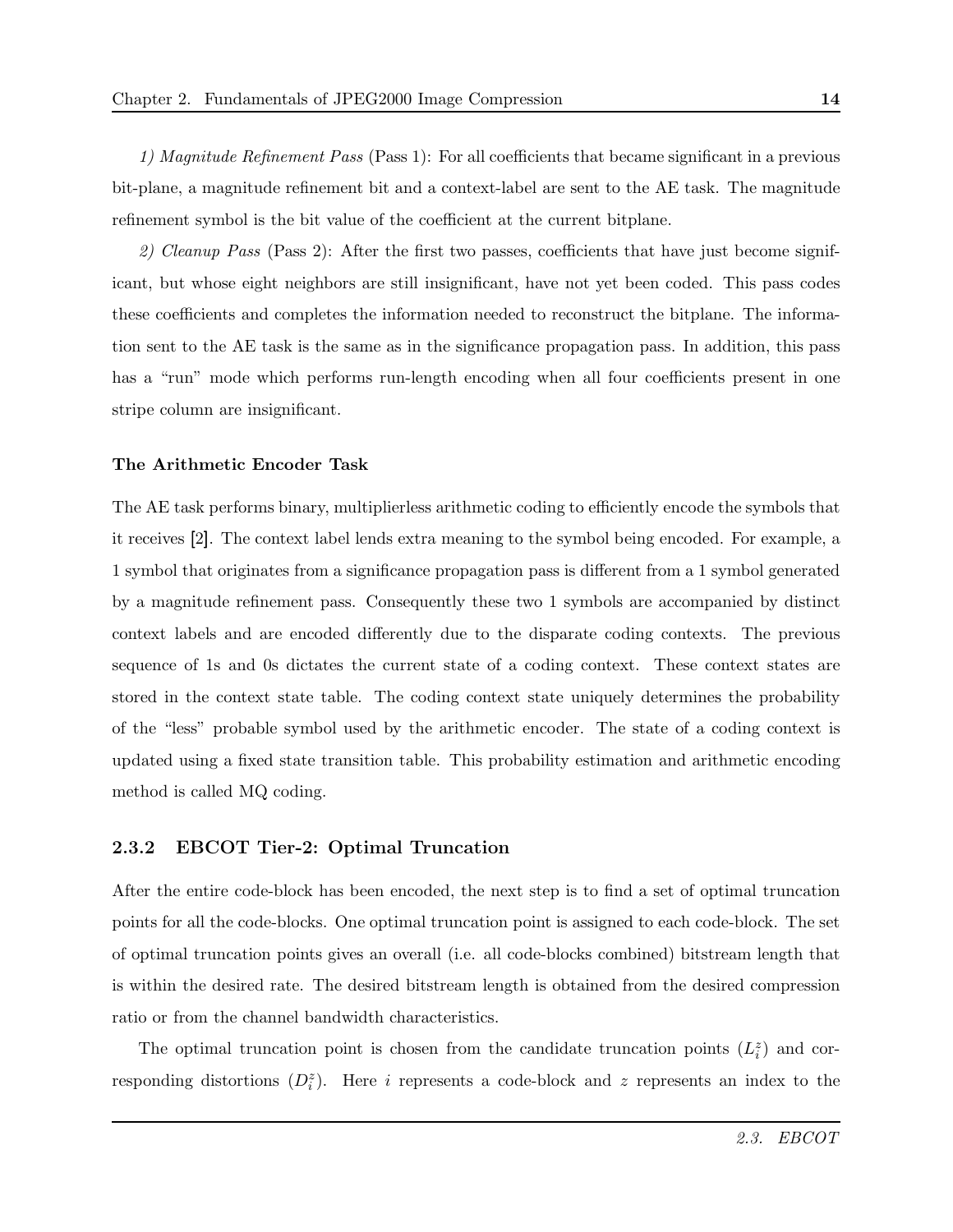truncation point. The candidate truncation points are the lengths of the AE bitstreams at the end of each coding pass. The corresponding distortions are the mean squared errors between the original quantized coefficients of the code-block and the lower-precision coefficients obtained by decoding the AE bitstream of length,  $L_i^z$ .

The steps involved in finding the optimal truncation points are the following:

- 1. Compute a set of  $(L_i^z, D_i^z)$  at all candidate truncation points for each code-block. (This step can be done during the tier-1 processing.)
- 2. Select a set of feasible truncation points from the candidate truncation points for each codeblock.
- 3. Select one optimal truncation point for each code-block from the sets of feasible truncation points.

The subsequent subsections discuss the selection processes (steps 2 and 3) in detail.

#### Selection of Feasible Truncation Points

The selection of feasible truncation points for a code-block is performed based on rate-distortion theory. Feasible truncation points are those points that are most effective in decreasing distortion with smallest increase in bitstream length. The method is best explained using Figure 2.5. The figure shows candidate truncation lengths plotted on the x-axis against corresponding distortions on the y-axis. This is the distortion-rate curve for a particular code-block.

Each point on the plot (solid or otherwise) represents a candidate truncation point,  $L_i^z$ . There are a total of 11 candidate points shown here. Notice that out of these truncation points, some have the property to decrease distortion (for unit increase in bitstream length) more than other truncation points. These points form the convex-hull of the distortion-rate curve and are shown by the dotted line joining the solid points. These solid points  $(h_i^1, h_i^2, \cdots)$  form the set of feasible truncation points. The figure shows 5 feasible truncation points.

#### Selection of Optimal Truncation Points

At this point, for each code-block, a set of feasible truncation points and corresponding distortions have been identified. Also for each feasible truncation point we have a corresponding distortion-rate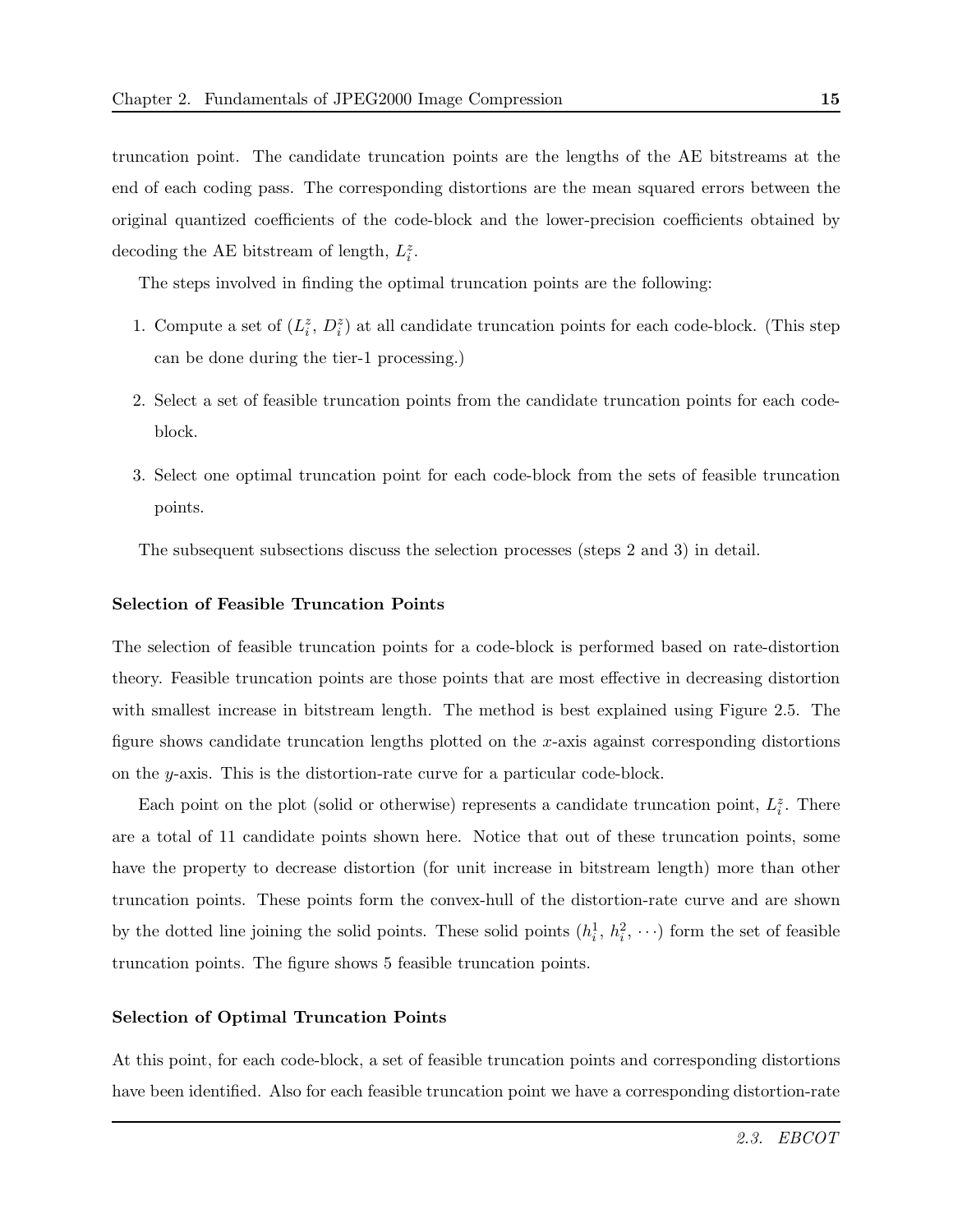

Figure 2.5: Convex Hull of the Distortion-Rate curve.

slope (e.g.  $\lambda(h_i^1)$  in Figure 2.5). The distortion-rate slope is a measure of the amount by which the truncation point decreases distortion (from the previous feasible truncation point) for a unit increase in length of the coded bitstream. The algorithm searches for an optimal distortion-rate slope. The selection algorithm optimizes the problem by maximizing the quantity

$$
J = \sum_{i} \lambda(h_i^{z_i}) \tag{2.1}
$$

while being subject to the constraint

$$
\sum_{i} L_i^{z_i} \le L_d \tag{2.2}
$$

where  $L_d$  is the desired total bitstream length.

The optimal truncation points of all code-blocks for a particular target length form a quality layer. If we need to provide distortion scalability, then we can have several layers of truncation points for each code-block. Each successive quality layer decreases the distortion while increasing the length of the bit-stream.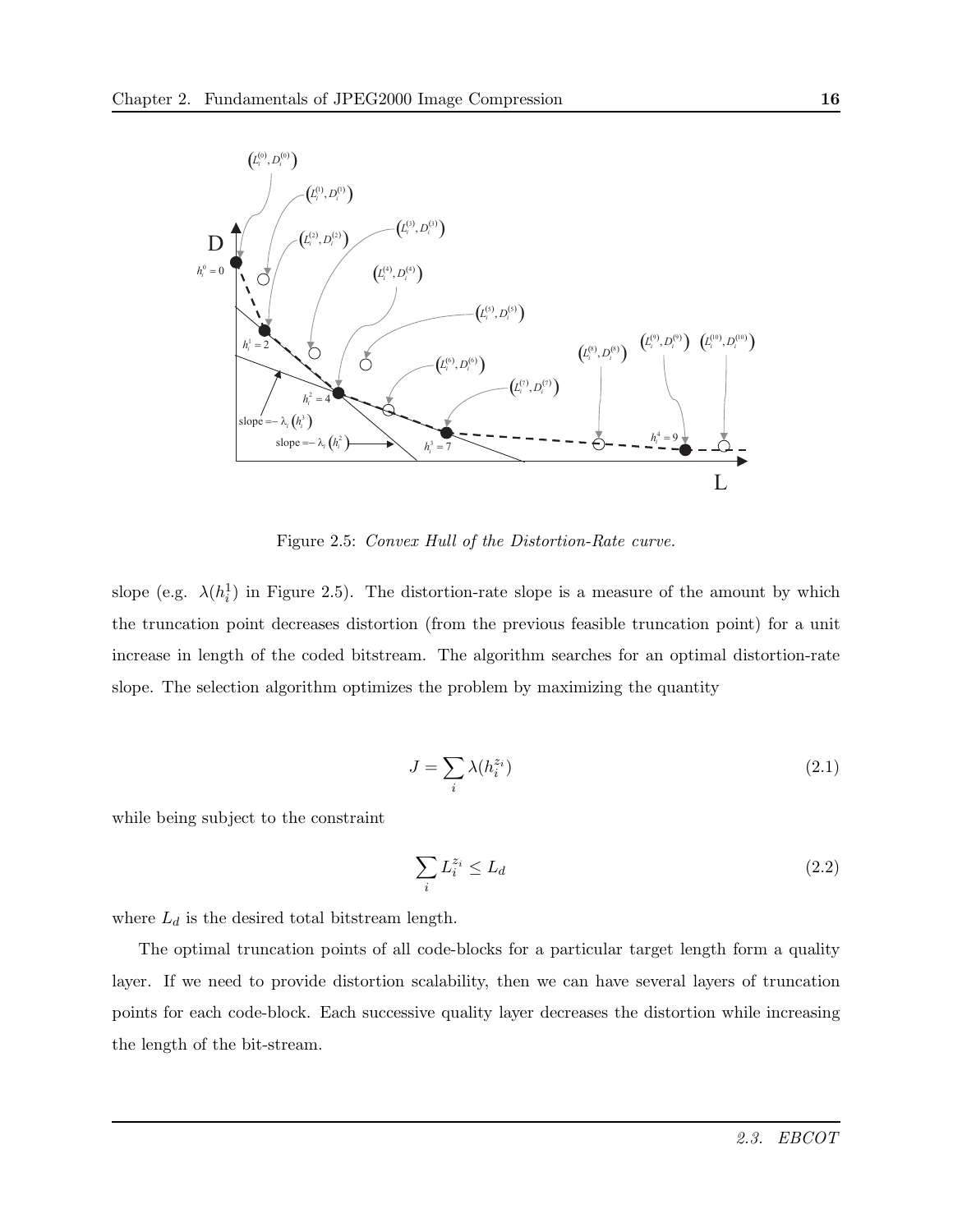#### 2.3.3 EBCOT vs SPIHT

The primary similarity between EBCOT and SPIHT is that both employ bitplane coding. In both cases the magnitudes of the coefficients are compared with a threshold corresponding to each bit plane. Then either a significance coding pass or a magnitude refinement pass is performed to code the information. Both methods have distortion scalability, albeit to different degrees. This means that in both cases one can reconstruct all the coefficients at a lower precision from a truncated version of the original bit-stream.

The most important difference between SPIHT and EBCOT is the fact that EBCOT divides the wavelet coefficients into relatively small code-blocks and codes each code-block independently. On the other hand, SPIHT works on all the subbands and codes the coefficients by following a tree structure. The tree structure of SPIHT is quite rigid and therefore this offers SPIHT only one degree of scalability—in distortion. Since each code-block is independent in EBCOT, it requires extra bits to code overhead information. This allows EBCOT more degrees of freedom and therefore more scalability: distortion, resolution, spatial and color component. Although EBCOT requires extra overhead bits, the optimal truncation scheme and MQ coder more than compensate.

A second important difference between SPIHT and EBCOT is the use of a separate arithmetic encoder (MQ) in EBCOT. The optimal truncation method used in EBCOT is based on the lengths of the bitstreams generated by the MQ coder. Therefore the MQ coder is an integral part of EBCOT. On the other hand, SPIHT does not have a separate arithmetic encoder. In fact SPIHT itself is an arithmetic encoder. The MQ coder is a more sophisticated arithmetic encoder refining its probability maps using information from both the coefficient and its neighborhood. The SPIHT arithmetic coder uses only the parent-child relationships between coefficients in different subbands to code information.

A third important difference between SPIHT and EBCOT is the post compression optimal truncation method adopted in EBCOT. SPIHT does not provide much control over the precision of the coefficients in different subbands. It is determined by the relative sizes of the coefficients and the path followed by SPIHT. EBCOT uses a more sensible approach. After coding each codeblock independently, EBCOT determines the truncation of each code-block, in order to achieve the desired overall length. This truncation is optimal in that it achieves the lowest distortion that can be achieved for a given rate based on the underlying rate-distortion curve.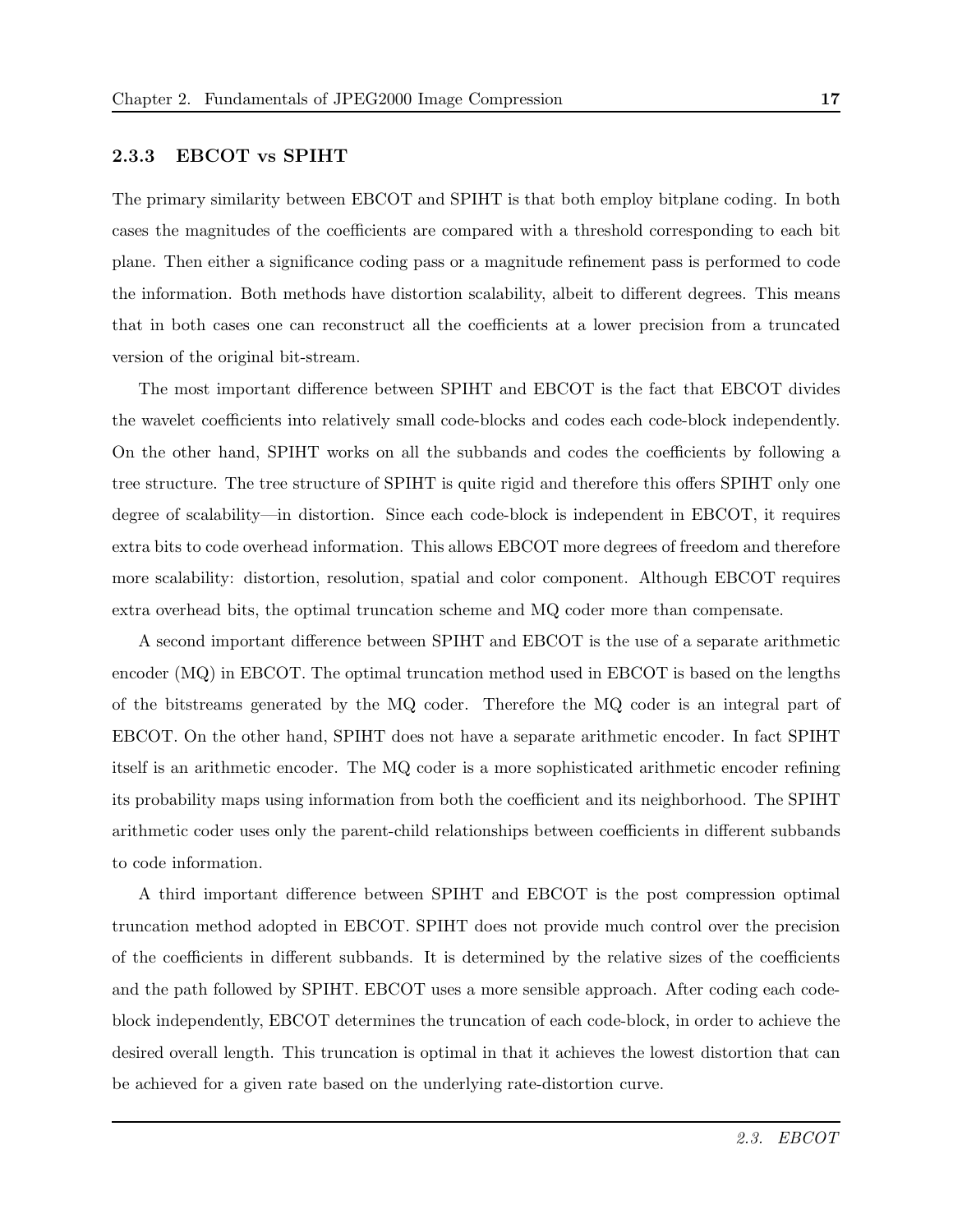The computational costs involved in implementing EBCOT are greater than that of SPIHT. EBCOT requires more computations (adds and multiplys) in order to compute the rate distortion statistics. In addition EBCOT requires more sophisticated book-keeping during the bitplane coding in tier-1. This is a natural consequence of the fact that we are providing greater scalability with EBCOT.

#### 2.3.4 Perceptual Weighting in EBCOT

Perceptual weights are used in most subband image compression systems to either enhance or suppress the transform coefficients in certain subbands. These perceptual weights are usually derived from measurements of human sensitivity for certain visual frequencies. EBCOT uses the perceptual subband weights in one of two ways. In the first method, the quantization step sizes of the subbands are modified based on the perceptual weights.

$$
\Delta_{b,\text{weighted}} = \frac{\Delta_b}{W_b} \tag{2.3}
$$

Here b represents a subband index,  $\Delta_b$  is the original quantization step-size for the subband and  $W_b$ is the perceptual weight for the subband. This means that if the perceptual weight for a particular subband is large, then its quantization step-size is made small. This gives more precision to the signed integers representing the samples of that subband. This method has two main disadvantages. First, the modification of step size will not show much effect on the precisions of the subband coefficients unless the weights are restricted to be powers of two. When the weights are different powers of 2, then the precisions of the quantized subband values are changed by an integer number of bits. Secondly, when the quantization step sizes are fixed at some static value, it cannot be later modified to meet the needs of different applications in a scalable manner.

EBCOT uses the perceptual weights in a second more effective manner. As was described in the section on optimal truncation, candidate truncation lengths and corresponding distortions (MSEs) are saved during the bit-plane coding process. Instead of using raw MSEs, JPEG2000 uses weighted MSEs.

$$
D_{i,\text{weighted}}^{(z)} = W_b^2 \sum_{\mathbf{j} \in \mathcal{B}_i} (\hat{y}_i[\mathbf{j}] - y_i[\mathbf{j}])^2
$$
\n(2.4)

Here the sum computes the squared error between the original coefficients and the coefficients generated from a bit-stream truncated at z. To this MSE,  $W_b^2$  is multiplied to generate a weighted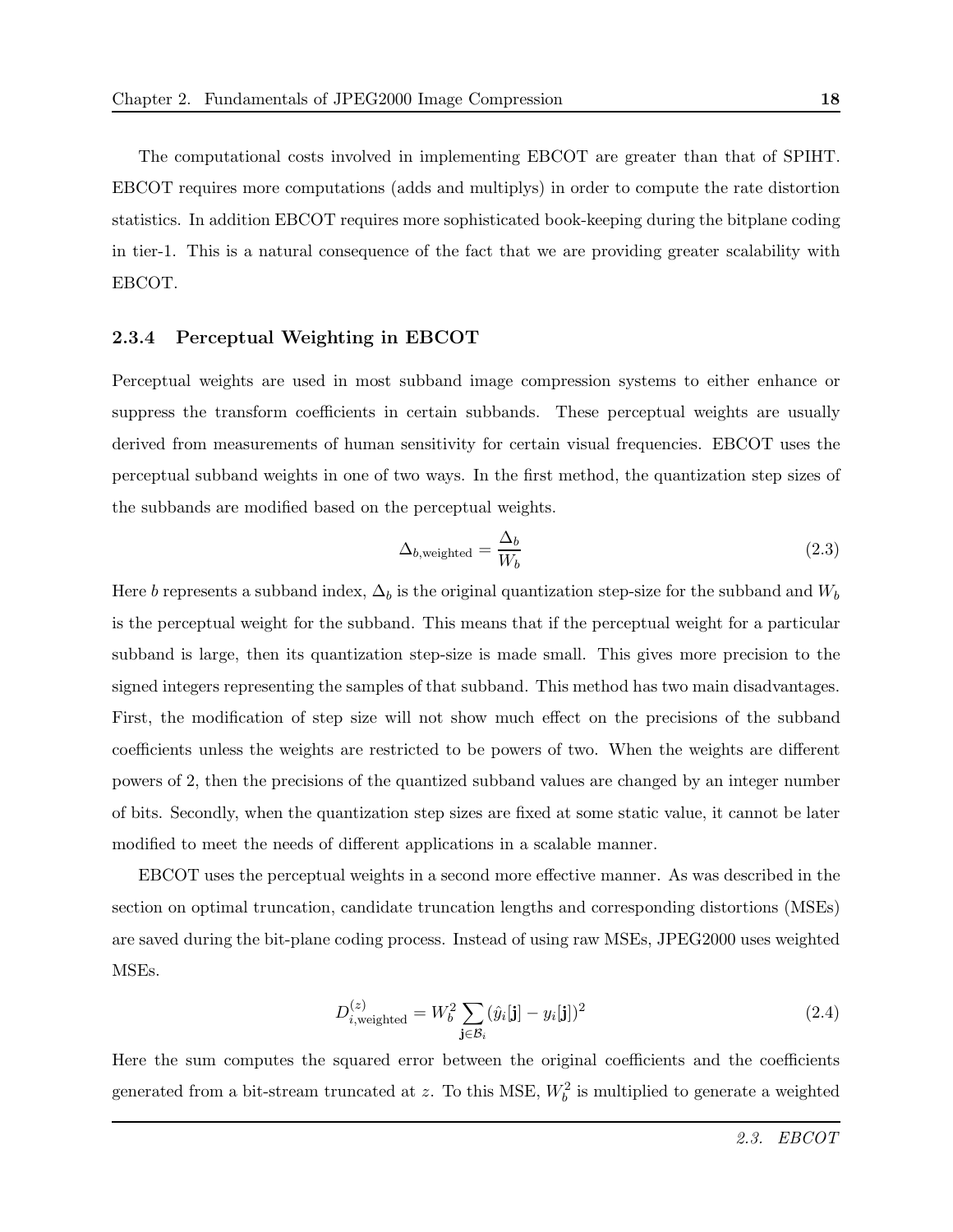MSE. This weighted MSE is then used in the post compression optimal truncation algorithm. The effect of this is as follows. If the perceptual weight of a subband is large, then the weighted MSE for that subband becomes large. This causes the distortion-rate slopes for that subband to be large. Thus clearly more bits have to be allocated to that subband for a given optimal distortion-rate slope. This makes more bit-planes from code-blocks belonging to this subband available in the top quality layers.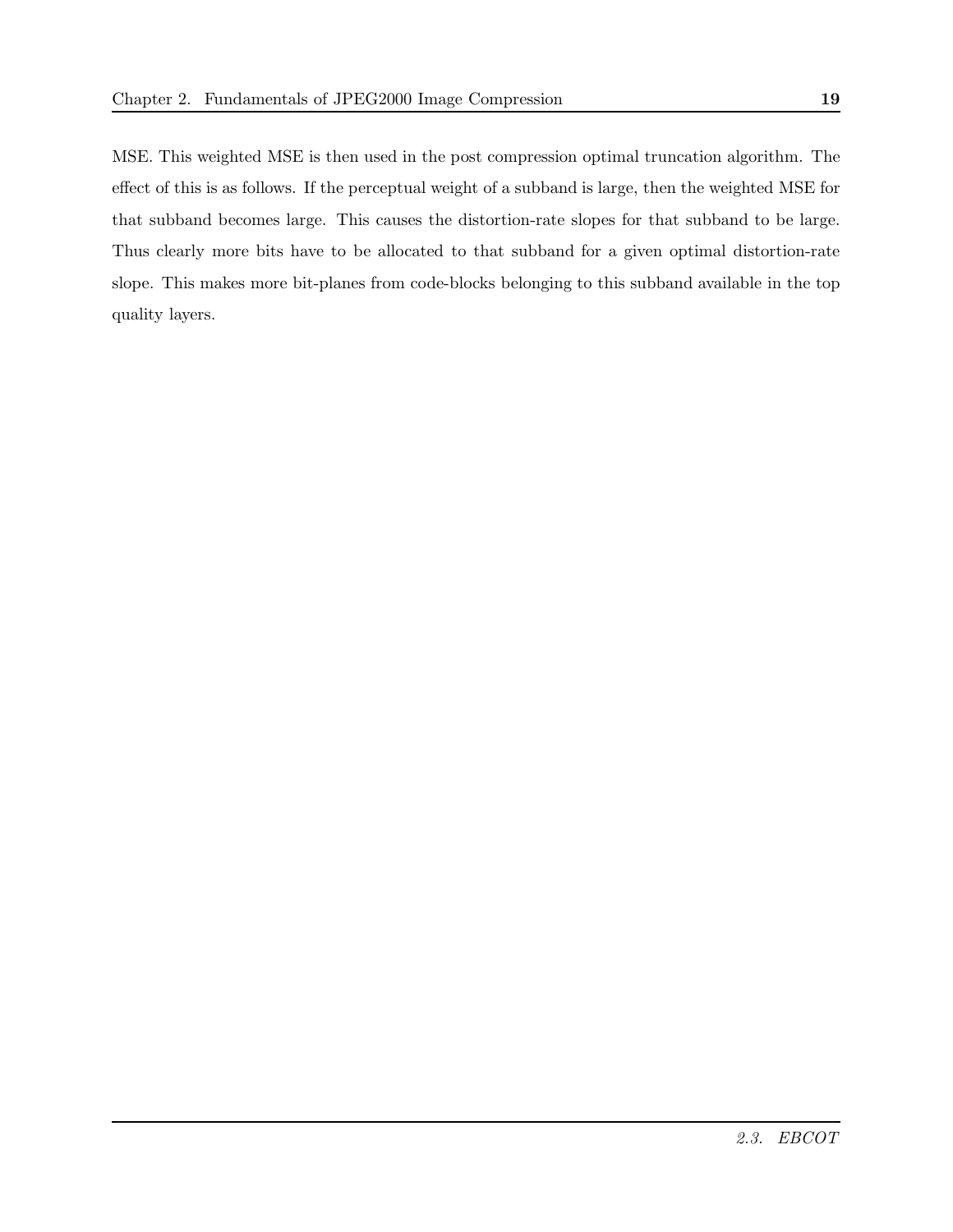## Chapter 3

## Perceptual Coding Techniques

Improving the perceptual quality of compressed images has received considerable attention in the literature. Perceptual methods that exploit the varying sensitivity of the Human Visual System (HVS) to different spatial frequencies are among the most effective techniques. Recent research indicates that there have been three primary approaches to the effective design of frequency-based perceptual methods. The first method uses a contrast sensitivity function (CSF) to design perceptual weights as a function of spatial frequency [1, 10, 11]. Each weight is multiplied with all of the discrete wavelet transform (DWT) coefficients in the subband with the corresponding spatial frequency: the DWT coefficients are increased at the more sensitive frequencies and are decreased at the less sensitive frequencies. The JPEG2000 standard–Part 1 [12] includes perceptual weights derived from a CSF [1].

The second method is based on the maximum amount of quantization that can be present in a subband without being detected by humans [13]. This dictates the maximum quantization step size for each subband that will result in visually lossless compression. However, this method does not allow direct control of the bit rate. The method can be adapted to include multiplication factors on the quantization step sizes in order to achieve a prescribed bit rate; unfortunately, iteration is required to find the multiplication factors that give the desired bit rate for a particular image.

The third approach showed that the multiplication factors in the second method were suboptimal when quantization artifacts were visible at very low bit rates [14]. This third method uses subband standard deviation (SSD) to derive a weight for each subband. Here the weights are not only frequency dependent, but also orientation dependent (distinguishing it from the previous two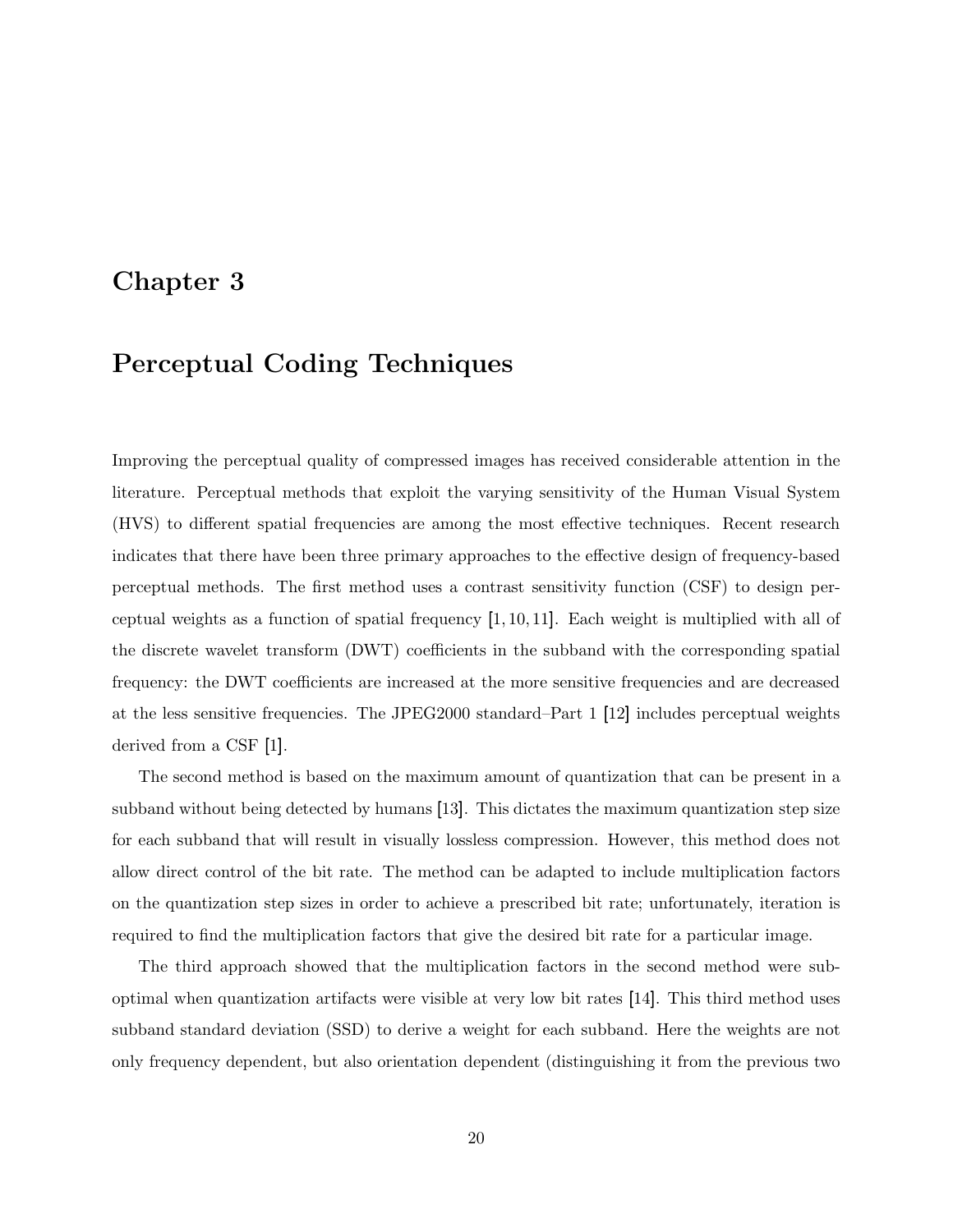methods). This approach has not been compared to weights derived from a CSF.

The choice of the transform used determines the effectiveness of the HVS based perceptual method. In general HVS tends to change properties in subbands whose ranges change by a factor of two. This is a fortunate coincidence since the subband structure into which a DWT divides the image is also dyadic in nature. Therefore HVS properties can be matched very well with wavelet subbands. This is not necessarily true for the DCT. In addition the DWT coefficients also carry spatial information which can be easily used to perform localized masking of compression artifacts. Due to these reasons perceptual coding techniques based on the HVS have more or less exclusively concentrated on DWT based compression systems.

#### 3.1 Methods Based on CSF

The sensitivity of human vision changes over spatial frequency. As an example consider the two different spatial frequencies shown in Figure 3.1 (a) and (b). The former shows a horizontal spatial frequency of 0.03 cycles/pixel whereas the latter shows a horizontal spatial frequency of 0.2 cycles/pixel.



(a)  $f = 0.03$  cycles/pixel. (b)  $f = 0.2$  cycles/pixel. Figure 3.1: Two different spatial frequencies displaying different sensitivities.

Both images were created with the same contrast value. This means that both sinusoids have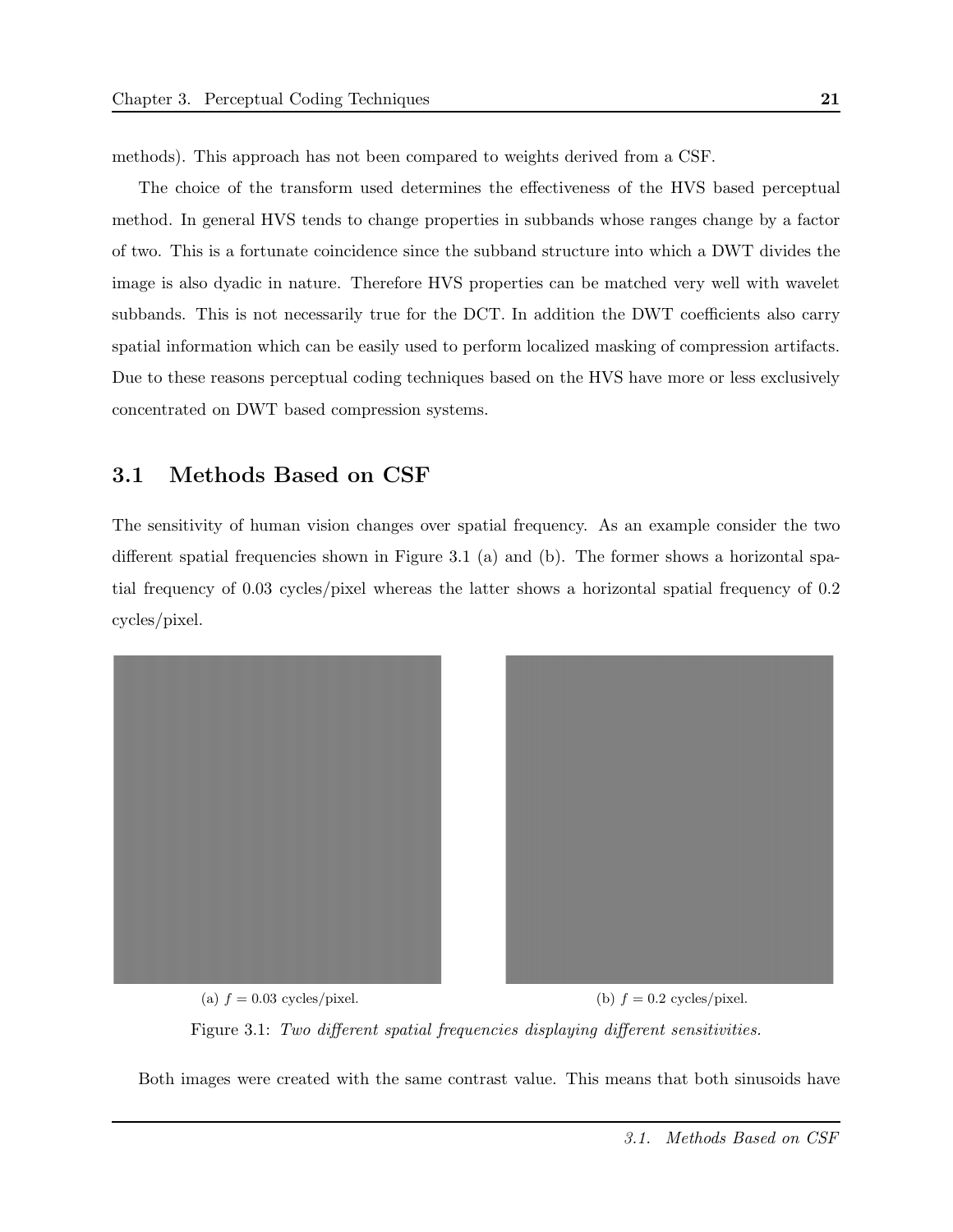the same peak to peak variation in intensity. In spite of this, notice that the human eye is more sensitive to the lower frequency. The higher frequency is barely visible whereas the lower frequency can be clearly observed. Human sensitivity to contrast variations is a function of the spatial frequency. This function is called the contrast sensitivity function (CSF). One of the earliest empirical approximations of the CSF was presented by Mannos and Sakrison [10]. This work was performed only for the luminance color plane and therefore was ideally suitable for grayscale images.

Beegan et al. [15] used this CSF to derive four separate sets of perceptual weights to be used in an image compression system using the DWT and the SPIHT encoding algorithm. The perceptual weights for each wavelet subband were derived from the value(s) of the contrast sensitivity from that subband. For example one of the sets of weights was derived by averaging the contrast sensitivities over the subband. These perceptual weights were used in the encoding system by multiplying them with the DWT coefficients from the corresponding subband. Larger average contrast sensitivities over a subband resulted in larger perceptual weight for that subband. This in turn made the weighted or "masked" coefficients from that subband larger, thus allocating more bits during the encoding of that subband. Therefore the subbands with larger average contrast sensitivities could be reproduced with higher quality from the compressed image. Beegan et al. used the perceptual weights only on the luminance color plane. In the case of color images, Beegan et al. performed asymmetric compression, which means that the chrominance color planes were always compressed at 64:1 without any perceptual weights and the luminance plane were compressed at the desired compression ratio with the perceptual weights turned on.

Beegan et al. tested the new perceptual weights using a variety of grayscale and color images. Both objective (peak signal to noise ratio, PSNR) as well as subjective (using expert and non-expert human observers) measures were used to determine compressed image quality. The tests showed substantial subjective quality improvement with the use of the perceptual weights.

A new and more comprehensive measurement and modeling of human CSF was performed by Nadenau [1]. The actual contrast sensitivity was measured by asking observers to look at sinusoidal gratings (similar to the ones in Figure 3.1) and finding out the contrast at which the grating just becomes visible. The inverse of this minimum contrast is a measure of the contrast sensitivity at that frequency. This measurement was repeated for a range of frequencies and averaged over several observers to arrive at an average measured CSF. Finally a curve was fit on this measured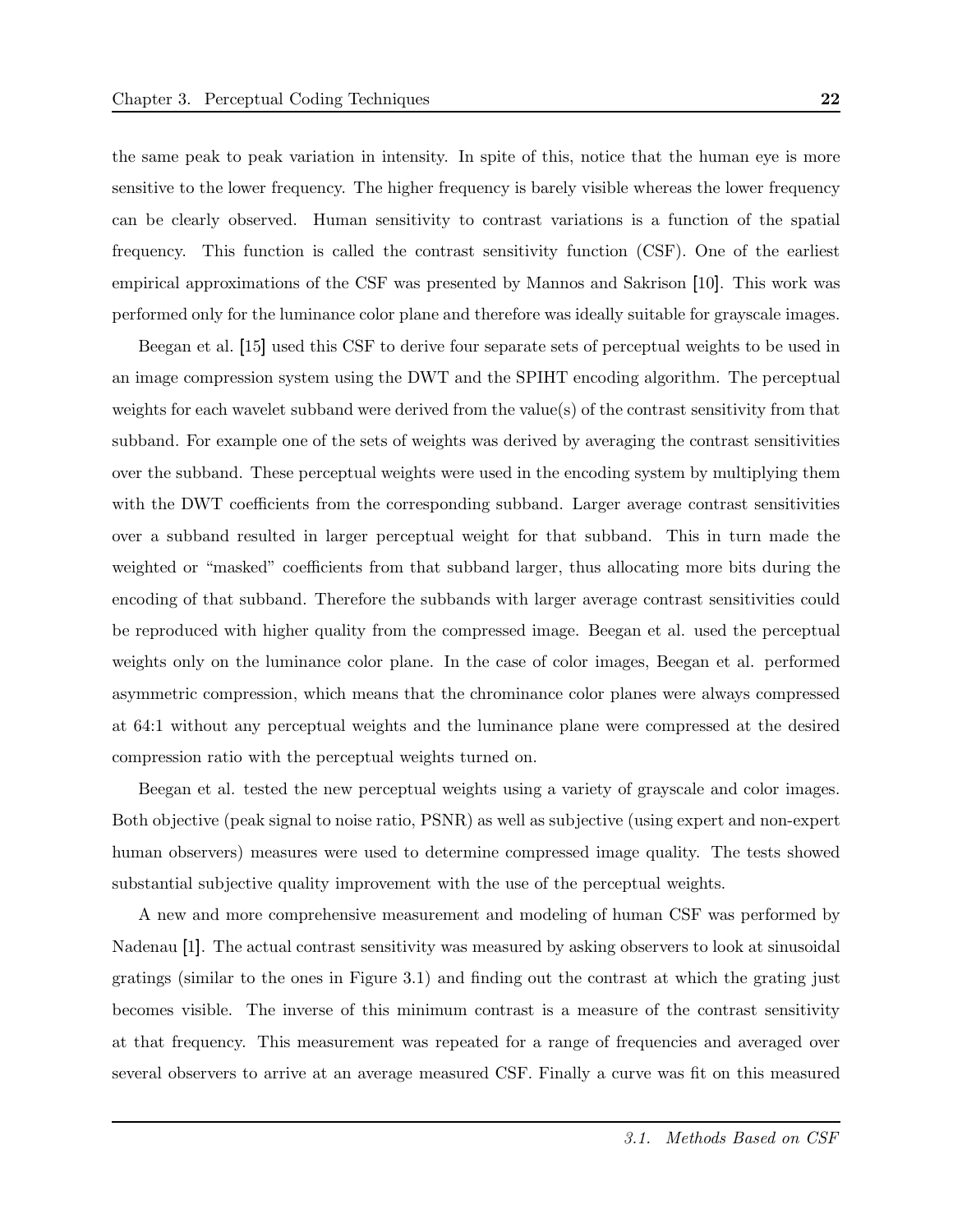CSF to determine an empirical CSF function model. The three CSFs for the three color planes are shown in Figure 3.2 [1]. The luminance CSF  $(Y)$  is a bandpass filter whereas the two chrominance CSFs (Cb, Cr) are lowpass filters. This corroborates similar, though less extensive, measurements performed by Mullen [11].



Figure 3.2: Human contrast sensitivity function as modeled by Nadenau [1].

In Figure 3.2 the spatial frequency has been expressed as cycles/degree instead of cycles/pixel. The spatial frequency in cycles/degree is defined as the number of cycles of the sinusoid present in one degree of viewing angle as shown in Figure 3.3. This provides a method to express the CSF independent of the viewing distance.



Figure 3.3: Cycles/degree as the number of sinusoidal cycles in one degree of angular view.

Past research indicates that the contrast sensitivity to spatial discrete frequency is, in general,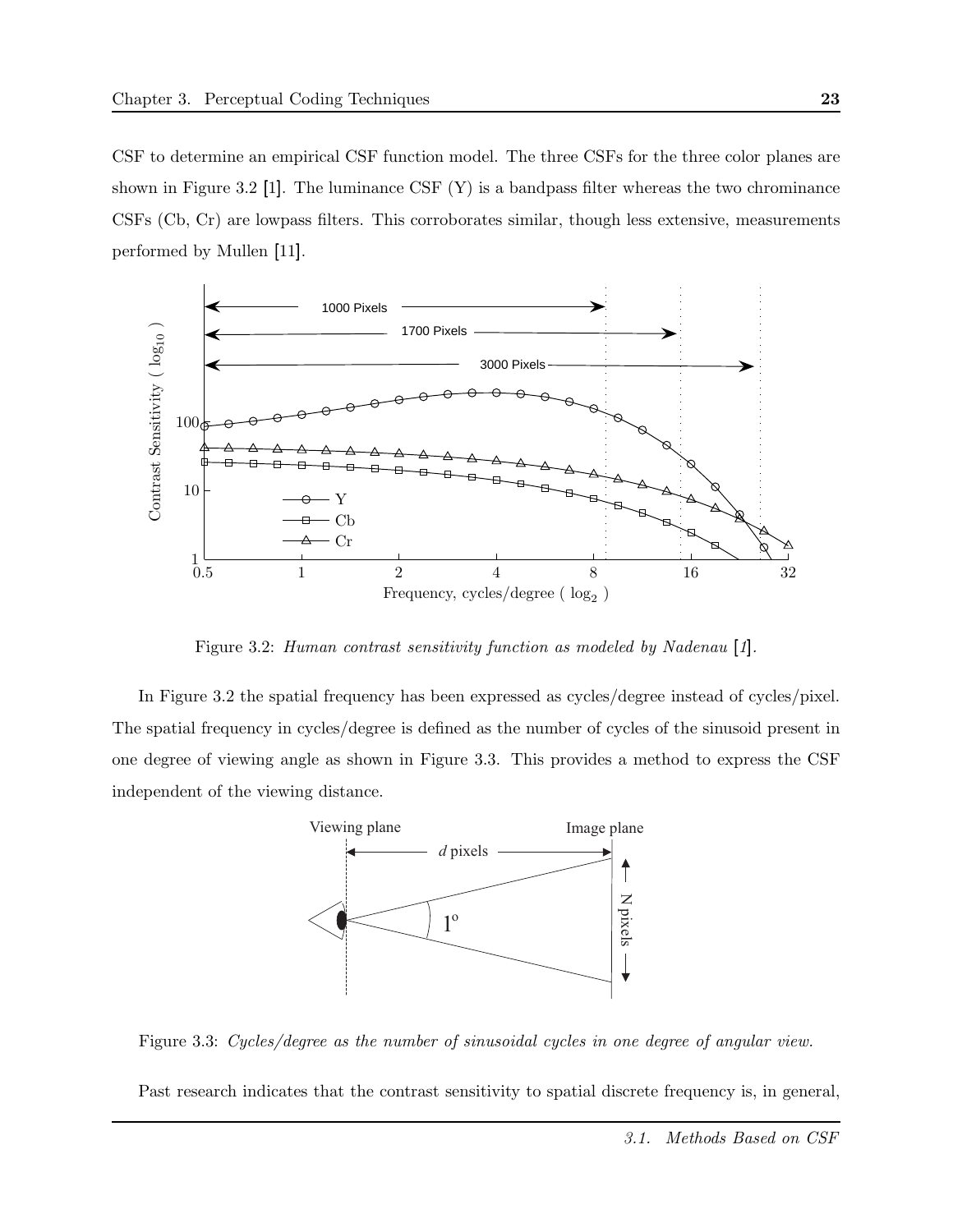dependent on the distance from which the image is viewed. The CSF exhibits a peak at the most sensitive spatial discrete frequency. The most sensitive spatial discrete frequency shifts lower and lower as the viewing distance increases. Therefore there is the need to incorporate the viewing distance into the CSF. Expressed in cycles/degree, spatial frequency is no longer discrete, but is analog. Depending on the viewing distance, a certain lower band of the analog spatial frequency is mapped to the discrete frequency range of 0 to 0.5. For example in Figure 3.2, for a viewing distance of 1000 pixels, the lower frequency band from 0 cycles/degree to just above 8 cycles/degree is mapped to the discrete frequency range of 0 to 0.5 cycles/pixel. Similarly, for a viewing distance of 1700 pixels, the lower band from 0 cycles/degree to just under 16 cycles/degree is mapped to the discrete frequency range of 0 to 0.5 cycles/pixel. Expressing the viewing distance in terms of pixels makes this whole discussion independent of the resolution of the display.

Part 1 of the JPEG2000 standard uses perceptual weights that were derived from the CSF as modeled by Nadenau [1]. The standard provides three separate tables of perceptual weights for the three viewing distances of 1000 pixels, 1700 pixels and 3000 pixels. The standard computes the perceptual weights as an average of the CSF within the spatial frequency subband.

$$
W_C(s) = \frac{\int_{f_{s,v}^h}^{f_{s,v}^h} S(f) df}{f_{s,v}^h - f_{s,v}^l} \times \frac{\int_{f_{s,h}^l}^{f_{s,h}^h} S(f) df}{f_{s,h}^h - f_{s,h}^l}
$$
(3.1)

Here  $W_C(s)$  is the computed perceptual weight for the  $s^{th}$  band,  $S(f)$  is the CSF,  $f_{s,v}^h$  is the higher edge vertical frequency for the  $s^{th}$  band,  $f_{s,v}^l$  is the lower edge vertical frequency for the  $s^{th}$  band,  $f_{s,h}^h$  is the higher edge horizontal frequency for the  $s^{th}$  band and  $f_{s,h}^l$  is the lower edge horizontal frequency for the  $s^{th}$  band. The frequencies are analog spatial frequencies in cycles/degree. This formula computes the average value of the CSF in the horizontal and vertical directions and uses their product as the perceptual weight.

## 3.2 Methods Based on Suppressing Quantization Artifacts

Watson et al. [13] conducted research on the effect of DWT coefficient quantization on the reconstructed image. All visible compression artifacts are caused by the quantization of DWT coefficients. This work determined the maximum allowable amount of quantization that may be introduced in a wavelet subband before which the quantization artifacts become visible. This was done by intro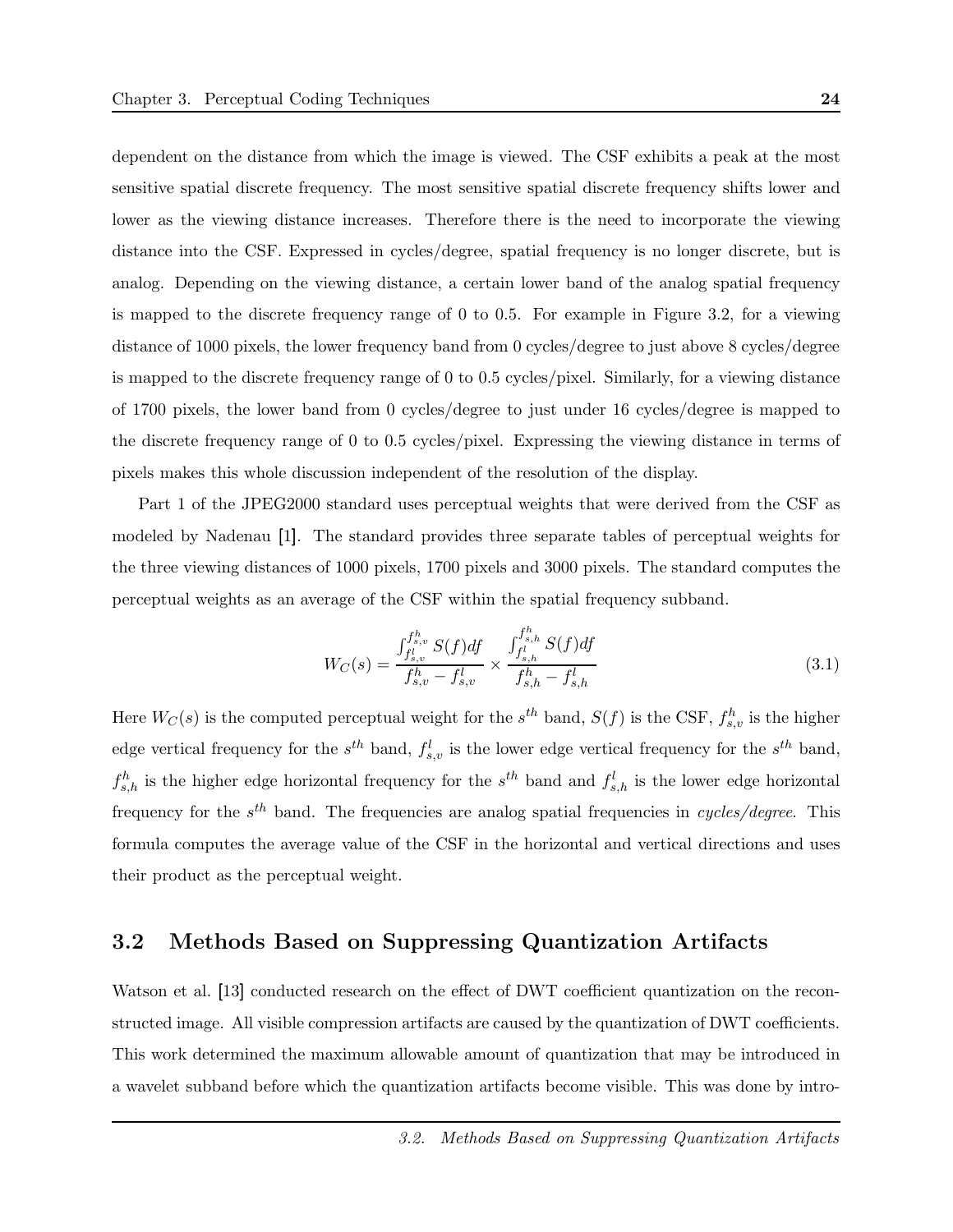ducing an impulse of a certain magnitude in the DWT coefficients of an image which are otherwise all zero and computing the inverse DWT. An observer was then asked whether the artifact was observable. This experiment was repeated using impulses with increasing amplitude until the observer was just able to see the artifact on an otherwise blank screen. The amplitude of the impulse stimuli was assumed to be the quantization threshold for that observer for the subband that was used. This experiment was repeated for all subbands and averaged over several observers to obtain average values of measured quantization thresholds for all the subbands. These average measured quantization thresholds were then fit to a model to empirically obtain expressions for quantization values in different subbands in a wavelet transform. This method is simple and image independent and almost always guarantees a compressed image that is visually lossless.

The disadvantage with this form of perceptual coding is the inability to control the bitrate of the compressed image. Since quantization in each subband is fixed, the size of the compressed image depends on the redundancy characteristics of the actual image being compressed.

### 3.3 Methods Based on Subband Standard Deviations

The work of Watson focused on obtaining visually lossless compression by keeping the quantization levels in each subband just under the threshold of visibility. This is called sub-threshold compression. Ramos and Hemami [14, 16] performed some psychophysical experiments to determine good perceptual coding techniques in the cases where the compression is so high that the quantization artifacts are visible (supra-threshold compression). Theoretically the quantization steps derived by Watson could be scaled to be used with supra-threshold compression.

However Ramos and Hemami proved that such scaled application of these quantization step sizes would be sub-optimal. In this work observers were asked to compare two images, one the original and the other an image reconstructed with a certain amount of quantization in a particular subband. The observers were asked to increase the quantization in the subband until a difference between the two images was noticed. This amount of quantization was assigned as the first minimum noticeable distortion step size  $(MNDSS<sub>1</sub>)$  since this was the step size that gave one visual distortion unit (VDU) of difference between the reference image and the test image. Next the reference image was replaced by the test image and the quantization in the test image was increased further until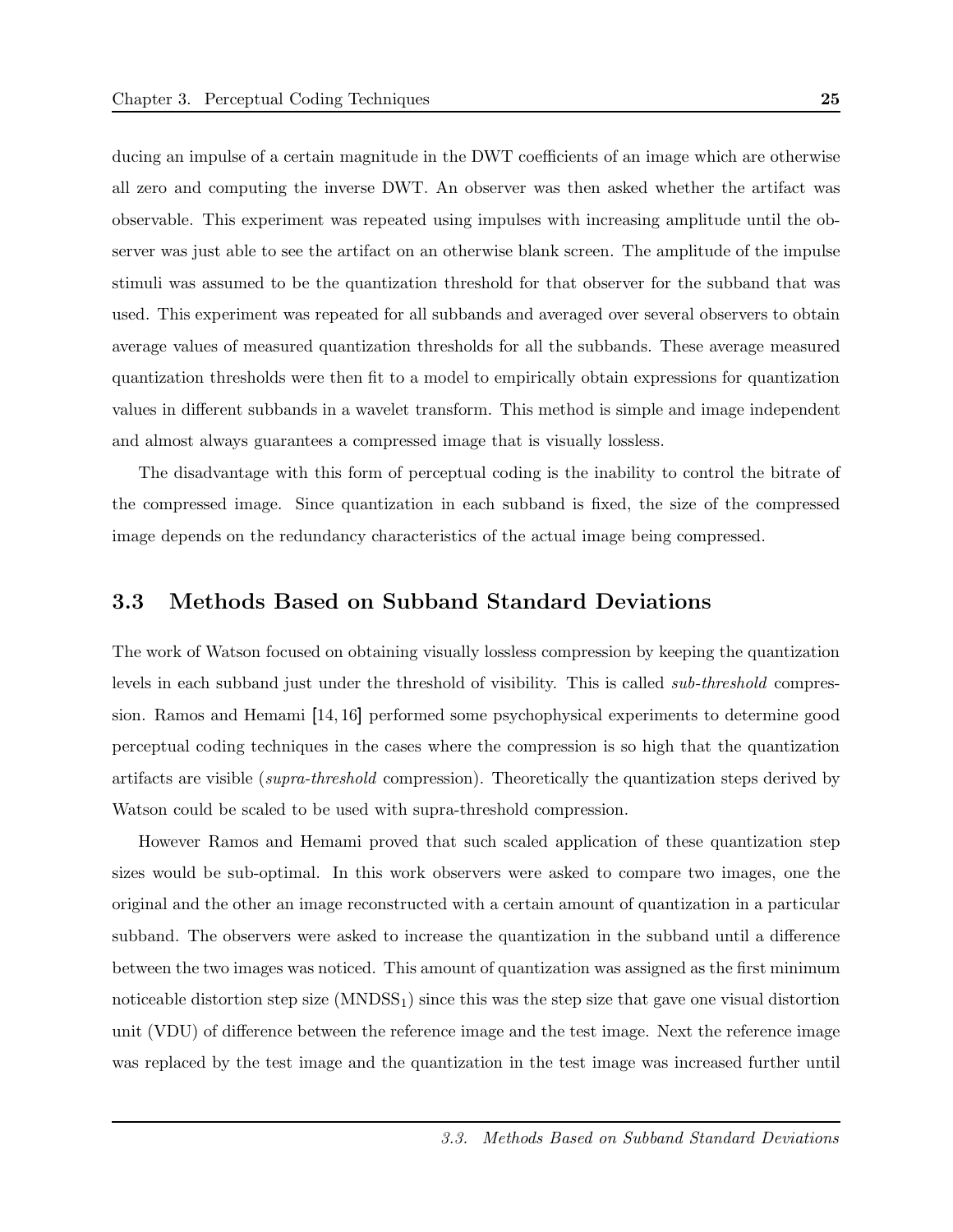again the observer noticed a difference between the two images. This quantization was assigned as MNDSS<sub>2</sub> since it resulted in 2 VDUs of difference. This was continued until the subband was completely removed from the reconstruction process. The process was repeated for all subbands averaged over several observers and images. This resulted in the construction of average MNDSS sequences for each subband of each image.

Several observations were made on these MNDSS sequences. First it was found that within each subband for each image the MNDSS for higher VDUs were multiples of MNDSS<sub>1</sub>. The implication was that results obtained for 1 VDU could be scaled to obtain results for any other VDU. Secondly it was found that MNDSS values for the LH and HL subbands were not the same. This meant that when artifacts became visible the orientation that contained more information was more sensitive to visual distortion. These observations led to the conclusion that for optimal supra-threshold compression, the quantization step sizes for each subband of the image must be proportional to the corresponding MNDSS<sub>1</sub>.

A very good regression fit between the  $MNDSS<sub>1</sub>$  values and subband standard deviations was found, suggesting a functional relationship between them. Using curve-fitting tools a good fit for a function between MNDSS<sub>1</sub> and the subband standard deviation,  $\sigma_s$  was also found.

$$
MNDSS_1(s) = a\sigma_s^b \tag{3.2}
$$

Here  $a = 31.4752$ ,  $b = 0.3432$  and  $\sigma_s$  is the standard deviation of subband s. This formula suggests that the larger the standard deviation of the subband is, the larger is the step size required to produce 1 VDU of difference. This suggests that the larger the standard deviation of the subband, the less sensitive it is to quantization errors.

This expression for  $MNDSS<sub>1</sub>$  was used to derive optimal quantization steps for supra-threshold compression. The final observed visual distortion is due to the combined quantization effect of all the subbands. In order to derive optimal quantization coefficients to obtain an overall difference of 1 VDU, the 1 VDU needs to be distributed among all the subbands. The authors advocate distributing the 1 VDU in inverse proportion to the standard deviations of the subbands. This makes intuitive sense since more visually important information is expected to come from subbands containing larger standard deviations. Therefore, if  $\alpha_s \text{VDU}(< 1)$  of distortion is allocated to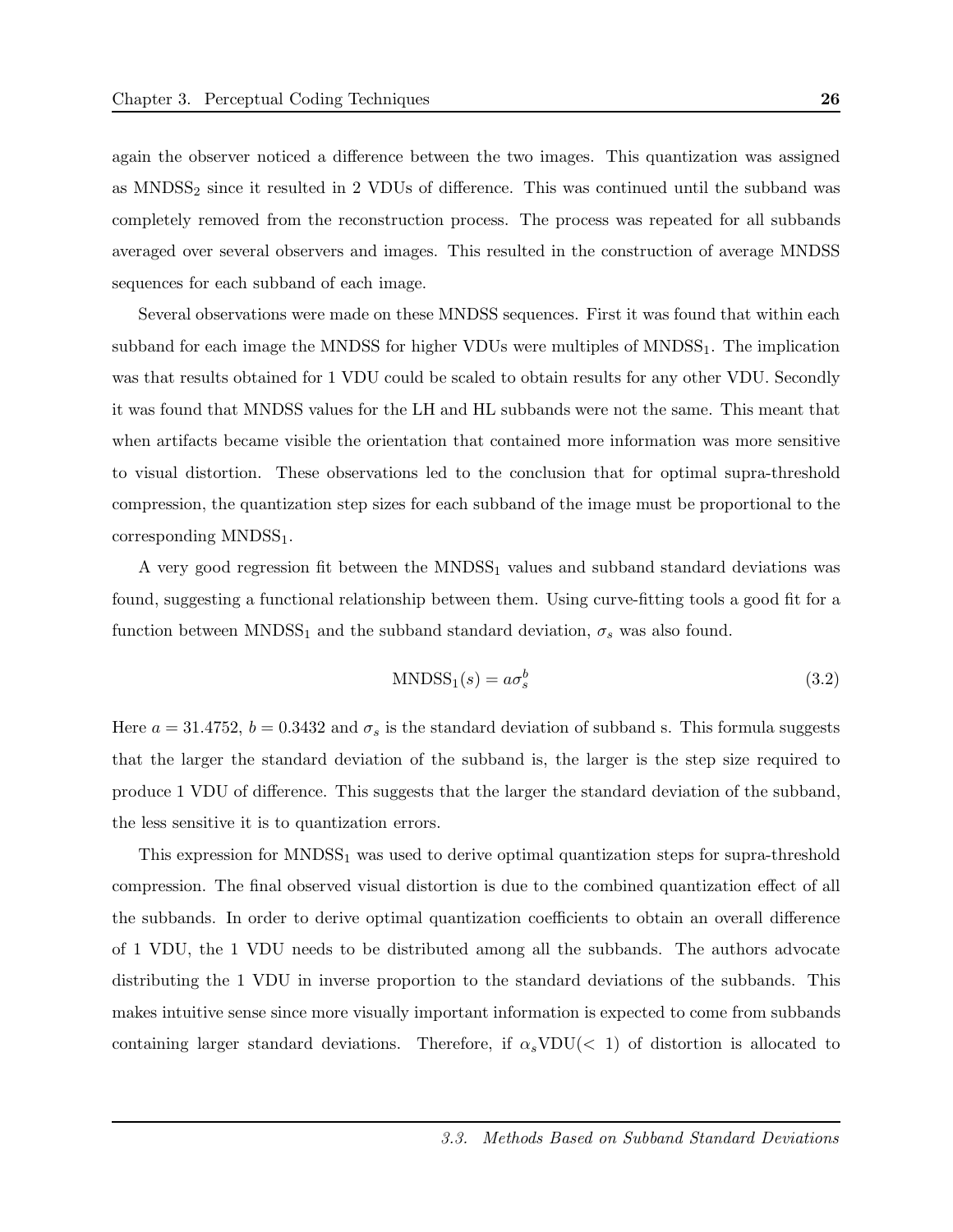subband s, then  $\alpha_s$  may be computed as

$$
\alpha_s = \frac{K}{\sigma_s} \tag{3.3}
$$

such that

$$
\sum_{s} \frac{K}{\sigma_s} = 1\tag{3.4}
$$

Since  $\alpha_s$ VDU of distortion from subband s is caused by a quantization step size of  $\alpha_s$ MNDSS<sub>1</sub>, the optimal quantization step size allocation may be written as

$$
Q(s) = \alpha_s \text{MNDSS}_1
$$
  
=  $\frac{K}{\sigma_s} a \sigma_s^b$   
=  $K a \sigma_s^{b-1}$  (3.5)

Thus in order to obtain 1 VDU of distortion over the entire reconstructed image, each subband must be quantized using the above quantization step size. Notice here that overall quantization step sizes are inversely proportional to the subband standard deviation. This makes sense since subbands with larger standard deviations are expected to contain more information. These subbands therefore need to be reproduced at higher quality. But also note that the factor b works against this principle because subbands with larger standard deviations are also less sensitive to quantization errors. Therefore this allocation addresses both opposing effects of subband standard deviation.

Quantization step size allocations can be directly converted to perceptual weights by using values proportional to the inverse of the quantization step sizes. Therefore, a subband standard deviation based perceptual weight may be derived as follows.

$$
W_{SSD}(s) = l\sigma_s^{1-b} \tag{3.6}
$$

where  $l$  is an arbitrary constant that makes the largest weight unity. The use of such perceptual weights helps in the direct control of bit rates for supra-threshold compression of images. The authors used these perceptual weights along with the SPIHT encoder and observed substantial improvement in perceptual quality of compressed images.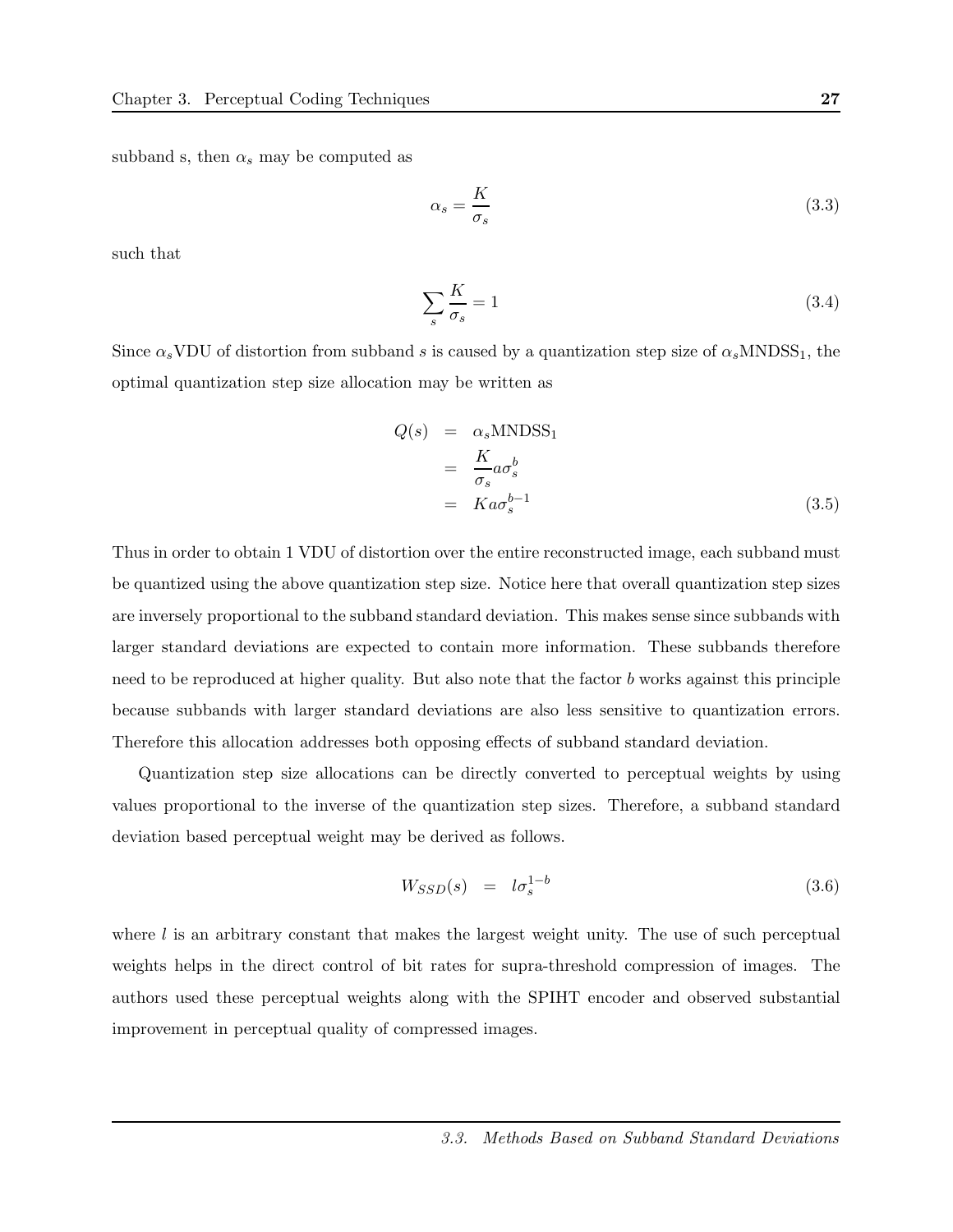## Chapter 4

## New Perceptual Weights

As described in Chapter 2, perceptual weights can be used to improve the subjective quality of compressed images. The JPEG2000 standard defines three sets of suggested perceptual weights for three viewing distances. These weights were developed based on human contrast sensitivity for different frequency subbands. This chapter describes new perceptual weight designs and their effectiveness for low bitrate image compression using JPEG2000 [17].

## 4.1 New Perceptual Methods and Comparisons

We developed two new sets of perceptual weights: C-SSD, which combines the weights from CSF and subband standard deviation; and, C-CSD which combines the weights from CSF and codeblock standard deviation. We compared the performance of our new weights to the JPEG2000 CSF weights. We also compared Hemami et al's SSD weights [14] to JPEG2000's CSF weights. We expected that one of our new methods that combines the CSF and standard deviation weights would improve the perceptual quality of the compressed images over JPEG2000's CSF weights.

JPEG2000 allows the perceptual weights to be directly applied to the mean-squared-error (MSE) obtained for each MQ-encoded code-block. These weighted MSEs, defined as:

$$
WMSE(s,c) = MSE(s,c)W_i^2(s,c)
$$
\n
$$
(4.1)
$$

alter JPEG2000's subsequent optimal bit allocation;  $(s, c)$  refers to functions of subband s and/or code-block c.  $WMSE(s, c)$  is the weighted MSE and  $MSE(s, c)$  is the unweighted MSE for codeblock c belonging to subband s.  $W_i(s, c)$  refers to the subband or code-block weights of method i;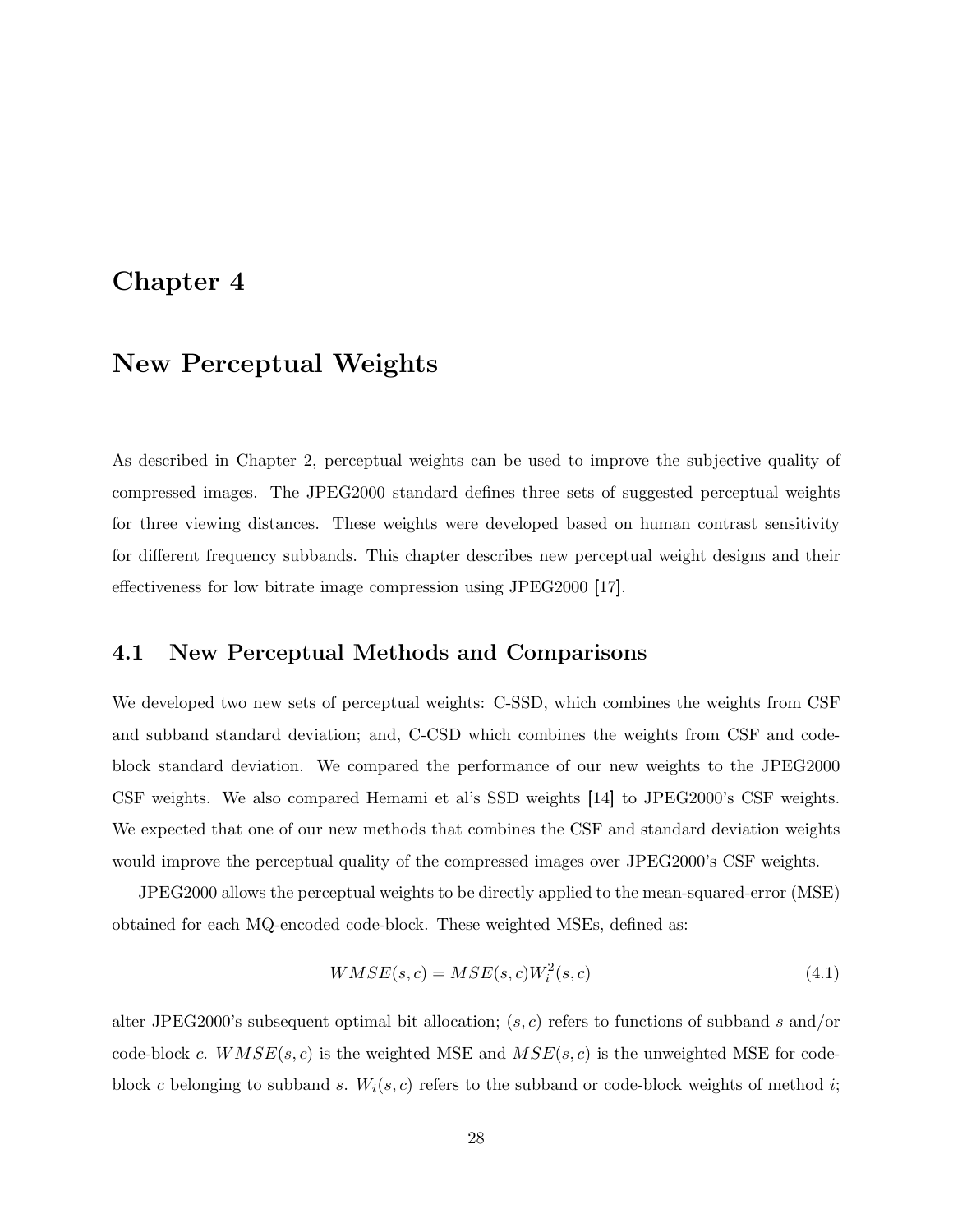the four methods are C for CSF, SSD for subband standard deviation, C-SSD for CSF and subband standard deviation, and C-CSD for CSF and code-block standard deviation.

The first set of weights was obtained from the standard deviations of the subbands [16]:

$$
W_{SSD}(s) = l\sigma_s^{(1-b)}\tag{4.2}
$$

where  $b = 0.3432$ ,  $\sigma_s$  is the standard deviation of subband s, and l is a normalization factor that makes the largest weight unity. These weights have been demonstrated to improve subjective performance over no weights using SPIHT for quantization. However,  $W_{SSD}(s)$  had not been compared with weights derived from a CSF. We compared the performance of  $W_{SSD}(s)$  with JPEG2000's CSF weights,  $W_C(s)$ , using the JPEG2000 EBCOT quantization algorithm. In our evaluations  $W_C(s)$  represents the JPEG2000 CSF perceptual weights for a viewing distance of 1700 pixels [2].

The second set of weights was based on our new method that combines the CSF weights with subband standard deviations:

$$
W_{C-SSD}(s) = l\sigma_s^{(1-b)}W_C(s).
$$
\n(4.3)

We compare the performance of  $W_{C-SSD}(s)$  with  $W_C(s)$ .

The third set of weights was based on our new method that combines the CSF weights at the subband level with the standard deviations at the code-block level:

$$
W_{C-CSD}(s,c) = l\sigma_c^{(1-b)}W_C(s)
$$
\n
$$
(4.4)
$$

 $\sigma_c$  is the standard deviation of code-block c in subband s.

## 4.2 Testing Methodology

Eight images from the standard image set were used in our subjective tests [18]. Fifteen  $512 \times 512$ sub-images were chosen from these 8 images in order to represent a wide range of characteristics: frequency (smooth areas–highly detailed/textured areas), color (many colors–grayscale), and content (aerial photos of buildings–people). The sub-images were classified as high, medium or low frequency by thresholding the average number of edges detected by a Sobel operator.

The 15 images were compressed with JPEG2000's Kakadu coder Version 2.2 [2] using one of the four sets of perceptual weights:  $W_C(s)$ ,  $W_{SSD}(s)$ ,  $W_{C-SSD}(s)$  and  $W_{C-CSD}(s, c)$ . The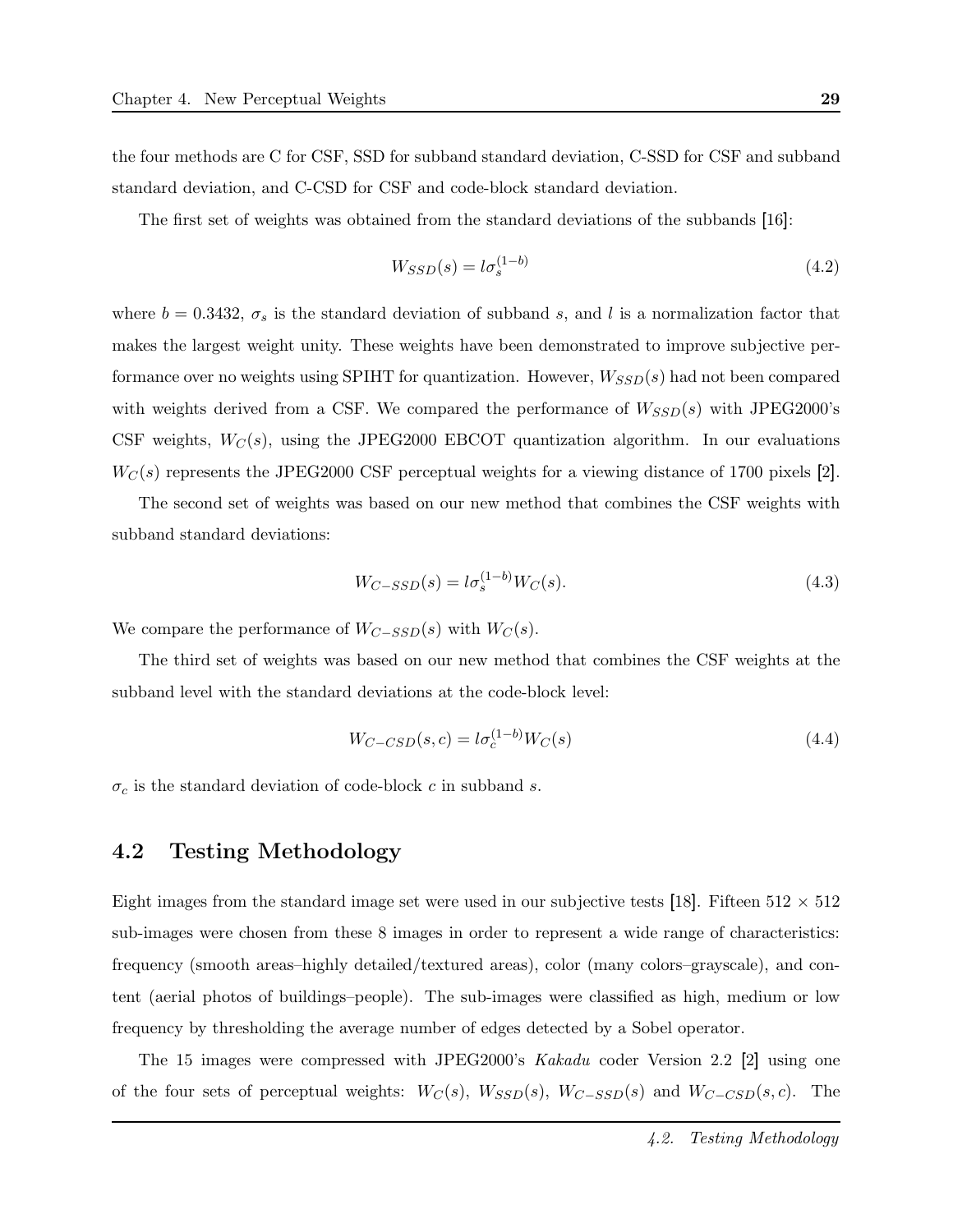images were compressed using 5 levels in the JPEG2000 lossy coder (biorthogonal-9/7 wavelet); 5 compression ratios were examined: 32:1, 50:1, 70:1, 90:1, and 120:1. This resulted in 75 (15 images  $\times$  5 compression ratios) test images for each perceptual weighting method. Again, the three comparisons performed in our subjective tests were:  $W_C(s)$  vs.  $W_{SSD}(s)$ ,  $W_C(s)$  vs.  $W_{C-SSD}(s)$ , and  $W_C(s)$  vs.  $W_{C-CSD}(s, c)$ .

We derived our testing methodology from the stimulus comparison testing procedure outlined in the standard for subjective assessment of the quality of television pictures [19]. During a subjective test session, the participant was asked to compare the perceptual quality of two candidate images. Both candidates were the same image compressed at the same compression ratio; however, each candidate was compressed using one of the two perceptual weighting methods under comparison:  $W_i(s)$  or  $W_C(s)$ . Throughout each test session the image/compression ratio combination was randomly chosen from the set of 75 candidate images.

The two images were shown one at a time; the participant could switch between them as often as desired, but a gray, blank screen was displayed for 2 seconds during the switch. The participant was asked to fill the blank: "Image 1 is  $\_\_$  compared to Image 2". The choices were (1) worse, (2) slightly worse, (3) same, (4) slightly better, or (5) better. (Note: the assignment of  $W_i(s)$  and  $W_C(s)$  to Image 1 and Image 2 was random throughout each test session).

When  $W_i(s)$  was used in Image 1, choices (1)-(5) translated to scores of -2, -1, 0, +1, +2. However, when  $W_C(s)$  was used in Image 1, choices (1)-(5) translated to scores of  $+2$ ,  $+1$ , 0,  $-1$ ,  $-2$ . This scoring method generates positive values if the participant decided that  $W_i(s)$  performed better than  $W_C(s)$ ; conversely, negative values indicate that the participant decided that  $W_C(s)$ performed better than  $W_i(s)$ .

Each participant viewed 25 comparisons; the first 5 decisions were thrown away to account for the learning process. 45 participants took our test—15 participants for each perceptual weight comparison. Thus, each of the 3 perceptual weighting comparisons was evaluated using 300 decisions spread randomly across 75 image/compression ratio combinations.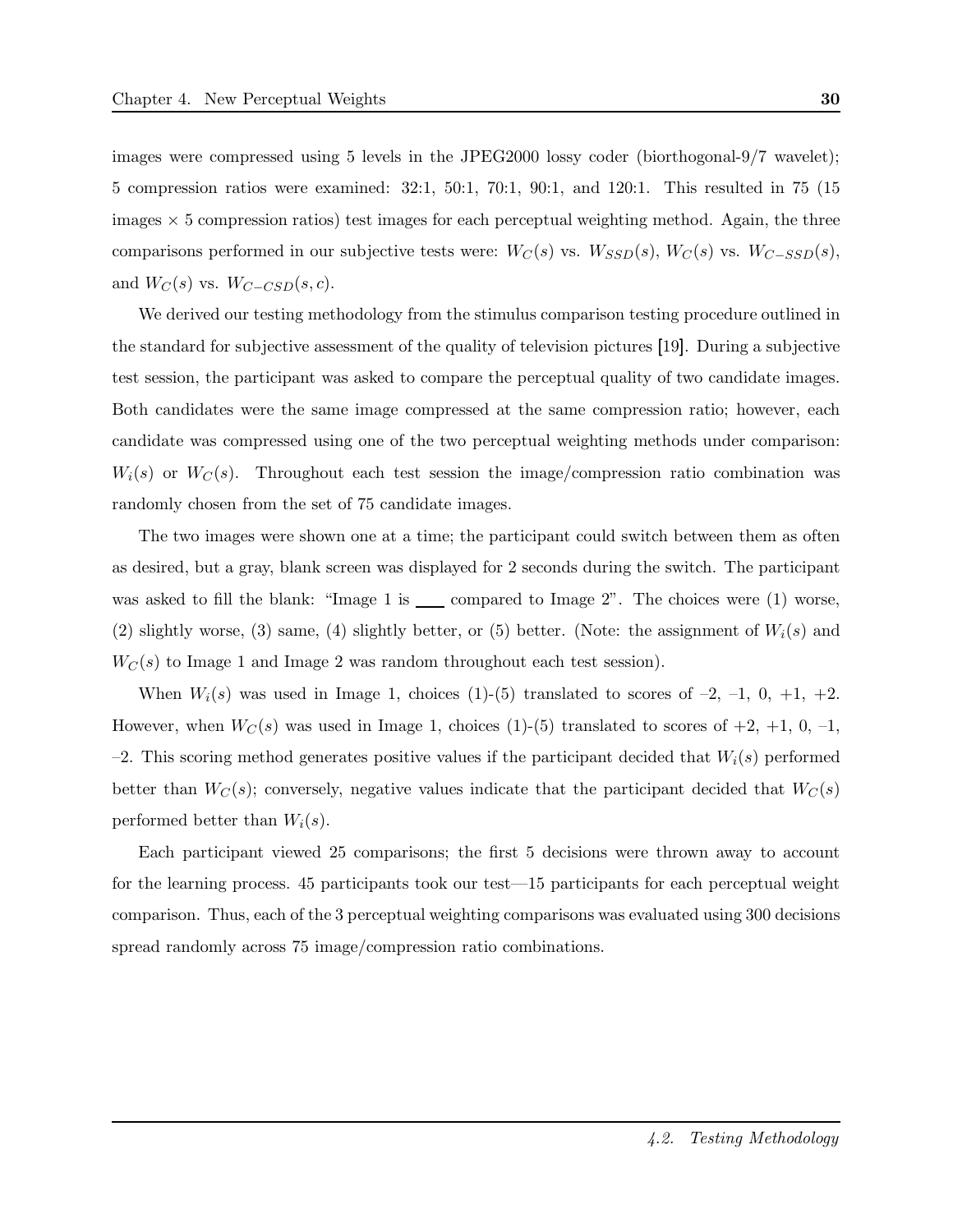### 4.3 Results

## 4.3.1 Comparison 1:  $W_C(s)$  vs.  $W_{SSD}(s)$

Figure 4.1 shows that the subjective quality with the  $W_{SSD}(s)$  perceptual weights was lower than with the  $W_C(s)$  perceptual weights. For all image types (high, medium and low frequency) at all compression ratios, the average test scores are always below zero—indicating that compression using  $W_{SSD}(s)$  was perceived as worse, on average, than compression using  $W_C(s)$ .



Figure 4.1: Average test scores for the  $W_C(s)$  vs.  $W_{SSD}(s)$  comparison.  $W_C(s)$  outperformed  $W_{SSD}(s)$  for all image types at all compression ratios.

## 4.3.2 Comparison 2:  $W_C(s)$  vs.  $W_{C-SSD}(s)$

Figure 4.2 depicts varying subjective quality results for the different types of images when the  $W_{C-SSD}(s)$  perceptual weights are compared with the  $W_C(s)$  perceptual weights. For high frequency images, the average test score was positive (except at 120:1 where images compressed with any method are significantly degraded); this indicates that compression using  $W_{C-SSD}(s)$  was perceived, on average, as better than compression using  $W_C(s)$ . For low frequency images, the average test score was negative which means that compression using  $W_{C-SSD}(s)$  was consistently perceived as worse than compression using  $W_C(s)$ .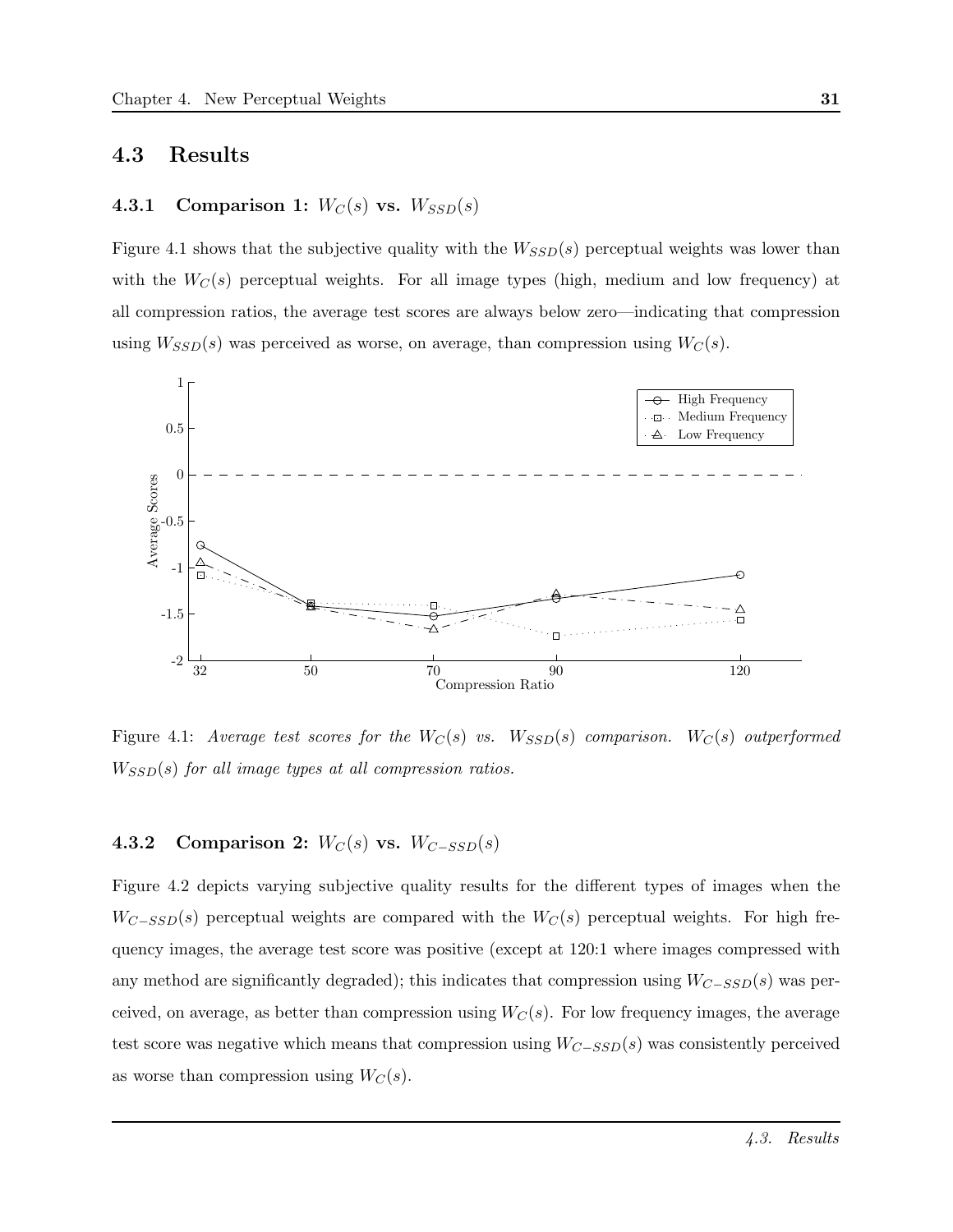

Figure 4.2: Average test scores for the  $W_C(s)$  vs.  $W_{C-SSD}(s)$  comparison.  $W_{C-SSD}(s)$  improved subjective quality for the high frequency images, but  $W_C(s)$  provides better quality for low frequency images.

Figure 4.2 exhibits mixed results for medium frequency images. One test sub-image was taken from the newspaper/silverware section of Bike. The subjective test scores for each participant are depicted in Figure 4.3. The participants' evaluations were positive and negative for this image; thus, there was a lack of consensus on perceived quality.

In general, for medium frequency images at low to moderate compression ratios (32:1 and 50:1),  $W_{C-SSD}(s)$  improved the subjective quality over  $W_C(s)$ .  $W_{C-SSD}(s)$  is better able to preserve the high frequencies (edges, texture) due to the SSD part of the weight that gives more emphasis to the higher frequencies than the CSF part of the weight.

At higher compression ratios ( $\geq$  70:1),  $W_{C-SSD}(s)$  continues to preserve edges better than  $W_C(s)$ . Figure 4.4 (a) illustrates how  $W_C(s)$  did not reconstruct the edges of the silverware as sharply as  $W_{C-SSD}(s)$  in Figure 4.4 (b). However,  $W_{C-SSD}(s)$  tends to introduce shadow artifacts at the edges of smooth areas juxtaposed against detailed areas. For example, compare the smooth top of the newspaper in Figure 4.5 (a) compressed using  $W_C(s)$  with the same area in Figure 4.5 (b) compressed using  $W_{C-SSD}(s)$ . Figure 4.5 (a) is perceptually better.

A participant who focused more on the silverware than the newspaper would have contributed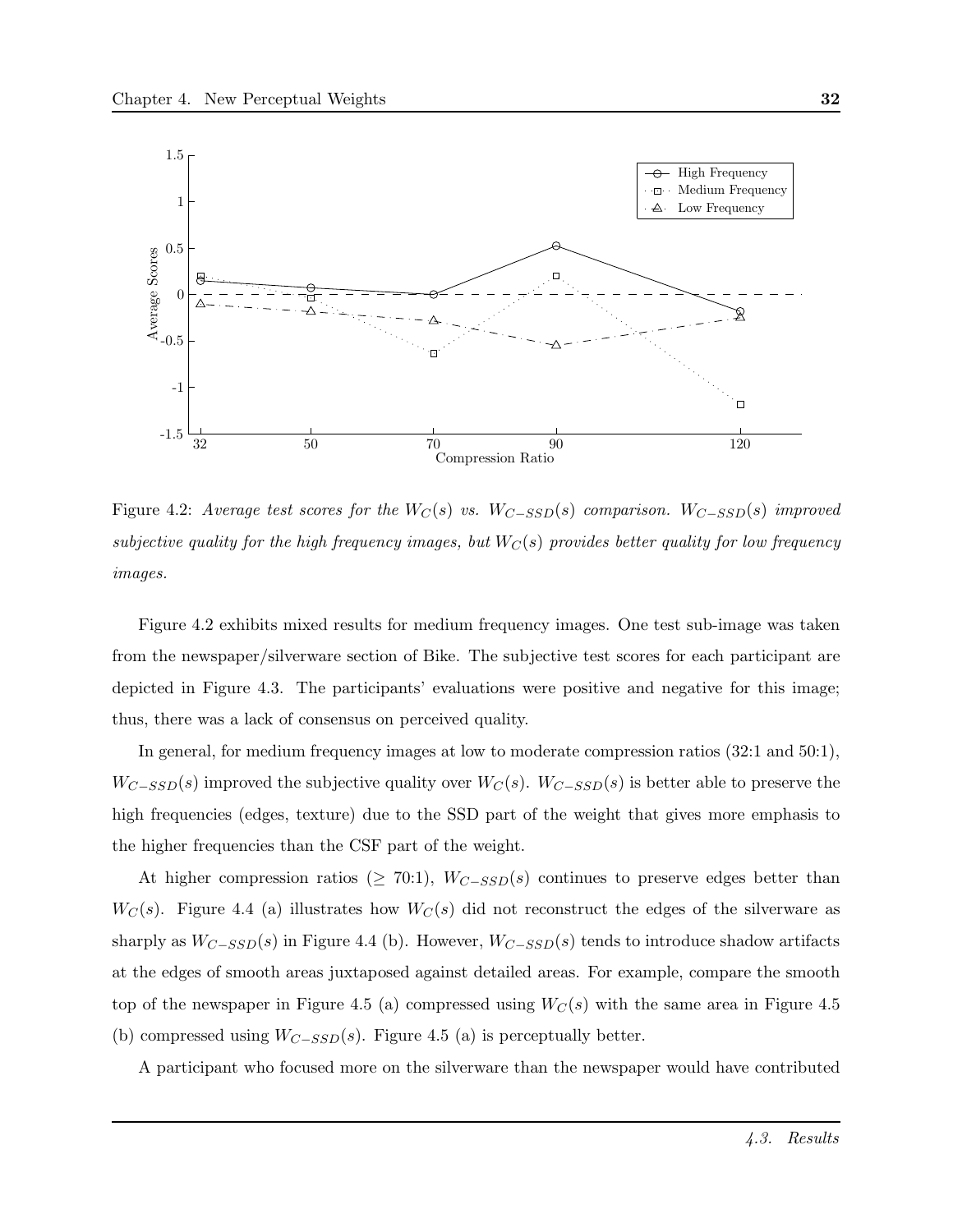

Figure 4.3: Individual  $(*)$  and average test scores (dashed line) for the  $W_C(s)$  vs.  $W_{C-SSD}(s)$ comparison using the newspaper/silverware sub-image from Bike. There was a lack of consensus on perceived quality.

to the positive scores at 70:1 in Figure 4.3. On the other hand, a participant who focused more on the newspaper than the silverware would have contributed to the negative scores at 70:1 in Figure 4.3.

## 4.3.3 Comparison 3:  $W_C(s)$  vs.  $W_{C-CSD}(s)$

The subjective quality with the  $W_{C-CSD}(s)$  perceptual weights was lower than with the  $W_C(s)$ perceptual weights for low and medium frequency images. This differs slightly from the  $W_{C-SSD}(s)$ performance which showed improved perceptual quality for medium frequency images at 32:1 and 50:1. Also unlike the  $W_{C-SSD}(s)$  results,  $W_{C-CSD}(s)$  generated similar perceptual quality as  $W_C(s)$ for high frequency images. Although the average test score for all images at all compression ratios was negative for  $W_{C-CSD}(s)$ —indicating that compression using  $W_{C-CSD}(s)$  was consistently perceived as worse than compression using  $W_C(s)$ —it did not perform as poorly as  $W_{SSD}(s)$ .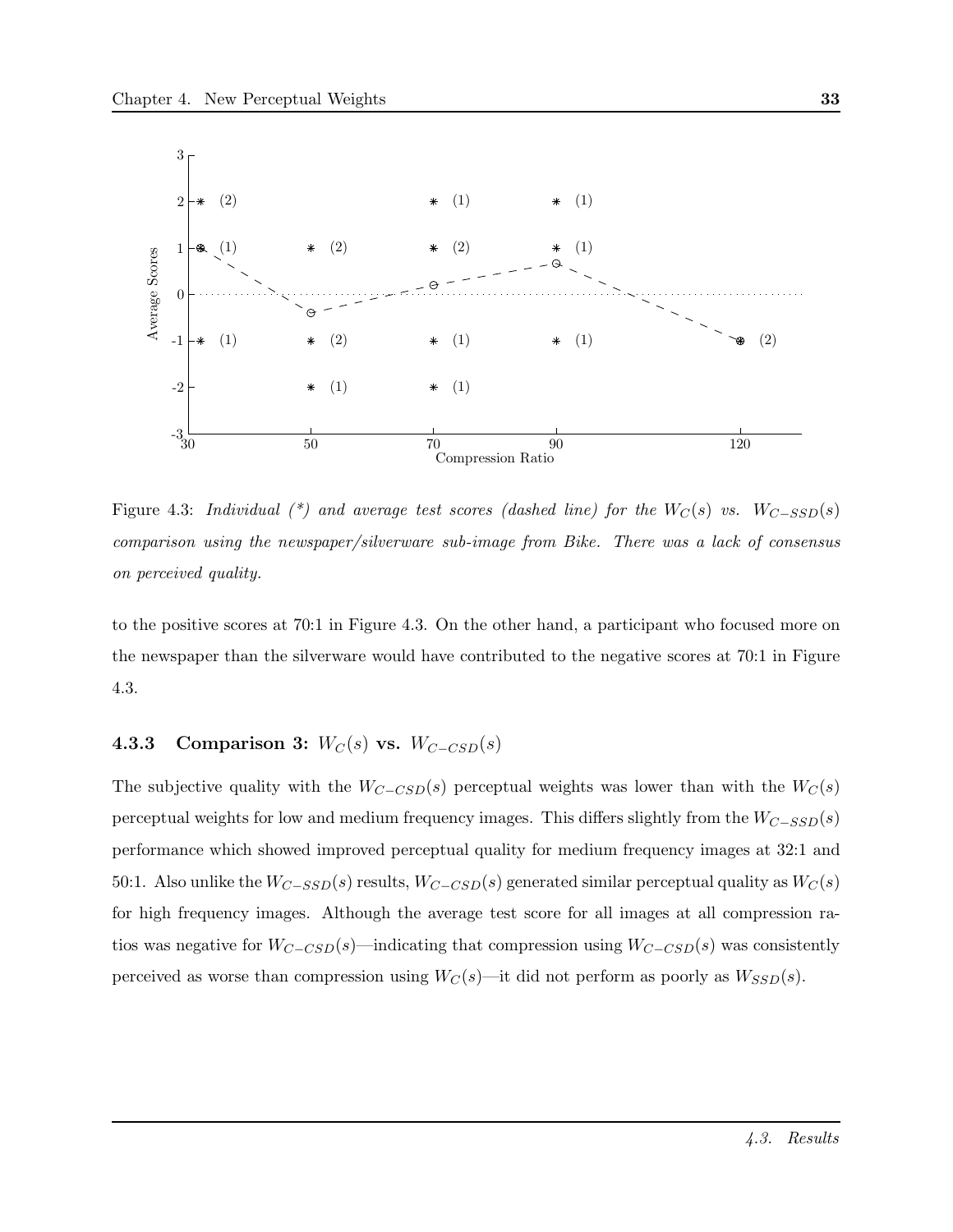

Figure 4.4: The silverware edges compressed at 70:1 using (a)  $W_C(s)$  and (b)  $W_{C-SSD}(s)$ . The edges in  $(a)$  were not as sharp as those in  $(b)$ .



Figure 4.5: The newspaper compressed at 70:1 using (a)  $W_C(s)$  and (b)  $W_{C-SSD}(s)$ . The smooth areas had a shadow artifact in (b) which was not present in (a).

### 4.3.4 Additional Metrics: PSNR and WVDP

Although the focus of our study was on subjective quality evaluated by test participants, we also examined peak signal-to-noise ratio (PSNR); the results are depicted in Figure 4.6. Interestingly, the PSNR values were higher with  $W_{C-SSD}(s)$  than with  $W_C(s)$  for the high frequency images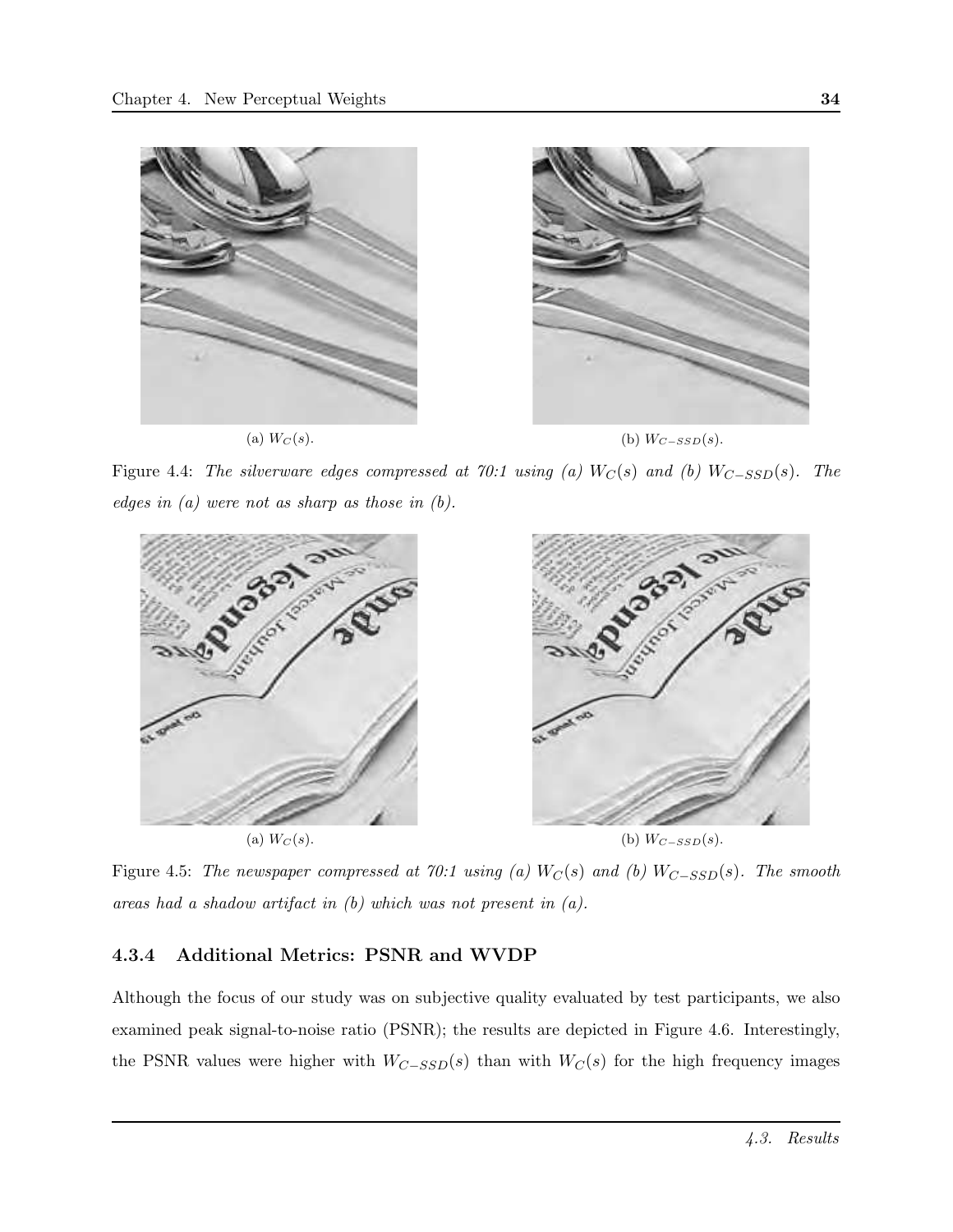(and lower for the low frequency images). For medium frequency images, PSNR was higher with  $W_{C-SSD}(s)$  at 32:1 and 50:1, but lower for 70:1 and higher. Our perceptual evaluations were in line with PSNR—an uncommon occurrence.



Figure 4.6: Average difference in PSNR between  $W_{C-SSD}(s)$  and  $W_C(s)$ ; positive values represent a higher PSNR for  $W_{C-SSD}(s)$ .

We also calculated the wavelet visible difference predictor (WVDP) metric [20]. This performance measure is supposed to be able to capture subjective quality by computing a single number. Our results indicated that the WVDP for  $W_{C-SSD}(s)$  was worse than the WVDP for  $W_C(s)$  for all images at all compression ratios. This does not correlate with the results of our subjective tests.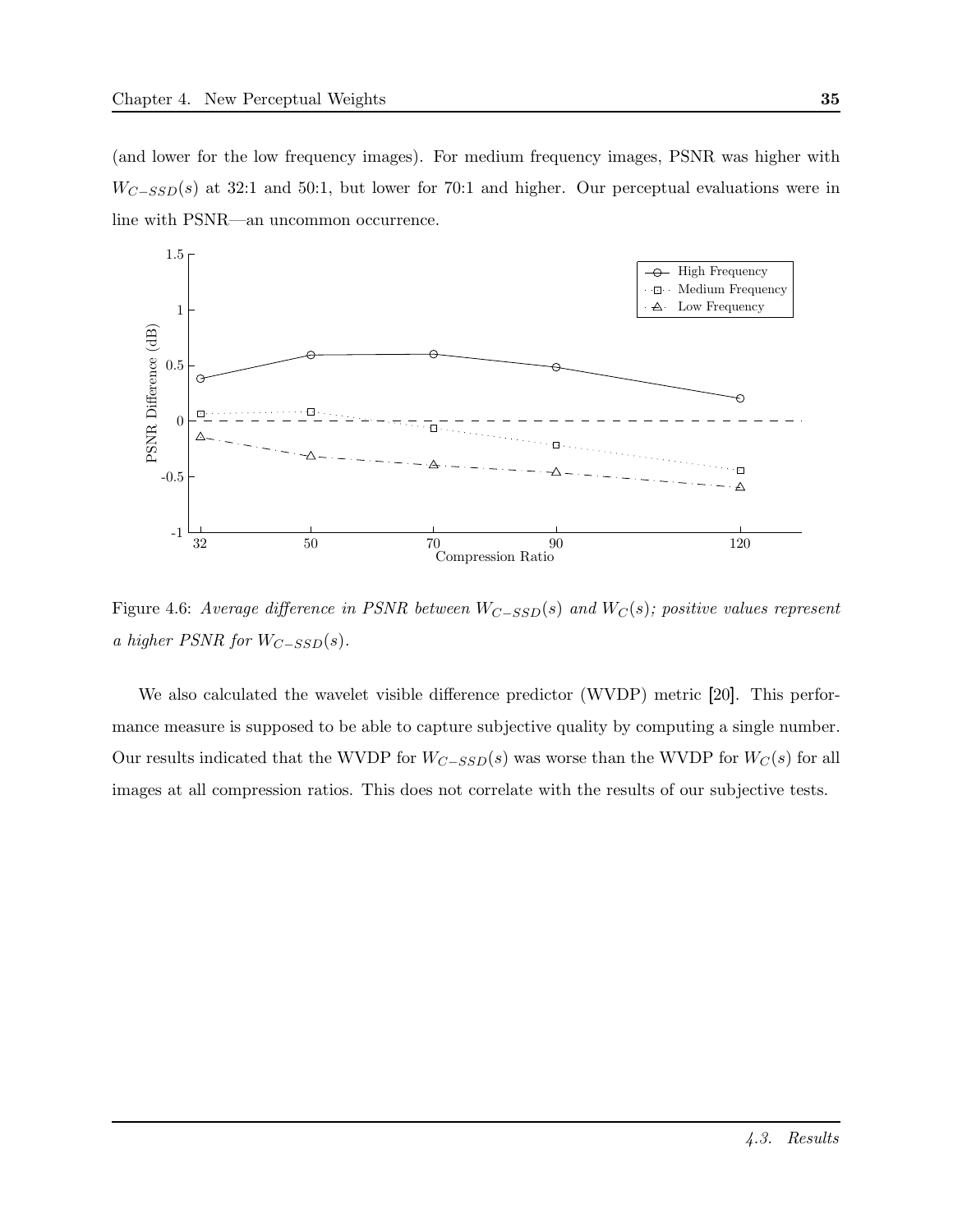## Chapter 5

# Challenges in Hardware Implementation of JPEG2000

The main steps involved in the JPEG2000 encoding algorithm are (1) color transform, (2) wavelet transform, (3) EBCOT tier-1, (4) EBCOT tier-2, and (5) bitstream packing. EBCOT tier-1 converts the wavelet coefficients into an arithmetic coded bitstream using context adaptive bitplane coding. As described in Section 2.3.1 EBCOT tier-1 can be thought of, conceptually, as having a context formation (CF) task and an arithmetic encoder (AE) task. The CF task traverses the code-block in stripe order and generates symbols to code along with coding contexts. The AE task accepts the symbols and contexts and generates an arithmetically encoded bitstream. The particular instance of arithmetic encoder used in EBCOT is called the MQ coder. The CF task consists of three coding passes for each bitplane: significance propagation (pass 0), magnitude refinement (pass 1), and cleanup (pass 2). The MQ coder, which is the particular instance of the AE task, is a binary multiplier less arithmetic coder that uses several coding contexts. A finite state machine is used to compute adaptive probabilities of each of the coding contexts.

An understanding of the steps involved in EBCOT tier-1 is necessary to identify the hardware implementation challenges posed by the algorithm. This chapter first discusses the details of the CF task followed by a detailed discussion of the AE task. This is followed by a review of the literature so far on accelerating hardware implementations of the algorithm. The chapter closes with a discussion of some of the issues that have not been looked at in detail in JPEG2000 hardware research which provides a motivation for the new architecture presented in Chapter 6.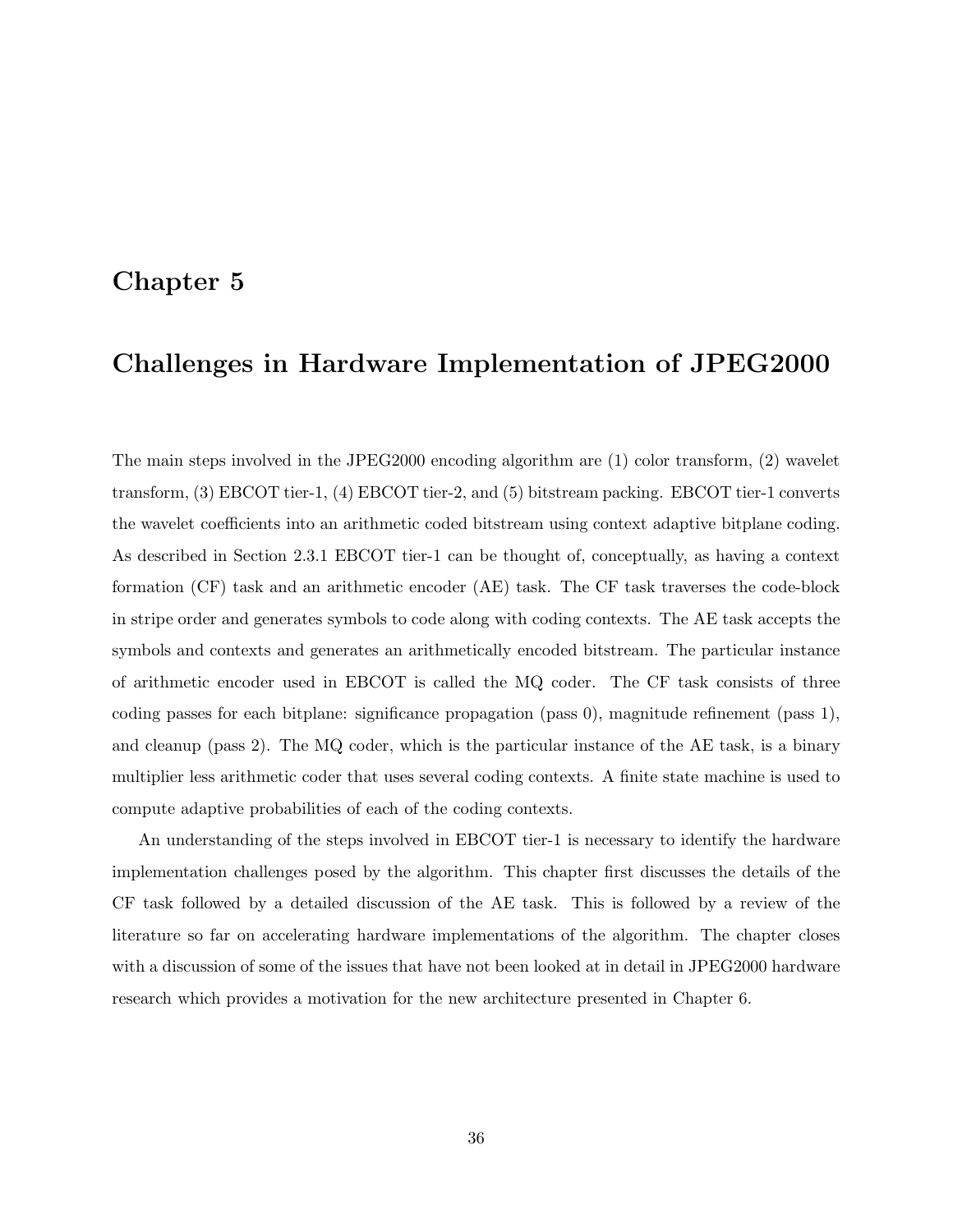### 5.1 The Context Formation Task

After the scaled and shifted image pixels are passed through wavelet transform module, the DWT coefficients need to be converted into the sign-magnitude representation before the CF task can start. The sign bits and the magnitude bits are then stored and accessed separately during the coding process. In the discussion that follows the sign bits are represented as  $\chi[\mathbf{j}]$  and the magnitudes are represented as  $v[j]$ . Here the subscript j is a two-element vector  $(j_1, j_2)$  that represents the row and column of the coefficient in the code-block. The total number of rows in the code-block is represented as  $J_1$  and the total number of columns is represented as  $J_2$ . All traversal through the coefficients within a code-block follows the strict stripe traversal order as laid down in Section 2.3.1.

#### 5.1.1 Binary State Variables

The CF task maintains three sets of binary state variables. These variables are used to determine the coding pass membership of each bit encountered during the stripe traversal of the code-block. As will be presented later, each bit encountered in the stripe traversal is coded using any one of three coding passes – *significance propagation* (pass 0), magnitude refinement (pass 1), or cleanup (pass 2). Each coefficient in the code-block has associated with it, the three binary variables. The identity of the pass that actually encodes the bit of a particular coefficient is determined by the values of the three binary state variables for that coefficient. The values of these state variables are updated as the coding progresses. More information on the three state variables is presented below.

- Significance State,  $\sigma$ [j]: At the begining of the encoding process for a code-block, the value of  $\sigma[j]$  is initialized to 0 for all coefficients indicating that they are all initially insignificant. As the coding progresses from the top bitplane to the bottom, when the magnitude bit of a coefficient becomes 1 for the first time, it means that the coefficient has become significant at that bitplane.  $\sigma[\mathbf{j}]$  for that coefficient is then set to 1 and does not change after that.
- Delayed Significance State,  $\sigma$  [j]:  $\sigma$  [j] is a delayed version of  $\sigma$ [j].  $\sigma$  [j] is initialized to 0 for all coefficients and is set to 1 only after the first magnitude refinement pass for the coefficient at j. The magnitude coding context (to be introduced later) for the first magnitude refinement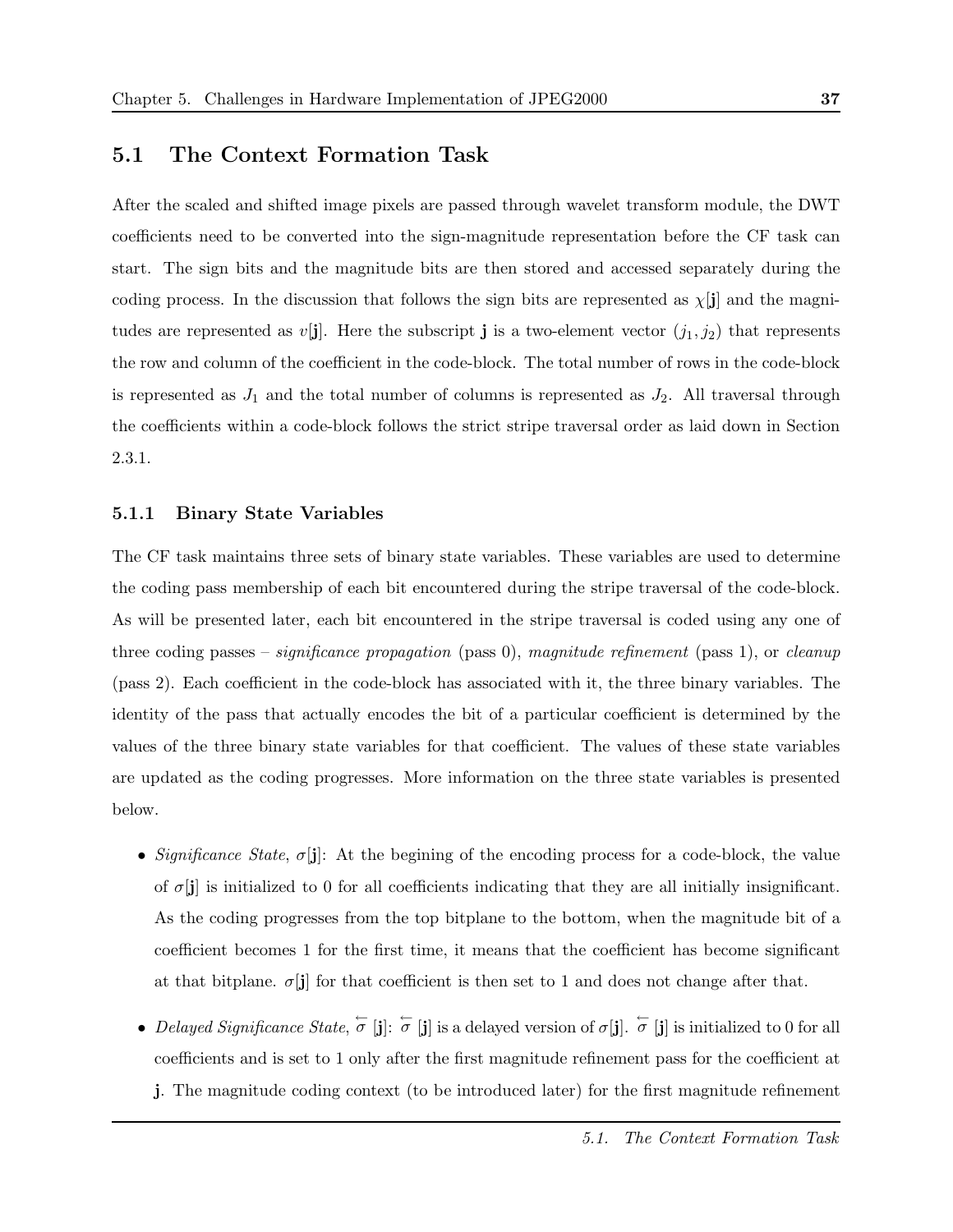pass is determined using the delayed significance state.

• Pass Membership State,  $\pi[j]$ : This state variable determines whether the coefficient at j has already been coded by pass 0 or not. It is only if the coefficient has not been coded by pass 0, that it needs to be considered for coding by either pass1 or pass 2. If the coefficient at j is coded by pass 0, then  $\pi[j]$  is set to 1, otherwise it is set to 0. Passes 1 and 2 only consider the coefficient for coding if  $\pi$ [j] is 0.

#### 5.1.2 The Main Encoding Routine

The pseudo code for the main encoding routine is given in Algorithm 1. The algorithm uses the signs and magnitudes of the code-block coefficients as input and generates the encoded bytes. The first two lines initialize the variables used by the AE task (to be described later). Lines 3 to 7 perform two things: (1) initialize the three sets of binary state variables for all the code-block coefficients and (2) find out the highest non-zero bitplane for the code-block. At the end of the for loop, the register  $v^{\text{tmp}}$  contains 1 in all bits up to the highest non-zero bitplane. This register is used in lines 8 to 11 to set the starting bitplane to the highest non-zero bitplane. Finally lines 12 to 18 perform the actual encoding. The three coding passes are performed sequentially for each bitplane starting from the highest to the lowest. Note that only the cleanup pass is performed for the highest bitplane.

#### 5.1.3 Significance Propagation Pass

The significance propagation pass (pass 0) is the first pass performed for each bitplane (except the highest one). This routine uses signs, magnitudes and significance states as input. The routine generates symbol-context pairs (to be consumed by the AE task) and also updates the significance states and the pass-membership states. The pass traverses all the bits in the current bitplane in the stripe order shown in Figure 2.4 and for each bit, performs the following processing. The line numbers here refer to Algorithm 2. Line 3 computes the neighborhood significance context,  $k^{\text{sig}}[\mathbf{j}]$ , for that bit.  $k^{\text{sig}}[\mathbf{j}]$  is one of 9 values between 0 and 8. A non-zero value of  $k^{\text{sig}}[\mathbf{j}]$  means that at least one of the neighbors in the context window is significant. Lines 4 to 11 shows the processing that needs to be done if the coefficient at j has been insignificant till now and if it has significant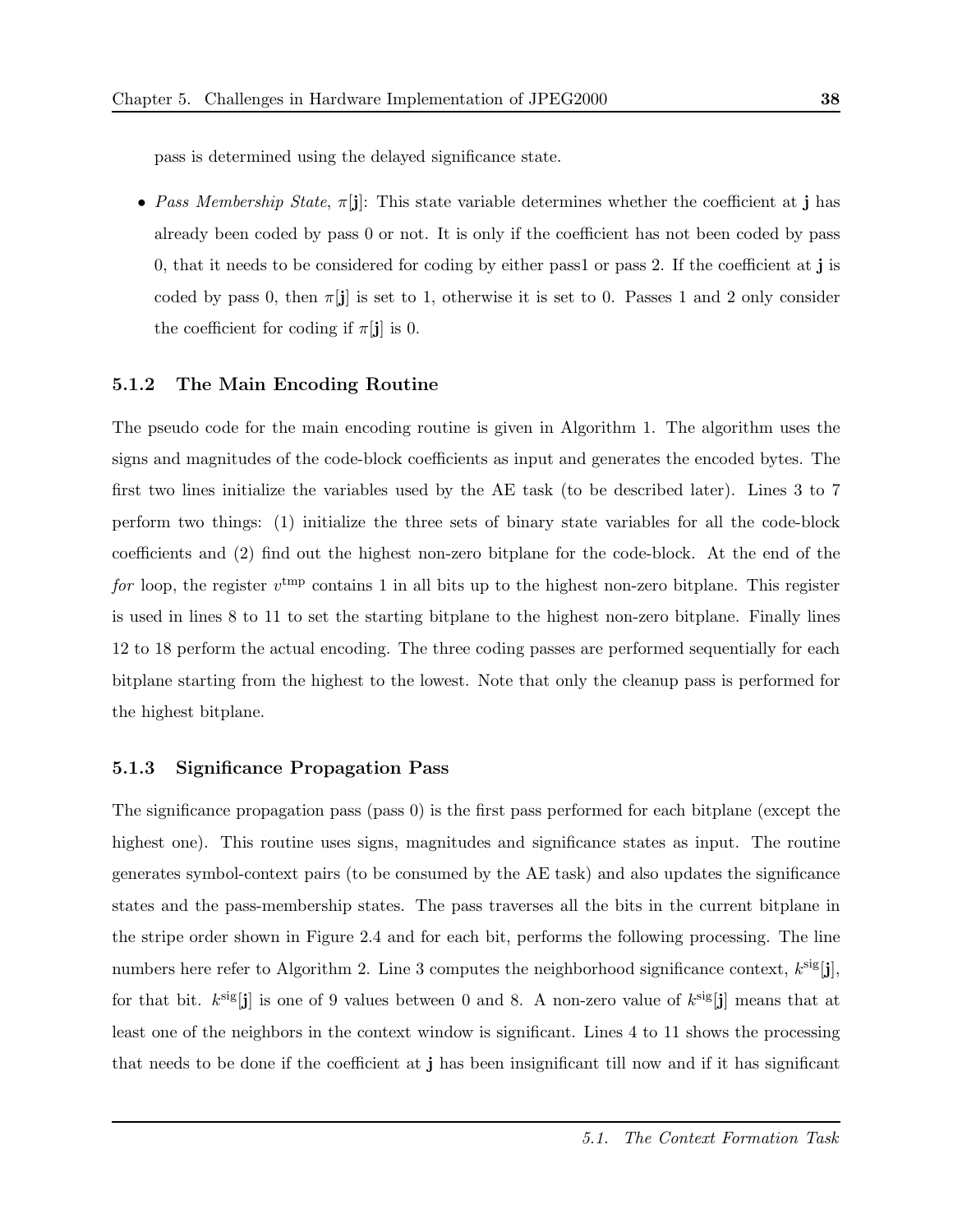Algorithm 1: Main Bitplane Coding Algorithm.

**In** : Signs:  $\chi$ [**j**], Magnitudes:  $v$ [**j**] Out: Encoded bytes 1 Initialize the MQ coder ; 2 Initialize the Context State tables to be used by the MQ coder ; 3  $v^{\text{tmp}} \leftarrow 0$  (A register wide enough for the largest coefficient.); 4 for each  $\mathbf{j} \in [0, J_1) \times [0 \times J_2)$  do 5 (For each coefficient belonging to the code-block.); 6 Initialize  $\sigma[j] \leftarrow 0$ ,  $\sigma[j] \leftarrow 0$  and  $\pi[j] \leftarrow 0$ ; 7  $v^{\text{tmp}} \leftarrow v^{\text{tmp}} \vee v[j]$  ( $\vee$  is bitwise inclusive OR.); 8  $K \leftarrow K_b^{\max}$ ; **9** while  $(K > 0)$  AND  $(2^{K-1} > v^{\text{tmp}})$  do  $10$  (Flush out all the upper bitplanes that are all zeros.); 11 |  $K \leftarrow K - 1$ ; 12 for  $p = K - 1, \ldots, 1, 0$  do 13 (For all bitplanes that are not all zero.); 14 if  $p < K - 1$  then 15 (*Not for highest bitplane.*); 16 Perform Encoder-Pass $0(\chi, v, \sigma)$ ; 17 Perform Encoder-Pass1( $\mathbf{v}, \sigma, \sigma, \pi$ ); 18 Perform Encoder-Pass2( $\chi$ , v,  $\sigma$ ,  $\pi$ );

neighbors. The current bit of the coefficient and the neighborhood context are stored as the symbolcontext pair. Also the pass-membership state for the coefficient is set to 1 indicating that it has been coded in this pass. If the current bit is 1 (the coefficient has just become significant), it's sign is encoded and the significance state for the coefficient is updated to 1.

### Algorithm 2: *Encoder-Pass0* (Significance Propagation).

```
In : Signs: \chi, Magnitudes: v, Significance States: \sigmaOut: Encoded bytes, Significance States: \sigma, Pass Membership States: π
 1 for each j do
 2 [ (Following the stripe based traversal.);
 3 Compute k^{\text{sig}}[j] (Neighborhood significance context.);
 4 if \sigma[\mathbf{j}] = 0 AND k^{\text{sig}}[\mathbf{j}] > 0 then
 5 (If previously insignificant and if any neighbor is significant.);
 6 Store: Symbol = v^p[j], Context = k^{\text{sig}}[j];
 7 if v^p[j] = 1 then
 8 (If significant.);
 9 \sigma[j] \leftarrow 1;
10 Perform Encode-Sign(\chi, \sigma);
11 \pi[j] \leftarrow 1;
12 else
13 (If previously significant.);
14 \begin{bmatrix} \pi[j] \leftarrow 0 ; \end{bmatrix}
```
On the other hand, if the current coefficient is already significant (from a previous bitplane) or if it has insignificant neighbors, then it is not coded in this pass and the pass-membership state is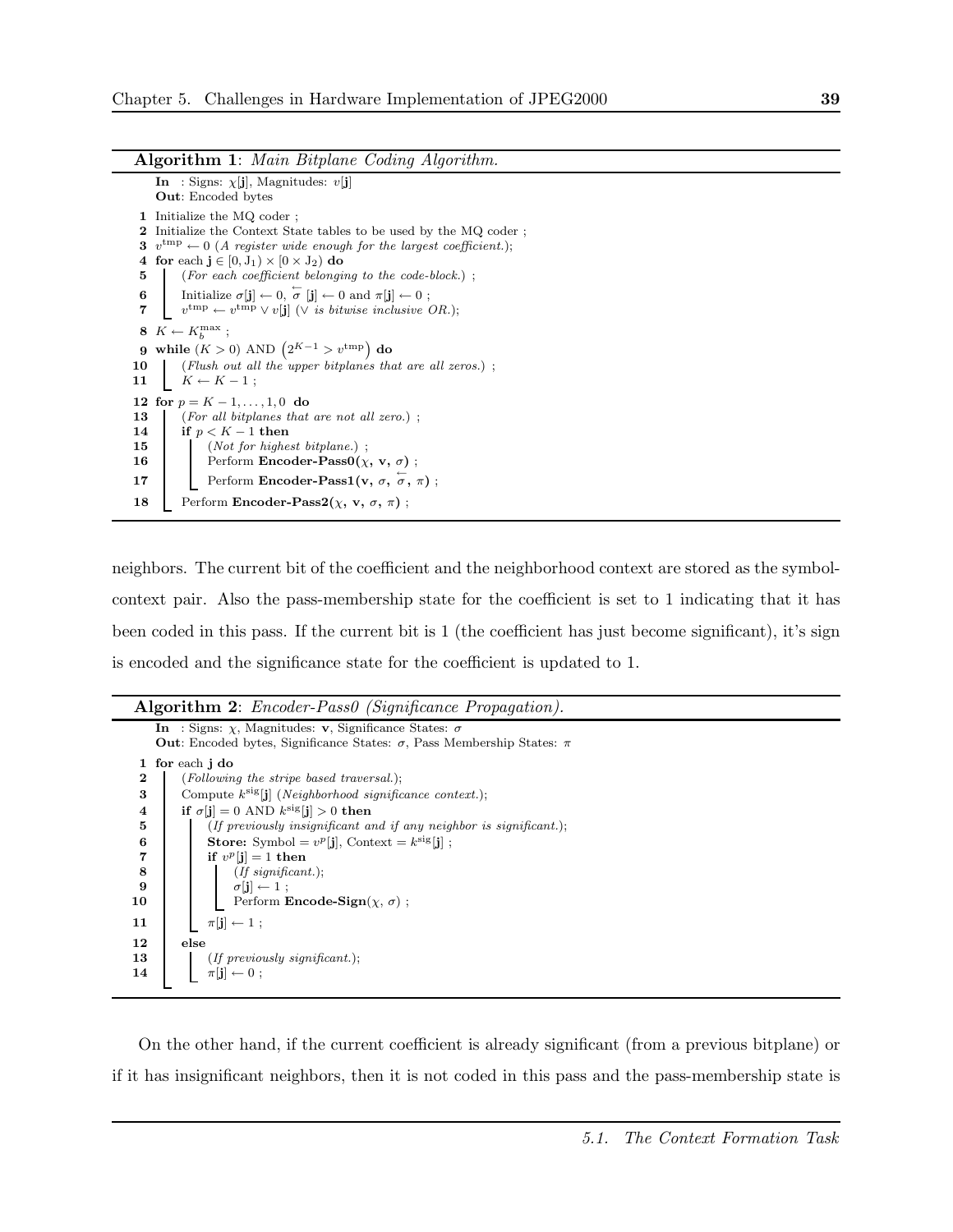set to 0 indicating that one of the following two passes needs to pick up this coefficient.

Algorithm 3 shows the pseudo code for the sign encoding routine. The routine uses the signs and significance states as input and generates symbol-context pairs. First, in lines 1 and 2, it computes horizontal and vertical sign bias functions ( $\chi^h$  and  $\chi^v$ ). These values indicate the predominant signs of the horizontal and vertical neighborhoods. These values can take on any integer value between  $-2$  and  $+2$ . Next, in lines 3 and 4, the ranges of the sign bias functions are restricted to be between  $-1$  and  $+1$  by truncation. Next in line 5, the neighborhood sign context ( $k^{\text{sign}}$  and  $\chi^{\text{flip}}$ ) is computed. Finally if the product of  $\chi$ [j] and  $\chi^{\text{flip}}$  is positive, 0 and  $k^{\text{sign}}$  are stored as the symbol-context pair. If the product is negative 1 and  $k^{\text{sign}}$  are stored as the symbol-context pair.

| Algorithm 3: $Encode-Sign.$                                                                                                                                                                            |  |  |  |  |  |  |
|--------------------------------------------------------------------------------------------------------------------------------------------------------------------------------------------------------|--|--|--|--|--|--|
| In : Signs: $\chi$ , Significance States: $\sigma$<br><b>Out:</b> Encoded bytes                                                                                                                        |  |  |  |  |  |  |
| 1 Compute horizontal sign bias function : $\chi^h \stackrel{\triangle}{=} \chi[j_1, j_2 - 1] \sigma[j_1, j_2 - 1] + \chi[j_1, j_2 + 1] \sigma[j_1, j_2 + 1]$ (j = (j <sub>1</sub> , j <sub>2</sub> )); |  |  |  |  |  |  |
| 2 Compute vertical sign bias function : $\chi^v \stackrel{\triangle}{=} \chi[j_1-1,j_2]\sigma[j_1-1,j_2] + \chi[j_1+1,j_2]\sigma[j_1+1,j_2]$ ;                                                         |  |  |  |  |  |  |
| <b>3</b> Compute truncated horizontal sign bias function : $\chi^{-h} \stackrel{\triangle}{=}$ sign $(\chi^h[j])$ min $\{1,  \chi^h[j] \}$ ;                                                           |  |  |  |  |  |  |
| 4 Compute truncated vertical sign bias function : $\chi^{-v} \stackrel{\triangle}{=} \text{sign}(\chi^v[j]) \min\{1,  \chi^v[j] \}$ ;                                                                  |  |  |  |  |  |  |
| 5 Compute $k^{\text{sign}}$ and $\chi^{\text{flip}}$ from $\chi^{-h}$ and $\chi^{-v}$ . ( <i>Neighborhood sign context.</i> );                                                                         |  |  |  |  |  |  |
| 6 if $\chi$ [j]. $\chi$ <sup>flip</sup> = 1 then                                                                                                                                                       |  |  |  |  |  |  |
| 7 Store: Symbol = 0, Context = $k^{\text{sign}}$ ;                                                                                                                                                     |  |  |  |  |  |  |
| 8 else                                                                                                                                                                                                 |  |  |  |  |  |  |
| $(\chi[\mathbf{j}].\chi^{\text{flip}} = -1)$ ;<br>9                                                                                                                                                    |  |  |  |  |  |  |
| 10 Store: Symbol = 1, Context = $k^{\text{sign}}$ ;                                                                                                                                                    |  |  |  |  |  |  |

#### Neighborhood Significance Context

The neighborhood significance is one of 9 values between 0 and 8. It indicates a coding context for the AE task to use. The value of  $k^{\text{sig}}[j]$  is computed using the significance states of the 8 neighboring coefficients of j. This set of neighbors is called a context window and is shown by the red square in Figure 2.4. First three intermediate quantities are computed as shown below:

$$
k^{\mathrm{h}}[\mathbf{j}] = \sigma[j_1, j_2 - 1] + \sigma[j_1, j_2 + 1] \tag{5.1}
$$

$$
k^{\mathbf{v}}[\mathbf{j}] = \sigma[j_1 - 1, j_2] + \sigma[j_1 + 1, j_2]
$$
 (5.2)

$$
k^{\text{d}}[\mathbf{j}] = \sum_{k_1=\pm 1} \sum_{k_2=\pm 1} \sigma[j_1 + k_1, j_2 + k_2]
$$
\n(5.3)

As is evident from the equations, these intermediate quantities give a measure of the significance of the horizontal, vertical and diagonal neighborhoods of  $\mathbf{j}$ . Finally the actual value of  $k^{\text{sig}}[\mathbf{j}]$  can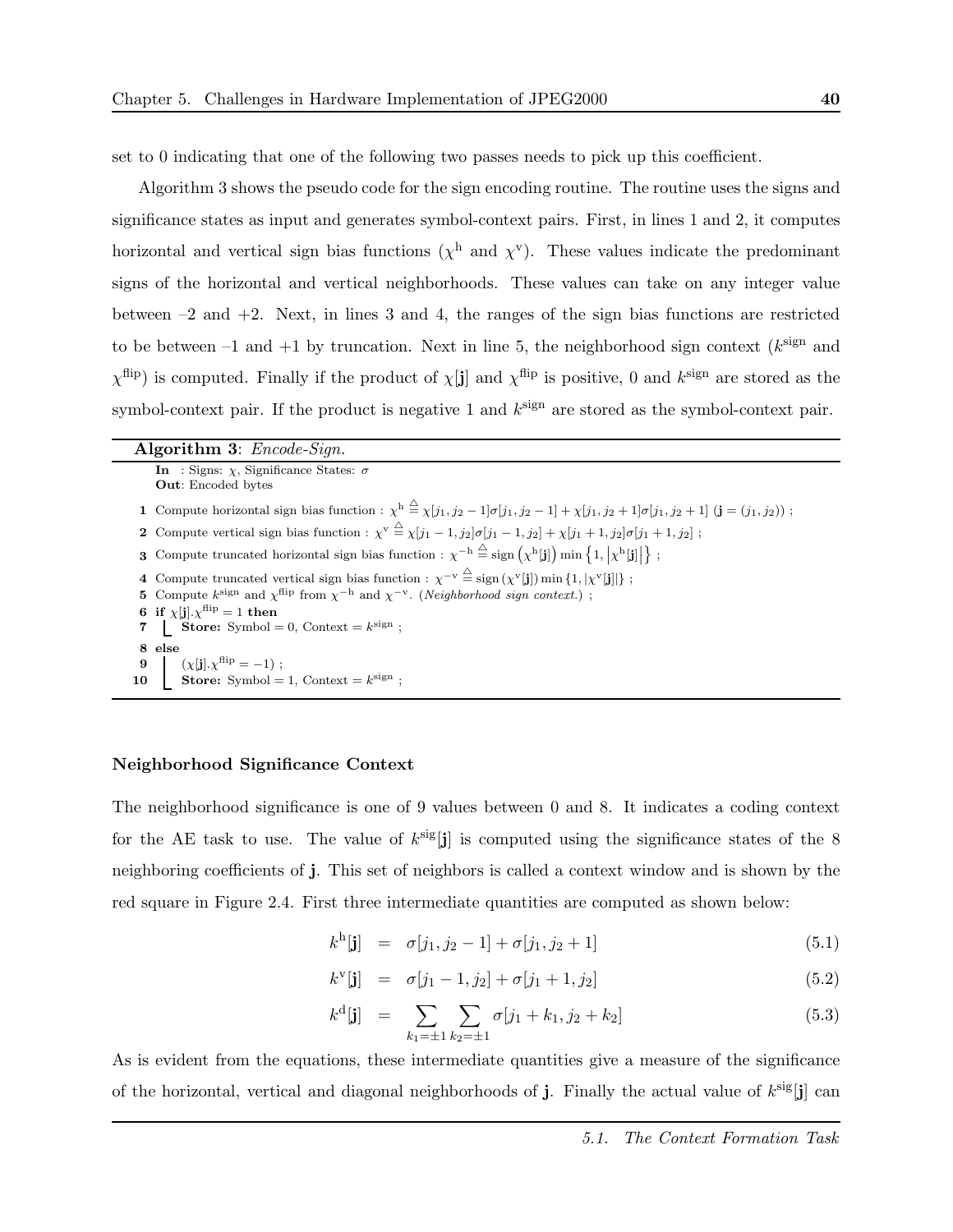be obtained from a mapping of these intermediate values to the context using Table 5.1.

| $k^{\rm sig}[\mathbf{j}]$ | LL and LH blocks        |                           |                              | HL blocks |                         |                           | HH blocks               |  |                              |                                                 |
|---------------------------|-------------------------|---------------------------|------------------------------|-----------|-------------------------|---------------------------|-------------------------|--|------------------------------|-------------------------------------------------|
|                           | $k^{\rm h}[\mathbf{j}]$ | $k^{\mathrm{v}}[{\bf j}]$ | $k^{\text{d}}[{\mathbf{j}}]$ |           | $k^{\rm h}[\mathbf{j}]$ | $k^{\mathrm{v}}[{\bf j}]$ | $k^{\text{d}}[{\bf j}]$ |  | $k^{\text{d}}[{\mathbf{j}}]$ | $k^{\rm h}[\mathbf{j}] + k^{\rm v}[\mathbf{j}]$ |
| 8                         | $\overline{2}$          | $\mathbf{x}^*$            | $\mathbf x$                  |           | $\mathbf x$             | $\overline{2}$            | $\mathbf x$             |  | $\geq 3$                     | $\mathbf x$                                     |
| 7                         | $\mathbf 1$             | $\geq 1$                  | $\mathbf x$                  |           | >1                      | $\mathbf{1}$              | $\mathbf x$             |  | $\overline{2}$               | $\geq 1$                                        |
| 6                         | 1                       | $\boldsymbol{0}$          | $\geq 1$                     |           | $\boldsymbol{0}$        | 1                         | $\geq 1$                |  | $\overline{2}$               | $\boldsymbol{0}$                                |
| 5                         | 1                       | $\overline{0}$            | $\overline{0}$               |           | $\overline{0}$          | $\mathbf{1}$              | $\theta$                |  | 1                            | $\geq 2$                                        |
| $\overline{4}$            | $\Omega$                | $\overline{2}$            | $\mathbf x$                  |           | $\overline{2}$          | $\Omega$                  | $\mathbf x$             |  | 1                            | 1                                               |
| 3                         | $\overline{0}$          | $\mathbf{1}$              | $\mathbf x$                  |           | 1                       | $\overline{0}$            | $\mathbf x$             |  | 1                            | 0                                               |
| $\overline{2}$            | $\theta$                | $\overline{0}$            | $\geq 2$                     |           | $\overline{0}$          | $\theta$                  | $\geq 2$                |  | $\overline{0}$               | $\geq 2$                                        |
| 1                         | $\theta$                | $\overline{0}$            | 1                            |           | $\overline{0}$          | $\overline{0}$            | 1                       |  | $\overline{0}$               | 1                                               |
| $\Omega$                  | $\theta$                | $\theta$                  | $\mathbf{0}$                 |           | $\boldsymbol{0}$        | $\overline{0}$            | $\overline{0}$          |  | $\overline{0}$               | $\overline{0}$                                  |
| * Don't care              |                         |                           |                              |           |                         |                           |                         |  |                              |                                                 |

Table 5.1: Look-up table for computing neighborhood significance contexts.

Neighborhood Sign Context

The sign context is one of five values between 10 and 14 that indicates five different neighborhood sign conditions. The look-up table shown in Table 5.2 is used to compute the neighborhood sign context given the truncated horizontal and vertical sign bias functions.

| $\chi^{-\text{h}}[\mathbf{j}]$ | $\chi^{-\rm v}[{\bf j}]$ | $k^{\text{sign}}$ | $\chi^{\text{flip}}$ |
|--------------------------------|--------------------------|-------------------|----------------------|
| 1                              | 1                        | 14                | $\mathbf 1$          |
| 1                              | $\overline{0}$           | 13                | 1                    |
| 1                              | $-1$                     | 12                | 1                    |
| $\overline{0}$                 | 1                        | 11                | $\mathbf 1$          |
| $\overline{0}$                 | $\overline{0}$           | 10                | 1                    |
| $\overline{0}$                 | $-1$                     | 11                | $-1$                 |
| $-1$                           | 1                        | 12                | $-1$                 |
| $-1$                           | $\overline{0}$           | 13                | $-1$                 |
| $-1$                           | $-1$                     | 14                | $-1$                 |

Table 5.2: Look-up table for computing neighborhood sign contexts.

#### 5.1.4 Magnitude Refinement Pass

The pseudo code for the magnitude refinement pass (pass 1) is given in Algorithm 4. This pass uses information from the coefficient magnitudes, significance states, delayed significance states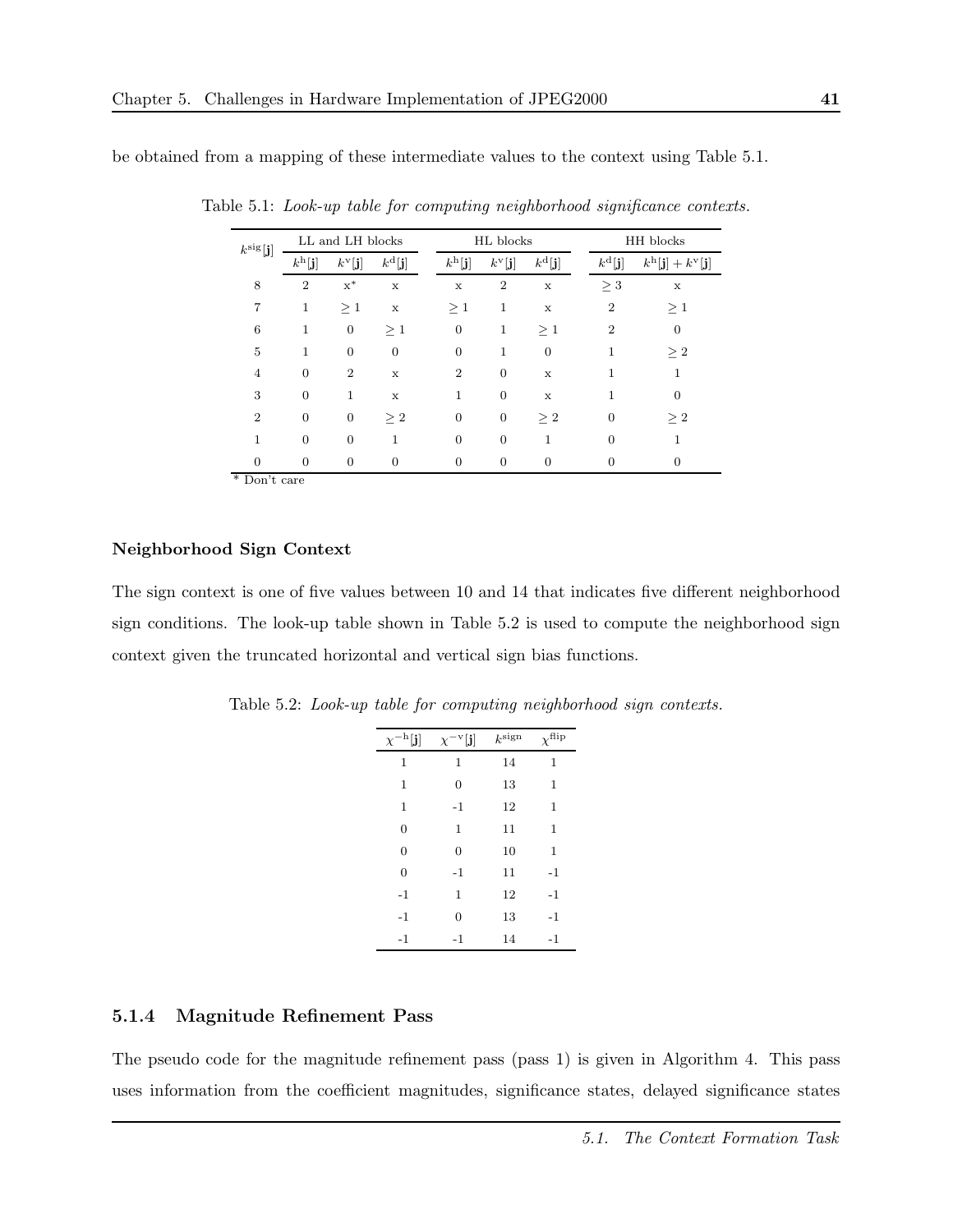$\Lambda$ lgorithm  $\Lambda$ : Encoder  $D$ 

and pass-membership states. The algorithm generates symbol-context pairs and also updates the delayed significance states.

|   | $\bf{Algorithm 4.}$ Encoder-1 ass1.                                                                                                                                                           |
|---|-----------------------------------------------------------------------------------------------------------------------------------------------------------------------------------------------|
|   | In : Magnitudes: v, Significance States: $\sigma$ , Delayed Significance States: $\sigma$ , Pass Membership States: $\pi$<br><b>Out:</b> Encoded bytes, Delayed Significance States: $\sigma$ |
|   | for each j do                                                                                                                                                                                 |
|   | $(Following the stripe based traversal.)$ ;                                                                                                                                                   |
| 3 | if $\sigma[i] = 1$ AND $\pi[i] = 0$ then                                                                                                                                                      |
| 4 | $($ If already significant from a previous bitplane. $)$ ;                                                                                                                                    |
| 5 | Compute $k^{\text{mag}}$ from $\sigma$ [j] and $k^{\text{sig}}$ [j] ( <i>Magnitude context.</i> );                                                                                            |
| 6 | <b>Store:</b> Symbol = $v^p[i]$ , Context = $k^{mag}$ ;                                                                                                                                       |
|   | $\stackrel{\leftarrow}{\sigma}[\mathbf{j}] \leftarrow \sigma[\mathbf{j}]~;$                                                                                                                   |
|   |                                                                                                                                                                                               |

For each coefficient in the code-block this pass performs the following processing. First, the coefficient is considered for coding only if it is significant  $(\sigma[j] = 1)$  and if it was not encoded in the significance propagation pass ( $\pi[\mathbf{j}] = 0$ ). These two conditions ensure that magnitude refinement takes place only if the coefficient became significant in a higher bitplane than the current one. If this condition is satisfied, it next generates the magnitude refinement coding context using the delayed significance states and the neighborhood significance context as shown in Table 5.3.

Table 5.3: Look-up table for computing magnitude refinement contexts.

| $\overset{\leftarrow}{\sigma}$ [j] | $k^{\rm sig}[\mathbf{j}]$ | k <sup>mag</sup> |
|------------------------------------|---------------------------|------------------|
| 0                                  | 0                         | 15               |
| 0                                  | > 0                       | 16               |
|                                    | X                         | 17               |

Then the current coefficient bit and the magnitude context are stored as the symbol-context pair. Finally the delayed significance context is updated with the significance context. The use of the delayed significance state warrants some discussion. First time magnitude refinement has been assigned two special coding contexts in JPEG2000. During the first magnitude refinement (at the bitplane below the one where it became significant), the delayed significance state is still 0 and so the context is either 15 or 16 depending on whether the coefficient has a significant neighbor or not. All succeeding magnitude refinements for that coefficient have the delayed significance state at 1 and so the context generated in always 17.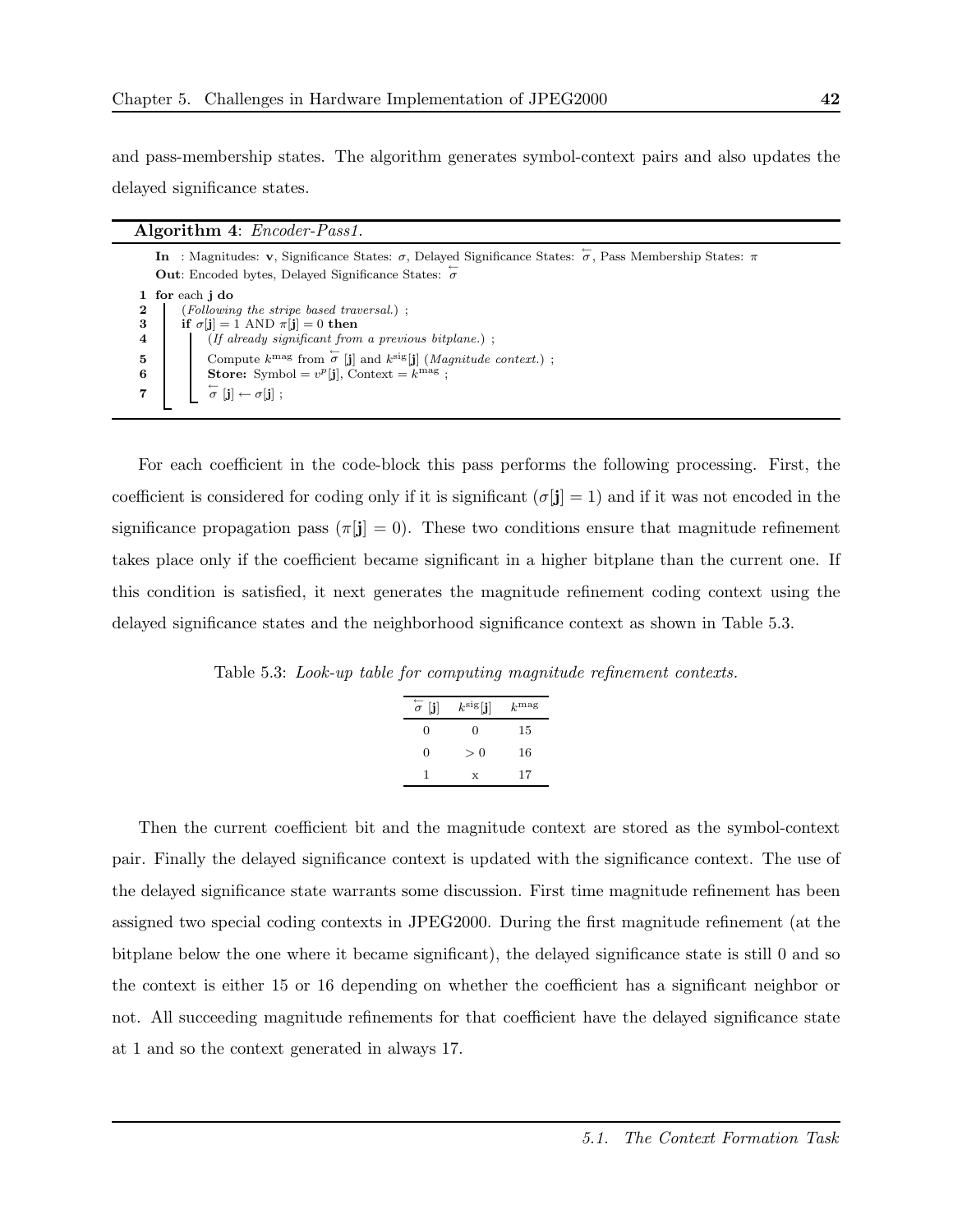The cleanup pass (Pass 2) is the final pass for every bitplane except the topmost one. As was presented above, the significance propagation pass picks up those coefficients that had been insignificant till then, but which had significant neighbors. The magnitude refinement pass picks up those coefficients that already became significant in a previous bitplane. The cleanup pass then picks up all the coefficients that are left over from the previous two passes, i.e. those coefficients that are insignificant and also have insignificant neighbors. It performs this in two steps  $- (1)$ run length encoding followed by (2) explicit significance coding of coefficients that caused a run interruption (if at all). Algorithm 5 shows the pseudo code of the cleanup pass. It consists of mainly two conditional statements. The first  $if$  statement (lines 3 to 19) performs the run length encoding and the second if statement (lines 20 to 29) performs the significance coding for the run interruption.

The run length encoding is performed only if all four coefficients in a stripe column have all insignificant neighbors. If this is not the case each of the four coefficients are individually handled by the second if statement. If all four have all insignificant neighbors, the algorithm computes the number of coefficients (from the top of the column) that are themselves insignificant in the current bitplane (lines 9 to 11). If all 4 are themselves insignificant in the current bitplane  $(r = 4)$ , then the algorithm enters the full run mode and stores 0 and  $k^{\text{run}} (= 9)$  as the symbol-context pair. This results in the most efficient encoding since 4 bits have been encoded at one shot. None of these coefficients will now be processed by the second if statement. If not all 4 of the coefficients are themselves insignificant in the current bitplane, the algorithm enters the run-interruption mode. The run-length, r, now contains the number of coefficients from the top of the stripe column that are themselves insignificant. First 1 and  $k^{\text{run}}$  are stored as the symbol-context pair indicating a run interruption. Then two more symbols, the MSB and LSB of the run-length, r are stored along with the run interruption context,  $k^{\text{uni}}(=18)$ .

The second if statement (lines 20 to 29) is the part that performs explicit significance coding of those coefficients that have all insignificant neighbors and which come after the breaking of the run-length sequence. The condition in the  $if$  statement ensures that only those coefficients that have been insignificant till now and which were not coded by the significance propagation pass are considered for coding here. Lines 22 to 23 ensure that those coefficients that came before the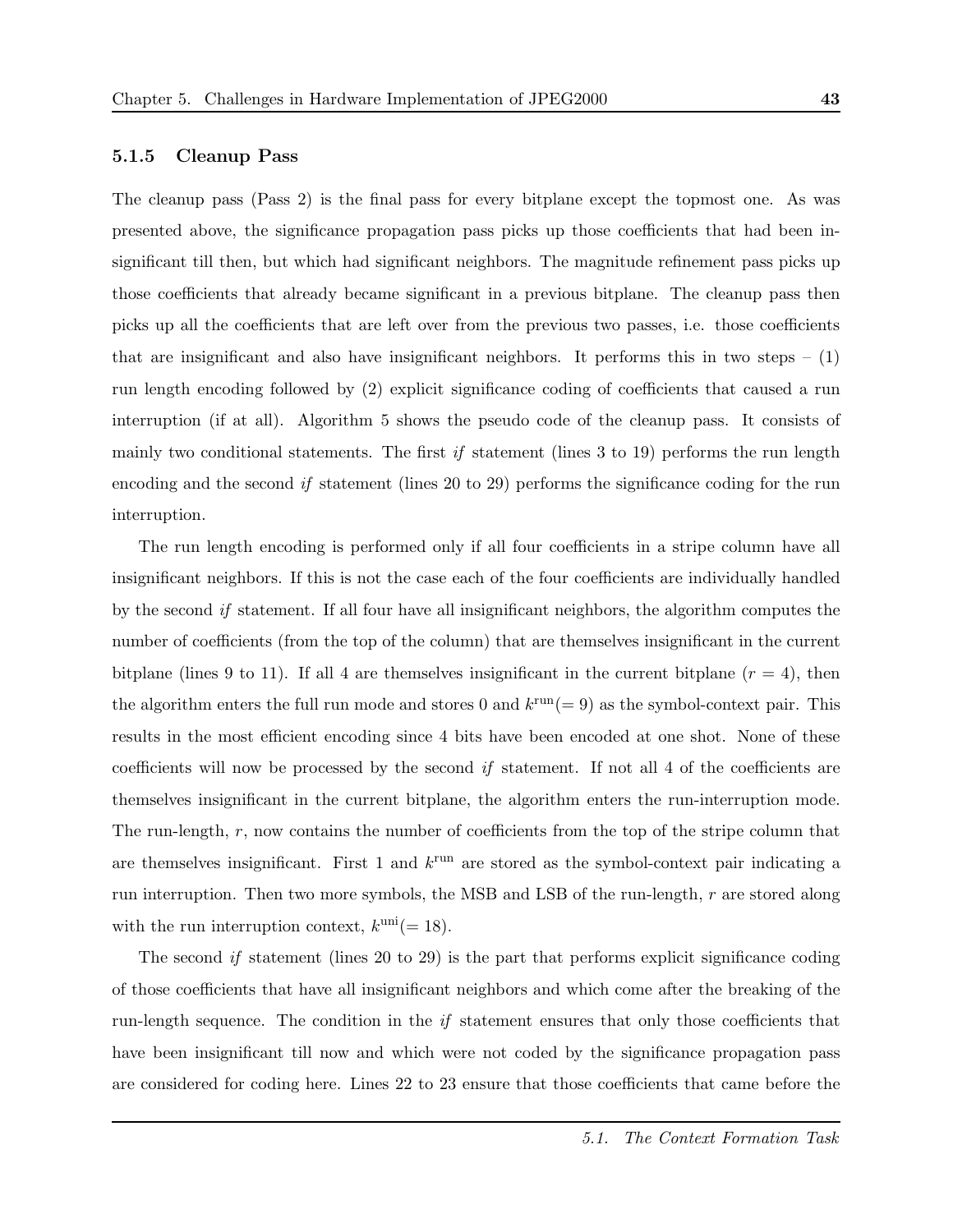break of the run-length sequence are not encoded here. The significance of the run-interrupting coefficient  $(r = 0)$  is encoded by the three symbol-context pairs stored during the run interruption. Therefore this coefficient only needs a sign coding. All coefficients below it in the stripe column undergo explicit significance and sign coding.

|          | <b>Algorithm 5:</b> <i>Encoder-Pass2.</i>                                                                           |  |  |  |  |  |  |  |  |
|----------|---------------------------------------------------------------------------------------------------------------------|--|--|--|--|--|--|--|--|
|          | In : Signs: $\chi$ , Magnitudes: <b>v</b> , Significance States: $\sigma$ , Pass Membership States: $\pi$           |  |  |  |  |  |  |  |  |
|          | <b>Out:</b> Encoded bytes, Significance States: $\sigma$                                                            |  |  |  |  |  |  |  |  |
|          | 1 for each j do                                                                                                     |  |  |  |  |  |  |  |  |
| 2<br>3   | (Following the stripe based traversal.);<br>if $(j_1\%4 = 0)$ AND $(j_1 \leq J_1 - 4)$ then                         |  |  |  |  |  |  |  |  |
| 4        | $(Entering \ a \ full \ stripe \ column.)$ :                                                                        |  |  |  |  |  |  |  |  |
| 5        | $r \leftarrow -1$ (Signifies not using run mode.);                                                                  |  |  |  |  |  |  |  |  |
| 6        | if $k^{sig}[j_1 + i, j_2] = 0$ for all $i \in \{0, 1, 2, 3\}$ then                                                  |  |  |  |  |  |  |  |  |
| 7        | (Enter run mode since all coefficients in the column have all insignificant neighborhoods.);                        |  |  |  |  |  |  |  |  |
| 8        | $r \leftarrow 0$ (Signifies using run mode.);                                                                       |  |  |  |  |  |  |  |  |
| 9        | while $(r < 4)$ AND $(v^p[j_1 + r, j_2] = 0)$ do                                                                    |  |  |  |  |  |  |  |  |
| 10<br>11 | (While coefficient itself is insignificant.);<br>$r \leftarrow r + 1$ ( <i>Count the run length.</i> ) ;            |  |  |  |  |  |  |  |  |
|          |                                                                                                                     |  |  |  |  |  |  |  |  |
| 12<br>13 | if $r = 4$ then                                                                                                     |  |  |  |  |  |  |  |  |
| 14       | $(Full run mode.)$ ;<br><b>Store:</b> Symbol = 0, Context = $k^{\text{run}}$ ;                                      |  |  |  |  |  |  |  |  |
|          |                                                                                                                     |  |  |  |  |  |  |  |  |
| 15<br>16 | else<br>$(Run\;interruption.)$ ;                                                                                    |  |  |  |  |  |  |  |  |
| 17       | <b>Store:</b> Symbol = 1, Context = $k^{\text{run}}$ ;                                                              |  |  |  |  |  |  |  |  |
| 18       | <b>Store:</b> Symbol = $\left \frac{r}{2}\right $ , Context = $k^{\text{uni}}$ ( <i>Encode MSB of run length</i> ); |  |  |  |  |  |  |  |  |
| 19       |                                                                                                                     |  |  |  |  |  |  |  |  |
|          | <b>Store:</b> Symbol = $r\%2$ , Context = $k^{\text{uni}}$ ( <i>Encode LSB of run length</i> );                     |  |  |  |  |  |  |  |  |
| 20       | if $\sigma[j] = 0$ AND $\pi[j] = 0$ then                                                                            |  |  |  |  |  |  |  |  |
| 21       | $(If$ insignificant and not coded in Pass0.);                                                                       |  |  |  |  |  |  |  |  |
| 22       | if $r > 0$ then                                                                                                     |  |  |  |  |  |  |  |  |
| 23       | $r \leftarrow r-1$ (No need to code significance; already performed by run mode encoding.);                         |  |  |  |  |  |  |  |  |
| 24       | else                                                                                                                |  |  |  |  |  |  |  |  |
| 25       | <b>Store:</b> Symbol = $v^p[i]$ , Context = $k^{\text{sig}}[j]$ ;                                                   |  |  |  |  |  |  |  |  |
| 26       | if $v^p[i] = 1$ then                                                                                                |  |  |  |  |  |  |  |  |
| 27       | (Significant, need to encode sign.);                                                                                |  |  |  |  |  |  |  |  |
| 28       | $\sigma[i] \leftarrow 1$ ;                                                                                          |  |  |  |  |  |  |  |  |
| 29       | Perform <b>Encode-Sign</b> ( $\chi$ , $\sigma$ );                                                                   |  |  |  |  |  |  |  |  |

## 5.2 The Arithmetic Encoder Task

In Section 5.1 we saw how the CF task processes the quantized wavelet coefficients in bitplanes using three coding passes and generates symbol-context pairs. These symbol-context pairs are converted to an encoded bitstream by the AE task. The AE task is a multiplierless version of the arithmetic encoder that uses a finite state machine to perform the more probable symbol (MPS)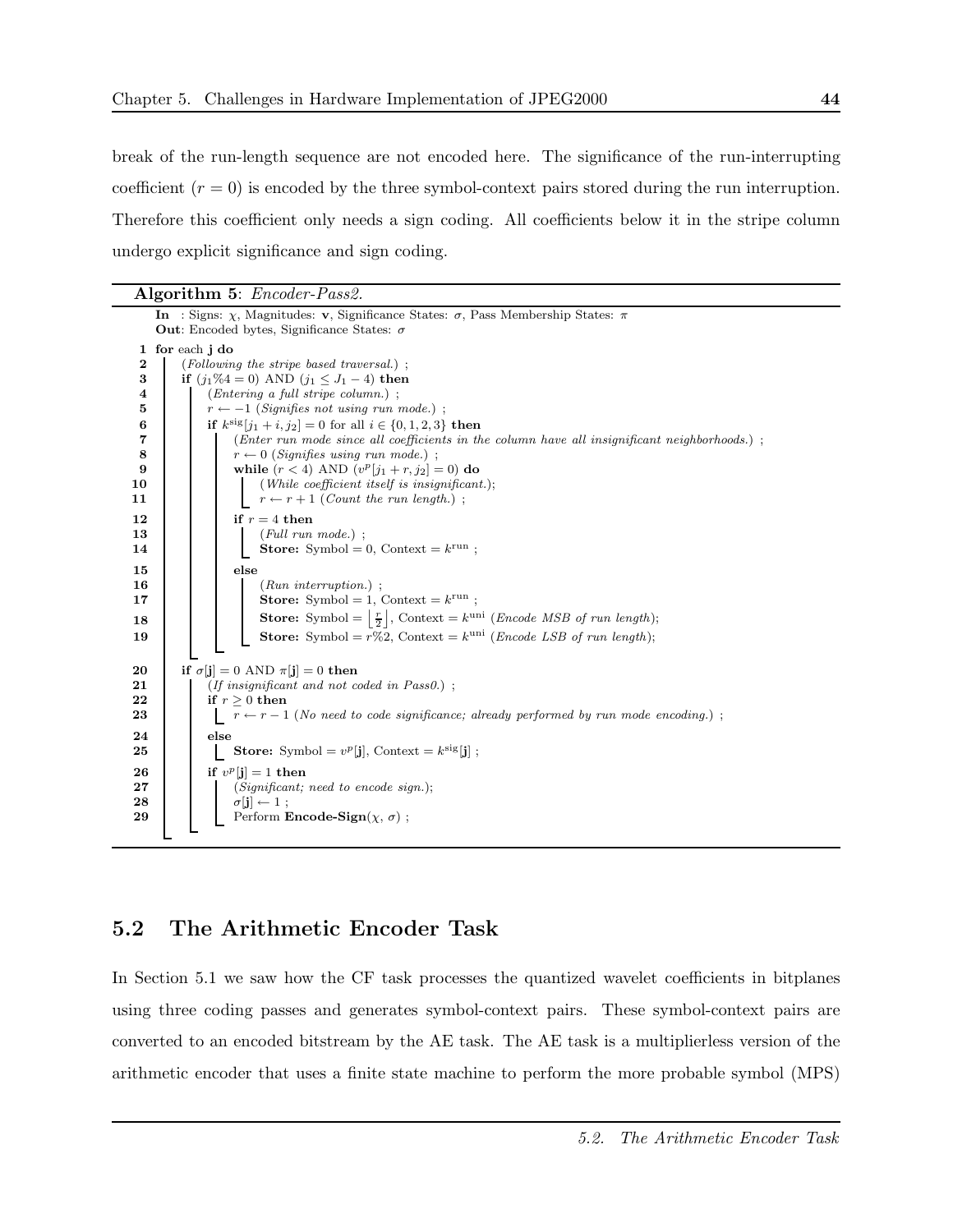estimation as well and the less probable symbol (LPS) probability estimation. A high-level block diagram of the AE task is shown in Figure 5.1.



Figure 5.1: Block Diagram of the AE task.

The AE task accepts as input a sequence of symbols to be encoded ('0' or '1') denoted as  $x_n$ as well as a corresponding sequence of contexts,  $\kappa$ . The context can be one of 19 different ones denoted by numbers between 0 and 18. These contexts designate the type of symbol that is being coded. For example the context could be one of 9 significance contexts, one of 5 sign contexts, one of 3 magnitude refinement contexts or one of 2 run-mode contexts.

The AE task maintains the state,  $\Sigma_{\kappa}$  of each context  $\kappa$  in a Context State Table. The state of the context that was passed is used to look up the MPS symbol and LPS probability corresponding to that state from the state-transition table which is then sent to the multiplier less arithmetic coder. Also depending on whether the encoded symbol is an MPS or LPS, the corresponding next state is also looked up from the state transition table and is used to update the state of the context. Detailed descriptions of these blocks are now given below.

#### 5.2.1 Context State Table

The context state table consists of 3 columns that are read from and written to by the AE task. The table with its initial values is shown in Table 5.4. The first column of the table is the context that is passed into the AE task and serves as an index that is used to access the table. The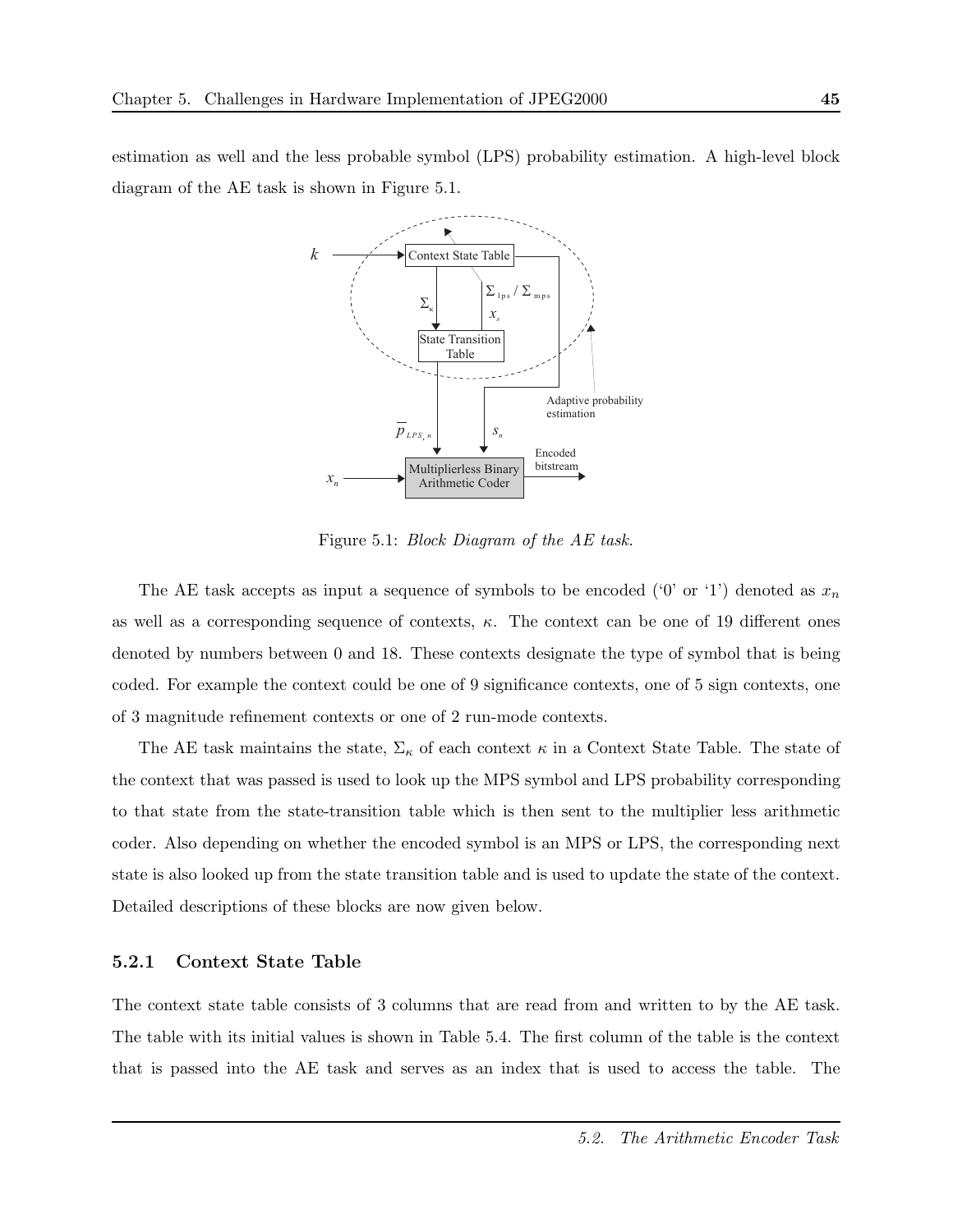| Context, $\kappa$ | Type             | State, $\Sigma_{\kappa}$ | MPS, $s_{\kappa}$ |
|-------------------|------------------|--------------------------|-------------------|
| $\boldsymbol{0}$  |                  | $\overline{4}$           | $\boldsymbol{0}$  |
| $\mathbf{1}$      |                  | $\boldsymbol{0}$         | $\boldsymbol{0}$  |
| $\boldsymbol{2}$  |                  | $\boldsymbol{0}$         | $\boldsymbol{0}$  |
| $\,3$             |                  | $\boldsymbol{0}$         | $\mathbf{0}$      |
| $\overline{4}$    | Significance     | $\boldsymbol{0}$         | $\mathbf{0}$      |
| $\bf 5$           |                  | $\boldsymbol{0}$         | $\boldsymbol{0}$  |
| $\,6\,$           |                  | $\boldsymbol{0}$         | $\boldsymbol{0}$  |
| $\overline{7}$    |                  | $\boldsymbol{0}$         | $\boldsymbol{0}$  |
| 8                 |                  | $\boldsymbol{0}$         | $\boldsymbol{0}$  |
| $\boldsymbol{9}$  | Run-mode         | 3                        | $\mathbf{0}$      |
| 10                |                  | $\boldsymbol{0}$         | $\mathbf{0}$      |
| 11                |                  | $\boldsymbol{0}$         | $\boldsymbol{0}$  |
| 12                | Sign             | $\boldsymbol{0}$         | $\mathbf{0}$      |
| 13                |                  | $\boldsymbol{0}$         | $\boldsymbol{0}$  |
| 14                |                  | $\boldsymbol{0}$         | $\boldsymbol{0}$  |
| 15                |                  | $\boldsymbol{0}$         | $\boldsymbol{0}$  |
| 16                | Magnitude        | $\boldsymbol{0}$         | $\boldsymbol{0}$  |
| 17                |                  | $\boldsymbol{0}$         | $\boldsymbol{0}$  |
| 18                | Run Interruption |                          | $\boldsymbol{0}$  |

Table 5.4: Context State Table with initial values.

second column of the table is merely for information that identifies the type of context. The third column of the table stores the state of the context. This column needs to store one of 47 states and therefore needs 6 bits to store each context. The fourth column stores the MPS corresponding to each context. The value is either 0 or 1 and therefore it needs 1 bit for each context.

In summary, the context state table needs to store and update two values for each of the 19 contexts. The total storage space needed is a total of 7 bits for each of the contexts.

#### 5.2.2 State Transition Table

The state transition table used in the AE task is shown in Table 5.5. This is a fixed table and values only need to be read from this table. The table contains 5 entries for each of the 47 states that the contexts could be in. The first column of the table serves as a state-index used to read off the other entries and therefore this column need not be explicitly stored. Columns 2 through 4 are used for state transition. The state of the current context in the context state table is updated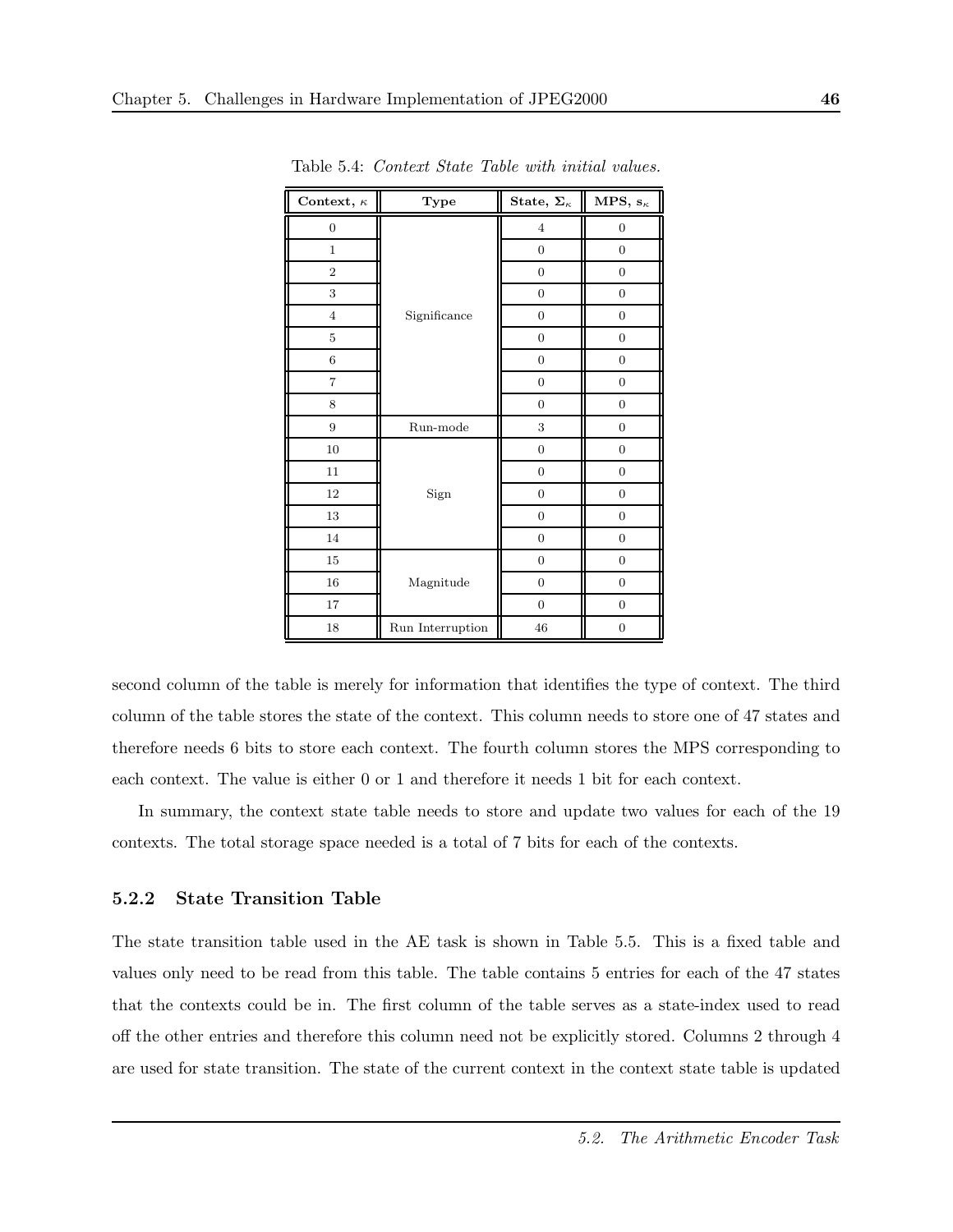with  $\Sigma_{\text{lps}}$  if the currently coded symbol is the LPS. If the currently coded symbol is the MPS it is updated with  $\Sigma_{\rm mps}$ . Also under certain conditions the MPS of the current context in the context state file is flipped depending on whether  $X_s$  is 1 or 0. Finally column 5 is an estimate of the LPS symbol probability. This value is used to perform updates on the interval length and lower bound values of the arithmetic encoder.

| State, $\Sigma$ |                    | Transition         |                         | Probability<br>$\bar{p}_{\text{LPS}}$ |
|-----------------|--------------------|--------------------|-------------------------|---------------------------------------|
|                 | $\Sigma_{\rm mps}$ | $\Sigma_{\rm lps}$ | $\mathbf{X}_\mathbf{s}$ |                                       |
| 0               | 1                  | 1                  | 1                       | 0x5601                                |
| 1               | $\overline{2}$     | 6                  | 0                       | 0x3401                                |
| $\overline{2}$  | 3                  | 9                  | 0                       | 0x1801                                |
| 3               | $\overline{4}$     | 12                 | 0                       | 0x0AC1                                |
| $\overline{4}$  | 5                  | 29                 | $\overline{0}$          | 0x0521                                |
| 5               | 38                 | 33                 | 0                       | 0x0221                                |
| 6               | $\overline{7}$     | 6                  | 1                       | 0x5601                                |
| $\overline{7}$  | 8                  | 14                 | 0                       | 0x5401                                |
| 8               | 9                  | 14                 | 0                       | 0x4801                                |
| 9               | 10                 | 14                 | 0                       | 0x3801                                |
| 10              | 11                 | 17                 | $\Omega$                | 0x3001                                |
| 11              | 12                 | 18                 | 0                       | 0x2401                                |
| 12              | 13                 | 20                 | $\overline{0}$          | 0x1C01                                |
| 13              | 29                 | 21                 | 0                       | 0x1601                                |
| 14              | 15                 | 14                 | 1                       | 0x5601                                |
| 15              | 16                 | 14                 | 0                       | 0x5401                                |
| 16              | 17                 | 15                 | 0                       | 0x5101                                |
| 17              | 18                 | 16                 | 0                       | 0x4801                                |
| 18              | 19                 | 17                 | 0                       | 0x3801                                |
| 19              | 20                 | 18                 | 0                       | 0x3401                                |
| 20              | 21                 | 19                 | 0                       | 0x3001                                |
| 21              | 22                 | 19                 | 0                       | 0x2801                                |
| 22              | 23                 | 20                 | 0                       | 0x2401                                |
| 23              | 24                 | 21                 | 0                       | 0x2201                                |

Table 5.5: State transition table for the AE task.

| State, $\Sigma$ |                                | Transition                      | Probability<br>$\bar{p}_{\text{LPS}}$ |        |  |  |  |  |
|-----------------|--------------------------------|---------------------------------|---------------------------------------|--------|--|--|--|--|
|                 | $\mathbf{\Sigma}_{\text{mps}}$ | $\boldsymbol{\Sigma}_{\rm lps}$ | $\mathbf{X}_\mathbf{s}$               |        |  |  |  |  |
| 24              | 25                             | 22                              | $\overline{0}$                        | 0x1C01 |  |  |  |  |
| 25              | 26                             | 23                              | $\overline{0}$                        | 0x1801 |  |  |  |  |
| 26              | 27                             | 24                              | $\overline{0}$                        | 0x1601 |  |  |  |  |
| 27              | 28                             | 25                              | $\Omega$                              | 0x1401 |  |  |  |  |
| 28              | 29                             | 26                              | $\overline{0}$                        | 0x1201 |  |  |  |  |
| 29              | 30                             | 27                              | $\Omega$                              | 0x1101 |  |  |  |  |
| 30              | 31                             | 28                              | $\overline{0}$                        | 0x0AC1 |  |  |  |  |
| 31              | 32                             | 29                              | $\overline{0}$                        | 0x09C1 |  |  |  |  |
| 32              | 33                             | 30                              | $\overline{0}$                        | 0x08A1 |  |  |  |  |
| 33              | 34                             | 31                              | $\overline{0}$                        | 0x0521 |  |  |  |  |
| 34              | 35                             | 32                              | $\overline{0}$                        | 0x0441 |  |  |  |  |
| 35              | 36                             | $33\,$                          | $\overline{0}$                        | 0x02A1 |  |  |  |  |
| 36              | 37                             | 34                              | $\overline{0}$                        | 0x0221 |  |  |  |  |
| 37              | 38                             | 35                              | $\overline{0}$                        | 0x0141 |  |  |  |  |
| 38              | 39                             | 36                              | $\overline{0}$                        | 0x0111 |  |  |  |  |
| 39              | 40                             | 37                              | $\overline{0}$                        | 0x0085 |  |  |  |  |
| 40              | 41                             | 38                              | $\overline{0}$                        | 0x0049 |  |  |  |  |
| 41              | 42                             | 39                              | $\overline{0}$                        | 0x0025 |  |  |  |  |
| 42              | 43                             | 40                              | $\overline{0}$                        | 0x0015 |  |  |  |  |
| 43              | 44                             | 41                              | $\overline{0}$                        | 0x0009 |  |  |  |  |
| 44              | 45                             | 42                              | $\overline{0}$                        | 0x0005 |  |  |  |  |
| 45              | 45                             | 43                              | $\boldsymbol{0}$                      | 0x0001 |  |  |  |  |
| 46              | 46                             | 46                              | $\overline{0}$                        | 0x5601 |  |  |  |  |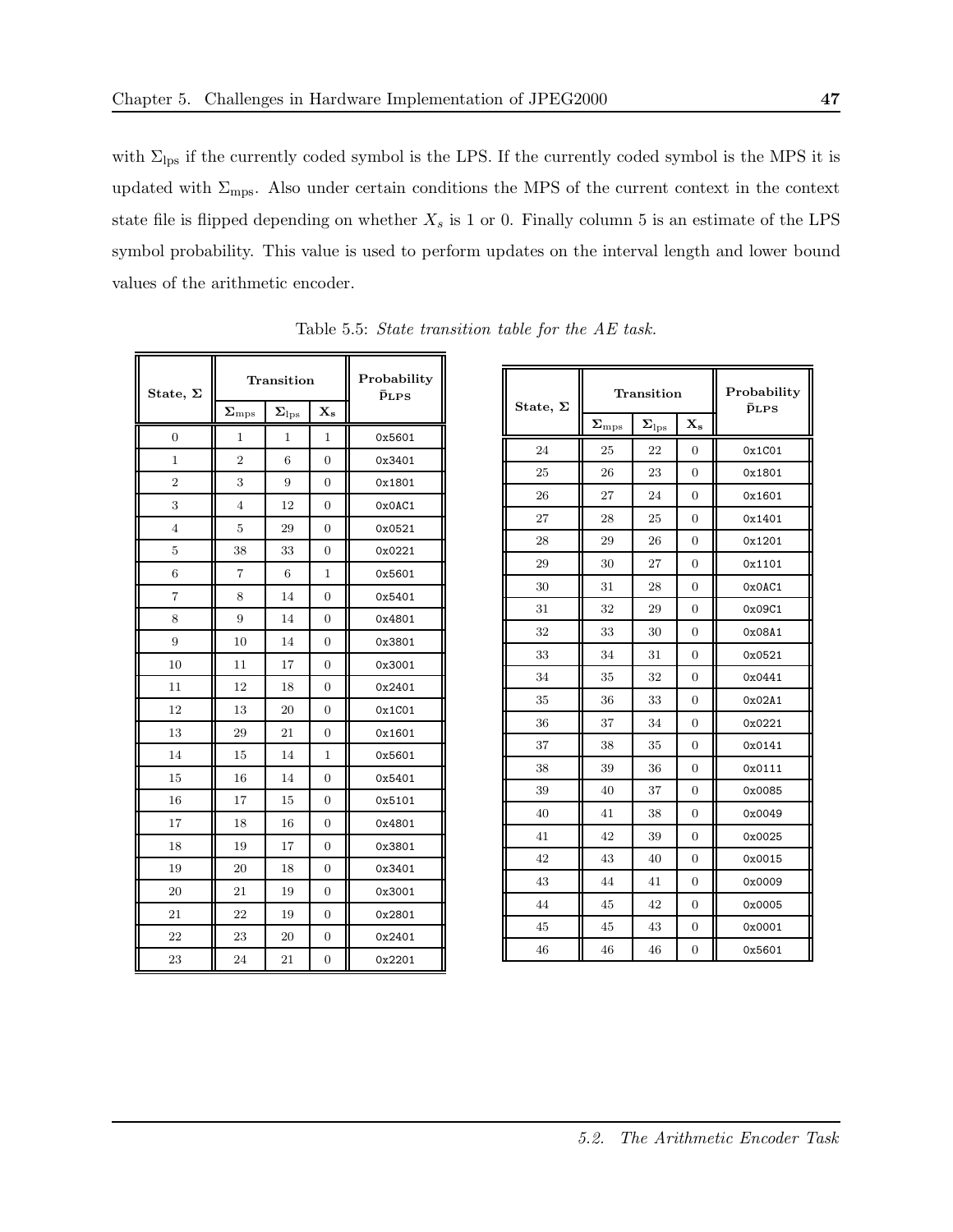#### 5.2.3 Internal State Registers

The context state file and the state transition table are maintained to perform adaptive probability estimation. Apart from these states, the AE task stores a set of internal state registers that are used to perform the actual arithmetic coding. This section describes the structure of these registers. The AE task stores 5 internal registers named A, C,  $\overline{T}$ ,  $\overline{t}$  and L. The register A stores the interval length and the register C stores the lower bound.  $\overline{T}$  is a temporary byte buffer and  $\overline{t}$  maintains the exponent of  $A$  and  $C$  in an indirect manner. It is a down-counter which identifies the time at which partially generated code bits should be shifted out of the coder. Finally  $L$  is a register that stores the number of encoded bytes that have been shifted out. This register is used to maintain the lengths of the bitstreams after each coding pass. Figure 5.2 shows the structure of the two main registers, A and C. Register A is  $16$  bits in width and its MSB is always maintained to be



Figure 5.2: Structure of the main internal registers of the AE task.

'1' since it represents the mantissa of the interval length. The active region of register  $C$  is also 16 bits in width and is known as  $C^{\text{active}}$ . This part of register C holds the mantissa of the lower bound. The exponent of A and C are not explicitly maintained, but are maintained on a modulo-8 basis. This is because the MQ coder is a byte-based coder and coded bytes need to be transferred out of the coder only when the partial code-byte,  $C^{\text{partial}}$  is full, which happens once every 8 renormalizations. Register  $\bar{t}$  maintains a count of the number of bits that have been shifted out of the left end of  $C^{\text{active}}$  and thus indirectly acts as the exponent. Register  $\overline{T}$  is a temporary byte buffer that stores the value from C<sup>partial</sup> before it is sent out of the coder. The detailed pseudo-codes for the encoding algorithm are given in the next section.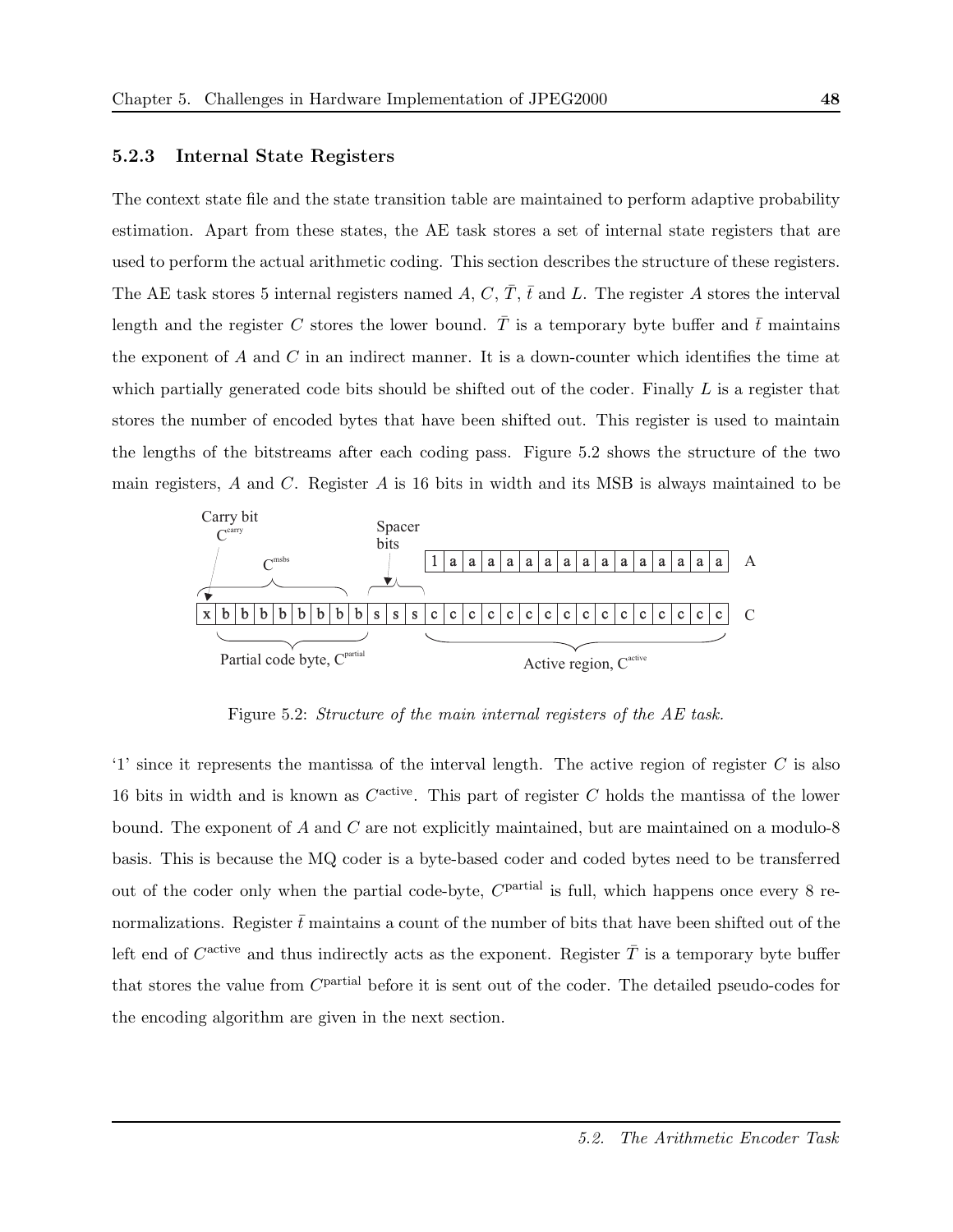#### 5.2.4 Pseudocodes

The context state table is initialized with the values shown in Table 5.4. The initialization of the internal state registers is shown in Algorithm 6 and the main AE encoding algorithm is shown in Algorithm 7.

Algorithm 6: MQ Coder initialization.

 $\mathbf{In}$  :  $-$ Out: —  $A \leftarrow 0x8000$  (represents initial interval length 1);  $C \leftarrow 0$  (represents initial lower bound 0);  $\bar{t}$  ← 12 (initially  $\bar{t}$  is not 8 because the three spacer bits have to be filled up);  $\bar{T} \leftarrow 0$ ;

5  $L \leftarrow -1$  (avoids transferring  $\overline{T}$  to the outside before it is filled for the first time);

#### Algorithm 7: Main MQ encoding algorithm.

In : Symbol: x, Context:  $\kappa$ **Out:** Encoded Bytes:  $\overline{T}$ 1 Use the context  $\kappa$  to obtain  $s_{\kappa}$  and  $\Sigma_{\kappa}$  from the context state table; 2 Use the state  $\Sigma_{\kappa}$  to read off the entries  $\Sigma_{\rm mps}(\Sigma_{\kappa})$ ,  $\Sigma_{\rm lps}(\Sigma_{\kappa})$ ,  $X_s(\Sigma_{\kappa})$  and  $\bar{p}_{\rm LPS}(\Sigma_{\kappa})$  from the state transition table; 3  $s \leftarrow s_{\kappa}, \bar{p} \leftarrow \bar{p}_{\text{LPS}}(\Sigma_{\kappa})$ ; 4  $A \leftarrow A - \bar{p}$ ; 5 if  $A < \bar{p}$  then 6 (conditional exchange of MPS and LPS); 7  $s \leftarrow 1 - s$ ; 8 if  $x = s$  then 9 (assign MPS the upper sub-interval);<br>10  $C \leftarrow C + \bar{p}$ ;  $C \leftarrow C + \bar{p}$  ; 11 else 12 (assign LPS the lower sub-interval); 13  $A \leftarrow \bar{p}$ ; 14 if  $A < 2^{15}$  then 15 if  $x = s_{\kappa}$  then 16 (the symbol was a real MPS);<br>17  $\sum_{\kappa} \leftarrow \sum_{\text{mps}} (\Sigma_{\kappa})$ ;  $\Sigma_{\kappa} \leftarrow \Sigma_{\text{mps}}(\Sigma_{\kappa})$ ;  $\begin{array}{c|c} 18 & \text{else} \end{array}$ (the symbol was a real  $LPS$ ); 20  $s_{\kappa} \leftarrow s_{\kappa} \oplus X_s(\Sigma_{\kappa})$ ; 21  $\Sigma_{\kappa} \leftarrow \Sigma_{\text{lps}}(\Sigma_{\kappa})$ ; 22 (*update the context state table*);  $23\,$  while  $A < 2^{15}\,$  do 24 (perform renormalization shift);<br>25  $A \leftarrow 2A$ ;  $A \leftarrow 2A$ ; 26  $C \leftarrow 2C$ ; 27  $\bar{t} \leftarrow \bar{t}-1$ ; 28 if  $\bar{t}=0$  then 29 TransferByte( $\overline{T}$ , C, L,  $\overline{t}$ );

Since the mantissa is of size 16 bits, the initial value of interval-length, 1, should have been represented with  $2^{16}$  and the exponent down-counter register,  $\bar{t}$  should have been initialized with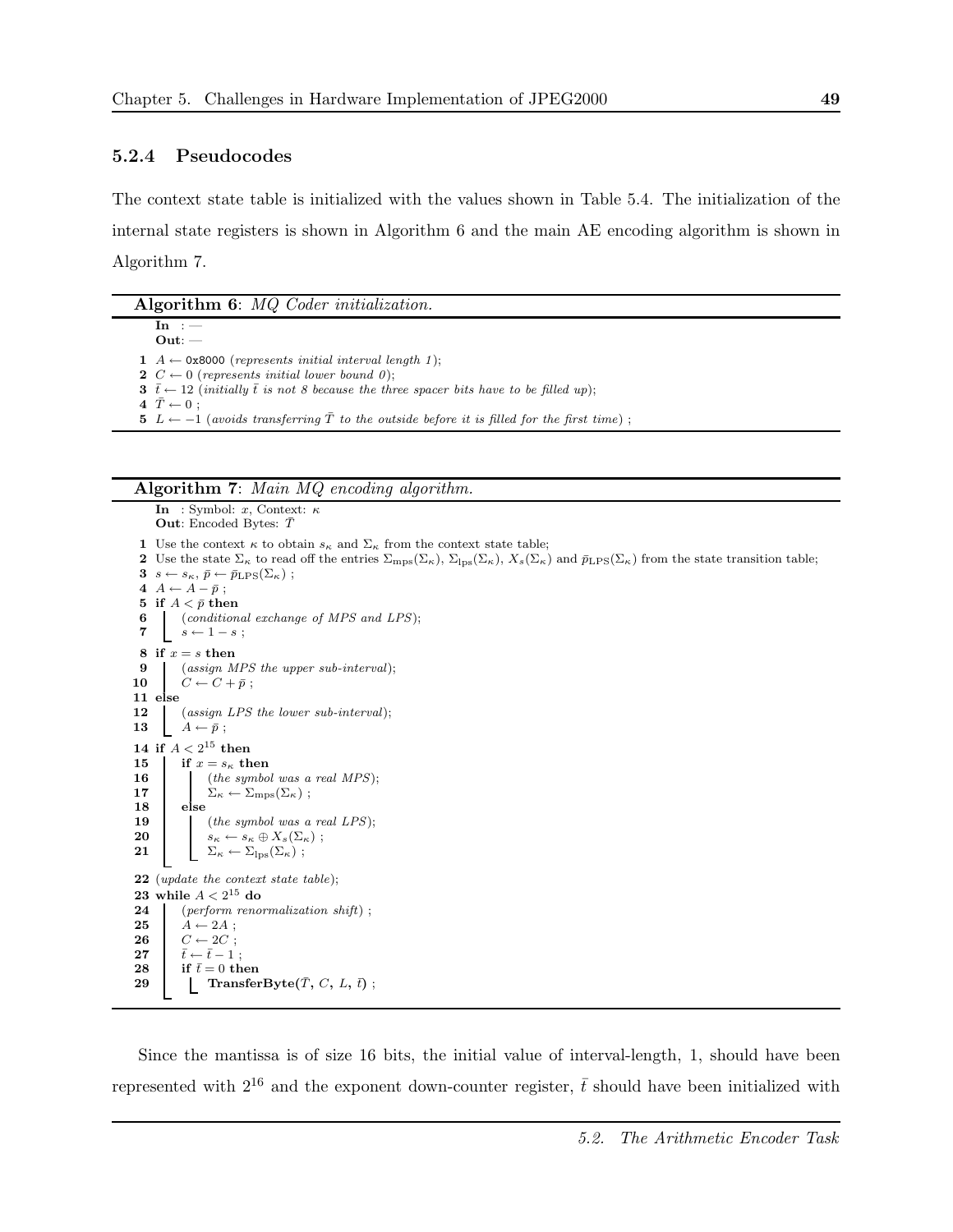$8 + 3$  spacer bits = 11. But representing  $2^{16}$  needs 17 bits and the value of A is less than unity always after the initialization. This is a waste of a bit. Therefore we initialize  $A$  with  $2^{15}$  and compensate for this by forcing the exponent to downcount one extra time at the beginning. This is the reason why  $\bar{t}$  is initialized with 12 and not 11. All other initializations should be self-evident.

In the main encoding routine, the identity of the more probable symbol (MPS) and the state of the coding context that was passed are first obtained from the context state table. In lines 8–13, the actual update of the interval's lower bound and interval length happens. These are the core arithmetic encoding steps. In lines 14–21 the state of the current coding context is updated in the context state table using the values read off from the state transition table. Finally lines 23– 29 perform the renormalization operation that is central to the implementation of finite precision arithmetic encoders. During the renormalization operation bytes may be transmitted out of the encoder depending on whether enough number of shifts have been made to force a byte out.

The pseudo code for the **TransferByte** routine is given in Algorithm 8. The **TransferByte** routine basically emits the byte in the temporary byte buffer, transfers a byte from the more significant side of C to the temporary byte buffer and finally resets those bits transferred from C to zero. In the process it performs some special processing for the cases where there is a carry from C. Special processing also needs to be performed for the cases where the byte buffer contains 0xFF.

## 5.3 Review of Hardware Implementation Research

This section presents the most important contributions to implementing EBCOT tier-1 that is available in literature. The general consensus among all researchers is that EBCOT tier-1 is the most computationally intensive module. Software profiling experiments have revealed that on the average approximately 60% of the processing time for JPEG2000 is spent on the tier-1 module [7,8]. There is also consensus that the conventional serial software architecture presented in the JPEG2000 book by Taubman et al. [2] is inefficient and that better architectures can be designed in hardware.

Andra et al. proposed a system level architecture for all three tasks involved in JPEG2000 encoding—DWT, CF, and AE [21]. Most of the subsequent work on high speed EBCOT architectures focused solely on improving the clock cycle efficiency of the CF task. Lian et al. [7] did some pioneering work on improving the efficiency of a hardware implementation of EBCOT tier-1.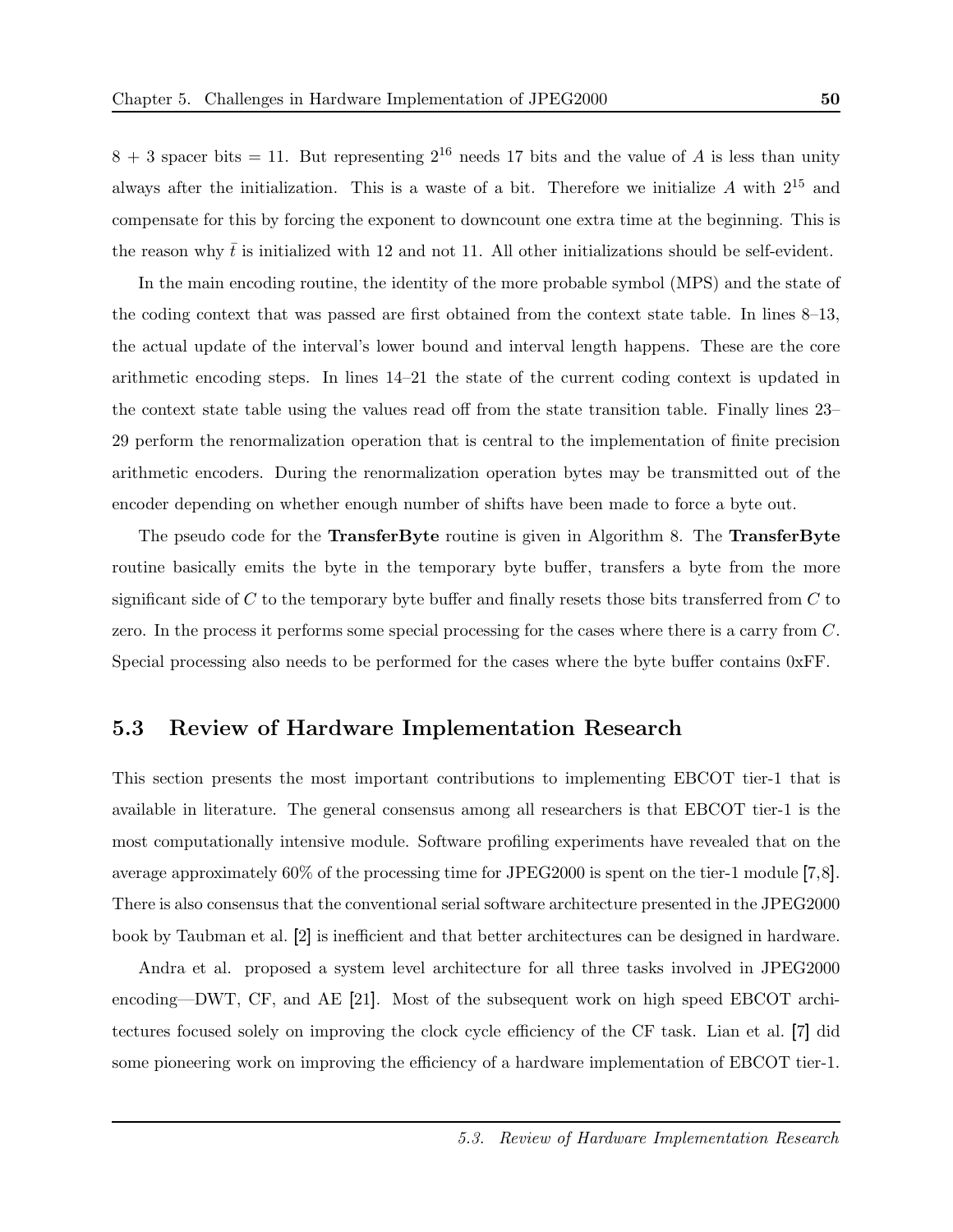Algorithm 8: The TransferByte routine.

```
In :Out: Encoded Bytes: \bar{T}1 if \bar{T} = 0xFF then
 2 (cannot propagate any carry past \overline{T}; need bit stuffing);
 3 if L \geq 0 then
 4 | EmitByte(\bar{T});
 5 \qquad L \leftarrow L + 1;
 6 \bar{T} \leftarrow C^{\text{msbs}};7 C^{mabs} \leftarrow 0;
 8 \bar{t} ← 7 (transfer 7 bits plus carry);
\begin{array}{c|c} 9 & \text{else} \end{array}<br>10
           \bar{T} \leftarrow \bar{T} + C^{\rm carry} (propagate any carry bit from C into \bar{T}) ;
11 \bigg| C^{carry} \leftarrow 0 (reset carry bit);
12 | if L > 0 then
13 \Box EmitByte(\bar{T});
14 L \leftarrow L + 1:
15 if \bar{T} = 0xFF then
16 (decoder will see this as bit-stuffing; need to act accordingly) ;
17 |\bar{T} \leftarrow C^{m s b s};
18 \left| \right| C^{mabs} \leftarrow 0;
19 \bar{t} \leftarrow 7 (transfer 7 bits plus carry);
2021 \bar{T} \leftarrow C^{\text{partial}}:
22 \begin{array}{ccc} 22 & C^{\text{partial}} \leftarrow 0 ; \\ 23 & \bar{t} \leftarrow 8 \ (transfe \end{array}\bar{t} \leftarrow 8 (transfer full byte);
```
This research performed a fairly comprehensive analysis of EBCOT tier-1. At the outset they claimed that the reason why EBCOT is so computationally intensive was because it performed bit-level processing. Also the fact that each bitplane had to be traversed thrice (once for each coding pass) highly complicated a hardware implementation. They designed an accelerator module that performed these operations more efficiently. They were also able to realize this architecture in a prototyping chip.

They broadly classified EBCOT tier-1 into two modules  $- (1)$  context formation module, CF and (2) arithmetic encoder module, AE. The CF scans through the coefficient bits and generates contexts. The AE uses these contexts to compute adaptive probabilities using a finite state automaton. Lian et al. tried to optimize the CF module. Their analysis revealed that generating the contexts of the 4 bits of a column simultaneously was not different from generating them sequentially. By doing this, two methods of speedup were obtained.

The first method was called Sample Skipping (SS). Here during a pass, the relevant context for the 4 bits in each column were computed simultaneously, and only those bits that actually needed to be coded in that pass are coded, one after the other. The second method was called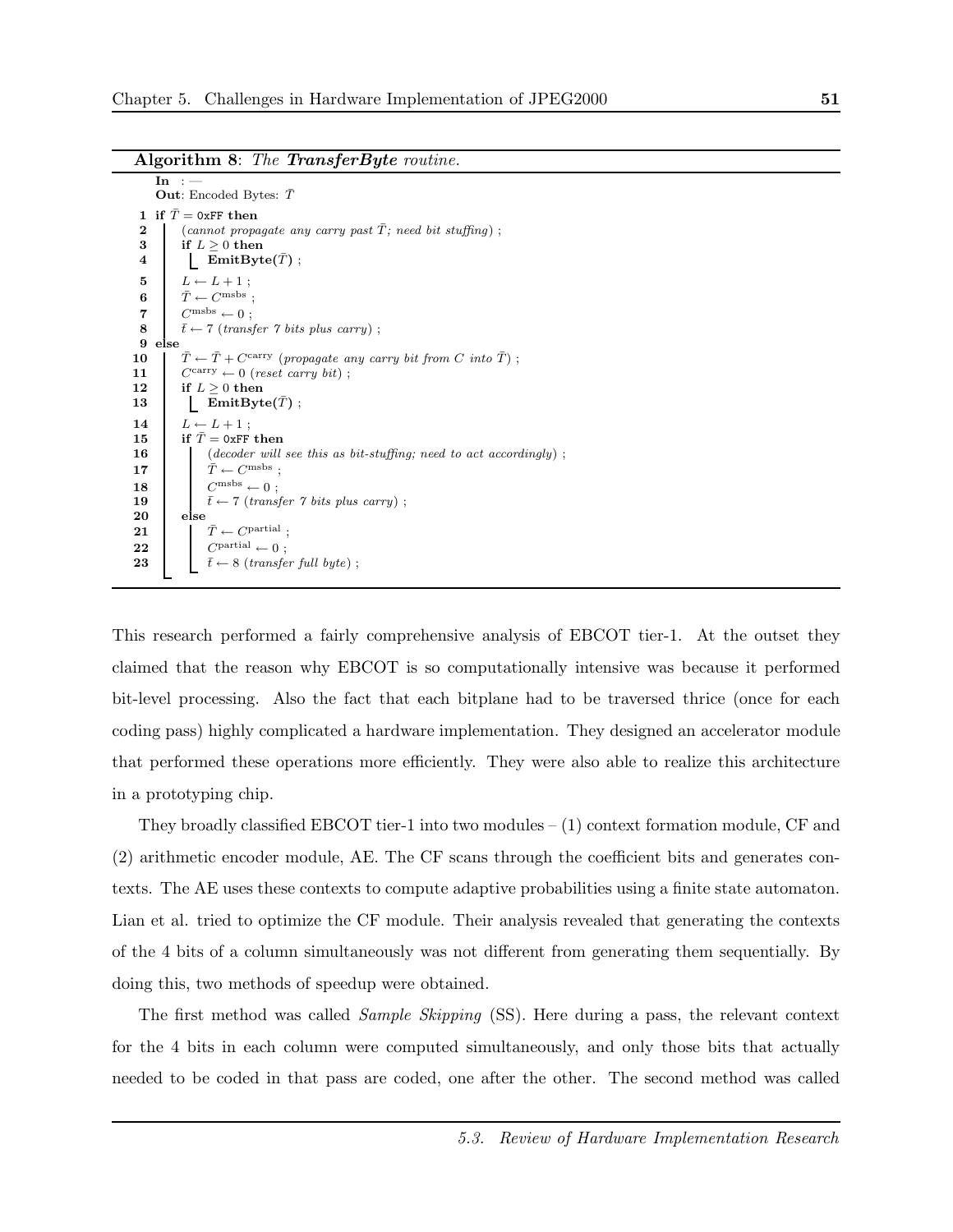Group-Of-Column Skipping (GOCS). There were several cases when none of the 4 bits in a column had to be coded in pass 0. Thus, if a group of columns (say N columns) all had no bits that needed to be coded in pass 0, then they could all be directly skipped in pass 1, and directly run-length encoded in Pass 2. This also provided substantial savings in clock cycles.

The proposed architecture was modeled on Verilog to generate a prototype chip which could process a  $64 \times 64$  code-block. It was found that with only GOCS in place the processing time (measured in clock cycles) of the CF module was reduced by 22% from the conventional serial architecture. If only SS is in place, the processing time reduces by 55% from the conventional architecture. With both SS and GOCS in place, they demonstrated that the processing time could be reduced by 60% from the conventional architecture.

Gupta et al. corrected a minor error in Lian's architecture to properly account for significance propagation within a stripe column [22]. However, their primary contribution optimized the CF module further by introducing logic that computed symbol-context pairs for an entire stripe column in one clock cycle. This architecture achieved nearly 50% savings in clock cycles compared to Lian's SS; with the corresponding higher clock rate, this translated to a speed-up of 2.6. Lian and Gupta's work achieved throughput improvements by speeding up the CF task; both maintained JPEG2000's original coding efficiency.

The JPEG2000 standard includes three mode switches (RESET, RESTART, and CAUSAL) that, when turned on, allow the three coding passes to be executed in parallel. These mode switches may be turned on or off in any combination. In the default mode,  $(7, 21, 22)$ , all of the mode switches are off. The following pass-parallel architectures turn on these mode switches to achieve parallelism at the expense of coding efficiency.

Chiang et al. [23] provided new architectural suggestions that improved the speed of the EBCOT tier-1 engine. They suggested the use of two separate context-window logic units (CWLU). A context window is the set of pixels that form the immediate neighbors of the column being processed. A CWLU computes the contexts based on the values of the state variables of the column under consideration. The first CWLU performs either pass 0 or pass 1 depending on the significance of the individual pixels. Again the SS method of Lian et al. is used to efficiently code only those pixels that have to be coded. The second CWLU lags behind the first CWLU by one column and performs pass 2 only on those pixels that have not been coded by the first CWLU. Thus all three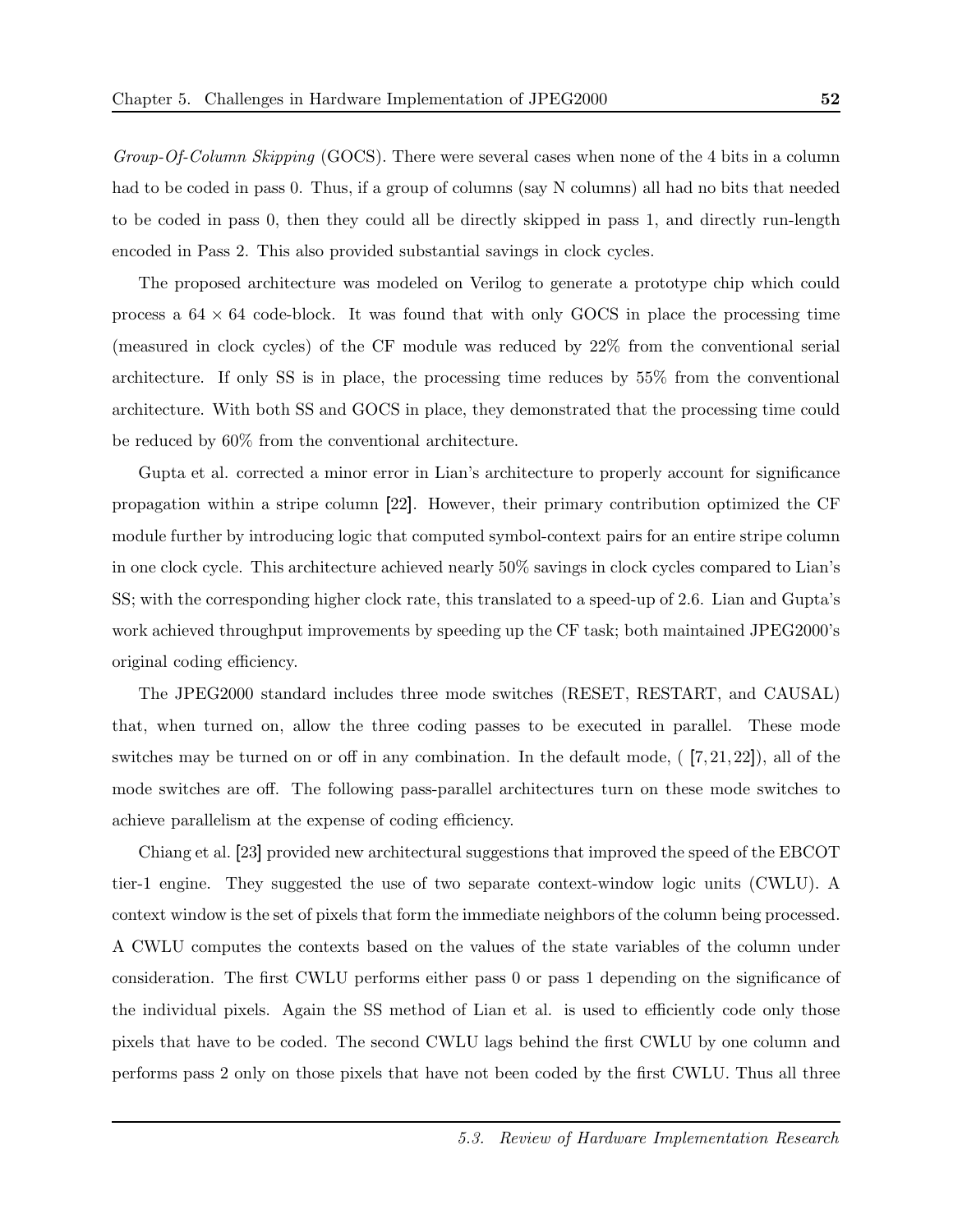passes are run in parallel using some degree of pipelining to ensure the causality between passes.

Note that in the original algorithm, each coding pass traversed through all the stripes before moving on to the next pass. Thus in this architecture the RESET, RESTART and CAUSAL mode-switches need to be turned on to preserve the causality between the coding passes. More details about the meanings of these switches and their effects are presented in the next section. Note that because of these mode-switches independent encoded bitstreams are being generated in parallel for each coding pass. Another problem is the need to deal with three separate AE modules. To eliminate this problem, the authors suggest a pass switching arithmetic encoder (PSAE). The PSAE coder has one hardware unit that performs the core arithmetic functions, but has three sets of stored states, one of which is used depending on which of the passes is being encoded. The processing speed of the proposed architecture was compared with that of the SS method suggested by Lian et al. for three images. The results show that processing time (in clock cycles) of the CF module reduced by approximately 25% on the average.

Gangadhar et al. [24] performed a detailed analysis of the context generation module of EBCOT tier-1 and proposed an improved architecture that was pass-parallel. The original serial architecture required the bits in each bitplane to be traversed 3 times, once for each coding pass. This is a waste of clock cycles since each bit is encoded in only one of the three passes. This paper rectified this problem by running the passes in parallel, similar to the work done by Chiang et al. Two separate Processing Elements (PE) were introduced, with PE1 performing Pass 0 and PE2 performing either Pass 1 or Pass 2. PE1 and PE2 run simultaneously (thus giving rise to pass-parallelism) and the causality between the passes was maintained by turning on the RESET, RESTART and CAUSAL mode-switches and by making PE2 process the bits that are 2 columns behind PE1. Within PE1, the SS method introduced in Section 1 was used to efficiently spend clock cycles for coding only those bits that need to be coded. From the updated (and causal) state variables available to PE2 it could determine which coding pass the rest of the bits belong to and perform the coding as required.

This architecture was modeled using VHDL and synthesized targeting a Xilinx Virtex II system. The PEs were designed as Finite State Machines (FSM). When implemented on XC2V1000, the package performed at 56 MHz. This implementation was also designed for a single  $64 \times 64$  sized code-block. During actual implementation they demonstrated that this new architecture reduced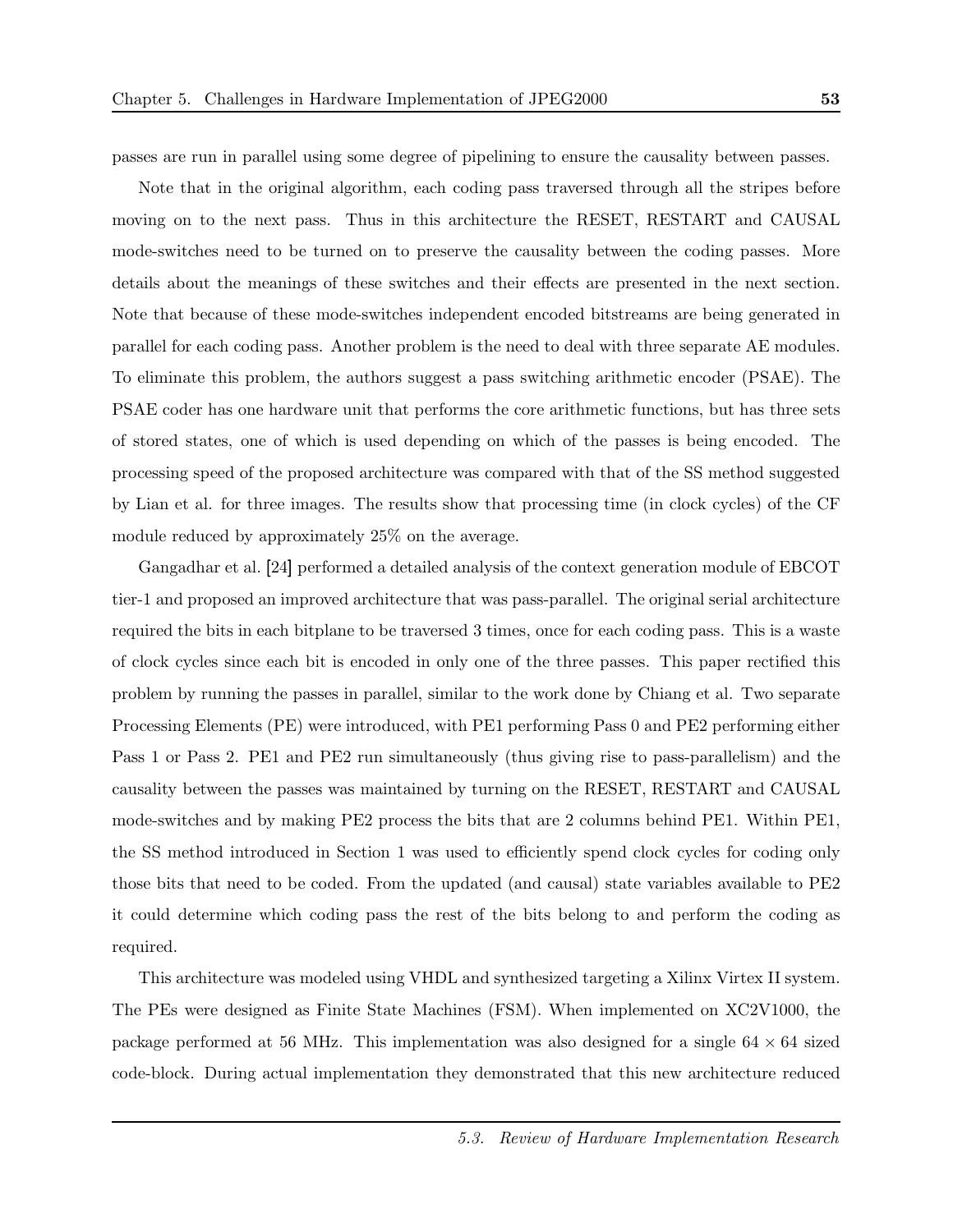the processing time (in clock cycles) of the CF module by 75% when compared to the sequential architecture and by more than 34% when compared to the Chiang's architecture [23].

Chiang et al. improved on their earlier pass-parallel architecture and proposed a parallel context modeling architecture with a matching pipelined arithmetic encoder [25]. At a clock speed of 185 MHz, this architecture reduced processing time by 25% compared to their earlier work. Fang et al. proposed a method that concurrently encodes multiple bitplanes [26]. They computed theoretical clock cycle savings compared to Lian's and Chiang's architectures. Xing et al. proposed a sampleparallel architecture that reduced the clock cycle count by 50% compared to Gangadhar and by 60% compared to Chaing [27].

Pastuszak also achieved throughput improvement, but in a different way than the other approaches. Instead of focusing on the CF task, Pastuszak improved the throughput of the AE task by designing a hardware AE module that encodes two symbol context pairs in each clock cycle [28]. The new pipelined AE module ran on faster clocks than previous designs. The combined effect was a  $75\%$  improvement in processing speed for the AE module; however, the implication for system level throughput improvement was not presented. This approach, like Lian's and Gupta's, maintains JPEG2000's original coding efficiency.

## 5.4 Mode Switches for Parallelism

The JPEG2000 standard allows for certain mode switches that can be turned on, which allows the coding passes to be executed in parallel and still generate a valid JPEG2000 bitstream. The values of the mode switches can be read by the decoder from the JPEG2000 header, which allows the decoder to perform the decoding in a mode identical to the encoder. Here we discuss these switches and the effect that they have on the nature of the bitstream generated. The standard allows for any of these mode switches to be turned on in any combination. In the default mode presented in the pseudo codes, none of the mode switches given here have been turned on. The same is true in the case of the research performed by Lian et. at. We call this default mode the serial version of EBCOT tier-1.

• RESTART : This mode switch forces the encoder and decoder to re-initialize the MQ coder of the AE task at the start of each coding pass. This results in each coding pass having an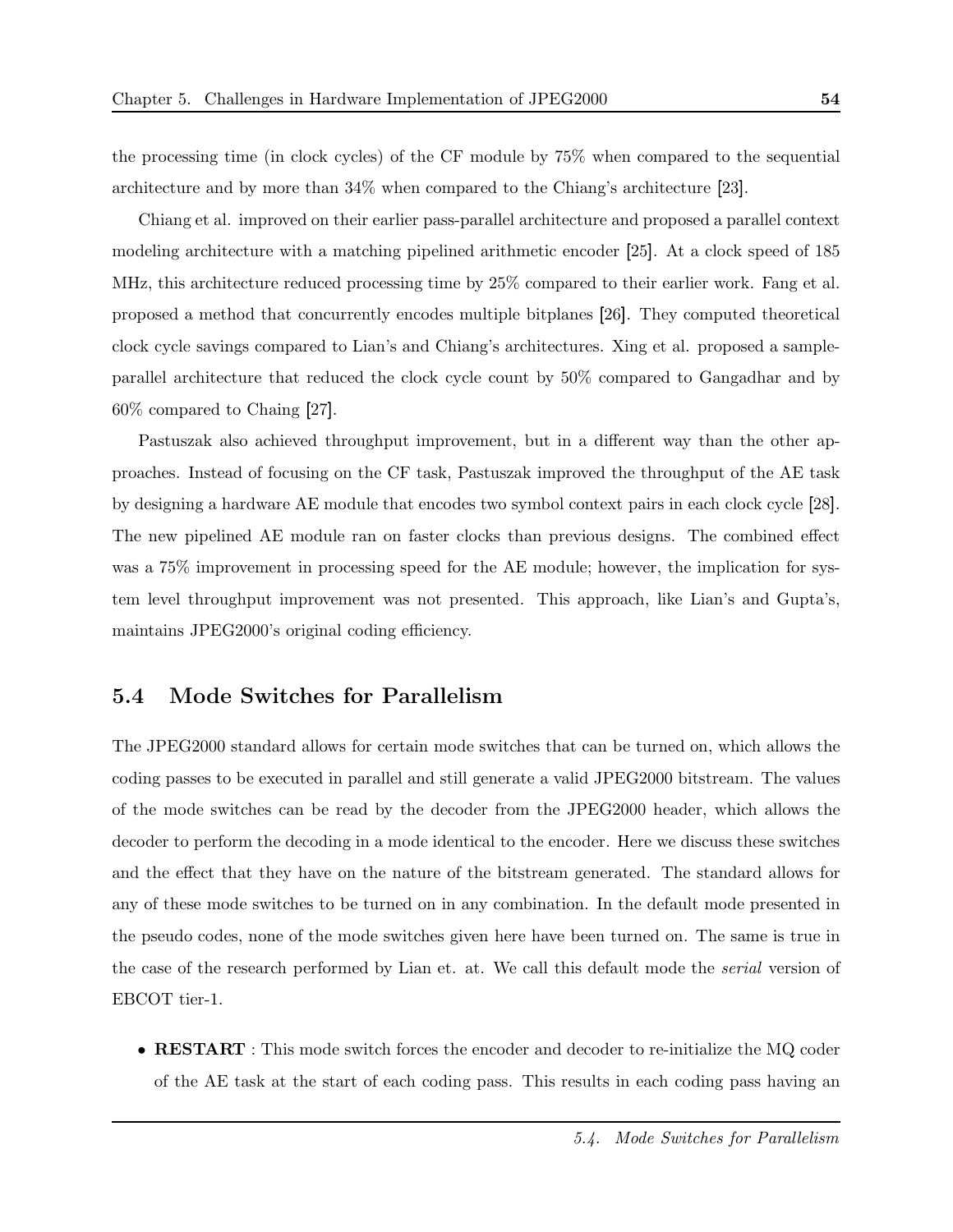independent encoded bitstream. Thus if we have 5 bitplanes, with RESTART turned on, we get  $1 + (3 \times 4) = 13$  independent encoded bitstreams. Although this mode disrupts the probability estimation process of the AE task, which results in some loss of coding efficiency, the RESTART mode switch is necessary for any pass parallel architecture.

- RESET : This mode switch forces the encoder and decoder to re-initialize the context state table at the start of each coding pass. In other words, by turning on the RESET mode switch we no longer have context-state adaptation causality. This results in the estimated symbol probabilities being less accurately modelled and therefore a further loss in coding efficiency. With just this mode switch turned on we get no particular advantage unless some kind of encoder or decoder design constraint forces one to reset the context states for each coding pass. But when used along with RESTART, this provides a powerful tool to implement simple pass parallel architectures. With both RESTART and RESET turned on, the causal relationship between the coding passes within a bitplane no longer exists and therefore they can be implemented in parallel.
- CAUSAL : This mode switch forces the encoder and decoder to consider all coefficients from future stripes (the ones below) to be insignificant. This allows us to place the parallel coding pass processors closer to each other. For example, if the CAUSAL switch is turned off, then in order to start a particular coding pass for a stripe, we have to wait till the previous pass has finished the current stripe and then has processed the first two columns of the succeeding stripe before the pass can start. This is because the context window that is used to compute coding contexts contains the coefficients that are present below the current one. With the CAUSAL switch turned on, the context window is limited to the bottom edge of the stripe and therefore it does not matter whether the coefficients below have been processed by the preceding pass or not.

### 5.5 Effect of Mode Switches

When the RESTART mode switch is turned on the coding efficiency of the AE task is affected because the internal registers are reset at the beginning of each coding pass. What should have been one long continuous and efficiently encoded bitstream is now being split into several indepen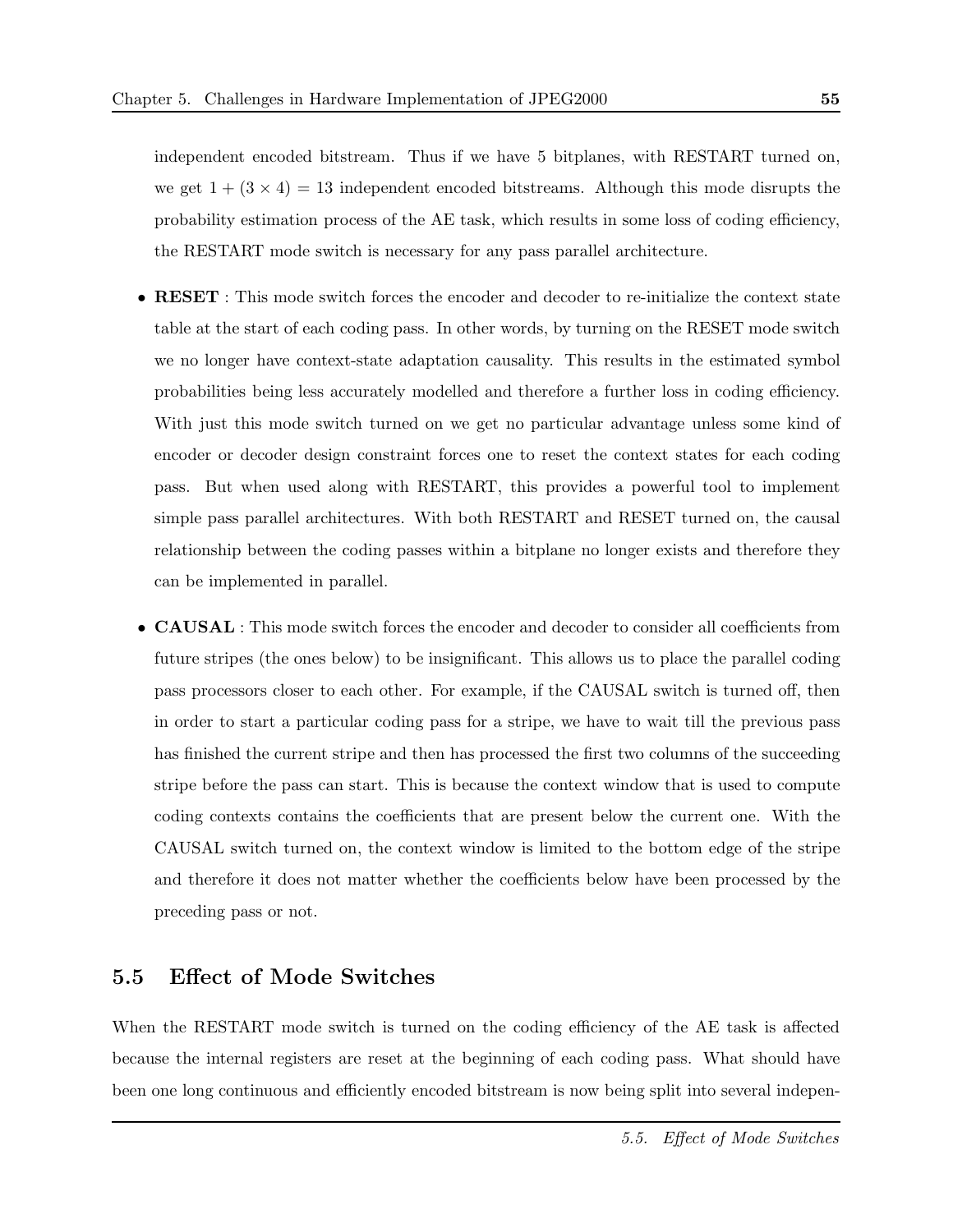dent ones. When the RESET mode switch is turned on, the probability adaptation engine is reset at the beginning of each coding pass. This again results in inefficient arithmetic coding. Where, earlier, each coding context had used highly adapted probabilities, now they use partially adapted probabilities. The effect of turning on the CAUSAL mode switch is that this may result in the computation of improper coding contexts. The finite state machine that is the probability adaptation engine was designed with the nature of the coding contexts in mind. If the contexts that are computed are not the 'real' contexts (according to design), the wrong context may be adapted, thus resulting in some loss of efficiency in the arithmetic coding. Thus the effect of turning on any of these mode switches is, in general, a loss of coding efficiency. This means that in order to achieve the same amount of distortion in the compressed file as before, the compressed file size would have to be larger. Conversely in order to achieve a given compressed file size, the compressed image would contain more distortion.

Figures 5.3 to 5.5 show the average reduction in PSNR from the conventional serial mode due to the turning on of each of the individual mode switches. This average was computed over 23 images from the standard image set [18] for six different compression ratios. The figures also show the range between the maximum and minimum reduction in PSNR from the serial mode.



Figure 5.3: Reduction in PSNR due to RESTART mode switch.

Notice that the RESTART mode causes the maximum degradation in performance with approximately 0.1 dB reduction in PSNR across all compression ratios and a maximum of 0.37 dB reduction. This is followed by the RESET mode that causes approximately 0.05 dB reduction in PSNR with a maximum of close to 0.25 dB reduction. Finally the CAUSAL mode results in least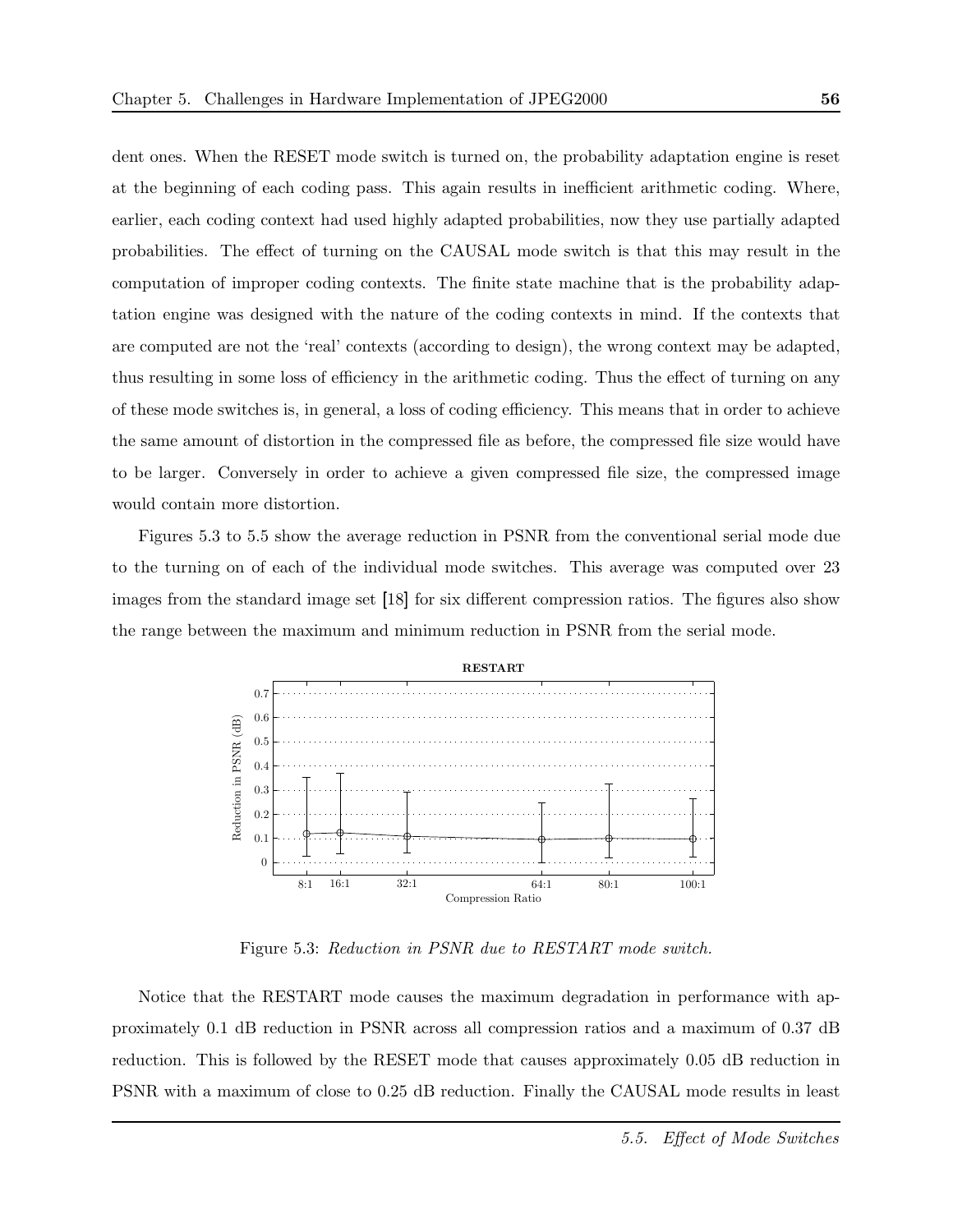degradation with an average of approximately 0.02 dB reduction in PSNR and a maximum of just over 0.1 dB reduction. Figure 5.6 shows the reduction in PSNR when all three mode switches are turned on. Under this condition the average PSNR reduction is between 0.1 to 0.2 dB with a maximum reduction of 0.68 dB. Most of the research that has been done to implement pass parallel architectures have turned on all three mode switches. It would not be possible to exploit parallelism between passes without turning on the RESTART mode switch. But observe that coding efficiency can be preserved to a certain extent if only the RESTART mode switch is turned on. In the best case scenario this gives an improvement of 0.3 dB in PSNR improvement over the case where all three switches are turned on. Therefore there is a need to explore the possibility of improved throughput architectures that also preserve some of EBCOT's coding efficiency.



Figure 5.4: Reduction in PSNR due to RESET mode switch.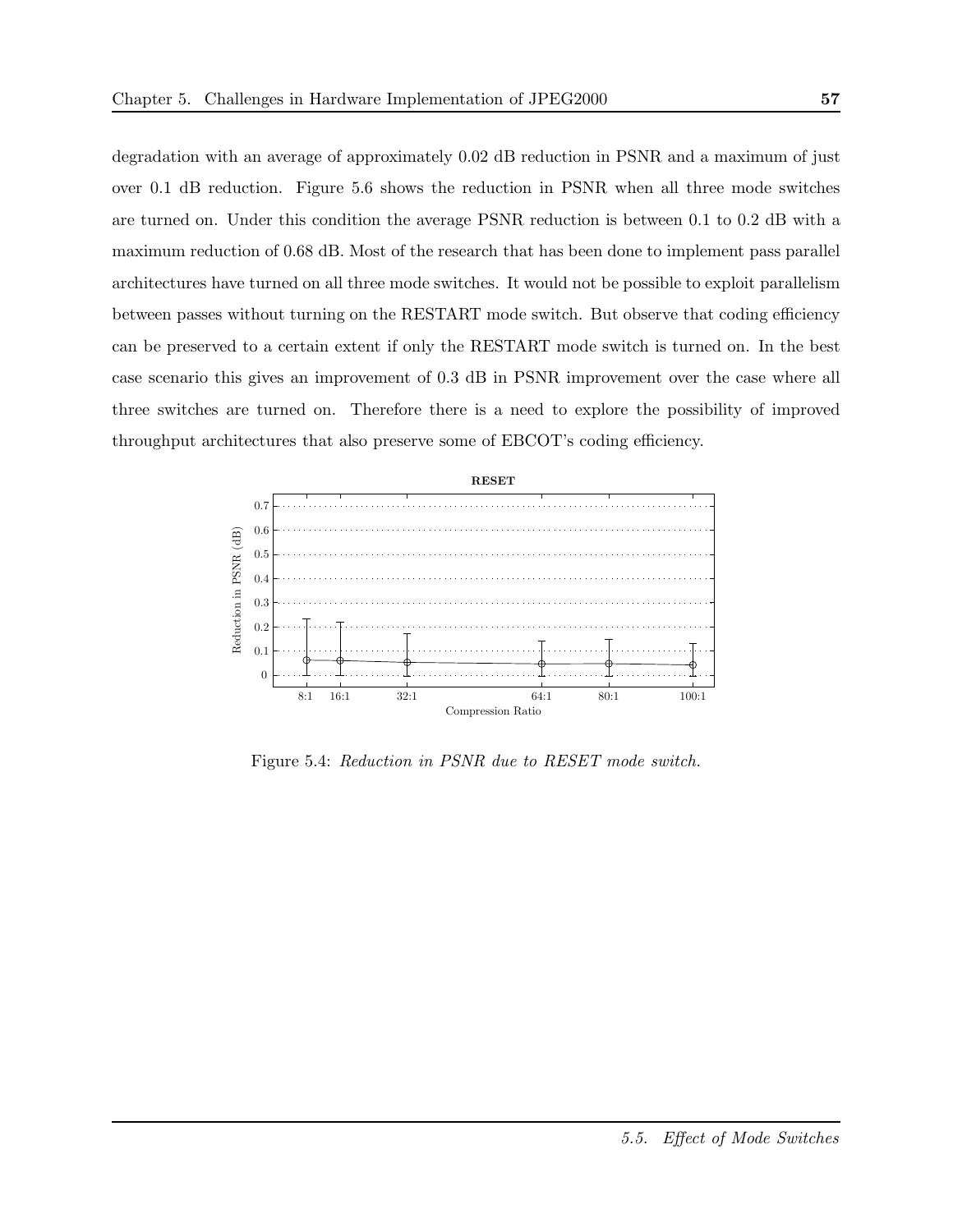

Figure 5.5: Reduction in PSNR due to CAUSAL mode switch.



Figure 5.6: Reduction in PSNR due to RESTART+RESET+CAUSAL mode switch.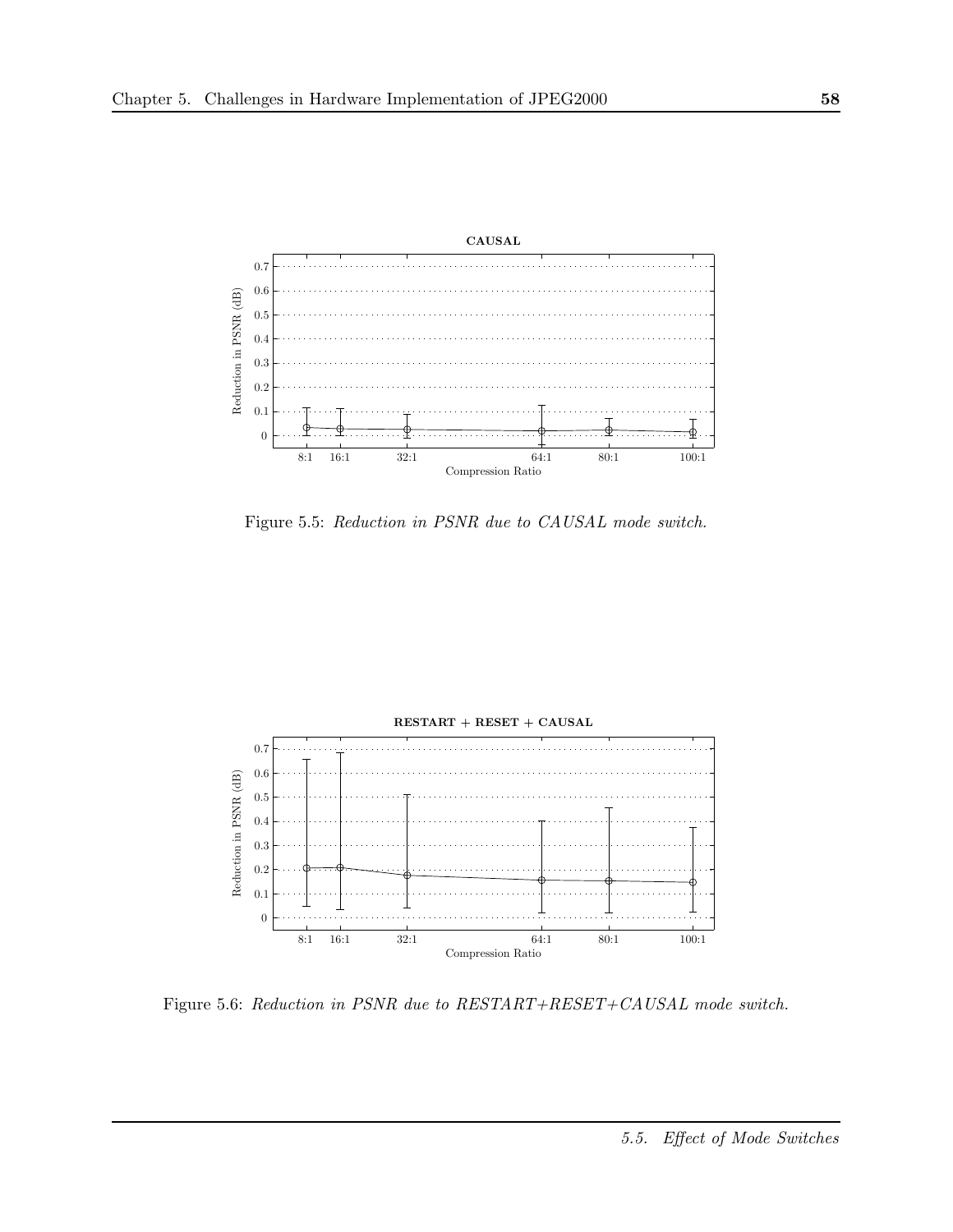## Chapter 6

# New EBCOT Tier-1 Process Analysis

The conventional, serial process model for EBCOT tier-1 is shown in Figure 6.1. Assume that the code-block coefficient magnitudes are represented using  $K_{\rm b}^{\rm max}$  bits. The bitplanes are numbered from  $K_b^{\text{max}} - 1$  down to 0. In each of the bitplanes the coding passes are performed sequentially starting with pass 0 (significance propagation) followed by pass 1 (magnitude refinement) followed by pass 2 (cleanup). This is true for all bitplanes, except the topmost  $(K<sub>b</sub><sup>max</sup> - 1)$ , for which only pass 2 is performed. The serial process results in a single continuous encoded bitstream for the whole code-block. This bitstream may be truncated at the end of any of the passes by EBCOT tier-2 using optimal truncation by taking into account rate-distortion statistics from all code-blocks.

Each of the passes has been divided into the two EBCOT tier-1 tasks: (1) context formation (CF), and (2) arithmetic encoding (AE). In Figure 6.1 these have been subscripted using the pass number. The three passes for each bitplane are grouped using an overbrace. The double arrows represent causal dependency between the tasks and the single arrows represent data flow. Consider the tasks for bitplane  $K_b^{\text{max}} - 2$ . Task CF<sub>0</sub> represents the CF processing for significance propagation for bitplane  $K_b^{\text{max}} - 2$  and task  $AE_0$  represents the corresponding AE processing. Similarly the pair  $(CF_1, AE_1)$  represents CF and AE processing respectively for magnitude refinement for bitplane  $K_{\rm b}^{\rm max}$  – 2. Finally the pair (CF<sub>2</sub>, AE<sub>2</sub>) represents CF and AE processing respectively for cleanup for bitplane  $K_{\rm b}^{\rm max}$  – 2.

Symbol-context pairs are generated by each CF task and sent to the corresponding AE task. This is represented by the single arrows going from each CF task to the corresponding AE task. In bitplane  $K_b^{\text{max}} - 2$ , CF<sub>1</sub> cannot start until CF<sub>0</sub> has finished. This is because magnitude re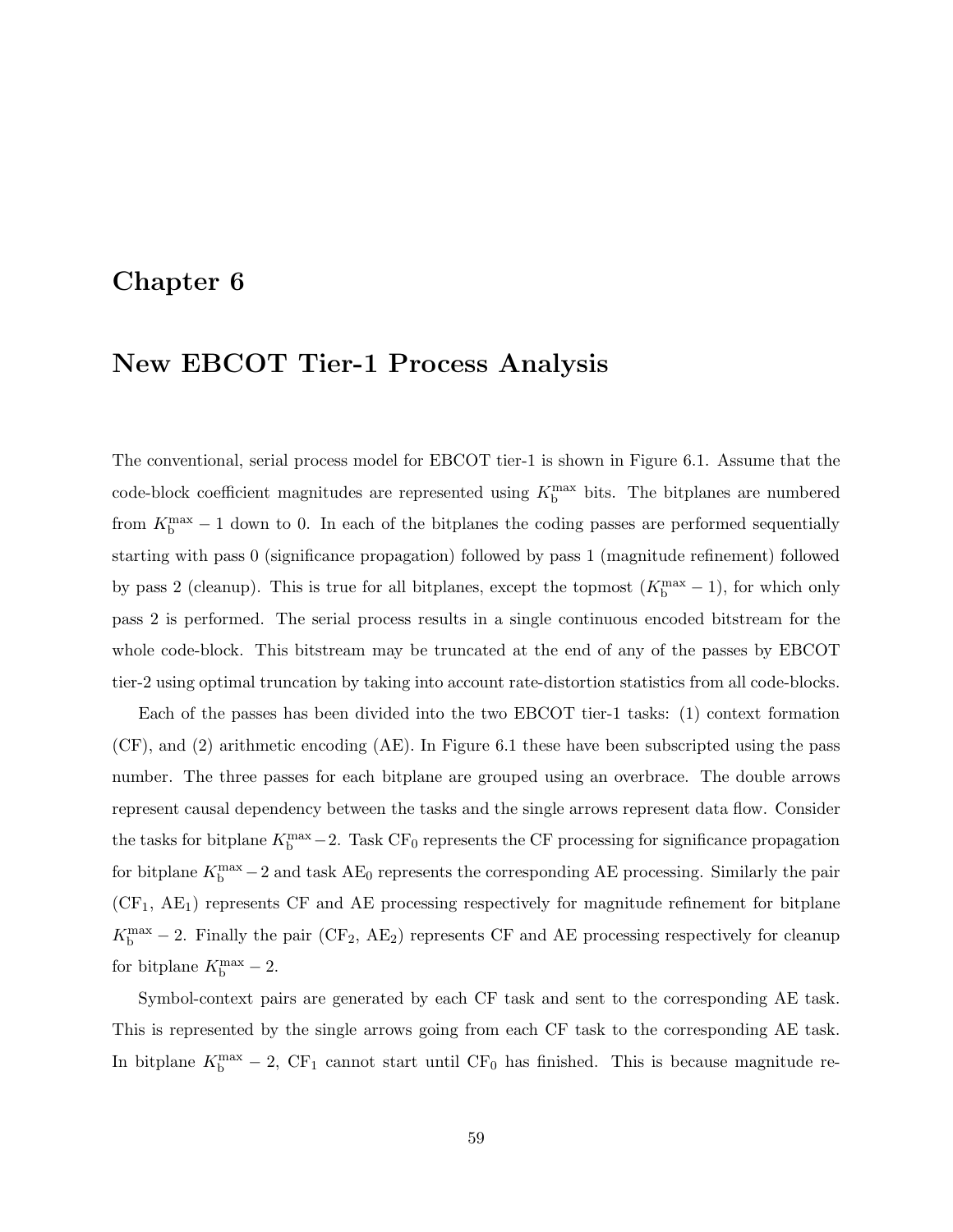finement requires the most updated significance states in order to determine the coefficients whose magnitudes need to be refined. Similarly  $CF_2$  cannot start until  $CF_1$  has finished. These causal dependencies are represented by the double arrows going from  $CF_0$  to  $CF_1$  and from  $CF_1$  to  $CF_2$ . Similarly AE<sub>1</sub> for bitplane  $K_b^{\text{max}} - 2$  cannot start before AE<sub>0</sub> finishes. This is because AE<sub>1</sub> needs access to the final context state table and  $MQ$  registers at the end of  $AE_0$  before it can start. The same is true for the causal dependency of  $AE_2$  on  $AE_1$ . These causal dependencies are represented by the double arrows going from each AE task to the next.



Figure 6.1: The conventional serial EBCOT tier-1 process.

In this conventional serial process, the algorithm does not allow for much parallelism because of the causal relationship of the context-state table and the internal MQ registers from one coding pass to the next. This results in slow implementations in both hardware and software.

### 6.1 The Split Arithmetic Encoder Process for EBCOT Tier-1

Now consider a new process model for the EBCOT tier-1 algorithm with only the RESTART mode switch turned on. This means that each pass generates an independent bitstream, thus allowing them to be executed in parallel. Also since RESET and CAUSAL flags are not set, this process preserves some of the coding efficiency of the serial process. A schematic of the new split arithmetic encoder (SAE) process is shown in Figure 6.2.

The key idea behind the SAE process is to exploit the parallelism of the AE tasks. However, unlike the pass-parallel architectures, we preserve coding efficiency and instead trade off redundancy for parallelism (i.e. speed). In SAE the tasks are reformulated; the new process introduces redundancy between the tasks, but allows for parallelism. A new task called the context state adaption (CSA) task is created. CSA is identical to that part of the AE task that calculates the context state table values. The SAE process retains the CF and AE tasks in the serial process.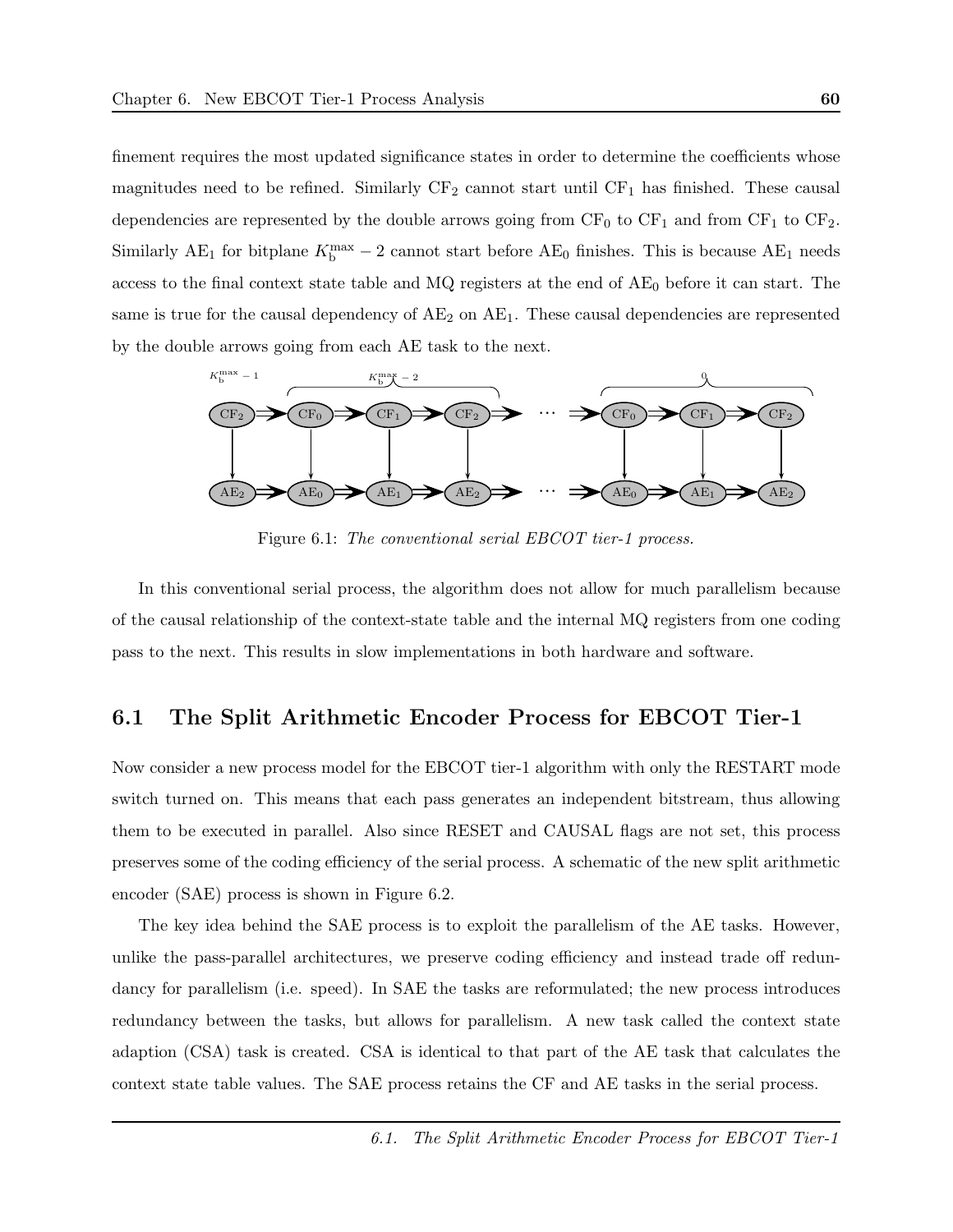Here, again we assume that the code-block has  $K_{\rm b}^{\rm max}$  bits which are numbered from  $K_{\rm b}^{\rm max} - 1$ down to 0. Each pass now consists of three tasks: CF, CSA, and AE. The CF tasks can be run in parallel as long as they are separated by at least one stripe. This dependency is represented by the double arrows between neighboring CF tasks in Figure 6.2. Now the CF task passes its symbolcontext pairs to both the CSA and AE tasks. The CSA task computes the initial context state table values required by the AE task in the next pass. Because the CSA task needs the context state table values from the previous pass, CSA tasks must be performed in sequence. However, the SAE process eliminates the dependencies between AE tasks in the serial process. An AE task need not wait for the AE task in the previous pass to finish before it can begin work; it need only wait for the CSA task in the previous pass to finish. The CSA task is significantly simpler than the AE task; consequently, CSA runs faster and finishes earlier. Thus it is now possible to run several AE tasks simultaneously.



Figure 6.2: The proposed split arithmetic encoder EBCOT tier-1 process. CSA is a new task; the causal dependency between AE tasks has been eliminated.

For software implementations, the pseudocode for a CSA task looks like the AE task without the bitstream creation. Since bitstream creation consumes time, several clock cycles are saved if only context state adaptation is performed. For example  $CSA_0$  and  $AE_0$  start at the same time, but  $CSA_0$  finishes several clock cycles before  $AE_0$ . This allows  $AE_1$  to start before  $AE_0$  finishes. With sufficient CSA savings, several AE tasks can be run at the same time. This results in higher system throughput.

For hardware implementations, the CSA task allows for a hardware module with smaller delay. Therefore a hardware CSA module can run on faster clocks and finish before the corresponding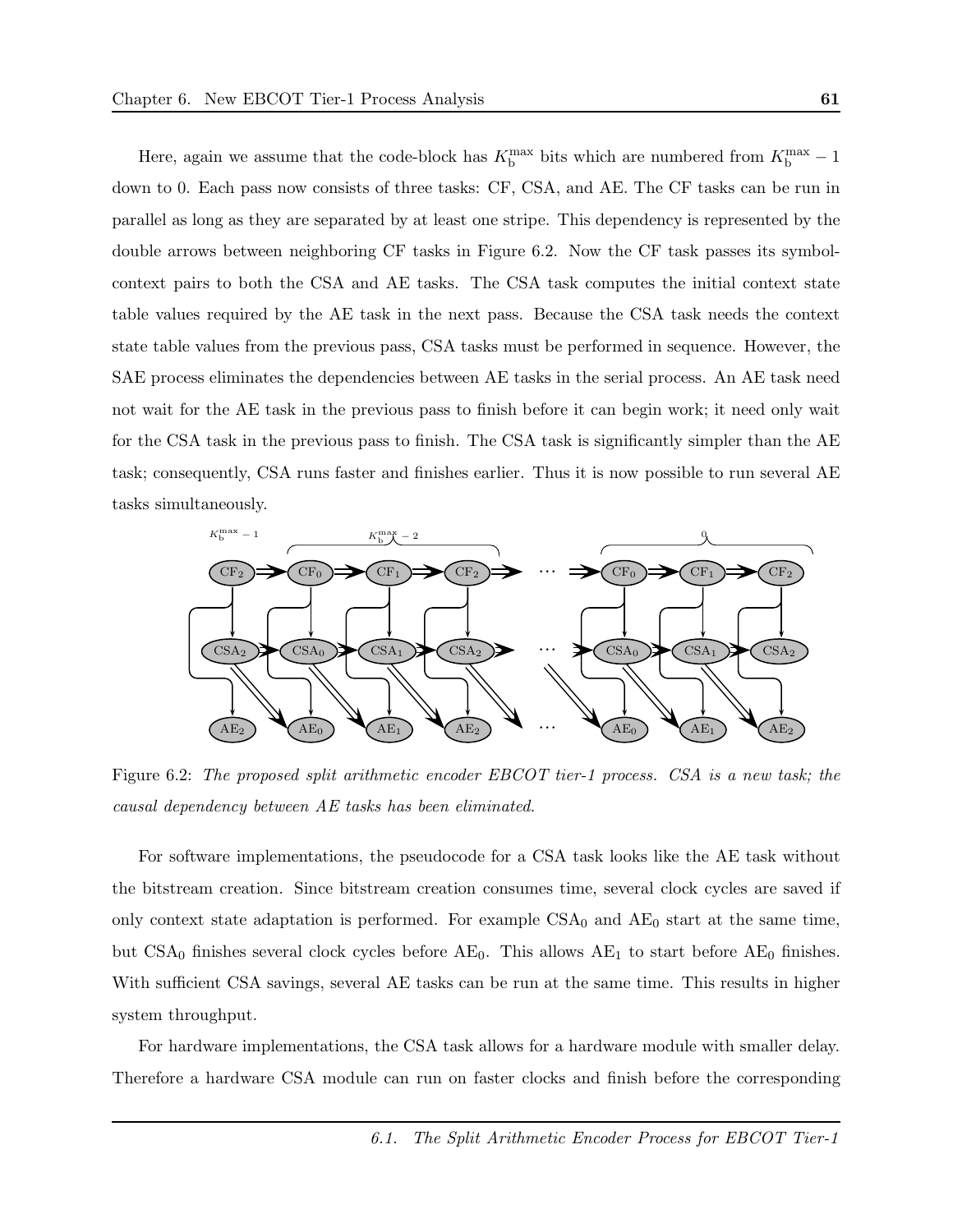hardware AE module. A second hardware AE module can be started before the first hardware AE module finishes. This idea can be extended to more copies of the hardware AE module. The result is higher system throughput.

Figures 6.3 to 6.5 shows the total number of clock cycles saved after each coding pass is completed for three sample code-blocks of sizes  $16 \times 16$ ,  $32 \times 32$ , and  $64 \times 64$ . These savings were measured for the Parrots image compressed using 5 levels of the biorthogonal 9/7 wavelet transform. This estimate is based on the assumption that we save 1 clock cycle per renormalization shift. We see that the larger the code-block, the larger is the number of clock cycles saved. Figure 6.6 shows the total number of clock cycles that were saved in each code-block of the Parrots image. We see substantial savings of the order of approximately 20,000 clock cycles for the larger code-blocks in the luminance plane.



Figure 6.3: Savings in clock cycles for a sample  $16 \times 16$  code-block.



Figure 6.4: Savings in clock cycles for a sample  $32 \times 32$  code-block.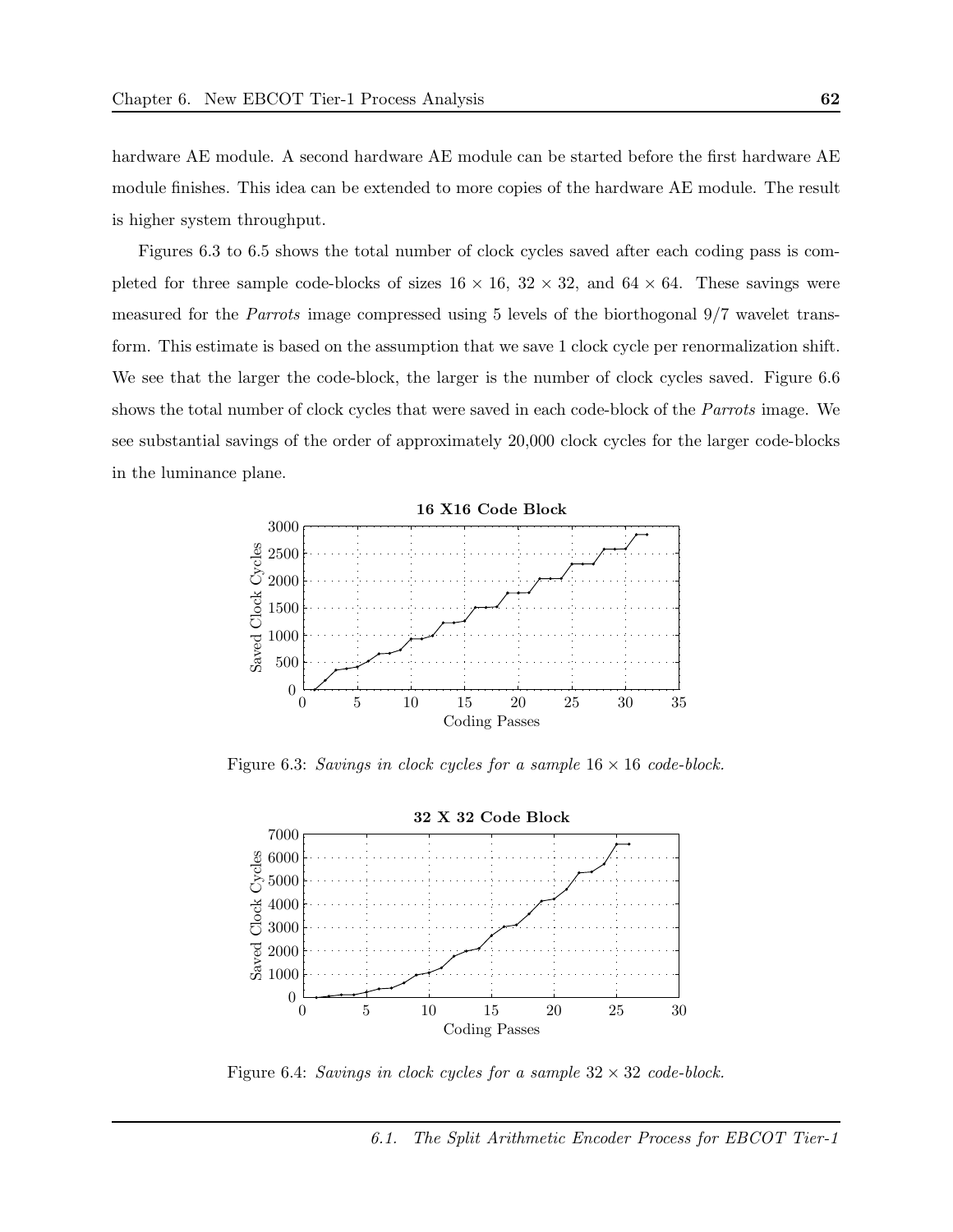

Figure 6.5: Savings in clock cycles for a sample  $64 \times 64$  code-block.

### 6.2 Cumulative Clock Savings Analysis

Using the SAE process that was presented in the previous section, a cumulative clock savings estimation was performed. In this analysis the number of clock cycles that were saved by the CSA module for each coding pass was estimated and these savings passed on to the next coding pass. This work is based on estimation of the approximate number of clock cycles consumed to perform the various sections of the AE task. In order to perform a more accurate analysis, information regarding the actual number of clock cycles that is consumed for each section of the AE task is needed. Also this analysis assumes that the CF tasks are able to process the coefficients independent of the CSA and AE tasks. The CF tasks generate coding contexts and symbols and write them into a stack. These coding contexts and symbols are read from the stack in a first in first out (FIFO) order by the CSA and AE tasks.

#### 6.2.1 Estimation of Clock Consumption

The pseudocode for the AE task is shown in Algorithm 9. Consider a division of the algorithm into four blocks: INITIALIZE, UPDATE-INT, UPDATE-CS, and RENORMALIZE. This listing also shows the estimated number of clock cycles that each step of the algorithm takes. These estimates assume that operations using unrelated data are run on the same clock cycle, while operations using related data run serially on separate clock cycles. The pseudocode for the **TransferByte** routine is shown in Algorithm 10. It has been divided into three blocks; clock cycle estimates are indicated.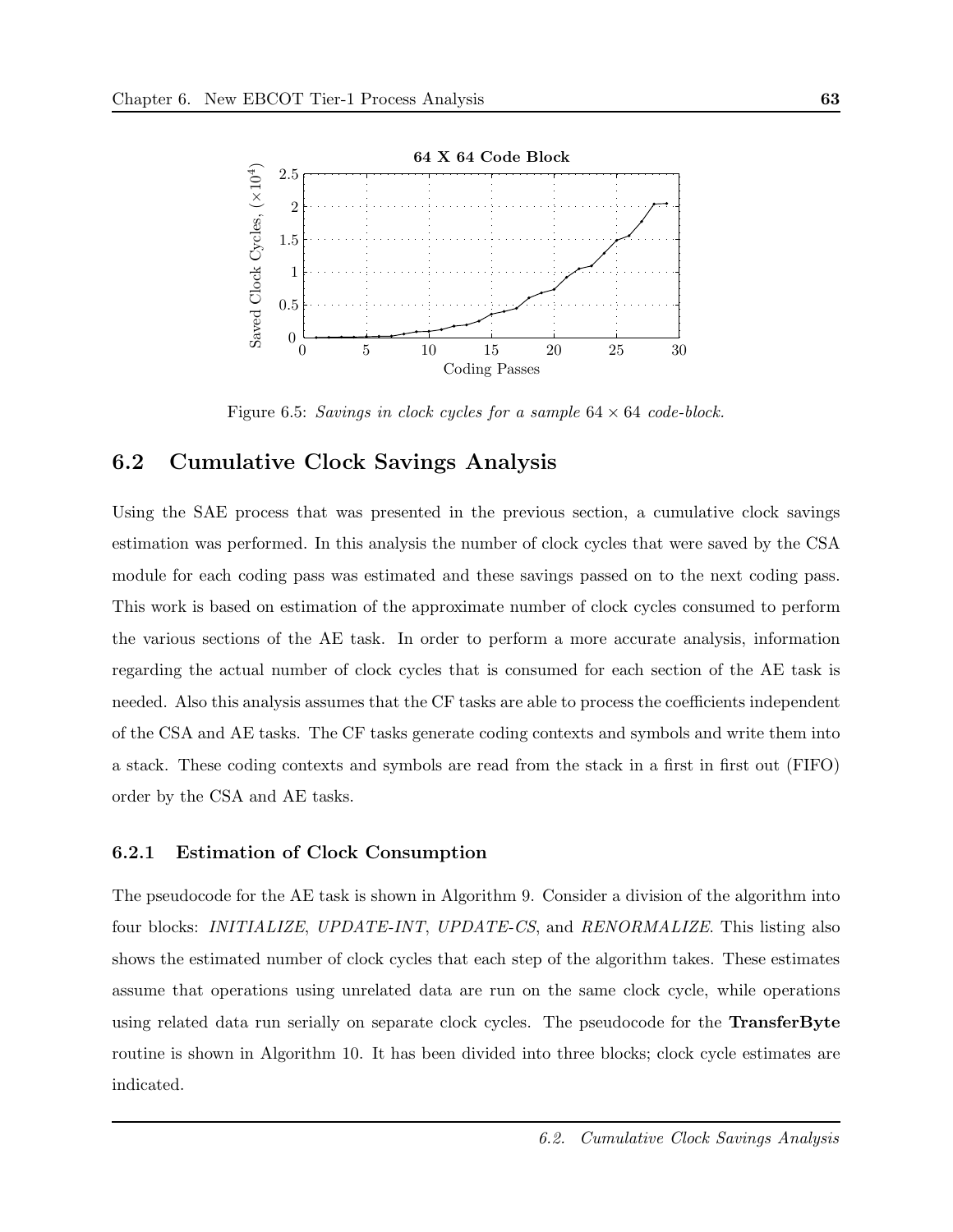

Figure 6.6: Total savings in clock cycles for all code-blocks of the Parrots image.

The INITIALIZE block consumes a total of 2 clock-cycles with line 4 consuming the first and lines 5 to 7 consuming the second clock-cycle. The UPDATE-INT block performs the interval updates and consumes a total of 1 clock-cycle since only one of lines 10 or 13 is run at any time. The UPDATE-CS performs the context-state updates and also consumes a total of 1 clock-cycle. This is because at any time, it either runs line 18 or runs lines 21 and 22. Since lines 21 and 22 are not causally related, they can be run in the same clock-cycle. Finally the RENORMALIZE block performs the interval renormalization as many times as required. Each time a renormalization is performed it either has to transfer a byte or not. If it does not have to transfer a byte, then this block does not consume any clock cycles since the C and A register updates can be performed in the same clock cycle as UPDATE-CS. On the other hand, if it has to transfer a byte, then it consumes either 5 or 4 clock cycles depending on whether or not bit-stuffing was encountered in the TransferByte routine. The estimation of the clock-cycle consumption for the TransferByte routine follows similar principles. To simplify the analysis, here we assume the worse case scenario (quicker TransferByte) that the TransferByte routine always takes 3 clock-cycles.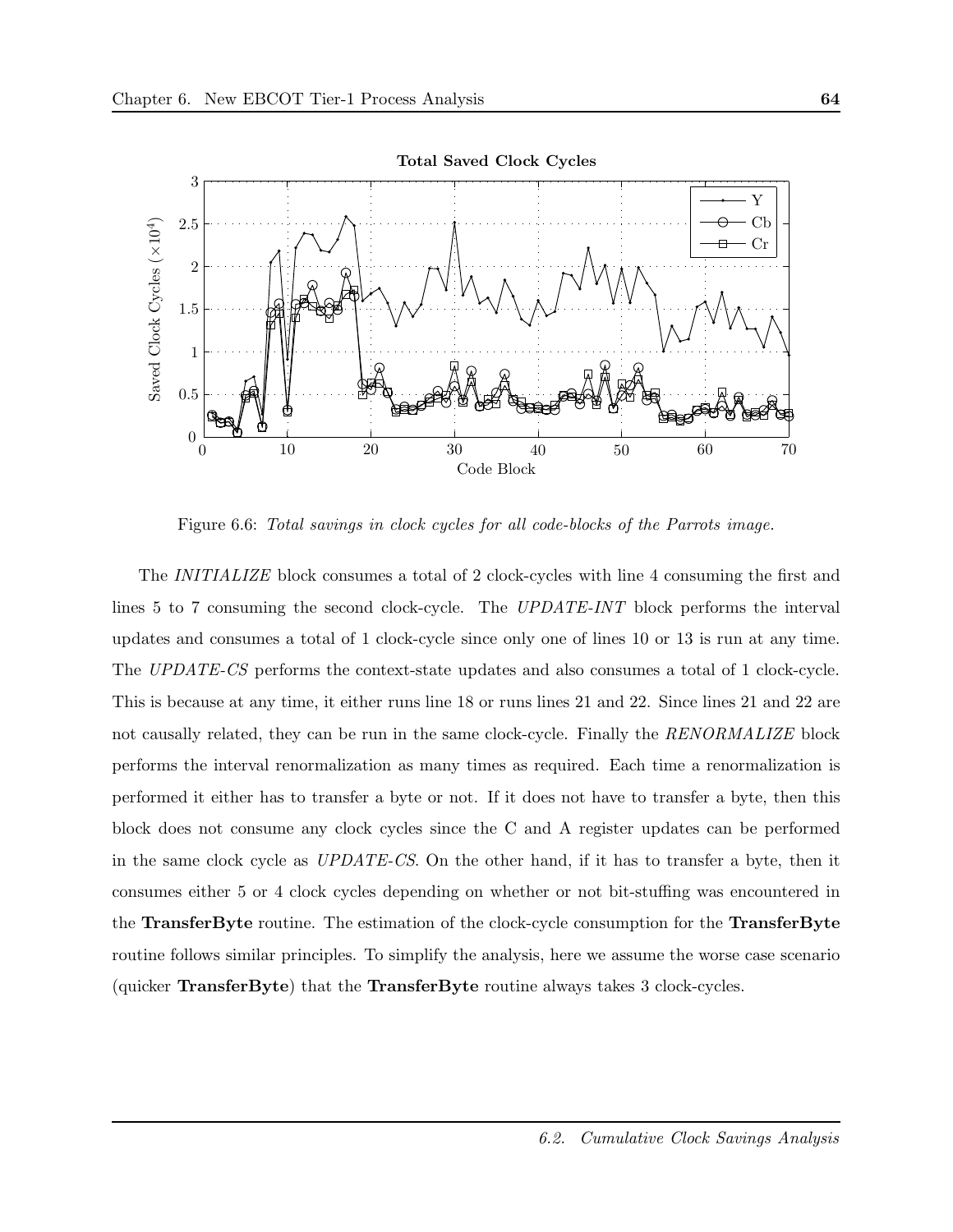Algorithm 9: Main MQ encoding algorithm.

In : Symbol: x, Context:  $\kappa$ **Out:** Encoded Bytes:  $\bar{T}$ 1 Use the context  $\kappa$  to obtain  $s_{\kappa}$  and  $\Sigma_{\kappa}$  from the context state table; 2 Use the state  $\Sigma_{\kappa}$  to read off the entries  $\Sigma_{\rm mps}(\Sigma_{\kappa})$ ,  $\Sigma_{\rm lps}(\Sigma_{\kappa})$ ,  $X_s(\Sigma_{\kappa})$  and  $\bar{p}_{\rm LPS}(\Sigma_{\kappa})$  from the state transition table; 3  $s \leftarrow s_{\kappa}, \bar{p} \leftarrow \bar{p}_{\text{LPS}}(\Sigma_{\kappa})$ ; 4  $A \leftarrow A - \bar{p}$  (1 CLK); 5 if  $A < \bar{p}$  then INITIALIZE, 2 CLKs 6 (conditional exchange of MPS and LPS); 7 s ← 1 − s (1 CLK); 8 if  $x = s$  then  $\leftarrow - - - - - - - - - - - - - - - - - -$ 9 (assign MPS the upper sub-interval); 10  $C \leftarrow C + \bar{p}$  (1 CLK); UPDATE-INT, 1 CLK 11 else 12 (assign LPS the lower sub-interval); 13  $A \leftarrow \bar{p}$  (1 CLK);  $\leftarrow$  – – – – – – – – – – – 14 if  $A < 2^{15}$  then 15 (*update the context state table*); 16 if  $x = s_{\kappa}$  then 17 (the symbol was a real MPS); UPDATE-CS, 1 CLK 18  $\Sigma_{\kappa} \leftarrow \Sigma_{\text{mps}}(\Sigma_{\kappa})$  (1 CLK);<br>19 else else **20** (*the symbol was a real LPS*); 21  $s_{\kappa} \leftarrow s_{\kappa} \oplus X_s(\Sigma_{\kappa})$ ;<br>22  $\sum_{\kappa} \leftarrow \sum_{\text{bs}} (\Sigma_{\kappa}) (1 \text{ C})$  $\Sigma_{\kappa} \leftarrow \Sigma_{\text{lps}}(\Sigma_{\kappa})$  (1 CLK);  ${\bf 23}$  while  $A < 2^{15}$  do 24 (perform renormalization shift); 25  $A \leftarrow 2A$ ; 26  $C \leftarrow 2C$ ; RENORMALIZE, 1 OR (5 OR 4) CLKs 27  $\bar{t} \leftarrow \bar{t}-1$  (1 CLK); 28 if  $\bar{t}=0$  then 29 TransferByte( $\overline{T}$ , C, L,  $\overline{t}$ ) (4 OR 3 CLKs);  $\leftarrow$ 30

#### 6.2.2 The CSA Task

The CSA task is comprised of INITIALIZE, UPDATE-INT, UPDATE-CS, and the C and A register updates in RENORMALIZE. Thus the CSA task consumes 4 clock cycles for each symbol-context pair generated by the CF task. It may seem that the C and A register updates in  $RENORMALIZE$ are being overlooked in this estimate; however, these updates are easily performed in the same clock cycle as the UPDATE-CS operations. Let S represent the number of symbol-context pairs generated in each coding pass. The estimated number of clock cycles consumed by the CSA task for each coding pass is:

$$
N_{\text{CSA}} = 4S. \tag{6.1}
$$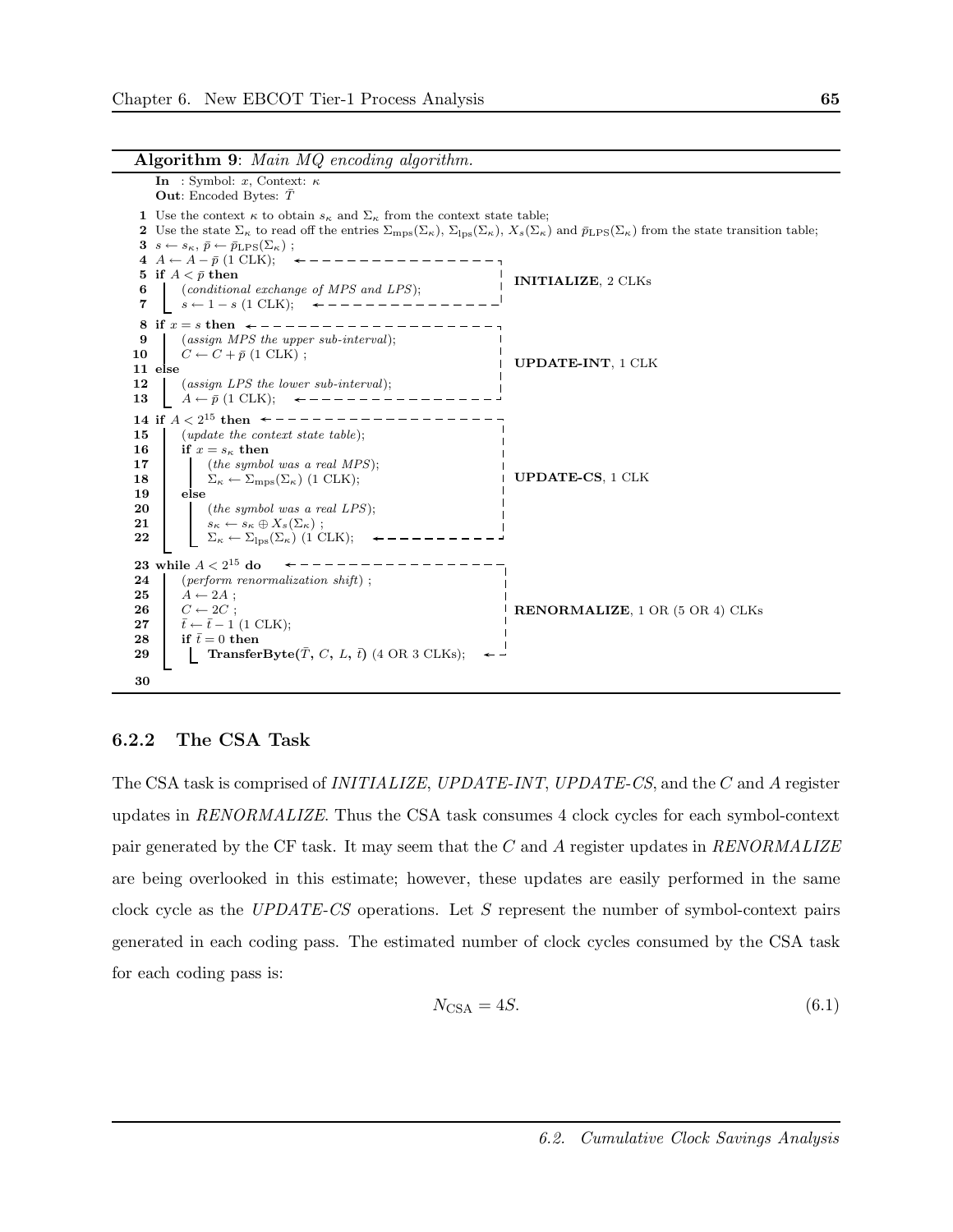Algorithm 10: The TransferByte routine.

 $In :$ **Out:** Encoded Bytes:  $\bar{T}$ 1 if  $\overline{T} = 0$ xFF then  $\leftarrow$  - - - - - - - - - -2 (cannot propagate any carry past  $\overline{T}$ ; need bit stuffing); 3 if  $L \geq 0$  then 4 **EmitByte** $(\bar{T})$  (1 CLK);  $5 \quad L \leftarrow L + 1$ ; 6  $\overline{T} \leftarrow C^{\text{msbs}}$  (1 CLK); 7  $C^{mabs} \leftarrow 0$ ; 8  $\bar{t}$  ← 7 (transfer 7 bits plus carry) (1 CLK);  $\leftarrow$  – – – – – – – – –  $\frac{9}{10}$  else  $\overline{T} \leftarrow \overline{T} + C^{carry}$  (propagate any carry bit from C into  $\overline{T}$ ) (1 CLK);  $\leftarrow \neg$ 11  $\bigcup$  C<sup>carry</sup>  $\leftarrow$  0 (reset carry bit); 12 if  $L \geq 0$  then 13  $\Box$  EmitByte( $\bar{T}$ ); 14  $L \leftarrow L + 1$  (1 CLK);  $\leftarrow$  – – – – – – – – – – 15 if T¯ = 0xFF then 16 (decoder will see this as bit-stuffing; need to act accordingly); 17  $|\bar{T} \leftarrow C^{mabs}$  (1 CLK); 18  $\left| \right|$   $C^{mabs} \leftarrow 0$ ; 19  $\bar{t} \leftarrow 7$  (transfer 7 bits plus carry) (1 CLK); 20 else **21**  $|\bar{T} \leftarrow C^{\text{partial}} (1 \text{ CLK});$ 22 Cpartial  $\leftarrow 0$ ;<br>23  $\bar{t} \leftarrow 8$  (transfer  $\bar{t} \leftarrow 8$  (transfer full byte) (1 CLK);  $\leftarrow$  – – – – – – – NO-PROP-CARRY, 3 CLKs PROP-CARRY, 2 CLKs BIT-STUFF, 2 CLKs 24

#### 6.2.3 The AE Task

The AE task consists of *INITIALIZE*, *UPDATE-INT*, *UPDATE-CS*, and *RENORMALIZE*. Let S be the number of symbol-context pairs generated by the  $CF$  task and let  $B$  represent the number of encoded bytes generated in a coding pass (i.e. the number of calls to TransferByte). As in the CSA task, 4S clock cycles are consumed through line 26 of Algorithm 9. The remaining clock cycles consumed by the AE task are those in RENORMALIZE. TransferByte consumes either 3 or 4 clock cycles; the worst case  $(3)$  is assumed. Therefore B is the number of clock cycles consumed by the updation of  $\bar{t}$  and  $3B$  is the number of clock-cycles consumed to execute the **TransferByte** routine during the entire coding pass. Thus the total number of clock-cycles consumed during the coding pass can be written as:

$$
N_{\text{AE}} = 4S + 4B. \tag{6.2}
$$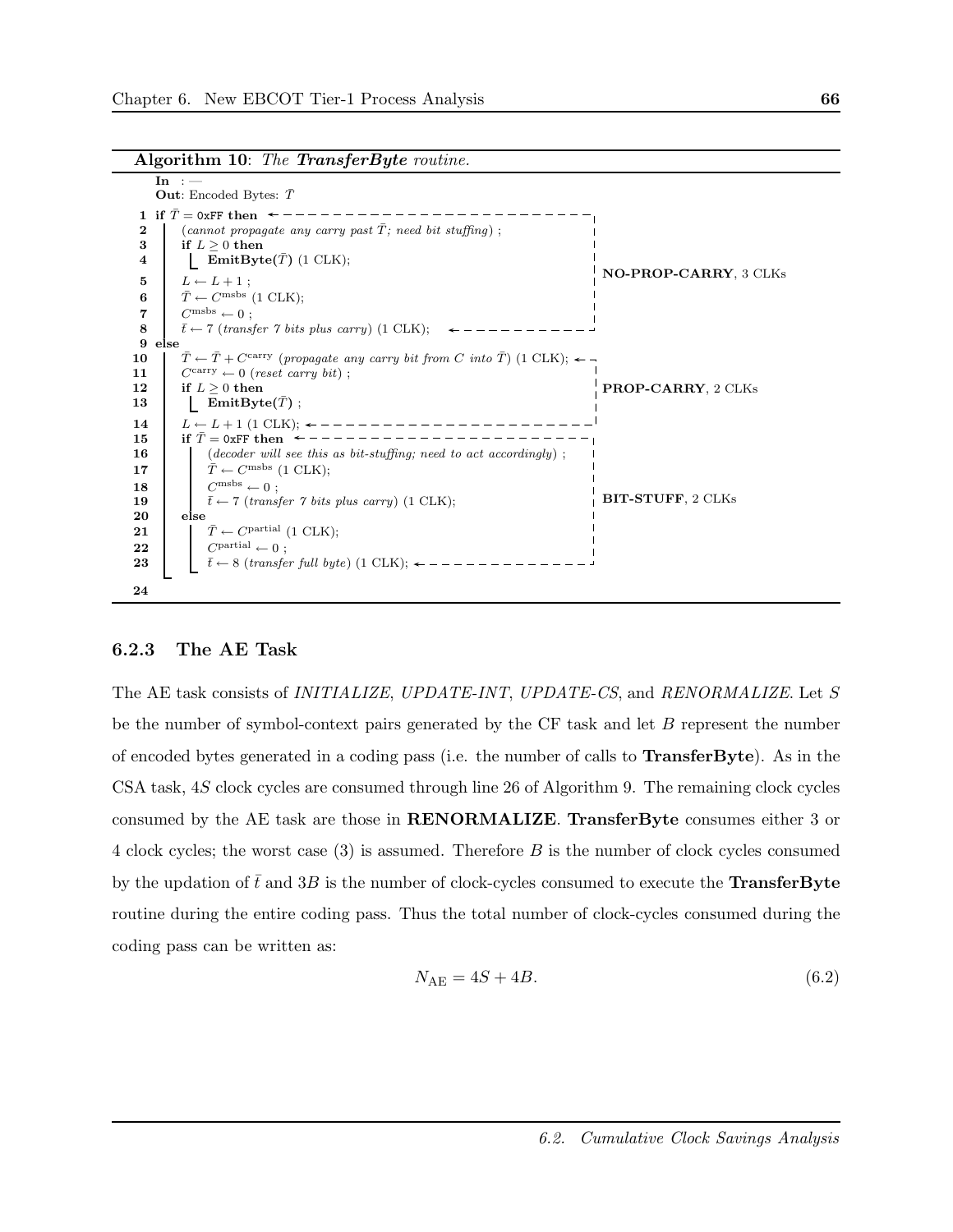#### 6.2.4 Analysis Results

The expressions derived in the two preceding sections were used to estimate the cumulative clocksavings that can be obtained after an entire code-block was encoded. Tests were run on the parrots image and the starting and ending times (clock-cycle count) were computed using the aforementioned expressions. Along with the starting and ending times of the CSA and AE tasks, the same for the serial AE task was also computed. Figure 6.7 shows the results from this computation for code-block number 30 from the parrots image. Figure 6.8 shows a closer view of the same between coding passes 18 and 22. In Figures 6.7 and 6.8 the  $x$ -axis is an index to the coding



Figure 6.7: Estimated timing of CSA and AE tasks for the SAE process and AE tasks for the serial process for code-block number 30 of the parrots image.

passes. The first coding pass is the cleanup pass for the highest bitplane and the last coding pass is the cleanup pass for the lowest bitplane. The y-axis represents the number of clock cycles completed since the beginning of the encoding process for that code-block. Here the duration of a particular task is represented by a colored rectangle. This code-block has a total of 28 coding passes corresponding to 10 bitplanes. In the figures, each coding pass is associated with three colored timing-rectangles, red for the AE task of the serial process, cyan for the CSA task of the SAE process and green for the AE task of the SAE process. The causal relationship between modules of adjacent coding passes is represented by the arrows.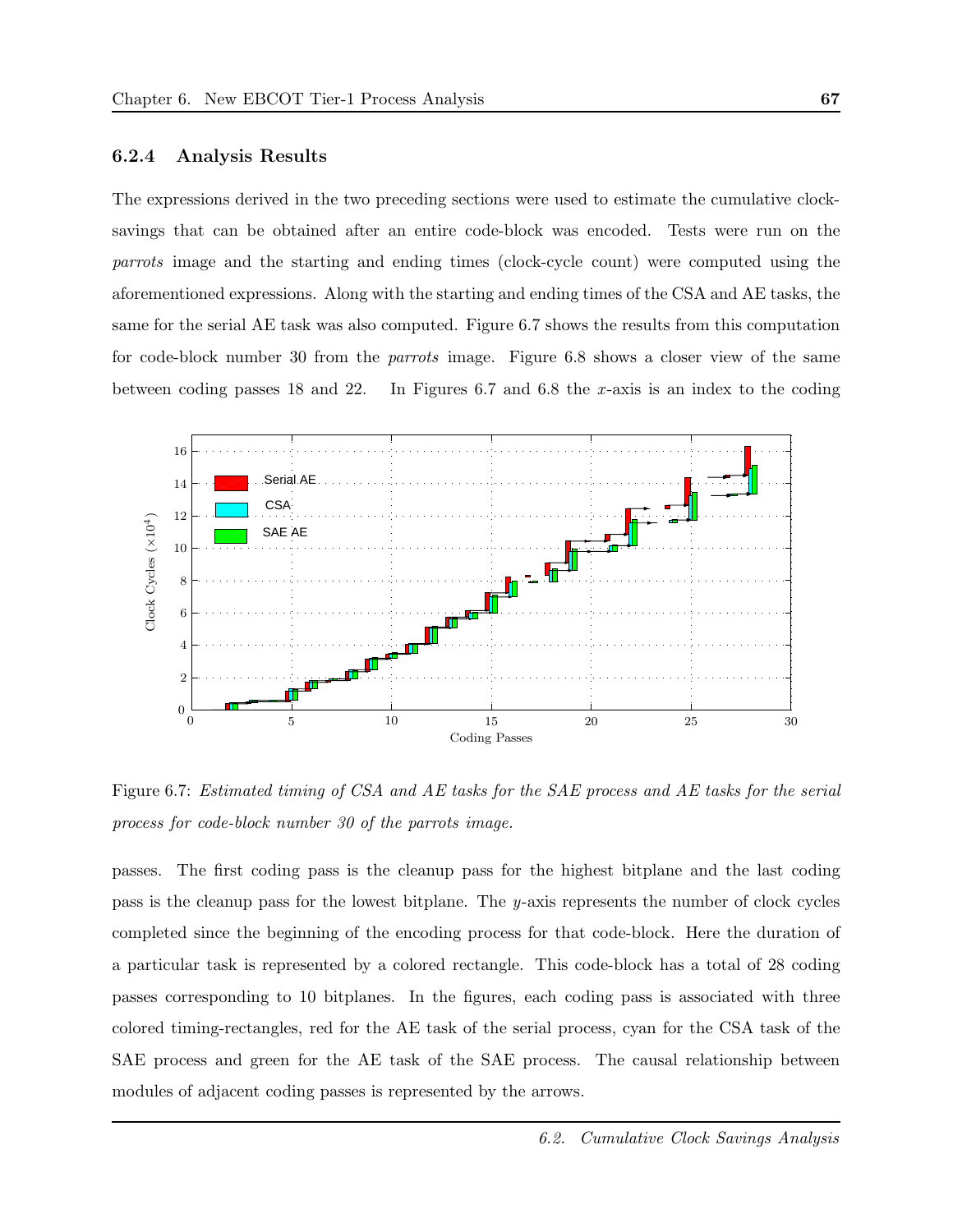

Figure 6.8: Estimated timing of CSA and AE tasks for the SAE process and AE tasks for the serial process for code-block number 30 of the parrots image (blown-up view).

Coding pass 20 is a significance propagation pass; coding passes 18 and 21 are magnitude refinement passes; and coding passes 19 and 22 are cleanup passes. In Figure 6.8 it is evident that  $CSA_{18}$  finishes before  $AE_{18}$ . Therefore  $CSA_{19}$  and  $AE_{19}$  are able to start before  $AE_{18}$  finishes. It is the cumulative effect of these clock cycle savings that realize the SAE speedup. Serial  $AE_{28}$  (the final pass for code-block 30) finishes 13,705 clock cycles after  $SAE$ 's  $AE_{28}$ . This is equivalent to 8.4% cumulative savings in clock cycles for the code-block. Note: the execution time of pass 20 is too small to appear on this scale.

Figures 6.9, 6.10, and 6.11 show the cumulative clock savings obtained at the end of encoding of each of the 210 code-blocks in the parrots image. The clock-cycle savings obtained here for each code-block are the difference between the finishing times of the serial AE tasks and our new SAE AE task at the end of the last coding pass in each code-block. Figure 6.9 shows the raw number of clock-cycles saved in each of the 210 code-blocks. This computation was done for a fairly coarse quantization of the DWT coefficients (at the knee of the quantization-PSNR curve [29]). As the quantization is made finer, the encoder has to perform more and more magnitude refinement passes. As more and more magnitude refinement passes are performed we expect to see even more savings in clock cycles due to the new architecture.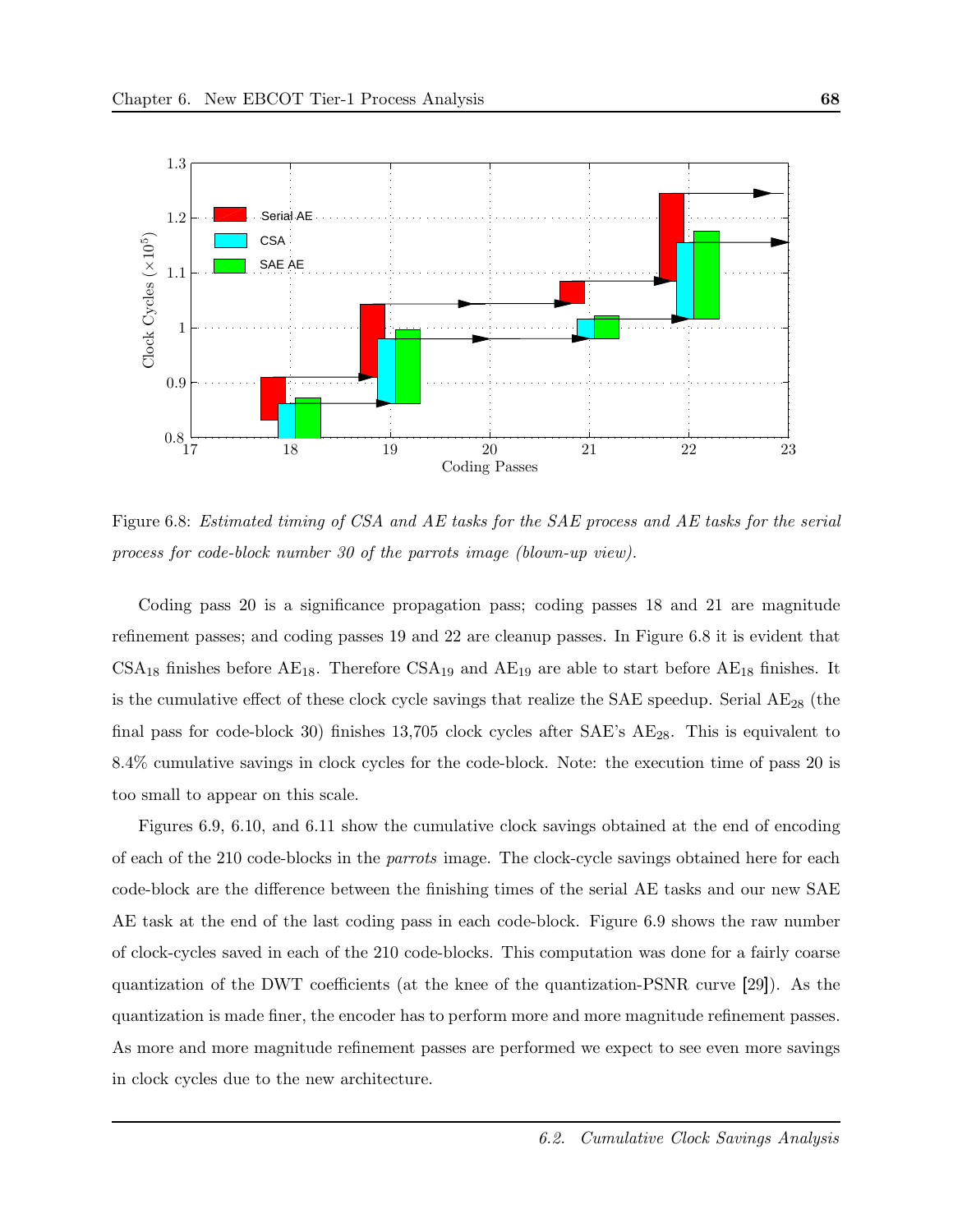

Figure 6.9: Estimated number of clock-cycles saved at the end of encoding each code-block for the parrots image.

Figure 6.10 shows the percentage savings in clock cycles for each of the 210 code-blocks in the image. These percentages were computed with respect to the total number of clock-cycles consumed by the last of the serial AE task. Finally Figure 6.11 shows the cumulative percentage savings in clock-cycles as each code-block is encoded. Note that at this quantization level, we obtain approximately 8% in clock-cycle savings. Figure 6.9 reveals that code-block ranges [1, 7], [71, 77], and [141, 147] result in smaller savings; this occurs because these are the small code-blocks associated with the lowest resolution subbands in each of the three color components.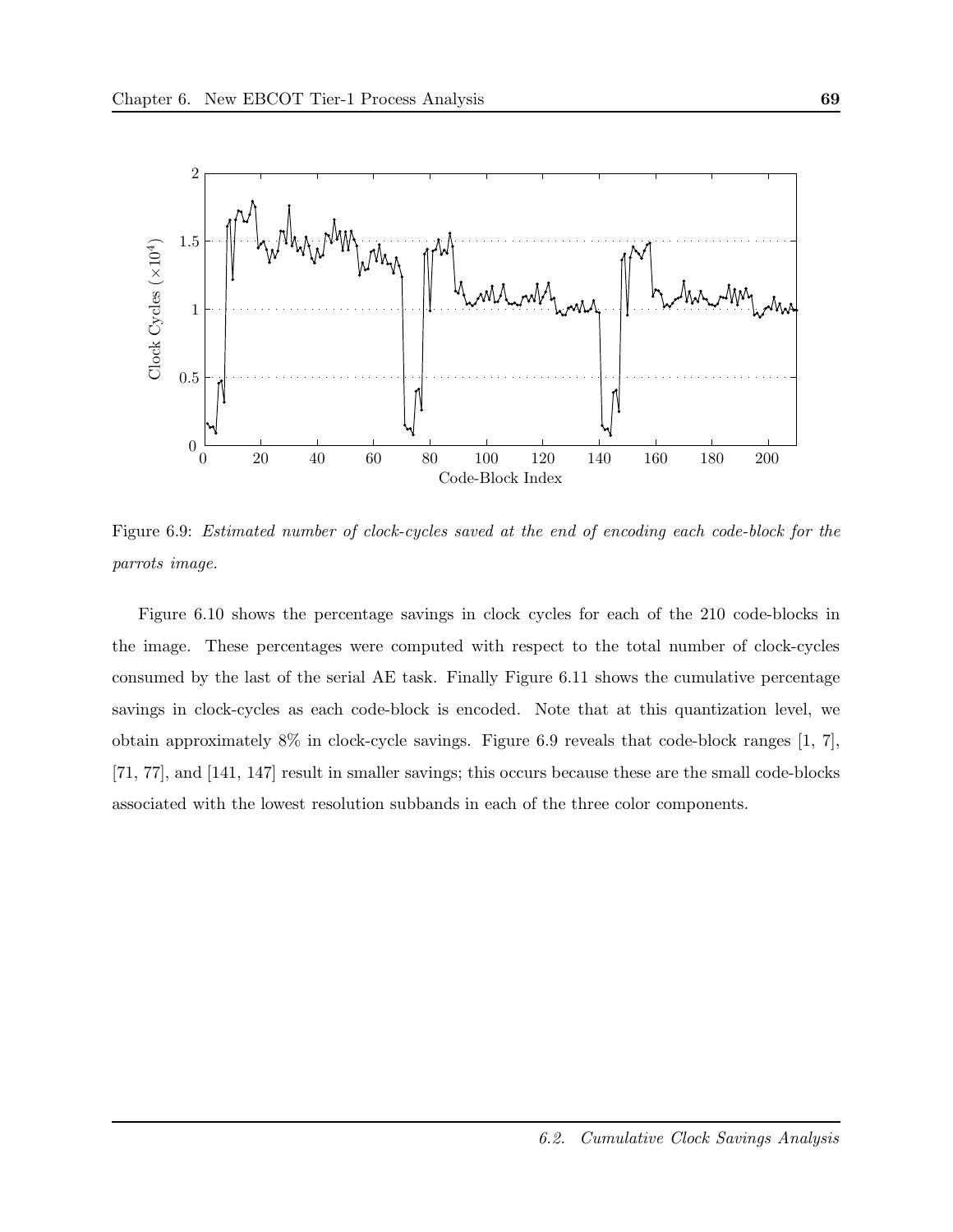

Figure 6.10: Estimated percentage of clock-cycles saved at the end of encoding each code-block for the parrots image.



Figure 6.11: Estimated cumulative percentage of clock-cycles saved as each code-block for the parrots image gets encoded.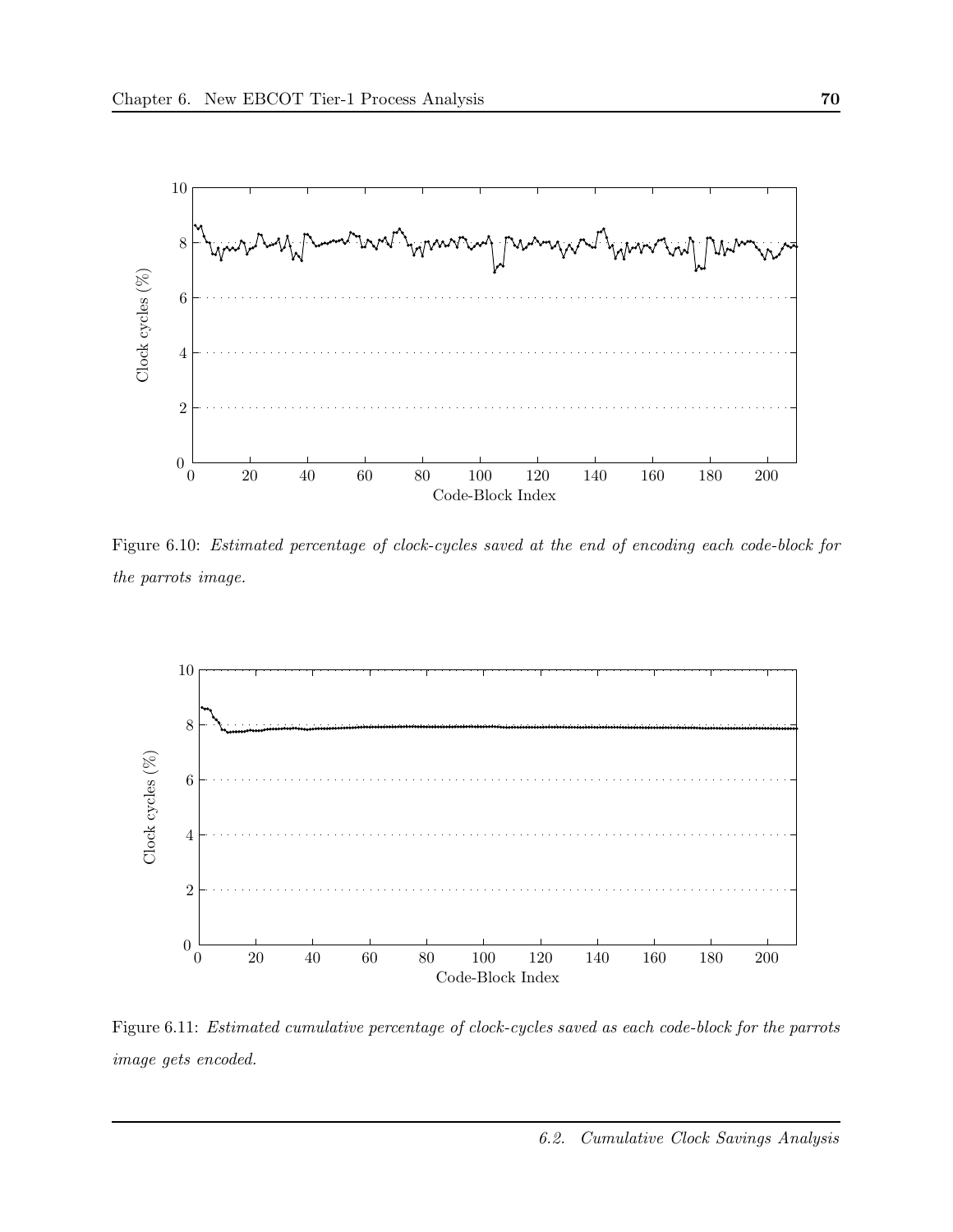## Chapter 7

# Software Implementation of the SAE Process

This chapter presents a multithreaded software implementation of the SAE process that was presented in Chapter 6. The execution time and throughput results for a conventional serial implementation of the process shown in Figure 6.1 is compared with a multithreaded implementation of the SAE process shown in Figure 6.2. An estimate of the potential savings showed that the SAE process is capable of saving approximately 8% of encoding time. Here we analyze the performance of an actual software implementation of the new process.

### 7.1 A Note on the Computing Platforms

The multithreaded software was implemented in C on two platforms. The first is a 64-processor SGI Altix machine, called *Inferno2*, which is a non-uniform memory access (NUMA) system, running Linux. This machine uses Intel's Itanium II processors running at 1.6 GHz. The second platform is a PC with a Pentium IV, 2.8 GHz, simultaneous multithreading (SMT) processor [30, 31] with two virtual processing units, also running Linux. In each case the processor cycle count register was used to measure the execution time of the implementation. In the case of *Inferno2* each thread is allocated its own real processor whereas in the case of the PC the OS multiplexes all threads onto the two virtual processors exported by the hyperthreaded processor.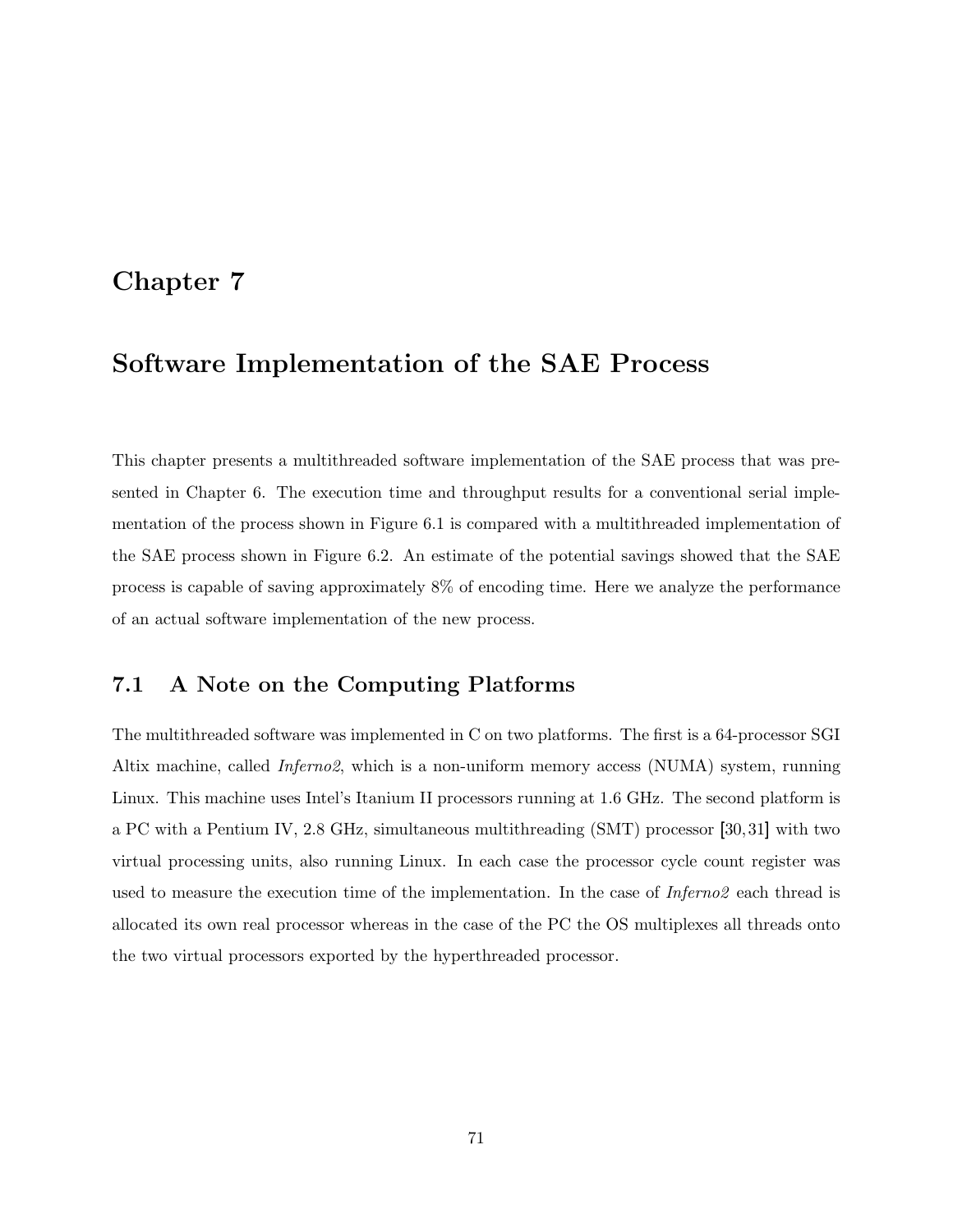### 7.2 The Serial Implementation

The conventional serial architecture was implemented using C on Linux for both *Inferno2* as well as the PC. The wavelet coefficients for 16 test images are quantized to 32 bits and stored in data files. The serial implementation loads all the quantized wavelet coefficients from all code-blocks to memory and converts them to bitplane form. In other words, the array of 32-bit integers representing the code-block coefficients is converted to 32 arrays of 1 bit each. Here each array represents a bitplane and each element in the array represents the bit value of the coefficient in that position in that bitplane. This conversion speeds up the CF module by arranging the data in the form that it is accessed. The same data arrangement is also used in the multithreaded implementations described later in this chapter. The  $main()$  function performs this conversion and calls the main encoding function multiple times, one after the other, for each code-block in the image.

The main encoding function creates the database required for book-keeping (state variables) as well as space for the output encoded bitstreams. This function calls the three coding pass functions in turn starting with pass 2 for the highest bitplane, then followed by all three passes for each of the succeeding bitplanes. Within each coding pass function, symbol-context pairs are generated depending on the significance state of the coefficient being encoded as well as that of its neighbors. The arithmetic encoder is called as soon as new symbol-context pairs are generated, so there is no need to store any of the symbol-context pairs. The arithmetic encoder function generates encoded bytes and concatenates them into the bitstream.

The time at which any event occurs (for example, ending time of the encoding process) is computed by reading the cycle count from a processor register and subtracting it from the cycle count at the beginning of the encoding process. This cycle count can be directly converted into time by using the known clock frequency of the processor.

### 7.3 The SAE Implementation on Inferno2

The SAE process was implemented using a multithreaded, task-parallel software architecture. The pre-processing of the quantized coefficient data for each code-block is very similar to that performed in the serial implementation. In other words, the quantized coefficients are read from the input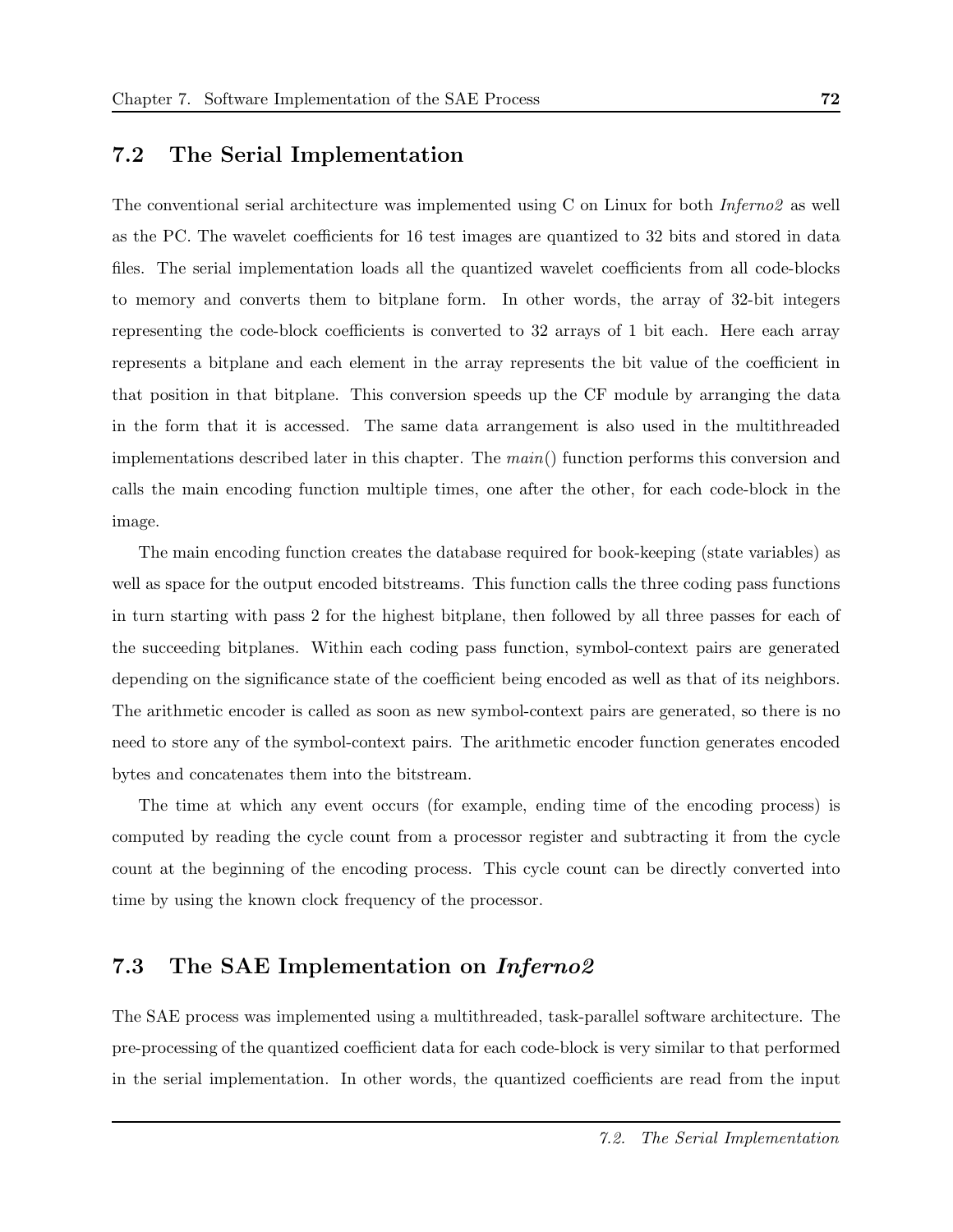data file and loaded into memory. These coefficients are converted to bitplane form and fed to the CF module. The manner in which the CF, CSA and AE processing is performed is different from the serial implementation.

First a list of tasks to be performed is created based on the number of code-blocks as well as the number of bitplanes in each code-block. Following the pass-parallel idea in [24], the CF processing is divided into two tasks (or processing elements), PE1 and PE2. PE1 represents the CF processing for Pass 0 for all bitplanes from all code-blocks. PE2 represents the CF processing for both Pass 1 and Pass 2 for all bitplanes from all code-blocks. These two tasks can run in parallel as long they are spatially separated by at least one stripe. The third task represents the CSA processing for all passes from all code-blocks. These three tasks are followed by several tasks that represent the AE processing for each pass. For example if a code-block has  $K_b^{\text{max}}$  bitplanes, then it adds  $3K_b^{\text{max}} - 2$ AE tasks to the list.

These tasks are performed in multiple, parallel threads that implement the SAE process. Following a task-parallel model, each thread repeatedly performs the next pending task from a queue until there are no more left. Since the number of threads controls the available concurrency, it was controlled using a command line argument. Speedup is achieved in two ways: (1) the CF, CSA and AE tasks are performed in parallel in multiple threads, and (2) the introduction of the fast CSA task allows multiple AE tasks to be run in parallel.

The data dependency conditions of the SAE process are maintained by blocking a thread until its data is ready. The data dependency is summarized by two conditions: (1) the CSA processing for each pass must wait until all CF processing for that pass is finished; (2) the AE processing for each pass must wait until all CF processing for that pass has finished and all CSA processing for the previous pass has finished. The implementation uses locks and condition variables in combination with suitable flags.

As an example, consider the multithreaded software design with five threads depicted in Figure 7.1. The columns labeled T1, T2, T3, T4, and T5 each represent a thread. T1 performs PE1 processing and T2 performs PE2 processing; Figure 7.1 shows PE1 and PE2 grouped together as CF. T3 performs the CSA processing for each pass (one after the other). Threads T4 and T5 both perform AE processing. Some AE tasks are processed by T4, while others are processed by T5 (depending on which thread was waiting to pick up the next pending AE task).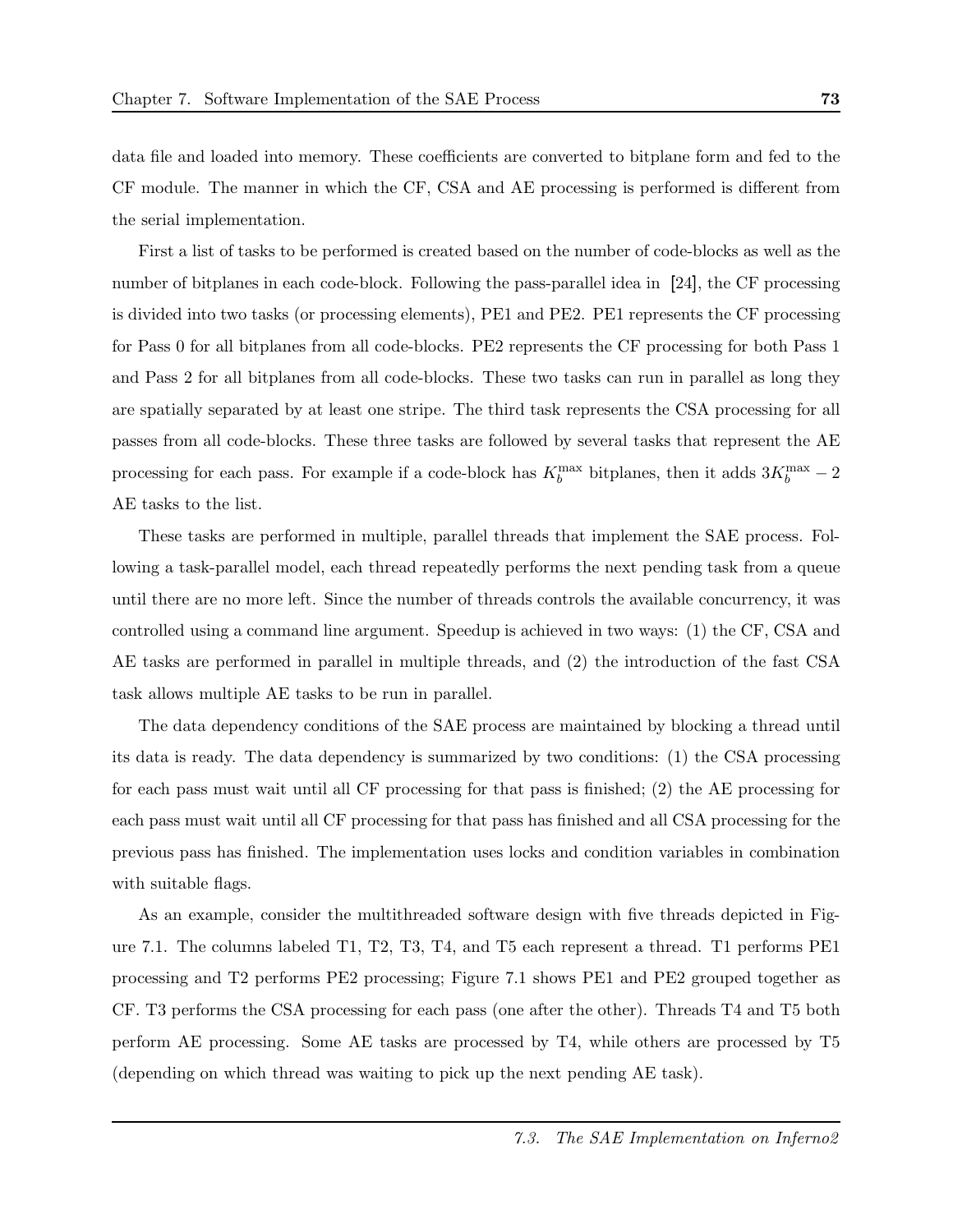

Figure 7.1: Blocking and signaling mechanism for the multithreaded implementation of the SAE process for EBCOT tier-1.

Thread T3 (CSA) checks before each pass that all symbol-context pairs for that pass have been generated by the CF task (PE1 and PE2). If not, it blocks and waits for the CF task to finish with that pass. This dependency is denoted by the solid arrows in Figure 7.1. The thread executing the CF task signals the CSA thread once the pass is complete. The CSA thread uses a fast doublelocking idiom to avoid locking in case the CF task has already finished. This is implemented as follows. A flag called CSA READY (one for each coding pass) is used to effect this mechanism. This flag is initialized to 0 and set to 1, once, by the CF thread processing the coding pass when it is complete. The CF thread uses appropriate locks while setting the flag and signals the CSA thread afterwards. The CSA thread first checks the value of the flag (without any locking) and only if the flag has not been set, does it need to go into a "wait on signal" state. Thus in most cases the CSA thread is able to avoid expensive locking and waiting operations.

Threads T4 and T5 (AE) check that two conditions are satisfied before starting  $AE_{k+1}$ : (1) all symbol-context pairs for the bitplane have been generated by  $CF_{k+1}$ ; and, (2)  $CSA_k$  has finished so that the latest context state table is available. These two conditions are represented by the dotted arrows from the CF and CSA threads to the AE threads in Figure 7.1. The AE threads will block until those conditions are satisfied. Both the CF and the CSA threads increment a flag called AE READY when their individual conditions are met. The thread that changes the flag to 2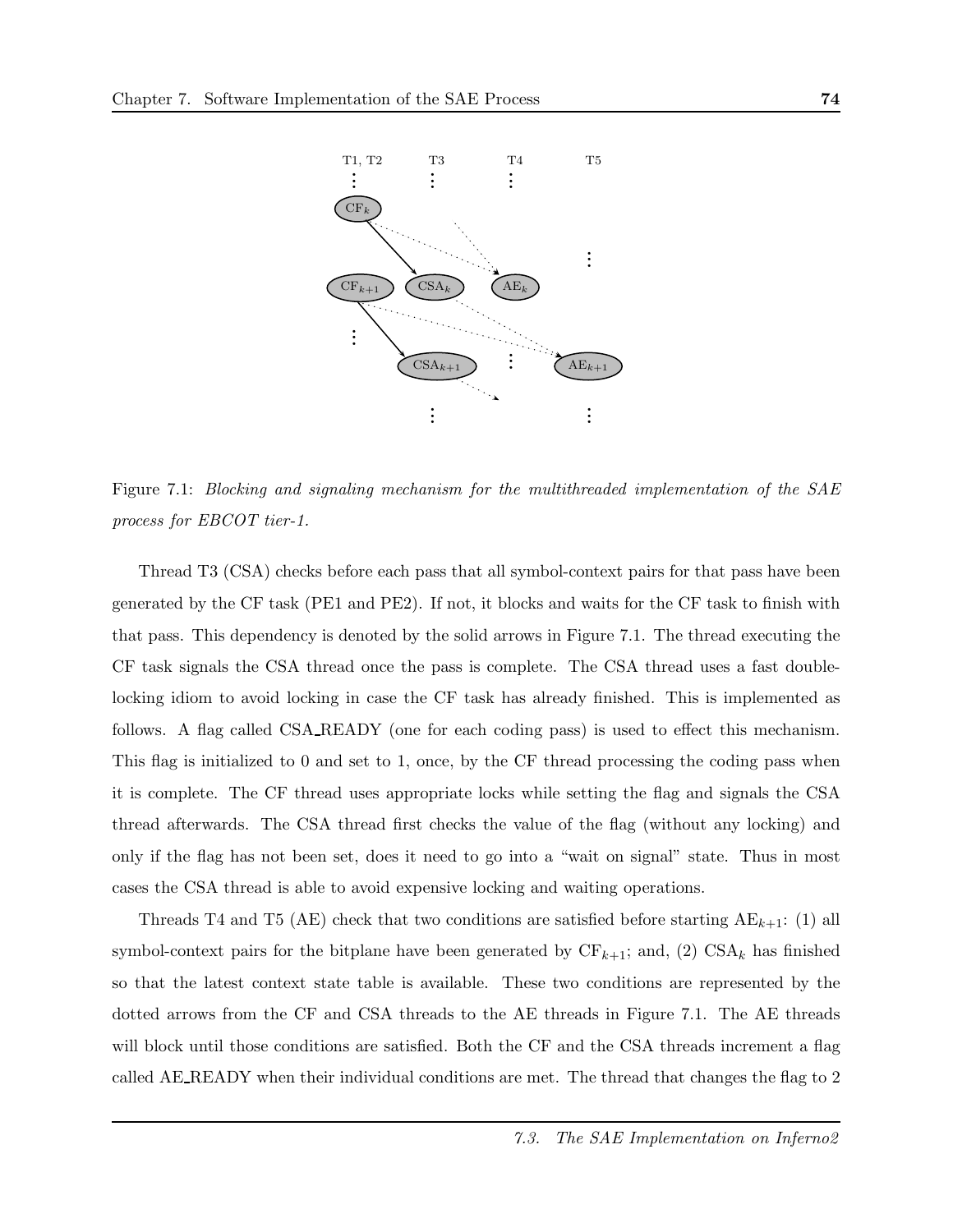signals the waiting AE thread. The AE thread checks whether the flag has value 2; if not, it waits for a signal from either the CF thread or the CSA thread.

A similar method is employed for the synchronization between the PE1 and PE2 threads. The separation between PE1 and PE2 must be maintained within the range  $[2, N - 2]$ , where N is the number of stripes in the code-block. The maximum separation arises when the PE1 thread is blocked until the PE2 thread has processed the succeeding stripe for the previous bitplane. In other words, significance propagation for bitplane j cannot commence until cleanup for bitplane  $j-1$  has completed. The minimum separation arises when the PE2 thread is blocked until the PE1 thread has processed the succeeding stripe of the current bitplane. In other words, within a bitplane, magnitude refinement and cleanup for stripe s cannot commence until significance propagation for stripe  $s + 1$  has completed. This synchronization preserves causality between passes and produces the correct symbol-context pairs.

The PE1 and PE2 threads again implement this synchronization efficiently using a double locking idiom. The synchronization is implemented at the stripe level to avoid excessively fine (and therefore expensive) synchronization. A flag called PE Flag is created for each stripe of each bitplane for each code-block and initialized to 0. Whenever PE1 and PE2 threads finish processing the data for a stripe, the corresponding flag is incremented. Before processing the data for a stripe, PE1 checks to ensure that PE2 has already processed the succeeding stripe from the previous bitplane (by checking to see that PE FLAG for that stripe is 2). This ensures that any significance updates that occurred in the cleanup pass for the previous bitplane are reflected in the state variables of the neighboring stripes. Also before processing the data for a stripe, PE2 checks to ensure that PE1 has already processed the succeeding stripe from the current bitplane (by checking to see that PE-FLAG for that stripe is 1). This ensures that magnitude refinement and cleanup for the stripe are performed using the up-to-date significance state variables for neighboring stripes.

The AE tasks are picked up by waiting threads using two different strategies. In one implementation, each waiting thread would pick up the next AE task that was ready to be processed and completes it. Thus each AE task may be performed in a separate working thread. In a second implementation, the working thread waits until all three AE tasks from a bitplane are ready to be processed, and then performs these three AE tasks in sequence one after the other. Thus at any given time, a working thread always picks up three AE tasks at a time. This second implementa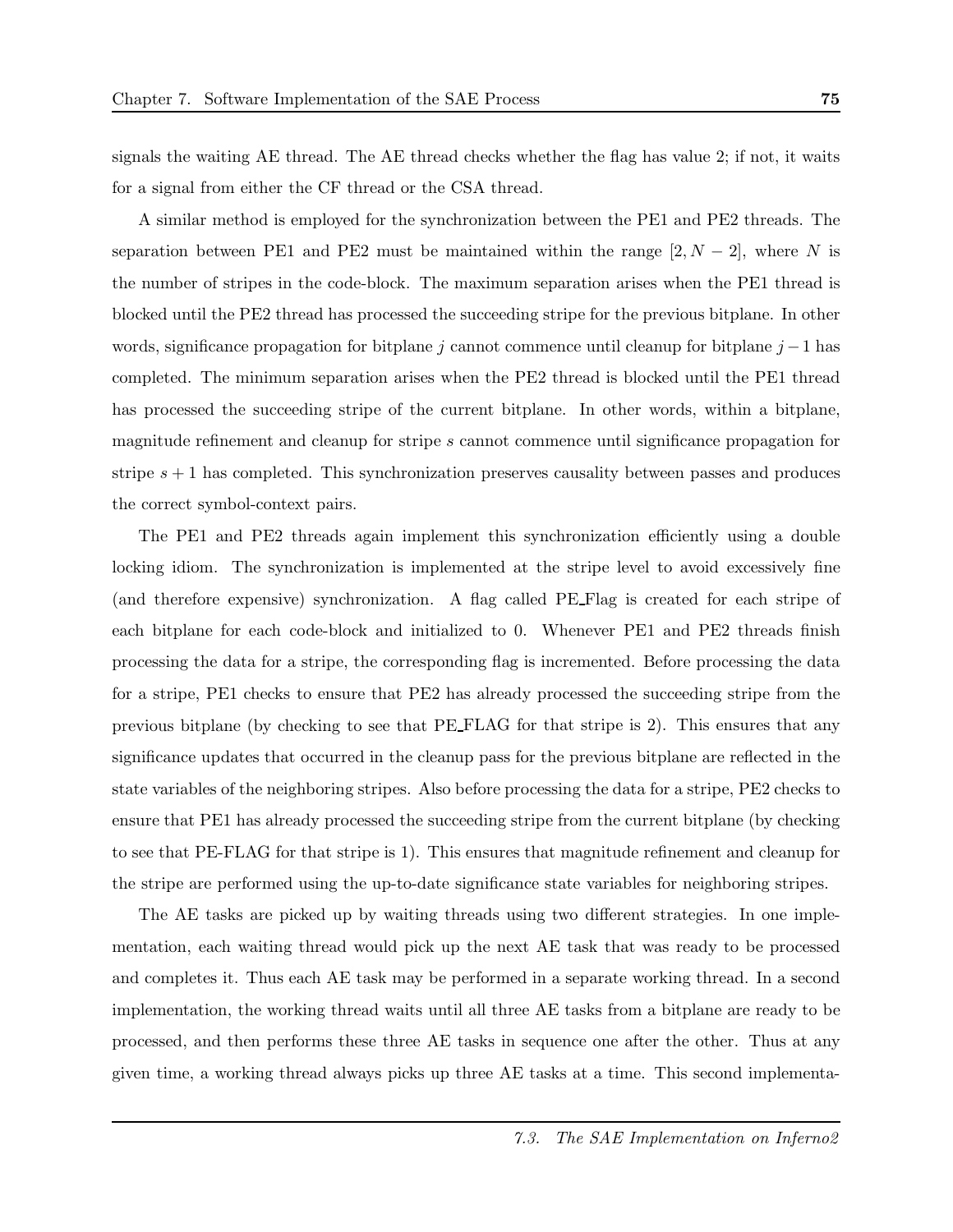tion was designed to minimize the excessive processing overhead (if any) of checking for appropriate conditions for the AE tasks to go ahead. This implementation also ensures that the load on each of the AE threads is approximately equal. It was found from simulations that usually, within a bitplane, one of the coding passes dominates in terms of number of symbol-context pairs produced. This means that one of the AE tasks is much longer than the other two. This kind of staggered load does not allow the different AE tasks to run with much overlap in time. The implementation that runs three AEs per thread equalizes the load in the different AE threads since the total number of symbol-context pairs that is generated from each bitplane is approximately the same.

### 7.4 The SAE Implementation on the PC

Since the PC runs an SMT processor with two virtual processing units, it had more limited parallel processing capability than the Inferno2 machine. However, the SAE implementation on the PC had one important simplification. In the *Inferno2* implementation the CF task was split into two: PE1 and PE2 and run in parallel in two separate threads so that symbol-context pairs from the three coding passes may be generated in parallel so that subsequent AE tasks have more chances of running in parallel. In the case of the PC implementation, the CF task was maintained as a monolithic task and one thread performed this task for all coding passes of all code-blocks. The three coding passes were performed in sequence one after the other within the CF thread. The CSA thread performed the CSA tasks for all coding passes from all code-block one after the other. Several AE threads performed the AE processing simultaneously as soon as the CF data for the current coding pass as well as the context state table from the previous pass are made available. Each AE thread picks up the three AE tasks from a bitplane. These simplifications are necessary to minimize the scheduling overhead results from a parallel algorithm running on limited parallel processing resources. These simplifications also mean that the symbol-context pairs are no longer available to the parallel AE threads at the same fast rate as the Inferno2 implementation.

### 7.5 Results

In order to estimate the maximum possible gain from parallelism, the SAE implementation was profiled to determine the amount of time spent in the serial portion of the code vs. the amount of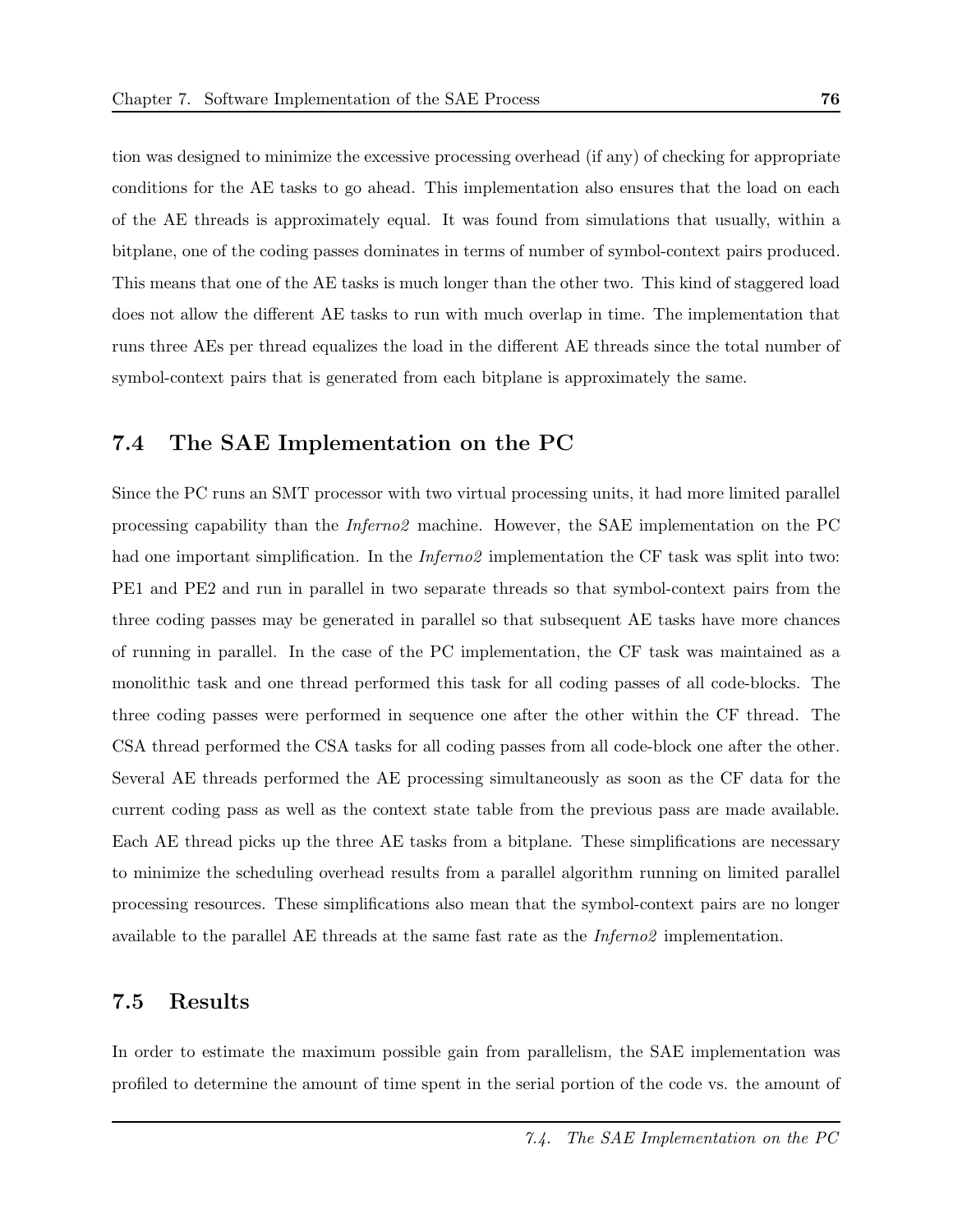time spent in the parallel portion of the code. Linux's *gprof* utility was used; *gprof* uses statistical profiling to estimate the time spent in each function. A comparison of the profiling results of the serial and the multithreaded implementations on Inferno2 is shown in Table 7.1. The results for the multithreaded implementation were generated by letting it run in a single thread.

|       | Serial             |        |                          | Multithreaded SAE |        |       |
|-------|--------------------|--------|--------------------------|-------------------|--------|-------|
| Task  | <b>Function</b>    | Actual | %                        | <b>Function</b>   | Actual | %     |
|       | $EBCoder Pass0$ () | 17.92  | 27.96                    |                   |        |       |
|       | $EBCoder Pass1$ () | 13.16  | 20.53                    | PE1()             | 18.44  | 26.24 |
| CF    | EBCoder Pass2()    | 21.27  | 33.19                    | PE2()             | 32.40  | 46.11 |
|       | Overall            | 52.35  | 81.68                    | Overall           | 50.84  | 72.36 |
| CSA   |                    |        | $\overline{\phantom{m}}$ | allCSA $( )$      | 8.61   | 12.25 |
|       | $MQEncode$ ()      | 10.83  | 16.90                    | $passMQ$ ()       | 9.87   | 14.05 |
|       | transferByte()     | 0.51   | 0.80                     | transferByte()    | 0.54   | 0.77  |
| AE    | putByte()          | 0.40   | 0.62                     | putByte()         | 0.40   | 0.57  |
|       | Overall            | 11.74  | 18.32                    | Overall           | 10.81  | 15.39 |
| Total |                    | 64.09  | 100                      |                   | 70.26  | 100   |

Table 7.1: Software profiling results for Inferno2.

It was found that overall, 72.36% of the time was spent in CF processing, 12.25% in CSA processing and 15.39% in AE processing. As expected the AE processing consumes more time than the CSA processing. The implementation splits the CF task into PE1 and PE2 which are performed in parallel and they consume 26.24% and 46.11% respectively. In the ideal parallel processing environment three conditions exist: (1) there are an unlimited number of processing units, (2) there is no data dependency between the different parallel portions of the code, and (3) there is no overhead for synchronization. Under these ideal conditions the PE1, PE2, CSA and AE tasks could all run simultaneously and the total encoding time would be the time spent in the PE2 module (since that is the largest serial task).

Therefore, under these ideal conditions, according to Amdahl's law [32] the maximum savings in encoding time that could be obtained for this image is approximately  $100-46.11 = 53.89\%$ . This corresponds to a speedup factor of 2.17. In reality the number of processing units is a constraint. For example on *Inferno2* the limit on the number of processes that may be started simultaneously by a single user is 6 (on 6 different processors). Also, the implementation has its own method to limit the number of processing units by controlling the number of working threads (where each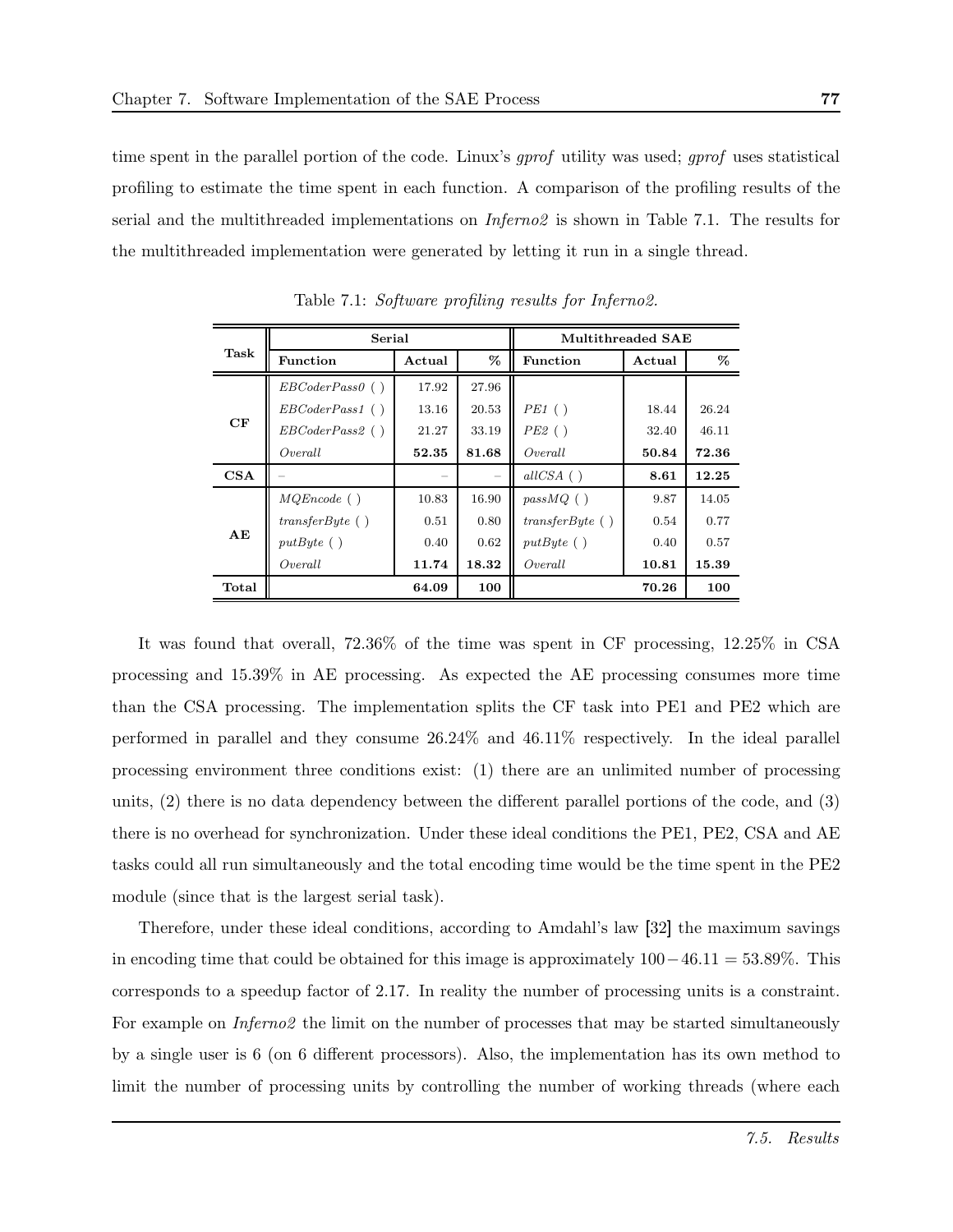|                     |        | SAE(3)                                                                                     |   | SAE(4)                   | SAE(5)                                 |      | SAE(6)      | SAE(7)      |             | SAE(8)      |   | SAE(9)                                 |   | SAE(10)      |   |
|---------------------|--------|--------------------------------------------------------------------------------------------|---|--------------------------|----------------------------------------|------|-------------|-------------|-------------|-------------|---|----------------------------------------|---|--------------|---|
| <b>Images</b>       | Serial | Thrpt                                                                                      | % | Thrpt                    | $%$ Thrpt                              |      | $%$ Thrpt   | $%$ Thrpt   | %           | Thrpt       | % | Thrpt                                  | % | Thrpt        | % |
| Aerial <sub>2</sub> | 171128 | 236445 38.17                                                                               |   |                          | 263119 53.76 261295 52.69 259625 51.71 |      |             |             |             |             |   | 255972 49.58 260047 51.96 258180 50.87 |   | 258805 51.23 |   |
| <b>Bike</b>         | 60411  | 84191 39.36                                                                                |   | 91580 51.59              | 91510 51.48                            |      | 89850 48.73 |             | 89614 48.34 | 90941 50.54 |   | 90780 50.27                            |   | 89013 47.35  |   |
| Bike3               | 57146  | 78501 37.37                                                                                |   | 85406 49.45              | 84672 48.17                            |      | 83429 45.99 |             | 85889 50.30 | 84449 47.78 |   | 85032 48.80                            |   | 82104 43.67  |   |
| Cafe                | 58456  | 78982 35.11                                                                                |   | 85648 46.52              | 88358 51.15                            |      | 88284 51.03 |             | 83727 43.23 | 85077 45.54 |   | 88297 51.05                            |   | 87632 49.91  |   |
| Cats                | 64566  | 86301 33.66                                                                                |   | 99811 54.59              | 95246 47.52                            |      | 98077 51.90 |             | 98249 52.17 | 97440 50.92 |   | 96175 48.96                            |   | 96537 49.52  |   |
| F21_200             | 60283  | 78787 30.70                                                                                |   | 89011 47.66              | 89075 47.76                            |      | 88288 46.46 | 87007 44.33 |             | 86145 42.90 |   | 81276 34.82                            |   | 87252 44.74  |   |
| Finger              | 174609 | 238248 36.45 264564 51.52 264118 51.26 259058 48.36 263690 51.02 262933 50.58 261154 49.57 |   |                          |                                        |      |             |             |             |             |   |                                        |   | 254033 45.49 |   |
| Gold                | 61081  | 80851 32.37                                                                                |   | 90770 48.61              | 64562                                  | 5.70 | 90234 47.73 | 88532 44.94 |             | 90413 48.02 |   | 90094 47.50                            |   | 88995 45.70  |   |
| Hotel               | 60061  | 79567 32.48                                                                                |   | 89958 49.78              | 89584 49.16                            |      | 88531 47.40 |             | 87054 44.94 | 88653 47.60 |   | 88559 47.45                            |   | 88468 47.30  |   |
| Ingres1             | 64580  | 89646 38.81                                                                                |   | 98545 52.59              | 97604 51.14                            |      | 97829 51.48 |             | 93309 44.49 | 97546 51.05 |   | 96434 49.32                            |   | 92859 43.79  |   |
| Ingres2             | 63581  | 86755 36.45                                                                                |   | 96642 52.00              | 95943 50.90                            |      | 94677 48.91 |             | 92734 45.85 | 93837 47.59 |   | 93388 46.88                            |   | 95425 50.08  |   |
| Ingres <sub>3</sub> | 65493  | 89608 36.82                                                                                |   | 98024 49.67              | 97086 48.24                            |      | 99799 52.38 |             | 97690 49.16 | 99649 52.15 |   | 99062 51.26                            |   | 95132 45.26  |   |
| Ingres4             | 64853  | 87607 35.09                                                                                |   | 99062 52.75              | 98342 51.64                            |      | 98159 51.36 |             | 97908 50.97 | 94240 45.31 |   | 98130 51.31                            |   | 97563 50.44  |   |
| Parrots             | 63019  | 85046 34.95                                                                                |   | 94725 50.31              | 93949 49.08                            |      | 92805 47.27 |             | 93887 48.98 | 93650 48.61 |   | 93692 48.67                            |   | 90940 44.31  |   |
| <b>Tools</b>        | 57727  | 78840 36.57                                                                                |   | 87132 50.94              | 85127 47.46                            |      | 82572 43.04 |             | 84161 45.79 | 83930 45.39 |   | 84077 45.65                            |   | 81498 41.18  |   |
| Woman               | 62570  | 84611 35.23                                                                                |   | 92333 47.57              | 94654 51.28                            |      | 93936 50.13 |             | 93893 50.06 | 93988 50.21 |   | 93218 48.98                            |   | 92864 48.42  |   |
| Average             | 66529  |                                                                                            |   | 90310 35.75 100143 50.53 | 99577 49.67                            |      | 99716 49.88 | 98183 47.58 |             | 98713 48.38 |   | 98420 47.94                            |   | 98118 47.48  |   |

Table 7.2: Throughput improvement for SAE implementation using 1 AE per thread on Inferno2.

working thread runs on a separate processor). On the PC, only two virtual processing units are available. In addition the data dependency between the various parallel portions of the code means that they cannot all start simultaneously, they have to wait for certain conditions to be met before they start. Thus the various parallel portions of the code execute in a staggered fashion in time.

Sixteen images from the standard image set were used to obtain processing time statistics and measure throughput and speedup [18]. The improvement in throughput of the multithreaded SAE implementation with 1 AE per thread is shown in Table 7.2. Here throughput is expressed in pixels/second and was computed by dividing the number of pixels in the image by the time taken to encode it. The time taken to encode the images was computed by averaging the results from three independent runs. For the cases of 4, 5, and 6 working threads, the improvements in throughput are 50.53%, 49.67%, and 49.88% respectively. These translate to time savings of approximately 33% or speedup factors of approximately 1.5. Table 7.3 provides the throughput improvements for the multithreaded SAE implementation with 3 AEs per thread which gives 41-42% improvement using 4, 5, or 6 threads.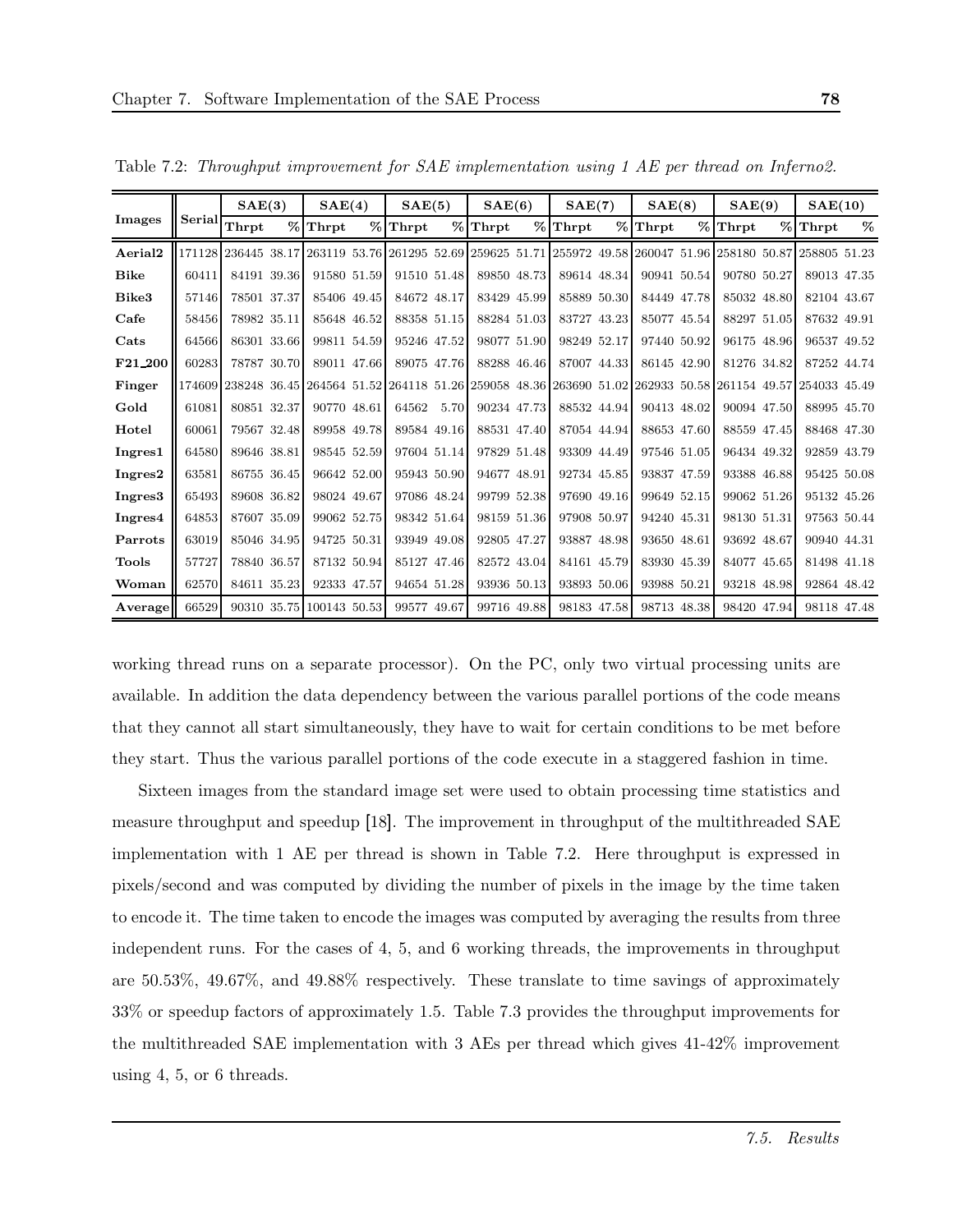|                     |        | SAE(3)       |      | SAE(4)      |   | SAE(5)      | SAE(6)                                              |   | SAE(7)      |             | SAE(8)                    |   | SAE(9)      |   | SAE(10)                                                                                                 |   |
|---------------------|--------|--------------|------|-------------|---|-------------|-----------------------------------------------------|---|-------------|-------------|---------------------------|---|-------------|---|---------------------------------------------------------------------------------------------------------|---|
| <b>Images</b>       | Serial | Thrpt        | $\%$ | Thrpt       | % | Thrpt       | $%$ Thrpt                                           | % | Thrpt       | %           | Thrpt                     | % | Thrpt       | % | Thrpt                                                                                                   | % |
| Aerial <sub>2</sub> | 171128 | 238841 39.57 |      |             |   |             | 262077 53.15 258348 50.97 255387 49.24 255086 49.06 |   |             |             | 256332 49.79 257909 50.71 |   |             |   | 257441 50.44                                                                                            |   |
| <b>Bike</b>         | 60411  | 82516 36.59  |      | 89963 48.92 |   | 88941 47.23 | 89328 47.87                                         |   | 86029 42.41 |             | 88018 45.70               |   | 87939 45.57 |   | 83988 39.03                                                                                             |   |
| Bike3               | 57146  | 77070 34.87  |      | 80829 41.44 |   | 78715 37.74 | 77589 35.77                                         |   |             | 78977 38.20 | 78383 37.16               |   | 78352 37.11 |   | 77204 35.10                                                                                             |   |
| Cafe                | 58456  | 75904 29.85  |      | 83038 42.05 |   | 82421 41.00 | 82062 40.38                                         |   | 80824 38.26 |             | 79379 35.79               |   | 79623 36.21 |   | 81499 39.42                                                                                             |   |
| Cats                | 64566  | 83463 29.27  |      | 92483 43.24 |   | 88993 37.83 | 91734 42.08                                         |   | 91757 42.11 |             | 91452 41.64               |   | 90920 40.82 |   | 87301 35.21                                                                                             |   |
| F21_200             | 60283  | 76649 27.15  |      | 84243 39.75 |   | 83505 38.52 | 83074 37.81                                         |   | 81969 35.97 |             | 82742 37.26               |   | 82691 37.17 |   | 81071 34.48                                                                                             |   |
| Finger              | 174609 |              |      |             |   |             |                                                     |   |             |             |                           |   |             |   | 204782 17.28 202232 15.82 220365 26.20 213595 22.33 232509 33.16 207393 18.78 220105 26.06 217461 24.54 |   |
| Gold                | 61081  | 75372 23.40  |      | 82759 35.49 |   | 82201 34.58 | 75251 23.20                                         |   | 81436 33.32 |             | 79490 30.14               |   | 81909 34.10 |   | 79261 29.76                                                                                             |   |
| Hotel               | 60061  | 75381 25.51  |      | 81140 35.10 |   | 79255 31.96 | 79290 32.02                                         |   | 82425 37.24 |             | 78309 30.38               |   | 82473 37.32 |   | 79595 32.52                                                                                             |   |
| Ingres1             | 64580  | 85217 31.96  |      | 92330 42.97 |   | 91259 41.31 | 91816 42.17                                         |   | 91381 41.50 |             | 91419 41.56               |   | 90634 40.34 |   | 88621 37.23                                                                                             |   |
| Ingres2             | 63581  | 83643 31.55  |      | 91071 43.24 |   | 89817 41.26 | 88353 38.96                                         |   | 89511 40.78 |             | 85502 34.48               |   | 87444 37.53 |   | 82907 30.40                                                                                             |   |
| Ingres <sub>3</sub> | 65493  | 85547 30.62  |      | 88340 34.88 |   | 90518 38.21 | 92252 40.86                                         |   | 90791 38.63 |             | 91764 40.11               |   | 91967 40.42 |   | 91066 39.05                                                                                             |   |
| Ingres4             | 64853  | 84818 30.79  |      | 90220 39.11 |   | 88365 36.25 | 88255 36.08                                         |   | 90984 40.29 |             | 90257 39.17               |   | 90297 39.23 |   | 90624 39.74                                                                                             |   |
| Parrots             | 63019  | 80116 27.13  |      | 82725 31.27 |   | 86098 36.62 | 82150 30.36                                         |   | 82340 30.66 |             | 85333 35.41               |   | 84922 34.76 |   | 84146 33.52                                                                                             |   |
| <b>Tools</b>        | 57727  | 75134 30.15  |      | 81179 40.63 |   | 80241 39.00 | 70954 22.91                                         |   |             | 79980 38.55 | 79168 37.14               |   | 78716 36.36 |   | 80146 38.84                                                                                             |   |
| Woman               | 62570  | 79619 27.25  |      | 89596 43.19 |   | 88621 41.63 | 87998 40.64                                         |   | 87415 39.71 |             | 87012 39.06               |   | 87228 39.41 |   | 85787 37.11                                                                                             |   |
| Average             | 66529  | 87007 30.78  |      | 94467 41.99 |   | 93438 40.45 | 93157 40.02                                         |   | 93138 40.00 |             | 92712 39.36               |   | 92921 39.67 |   | 91233 37.13                                                                                             |   |

Table 7.3: Throughput improvement for SAE implementation using 3 AEs per thread on Inferno2.

Thus we are able to realize substantial speedup using the multithreaded SAE implementation, despite its not achieving the ideal prediction from Amdahl's law. Apart from the inability to perform all the parallel parts of the simultaneously (due to lack of resources as well as data dependency), the reduction in speedup from the ideal is a result of the nature of the profiling operation. Because profiling was performed by rolling the multiple threads out into a single thread, it did not account for synchronization overhead between parallel threads. In real multithreaded implementations, these synchronization overheads can contribute substantially to the loss of efficiency. Real multithreaded applications run slower than profiling predictions because the cost of synchronization is highest when there is real blocking for conditions. This is particularly true for the finer synchronization between PE1 and PE2 for each stripe.

A second factor that affects the speed of a multithreaded application on a NUMA architecture is that it is more expensive to allocate memory in one thread and access it in another. Since each thread runs on a separate CPU with its own local memory resources, the remote memory accesses required in the multithreaded SAE software add to the processing time of the implementation.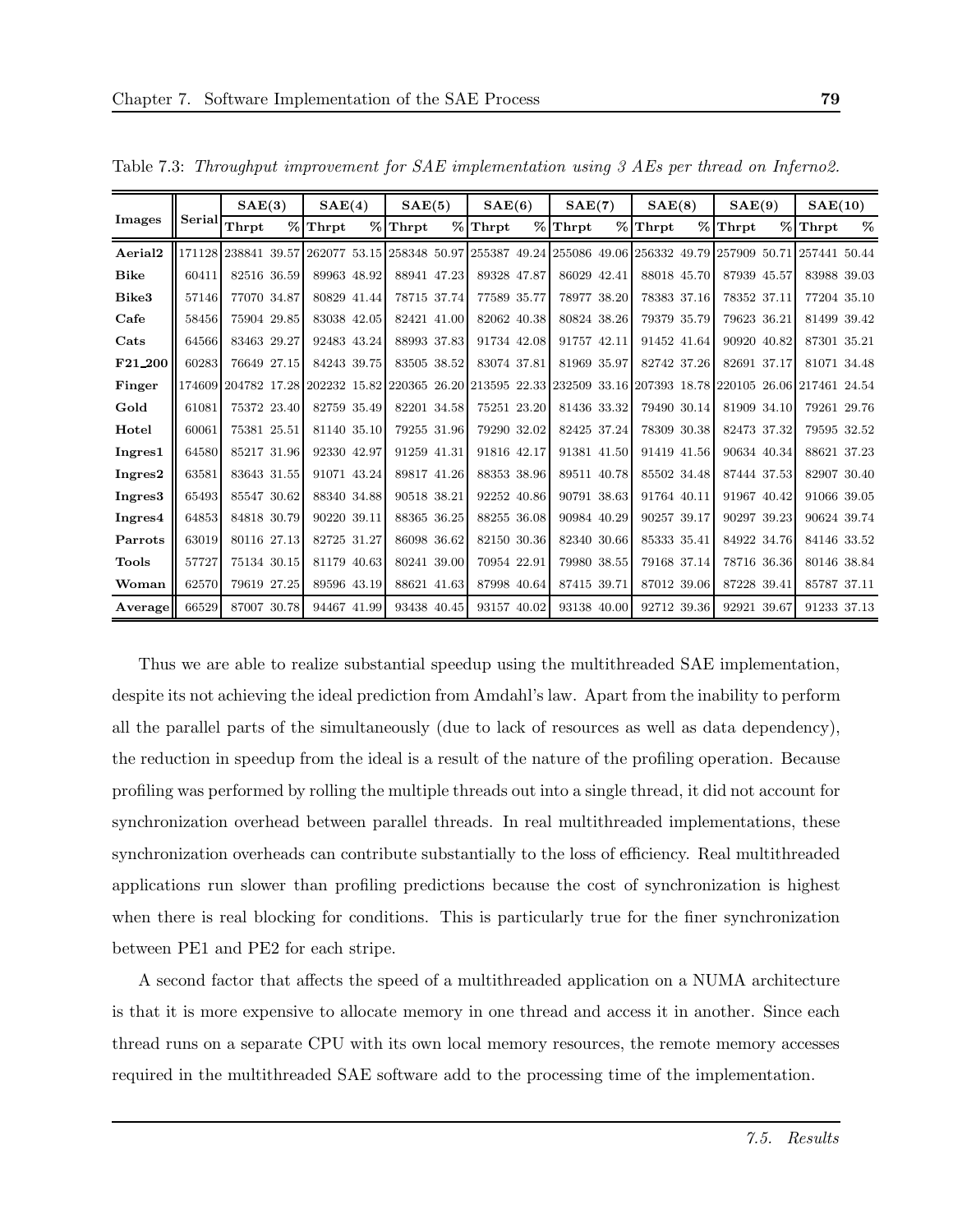|                                 |                         |      |                         |      |       |       |                                                                                                        |                                                          |     |      |     | % Improvement |       |     |     |         |     |
|---------------------------------|-------------------------|------|-------------------------|------|-------|-------|--------------------------------------------------------------------------------------------------------|----------------------------------------------------------|-----|------|-----|---------------|-------|-----|-----|---------|-----|
| Images                          |                         |      | Time (sec)              |      |       |       | Throughput (pixels/sec)                                                                                |                                                          |     | Time |     |               | Thrpt |     |     | Speedup |     |
|                                 | Ser                     | (3)  | (4)                     | (5)  | Ser   | (3)   | (4)                                                                                                    | (5)                                                      | (3) | (4)  | (5) | (3)           | (4)   | (5) | (3) | (4)     | (5) |
| Aerial <sub>2</sub>             |                         |      |                         |      |       |       | 19.23 16.23 16.26 16.26 218072 258429 257993 257905 15.62 15.47 15.45 18.51 18.31 18.27 1.19 1.18 1.18 |                                                          |     |      |     |               |       |     |     |         |     |
| <b>Bike</b>                     |                         |      | 54.52 45.89 45.95 45.95 |      | 76933 | 91392 | 91283                                                                                                  | 91283 15.82 15.72 15.72 18.79 18.65 18.65 1.19 1.19 1.19 |     |      |     |               |       |     |     |         |     |
| Bike3                           |                         |      | 14.48 12.20 12.22 12.22 |      | 72393 | 85925 | 85826                                                                                                  | 85794 15.75 15.65 15.62 18.69 18.56 18.51 1.19 1.19 1.19 |     |      |     |               |       |     |     |         |     |
| Cafe                            |                         |      | 56.58 47.74 47.79 47.81 |      | 74125 | 87856 | 87762                                                                                                  | 87731 15.63 15.54 15.51 18.52 18.40 18.36 1.19 1.18 1.18 |     |      |     |               |       |     |     |         |     |
| Cats                            |                         |      | 51.52 43.18 43.24 43.26 |      | 81407 | 97130 | 96997                                                                                                  | 96964 16.19 16.07 16.04 19.31 19.15 19.11 1.19 1.19 1.19 |     |      |     |               |       |     |     |         |     |
| F21_200 54.19 45.95 46.01 46.04 |                         |      |                         |      | 77399 | 91278 | 91153                                                                                                  | 91097 15.21 15.09 15.04 17.93 17.77 17.70 1.18 1.18 1.18 |     |      |     |               |       |     |     |         |     |
| Finger                          | 1.20                    | 1.02 | 1.02                    |      |       |       | 1.02 217972 257865 258143 258039 15.47 15.56 15.53 18.30 18.43 18.38 1.18 1.18 1.18                    |                                                          |     |      |     |               |       |     |     |         |     |
| Gold                            | 3.44                    | 2.90 | 2.90                    | 2.91 | 76228 | 90325 | 90258                                                                                                  | 90067 15.61 15.54 15.36 18.49 18.41 18.15 1.18 1.18 1.18 |     |      |     |               |       |     |     |         |     |
| Hotel                           | 3.49                    | 2.95 | 2.96                    | 2.96 | 75132 | 88882 | 88528                                                                                                  | 88659 15.47 15.13 15.26 18.30 17.83 18.00 1.18 1.18 1.18 |     |      |     |               |       |     |     |         |     |
| Ingres1                         |                         |      | 51.28 43.25 43.29 43.39 |      | 81786 | 96988 | 96895                                                                                                  | 96666 15.67 15.59 15.39 18.59 18.47 18.19 1.19 1.18 1.18 |     |      |     |               |       |     |     |         |     |
| Ingres2                         |                         |      | 52.22 44.01 44.08 44.08 |      | 80319 | 95301 | 95160                                                                                                  | 95148 15.72 15.60 15.59 18.65 18.48 18.46 1.19 1.18 1.18 |     |      |     |               |       |     |     |         |     |
| Ingres <sub>3</sub>             |                         |      | 50.76 42.77 42.83 42.84 |      | 82634 | 98056 | 97929                                                                                                  | 97911 15.73 15.62 15.60 18.66 18.51 18.49 1.19 1.19 1.18 |     |      |     |               |       |     |     |         |     |
| Ingres4                         |                         |      | 51.35 43.26 43.32 43.32 |      | 81676 | 96958 | 96826                                                                                                  | 96826 15.76 15.65 15.65 18.71 18.55 18.55 1.19 1.19 1.19 |     |      |     |               |       |     |     |         |     |
| Parrots                         | 3.35                    |      | 2.84 2.84 2.84          |      | 78329 | 92402 | 92454                                                                                                  | 92254 15.23 15.28 15.09 17.97 18.03 17.78 1.18 1.18 1.18 |     |      |     |               |       |     |     |         |     |
| Tools                           |                         |      | 14.48 12.18 12.20 12.21 |      | 72396 | 86058 | 85921                                                                                                  | 85874 15.87 15.74 15.69 18.87 18.68 18.62 1.19 1.19 1.19 |     |      |     |               |       |     |     |         |     |
| Woman                           | 53.32 44.85 44.91 44.92 |      |                         |      | 78656 | 93520 | 93386                                                                                                  | 93372 15.89 15.77 15.76 18.90 18.73 18.71 1.19 1.19 1.19 |     |      |     |               |       |     |     |         |     |
| Average 33.46 28.20 28.24 28.25 |                         |      |                         |      | 84209 | 99924 | 99795                                                                                                  | 99749 15.73 15.62 15.58 18.66 18.51 18.45 1.19 1.19 1.18 |     |      |     |               |       |     |     |         |     |

Table 7.4: Performance comparison of serial and SAE implementations on the PC.

The same implementation running on the hyperthreaded PC resulted in only a maximum of 13% savings over the serial implementation. This is attributable to all threads' competition for the PC's two virtual processing units. To avoid the overhead of multiplexing 4 or more threads onto 2 virtual CPUs, the implementation was simplified as described in Section 7.4. This simplified implementation obviates the need for stripe-level synchronization between the PE1 and PE2 threads and also reduces the need for pass-level synchronization between the CF, CSA and AE tasks. Synchronization between the CF, CSA, and AE threads is now needed only at the bitplane-level. Profiling on the PC suggests a theoretical maximum improvement in execution time of about 30% for the monolithic CF case, assuming an infinite number of CPUs. Table 7.4 lists the savings obtained from this simplified implementation on the PC.

On average, the savings in throughput are 18.66%, 18.51%, and 18.45% for 3, 4, 5 threads respectively. These translate to savings in time of 15.73%, 15.62%, and 15.58% respectively. These savings are about half of that predicted by Amdahl's law.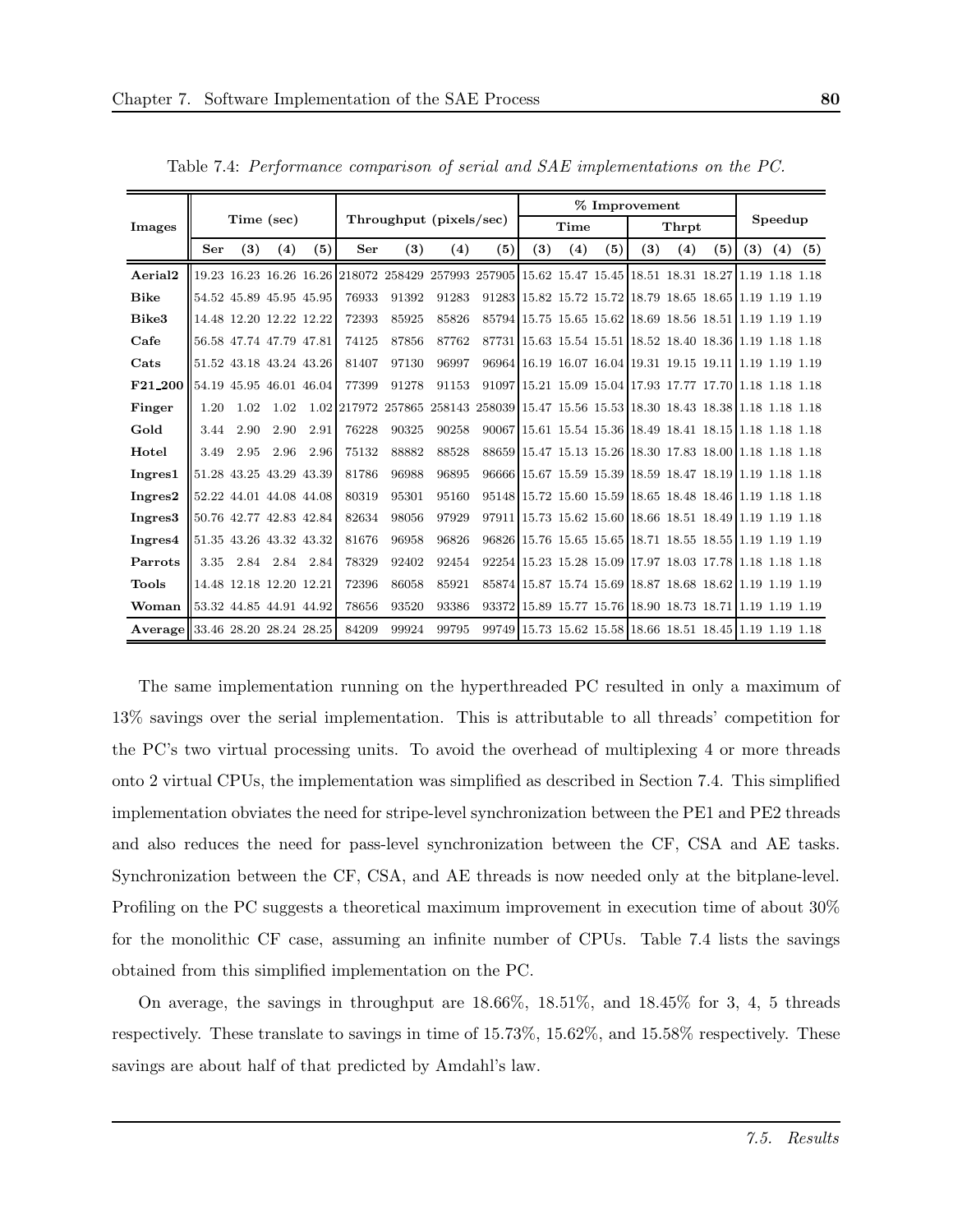## Chapter 8

# FPGA Implementation of the SAE Process

A new EBCOT tier-1 process called the split arithmetic encoder process was presented in Chapter 6. This process improves the throughput of an EBCOT tier-1 implementation by simultaneously performing multiple AE tasks while preserving a substantial portion of the coding efficiency of the encoder. An estimate of the potential savings of the new process showed that approximately 8% of encoding time can be saved. A multithreaded software implementation on a multiprocessor computing platform showed that the new process can improve the throughput by 50%. In this chapter an FPGA implementation of the SAE process offers even greater throughput improvement.

### 8.1 A Note on FPGA Hardware Implementations

Field programmable gate arrays (FPGA) are general purpose, reconfigurable arrays of repeated logic elements. These logic elements may be configured and connected in a variety of ways to achieve a desired functionality. The reconfigurable nature of the FPGA also means that they encounter larger combinatorial delays within circuits. This means that circuits implemented on an FPGA can only run on slower clocks when compared to the same circuits implemented in VLSI. Therefore FPGAs tradeoff flexibility for speed. However, hardware processing may be duplicated at reasonable cost; consequently, algorithms that are inherently parallel in nature can be effectively implemented on an FPGA to achieve substantially higher throughputs. In addition FPGAs consume less power than VLSI implementations making them more suitable for low power mobile applications.

The serial and the proposed SAE architectures were modeled in VHDL. Two versions of the SAE architecture were realized: the first, denoted as single symbol CF SAE, has a context formation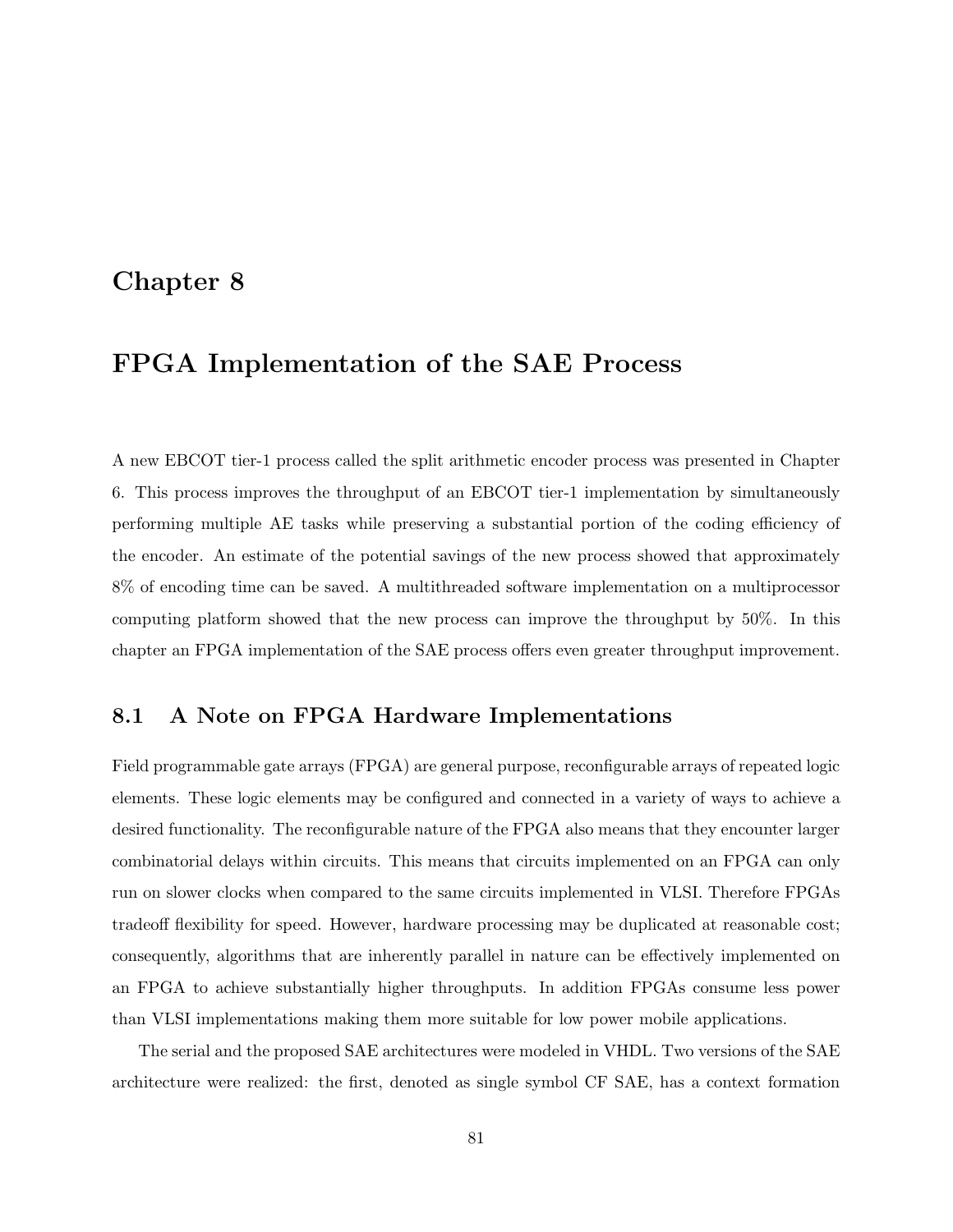unit that processes one bit at a time; the second, denoted as multiple symbol CF SAE, uses the idea in [22] to process an entire stripe column at once. Architectures' functionality was verified by simulating the systems in Modelsim 6.0 for sixteen test images from [18] and comparing the resulting streams of symbol-context pairs and embedded bitstreams to expected outputs. The hardware properties of the systems were obtained by synthesizing the VHDL in Altera's Quartus II version 5.0 FPGA synthesis hardware for an APEX20KE EP20K1000EFC672-1X device.

### 8.2 The Single Symbol CF Monolithic AE Implementation

The serial architecture for the EBCOT tier-1 encoder was derived from the serial process shown in Figure 6.1. We call this implementation "single symbol CF" because the CF module produces at most one symbol-context pair per clock cycle. We call it "monolithic AE" because the CSA processing has not been separated from the AE processing. Since all the CF tasks are performed serially, one after the other, they are assigned to the same CF hardware module. Similarly, since all the AE tasks are performed serially, they are assigned to the same AE hardware module. A schematic of the FPGA implementation of the serial architecture is shown in Figure 8.1. The CF module processes the quantized coefficients of each code-block and generates symbol-context pairs which are stored in a FIFO. The AE module reads the symbol-context pairs, one at a time from the FIFO and encodes them into a single bitstream for each code-block.



Figure 8.1: Block diagram of a serial implementation of EBCOT tier-1 on FPGA.

The rate of production of symbol-context pairs by the CF module is different from the rate of consumption of symbol-context pairs by the AE module. For example, during run-mode in the cleanup pass (Pass 2), when there is a run interruption, as many as four symbol-context pairs may be generated. Similarly whenever a coefficient becomes significant, two symbol-context pairs are generated. On the other hand, some clock cycles may not generate any symbol-context pairs at all. However, the AE module always consumes one symbol-context pair every clock cycle. To mitigate this mismatch in data production versus data consumption, a first in first out (FIFO) buffer is used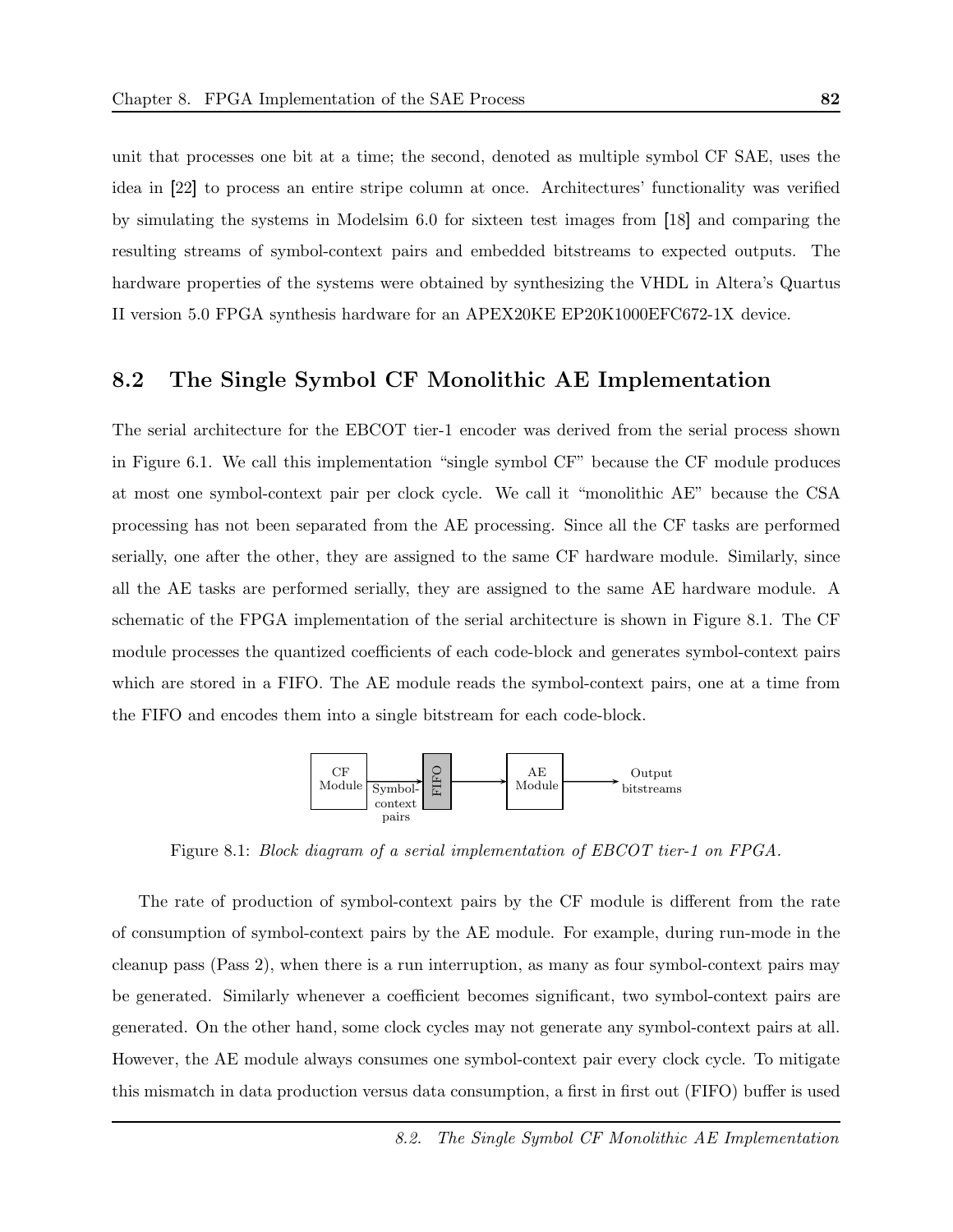between the CF and AE modules. The CF module generates the symbol-context pairs and writes them to the FIFO. The AE module reads the symbol-context pairs from the FIFO and encodes them into bitstreams.

In order to generate symbol-context pairs for each coefficient bit, the CF module needs access to five sets of data: (1) the coefficient bit, (2) the sign bit of the coefficient, (3) the significance state of the coefficient and its eight neighbors, (4) the delayed significance state of the coefficient, and (5) pass membership state of the coefficient. The maximum allowable size of a code-block is  $64 \times 64$ . So each set of data needs a memory of size  $64 \times 64 = 4$ K; consequently, a single code-block needs a memory of size  $5 \times 4K = 20K$ . The data in this memory is accessed in a stripe-column order. This is a complex memory access requirement and the bitplane data is stored in a manner consistent with this requirement to prevent increased latency and delay for memory reads. In particular, the information bits corresponding to each stripe column are grouped together to form a data word. The FPGA system is capable of reading one data word in each clock cycle. Also the information about neighboring stripes are made available in separate memories. This allows information from as many as three stripes to be read simultaneously in one clock cycle thereby minimizing the number of required memory accesses.

The AE module converts the symbol-context pairs to an embedded bitstream through a series of subtractions, additions, shifts and look-up table functions. The memory organization for the AE module is less challenging. The only memory requirement in the AE module is the state transition table, and it is easily implemented as a 1K ROM. The context state table and internal registers of the AE module are modeled as registers.

The FIFO between the CF and AE modules allows the two modules to be run at different clock frequencies. In our implementation, the AE module has the longer critical path and must be run at the slower clock frequency (10 MHz). The shorter critical path of the CF module allows it to be run at 40 MHz (nearly the maximum operating frequency of the CF module). Thus the serial EBCOT tier-1 process implementation is a true multirate hardware system. The size of the FIFO is an important consideration when optimizing the throughput of the entire system. Optimum throughput is obtained when the rate at which the symbol-context pairs are produced by the CF module matches the rate at which they are consumed by the AE module. When the CF produces symbol-context pairs faster, the FIFO becomes full and the CF module must stall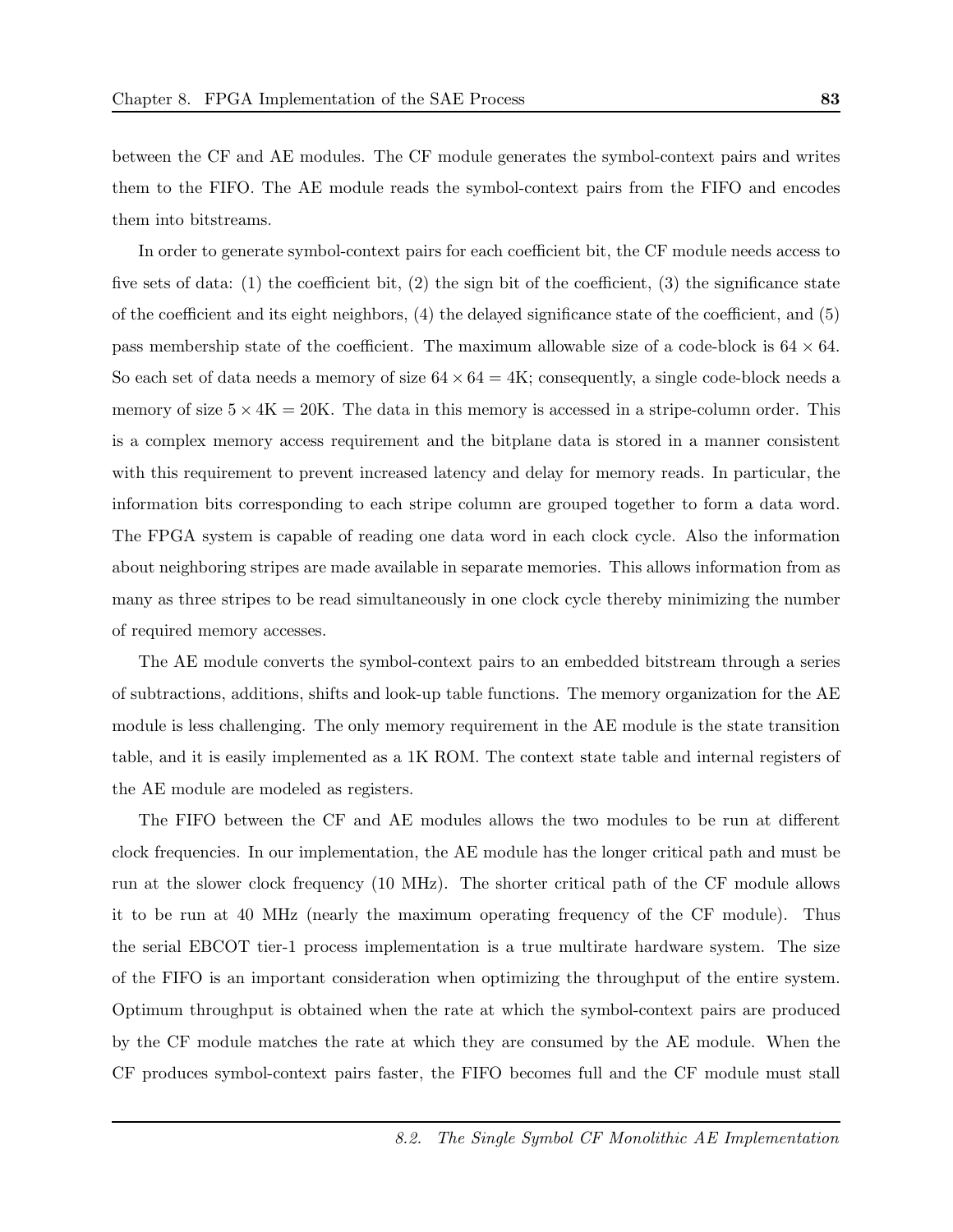processing until there is space in the FIFO. This is called write stalling. When the AE consumes symbol-context pairs faster, the FIFO becomes empty, and the AE module must stall processing until new symbol-context pairs become available. This is called read stalling.

In the serial architecture, a FIFO of infinite size would result in zero write stalling and thus maximum throughput for the system. But in real implementations, since the AE module is slower than the CF module, any FIFO of practical sizes will eventually fill up resulting in write stalling. The optimal size of the FIFO was determined by computing the execution time for encoding an entire image for several different FIFO sizes. Initially, as the FIFO size increased, the execution time decreased drmatically. But as the FIFO size increased beyond 4K words, we obtained negligible reduction in execution time. Thus 4K words is regarded as the optimal FIFO size for this implementation.

### 8.3 The Single Symbol CF Split AE Implementation

A new FPGA hardware architecture based on the SAE process for EBCOT tier-1 is shown in Figure 8.2. As before, since the CF tasks are dependent (as seen in Figure 6.2) and since the CF module is faster than the AE module, all the CF tasks have been assigned to one CF module. This CF module produces one symbol-context pair per clock cycle and hence is called "single symbol CF". Also since all the CSA tasks have to be performed one after the other, they are all assigned to one CSA module. Since the AE tasks are independent and may potentially be run in parallel we have four dedicated AE modules to perform all AE processing. There are four sets of FIFOs (called AE-FIFO) between the CF and AE modules that store the symbol-context pairs, one FIFO for each AE module. Similarly there is one FIFO (called CSA-FIFO) between the CF and CSA modules that stores symbol-context pairs. In addition there are four sets of FIFOs (called CS-FIFO) between the CSA and AE modules that stores context states at the end of coding passes as computed by the CSA module.

The CF module processes the code-block coefficients and generates symbol-context pairs. These symbol-context pairs are sent to the CSA-FIFO as well as one of the AE-FIFOs—which AE-FIFO is determined by a round-robin assignment. The symbol-context pairs from pass 1 go to AE-FIFO1, those from pass 2 go to AE-FIFO2 and so on. The symbol-context pairs from pass 5 are stored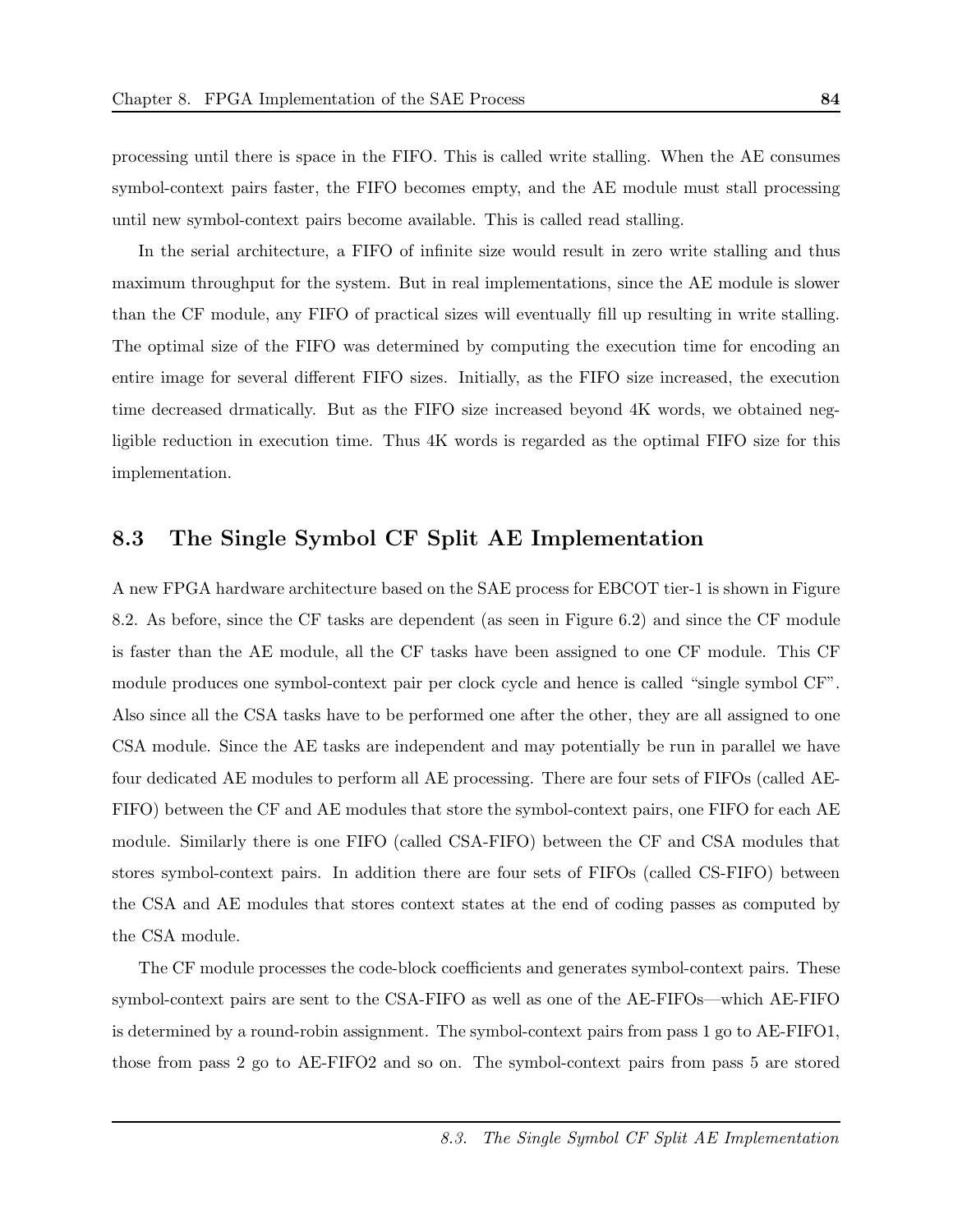

Figure 8.2: Block diagram of the proposed SAE implementation of EBCOT tier-1 on FPGA.

back in AE-FIFO1. This assignment ensures that the load of AE processing is equally distributed between the four AE modules. The CSA module reads the symbol-context pairs from the CSA-FIFO and computes the final context state tables for each pass. These final tables are then stored into one of the CS-FIFO (also based on a round-robin assignment). Each AE module reads the symbol-context pairs from its AE-FIFO and the latest context state table from it CS-FIFO and creates the encoded bitstream.

The natural choice in a parallel AE implementation would have been to use one dedicated AE module for each of the three coding passes. The reason for having four independent AE modules with round-robin assignment is the following. Test runs using several complete images show that within each bitplane, one of the coding passes is typically predominant and generates a large number of symbol-context pairs while the other two coding passes produce only a small number of symbolcontext pairs. For example, in the uppermost bitplanes the cleanup pass (pass 2) dominates, in the middle bitplanes the significance propagation pass (pass 0) dominates and in the lower bitplanes the magnitude refinement pass (pass 1) dominates. Three dedicated AE modules would result in one of the AE modules being loaded more than the other two. Consequently the corresponding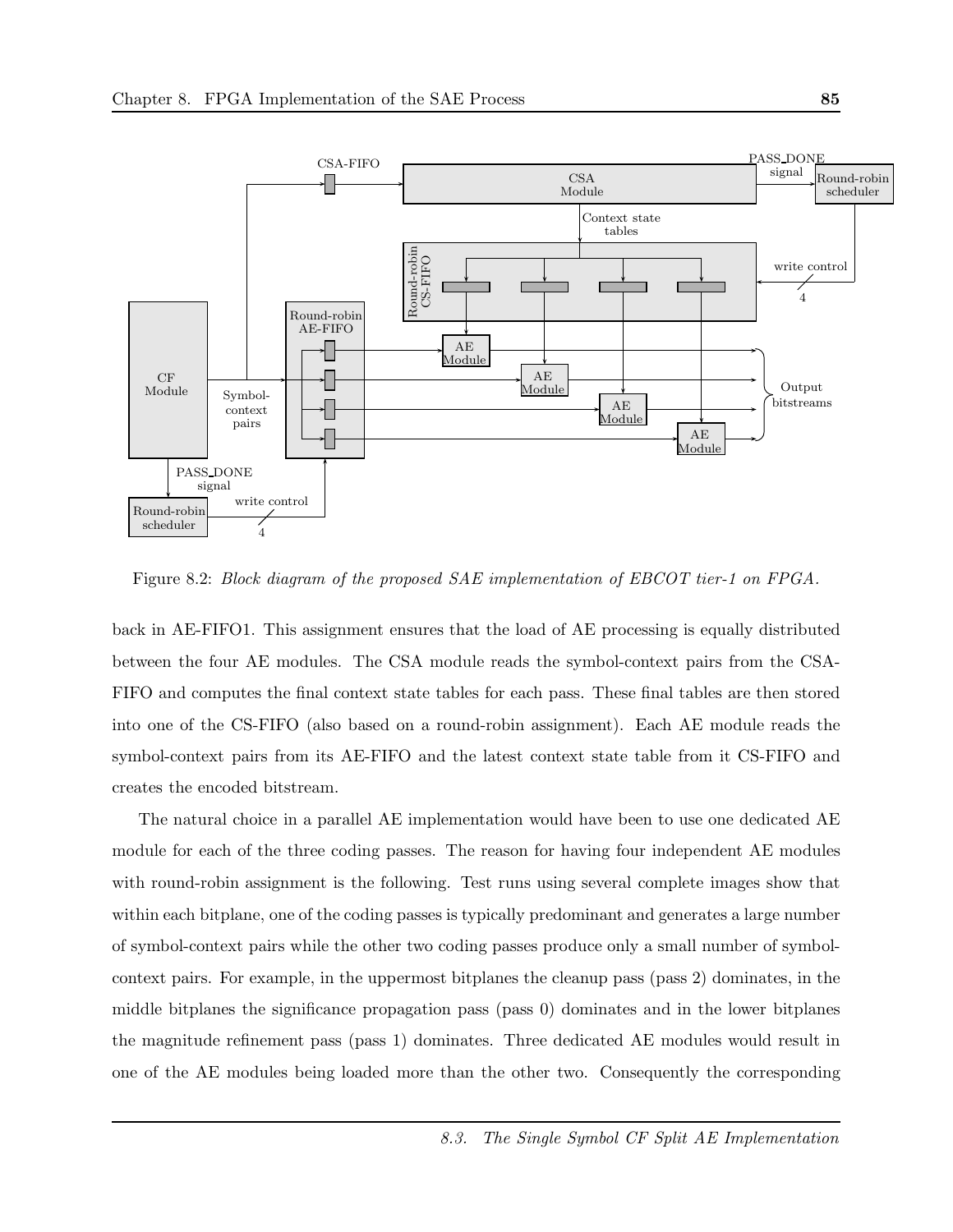AE-FIFO would fill up quickly and result in write stalling overall throughput degradation. Four non-dedicated AE modules with a round robin assignment avoids write stalling and improves the overall throughput.

After synthesizing the circuit and placing and routing it on the FPGA board, the AE module again had the longest critical path and had to run at the slowest clock speed (10 MHz). As before, the CF module was run at four times the clock speed of the AE module (40 MHz). The CSA module had a maximum clock speed that was intermediate between CF and AE. The CSA module was run at twice the speed (20 MHz) of the AE module. The optimal sizes of the FIFO were determined using the same empirical method that was used for the serial architecture.

#### 8.4 The Multiple Symbol CF Split AE Implementation

The single symbol CF SAE implementation suffers from significant read stalling in the CSA module. The read stalling data from 16 of the standard test images is shown in Table 8.1. The table shows that on the average 25.22% of CSA clock cycles are wasted waiting for new symbol-context pairs to be generated by the CF module. This is in spite of the fact that the CSA is already running at twice the clock speed as the CF module. This significant read stalling in the CSA adversely affects the overall throughput of the system.

Gupta et. al's architecture [22] that processes an entire stripe column at once and generates all the symbol-context pairs for that stripe column in one clock cycle was implemented to make the CF module produce the symbol-context pairs faster. This necessitated changing the FIFOs (both CSA and AE) to allow for multiple symbol-context pairs to be written in a single clock cycle. FIFO design requires that the number of words (symbol-context pairs) to be written in each write operation must be determined before hand. An analysis was performed to determine this optimal number. The *Parrots* image was encoded using EBCOT and the number of symbol-context pairs that were generated from each stripe column for all coding passes for all bitplanes for all codeblocks was counted. The empirical probability density function and cumulative density function computed from the analysis is shown in Figure 8.3. Here the estimated probability of a stripe column generating different numbers of symbol-context pairs is depicted. The smallest number of symbol-context pairs that may be generated is 0 and the largest is 10. The largest number is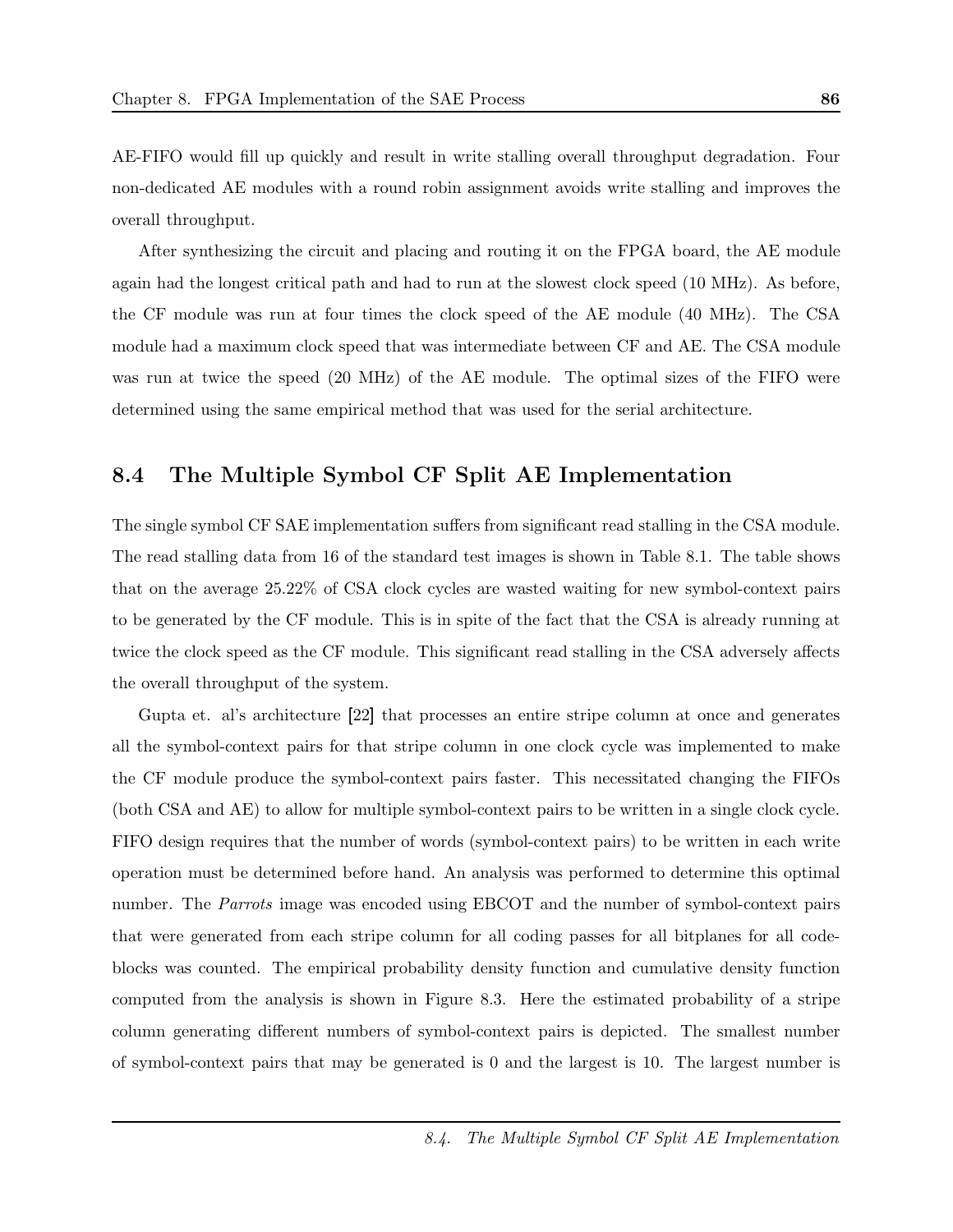| Images                | <b>CF</b> Throughput | <b>Total CSA Clocks</b> | CSA Read Stalls | % CSA Read Stalls |
|-----------------------|----------------------|-------------------------|-----------------|-------------------|
| Aerial <sub>2</sub>   | 14260853             | 57645678                | 15725169        | 27.28             |
| <b>Bike</b>           | 13716717             | 141073682               | 42454330        | 30.09             |
| Bike3                 | 13196415             | 42253221                | 13742187        | 32.52             |
| $\operatorname{Cafe}$ | 13591509             | 159039334               | 48814777        | 30.69             |
| Cats                  | 14838178             | 117322921               | 28967593        | 24.69             |
| F21 <sub>-200</sub>   | 12563563             | 145695977               | 2085408         | 1.43              |
| Finger                | 14702318             | 3524606                 | 894116          | 25.37             |
| Gold                  | 14027776             | 8955301                 | 2550756         | 28.48             |
| Hotel                 | 13618206             | 9355091                 | 2850613         | 30.47             |
| Ingres1               | 14410961             | 116460690               | 31214922        | 26.80             |
| Ingres2               | 14287347             | 123378768               | 33733839        | 27.34             |
| Ingres <sub>3</sub>   | 14465377             | 111927711               | 29770029        | 26.60             |
| Ingres4               | 14329847             | 115694712               | 31472822        | 27.20             |
| Parrots               | 13461957             | 9210229                 | 2904537         | 31.54             |
| <b>Tools</b>          | 13424752             | 42346686                | 13291537        | 31.39             |
| Woman                 | 14223347             | 131652805               | 36411582        | 27.66             |
| Average               | 13944945             | 1335537412              | 336884217       | 25.22             |

Table 8.1: CF throughput and CSA read stalling for single symbol CF SAE implementation.

encountered during run mode in the cleanup pass—a run interruption is experienced for the first coefficient and each of the succeeding three coefficients in the stripe column are significant.

Figure 8.3 indicates that for almost all the cases (as much as 90%), the stripe columns generate 4 or fewer symbol-context pairs. So the FIFOs were designed to populate as many as four symbolcontext pairs in one write cycle. For most stripe columns, one clock cycle should suffice to write all generated symbol-context pairs into the FIFO. Very few stripe columns would need two write cycles and almost no stripe columns would need three write cycles.

With these changes (after synthesis, placement and routing), the AE module was found to run at a maximum speed of 9.25 MHz. Also, the length of the critical path in the new multiple symbol CF module doubled from the previous single symbol CF implementation. Thus the CF module ran at twice the speed of the AE module, i.e. 18.5 MHz. Despite halving its clock rate, the CF module now produced symbol-context pairs faster and the CSA module was unable to keepup—the result was significant write stalling on the CF side of the CSA-FIFO. To counter this, the CSA module was pipelined to reduce the largest delay within the module, and make it run at a much higher clock rate. The pipelined CSA module ran at four times the speed of the AE module, i.e 37 MHz.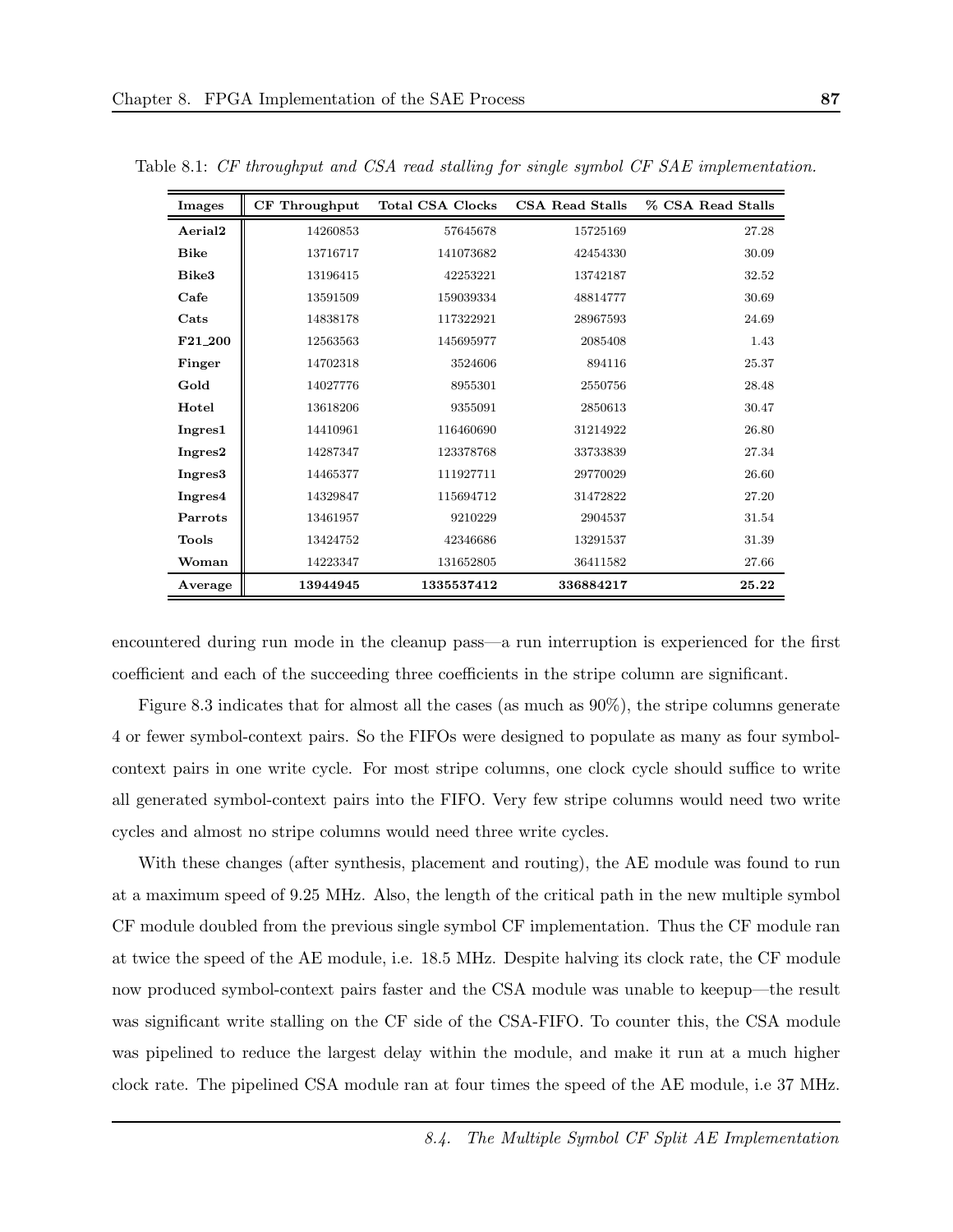

Figure 8.3: Probability density and cumulative density of the number of symbol-context pairs generated per stripe column.

This new implementation minimized the read and write stalling in the FIFOs and also provided the four AEs with symbol-context pairs at a much faster rate. The CSA read stalling data for the multiple symbol CF SAE implementation is shown in Table 8.2.

The table shows that the overall read stalling in the CSA has been reduced to 0.03% of the total CSA clock cycles. In addition the overall throughput of the CF module (expressed in symbolcontext pairs generated per second) increased from 13944945 to 22089016, or 58.4%. This means that the four AE modules are able to acquire symbol-context pairs 1.58 times faster than with the single symbol CF module. This results in increased parallel processing by the AE modules and therefore increased overall throughput for the SAE process.

#### 8.5 Results

A summary of the performance results from the three implementations is shown in Table 8.3. The three implementations are represented by the following acronyms: (1) "Ser" for the single symbol CF monolithic AE serial implementation, (2) "SS" for the single symbol CF SAE implementation, and (3) "MS" for the multiple symbol CF SAE implementation. The comparisons are in terms of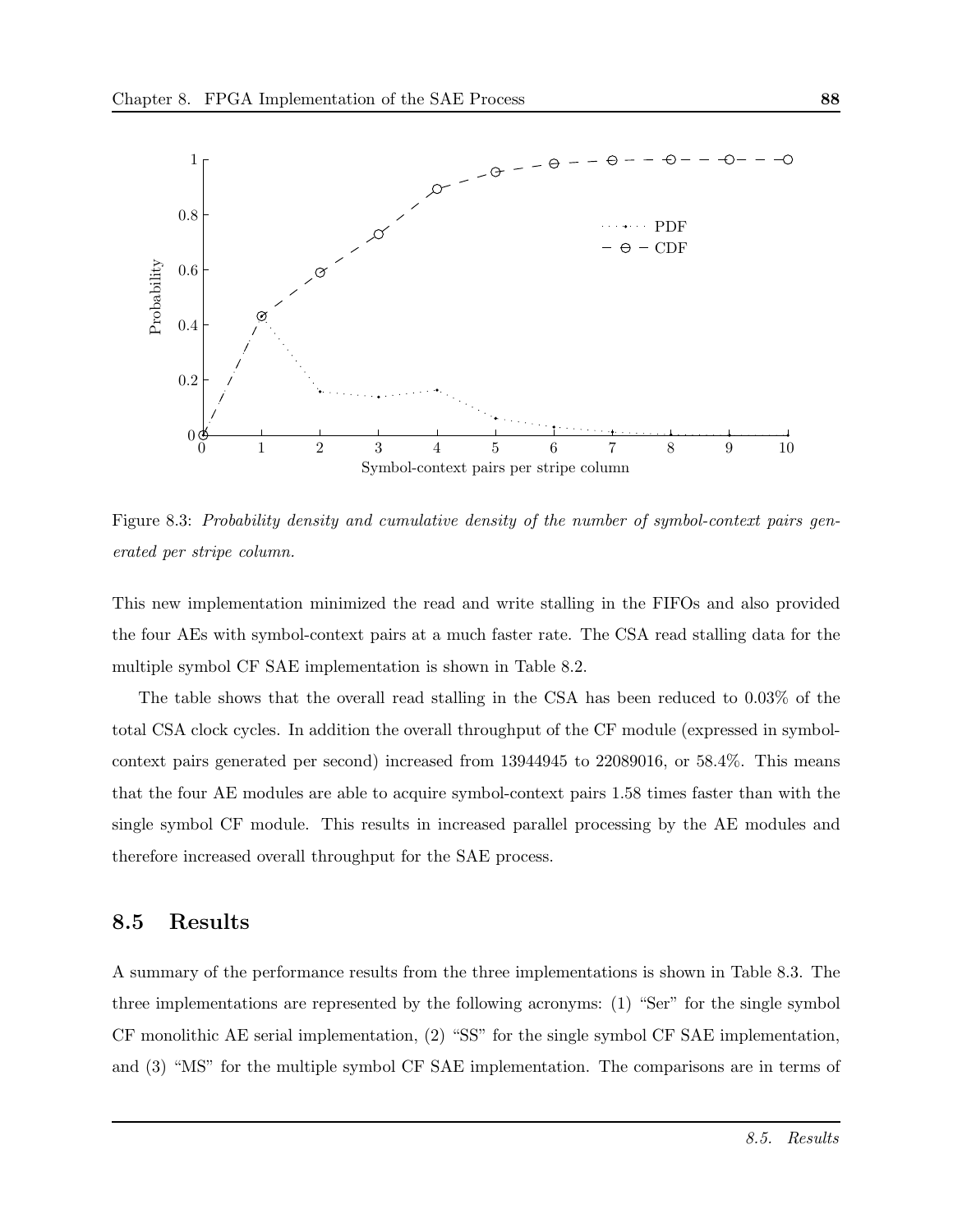| Images              | CF Throughput | <b>Total CSA Clocks</b> | CSA Read Stalls | % CSA Read Stalls |
|---------------------|---------------|-------------------------|-----------------|-------------------|
| Aerial <sub>2</sub> | 23387494      | 32514280                | 14538           | 0.04              |
| <b>Bike</b>         | 21566713      | 82996286                | 8608            | 0.01              |
| Bike3               | 20903108      | 24674627                | 19876           | 0.08              |
| Cafe                | 21617464      | 92493965                | 11921           | 0.01              |
| Cats                | 23537244      | 68415615                | 12280           | 0.02              |
| F21 <sub>-200</sub> | 19342726      | 87536397                | 23207           | 0.03              |
| Finger              | 24361691      | 1967589                 | 14978           | 0.76              |
| Gold                | 22294356      | 5212195                 | 16484           | 0.32              |
| Hotel               | 21500519      | 5481070                 | 13460           | 0.25              |
| Ingres1             | 22558862      | 68818082                | 10218           | 0.01              |
| Ingres2             | 22487944      | 72508578                | 13078           | 0.02              |
| Ingres3             | 22547560      | 66422541                | 14927           | 0.02              |
| Ingres4             | 22387439      | 68501191                | 12004           | 0.02              |
| Parrots             | 21033004      | 5452853                 | 10240           | 0.19              |
| Tools               | 21385681      | 24589420                | 17003           | 0.07              |
| Woman               | 22512453      | 76940656                | 14206           | 0.02              |
| Average             | 22089016      | 784525345               | 227028          | 0.03              |

Table 8.2: CF throughput and CSA read stalling for multiple symbol CF SAE implementation.

three performance measures: (1) number of clock cycles consumed, (2) execution time in seconds, and (3) throughput in pixels per second. The reason for including both the clock cycles as well as the execution time is that the different implementations run on different clock frequencies; execution time normalizes this difference. Throughput normalizes the difference in image sizes.

Throughputs of grayscale and color images must be considered separately since grayscale images have one wavelet coefficient per pixel and color images have three wavelet coefficients per pixel. Consequently the throughput of grayscale images (Aerial2 and F21 200 in Table 8.3) are substantially larger than that of color images.

The improvements obtained using the two new SAE implementations are expressed in two different forms. First the percentage improvement obtained over the serial implementation is computed. In order to compute the percentage improvement in execution time for the multiple symbol CF SAE implementation, the following formula is used.

$$
P_{\rm MS}^{\rm Time} = \frac{T_{\rm Ser} - T_{\rm MS}}{T_{\rm Ser}} \times 100 \tag{8.1}
$$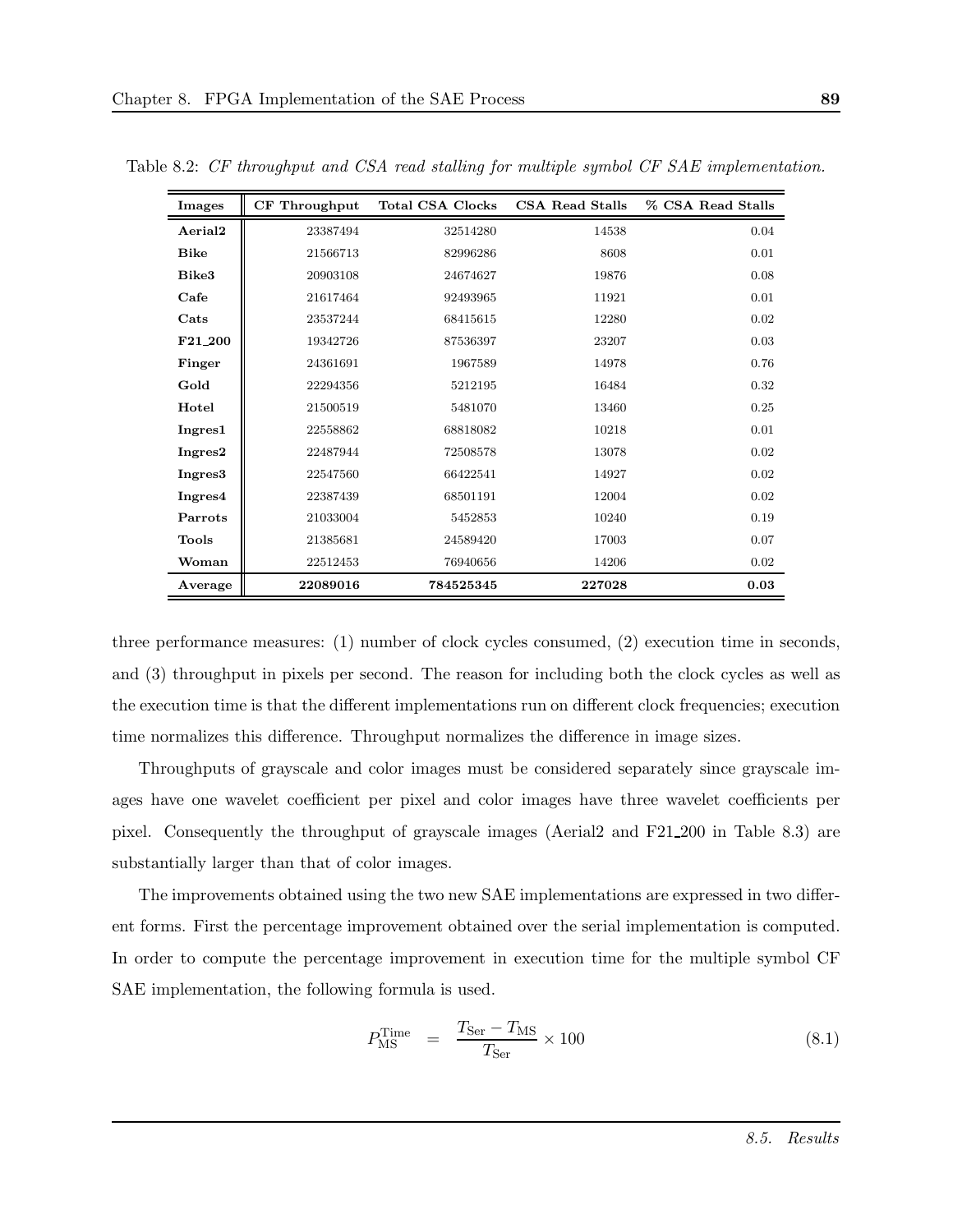|                       |                                             | Clock Cycles               |                            | Time<br>(sec) |  |                      | Throughput<br>(pixels/sec)     |        |                                                                                          | <b>Percentage Improvement</b> |                          |                         |                          |        |                                            | Speedup     |       |       |       |           |       |
|-----------------------|---------------------------------------------|----------------------------|----------------------------|---------------|--|----------------------|--------------------------------|--------|------------------------------------------------------------------------------------------|-------------------------------|--------------------------|-------------------------|--------------------------|--------|--------------------------------------------|-------------|-------|-------|-------|-----------|-------|
| <b>Images</b>         |                                             |                            |                            |               |  |                      |                                | Cycles |                                                                                          | Time                          |                          | Thrpt                   |                          | Cycles |                                            | <b>Time</b> |       | Thrpt |       |           |       |
|                       | Ser                                         | SS                         | $\overline{\text{MS}}$     | Ser           |  | SS MS                | Ser                            | SS     | $\overline{\mathbf{MS}}$                                                                 | ${\bf SS}$                    | $\overline{\mathbf{MS}}$ | ${\bf SS}$              | $\overline{\mathbf{MS}}$ | SS     | $\overline{\rm MS}$                        |             | SS MS |       | SS MS |           | SS MS |
| Aerial <sub>2</sub>   |                                             |                            | 41138355 28825239 16257653 |               |  |                      | 4.11 2.88 1.76 1019560 1455080 |        | 2386403                                                                                  |                               | 29.93 60.48              | 29.93 57.28             |                          |        | 42.72 134.06 1.43 2.53 1.43 2.34           |             |       |       |       | 1.43 2.34 |       |
| <b>Bike</b>           |                                             |                            | 97052539 70539579 41500000 |               |  | $9.71$ 7.05 4.49     | 432168                         | 594603 | 934875                                                                                   |                               | 27.32 57.24              | 27.32 53.77             |                          |        | 37.59 116.32 1.38 2.34 1.38 2.16 1.38 2.16 |             |       |       |       |           |       |
| Bike3                 |                                             |                            | 27959215 21127791 12338000 |               |  | $2.80$ $2.11$ $1.33$ | 375038                         | 496302 | 786135                                                                                   |                               | 24.43 55.87              | 24.43 52.29             |                          |        | 32.33 109.61 1.32 2.27 1.32 2.10 1.32 2.10 |             |       |       |       |           |       |
| $_{\rm Cafe}$         | 108244563 79522549 46248519 10.82 7.95 5.00 |                            |                            |               |  |                      | 387484                         | 527436 | 838888                                                                                   |                               | 26.53 57.27              |                         | 26.53 53.81              |        | 36.12 116.50 1.36 2.34 1.36 2.16 1.36 2.16 |             |       |       |       |           |       |
| $\operatorname{Cats}$ |                                             |                            | 87138753 58663588 34209344 |               |  | 8.71 5.87 3.70       | 481336                         | 714976 | 1134114                                                                                  |                               |                          | 32.68 60.74 32.68 57.56 |                          |        | 48.54 135.62 1.49 2.55 1.49 2.36 1.49 2.36 |             |       |       |       |           |       |
| F21_200               |                                             |                            | 92219518 72849881 43769735 |               |  | $9.22$ 7.28 4.73     | 454817                         | 575746 | 886396                                                                                   |                               | 21.00 52.54              | 21.00 48.69             |                          | 26.59  | $94.89$ 1.27 2.11 1.27 1.95 1.27 1.95      |             |       |       |       |           |       |
| Finger                | 2584713                                     | 1764216                    | 983830                     |               |  |                      | 0.26 0.18 0.11 1014209 1485895 |        | 2464686                                                                                  |                               |                          | 31.74 61.94 31.74 58.85 |                          |        | 46.51 143.02 1.47 2.63 1.47 2.43 1.47 2.43 |             |       |       |       |           |       |
| Gold                  | 6294280                                     | 4478846                    | 2606203                    |               |  | $0.63$ 0.45 0.28     | 416480                         | 585294 | 930408                                                                                   |                               | 28.84 58.59              | 28.84 55.24             |                          |        | 40.53 123.40 1.41 2.42 1.41 2.23 1.41 2.23 |             |       |       |       |           |       |
| Hotel                 | 6386438                                     | 4678633                    | 2740600                    |               |  | $0.64$ 0.47 0.30     | 410470                         | 560300 | 884781                                                                                   |                               | 26.74 57.09              | 26.74 53.61             |                          |        | 36.50 115.55 1.37 2.33 1.37 2.16 1.37 2.16 |             |       |       |       |           |       |
| Ingres1               |                                             |                            | 84066476 58232555 34411000 |               |  | 8.41 5.82 3.72       | 498927                         | 720268 | 1127468                                                                                  |                               | 30.73 59.07              | 30.73 55.75             |                          |        | 44.36 125.98 1.44 2.44 1.44 2.26 1.44 2.26 |             |       |       |       |           |       |
| Ingres2               |                                             |                            | 88296978 61691449 36256000 |               |  | 8.83 6.17 3.92       | 475022                         | 679884 | 1070094                                                                                  |                               | 30.13 58.94              | 30.13 55.61             |                          |        | 43.13 125.27 1.43 2.44 1.43 2.25 1.43 2.25 |             |       |       |       |           |       |
| Ingres <sub>3</sub>   | 81104114 55966091 33212807                  |                            |                            |               |  | 8.11 5.60 3.59       | 517151                         | 749437 | 1168143                                                                                  |                               | 30.99 59.05              | 30.99 55.73             |                          |        | 44.92 125.88 1.45 2.44 1.45 2.26 1.45 2.26 |             |       |       |       |           |       |
| Ingres4               |                                             |                            | 83053334 57849496 34252132 |               |  | 8.31 5.78 3.70       | 505013                         | 725037 | 1132698                                                                                  |                               | 30.35 58.76              | 30.35 55.41             |                          |        | 43.57 124.29 1.44 2.42 1.44 2.24 1.44 2.24 |             |       |       |       |           |       |
| Parrots               | 6241969                                     | 4606486                    | 2726532                    |               |  | $0.62$ 0.46 0.29     | 419970                         | 569076 | 889347                                                                                   |                               | 26.20 56.32              | 26.20 52.78             |                          |        | 35.50 111.76 1.36 2.29 1.36 2.12 1.36 2.12 |             |       |       |       |           |       |
| <b>Tools</b>          |                                             | 28490476 21175285 12295099 |                            |               |  | 2.85 2.12 1.33       | 368044                         | 495189 | 788878                                                                                   |                               | 25.68 56.84              | 25.68 53.35             |                          |        | 34.55 114.34 1.35 2.32 1.35 2.14 1.35 2.14 |             |       |       |       |           |       |
| Woman                 |                                             |                            | 93716604 65828973 38472000 |               |  | $9.37$ 6.58 4.16     | 447552                         | 637152 | 1008456                                                                                  |                               | 29.76 58.95              | 29.76 55.62             |                          |        | 42.36 125.33 1.42 2.44 1.42 2.25 1.42 2.25 |             |       |       |       |           |       |
| Average               |                                             |                            |                            |               |  |                      |                                |        | 482755 675183 1063199 28.50 58.00 28.50 54.59 39.86 120.24 1.40 2.38 1.40 2.20 1.40 2.20 |                               |                          |                         |                          |        |                                            |             |       |       |       |           |       |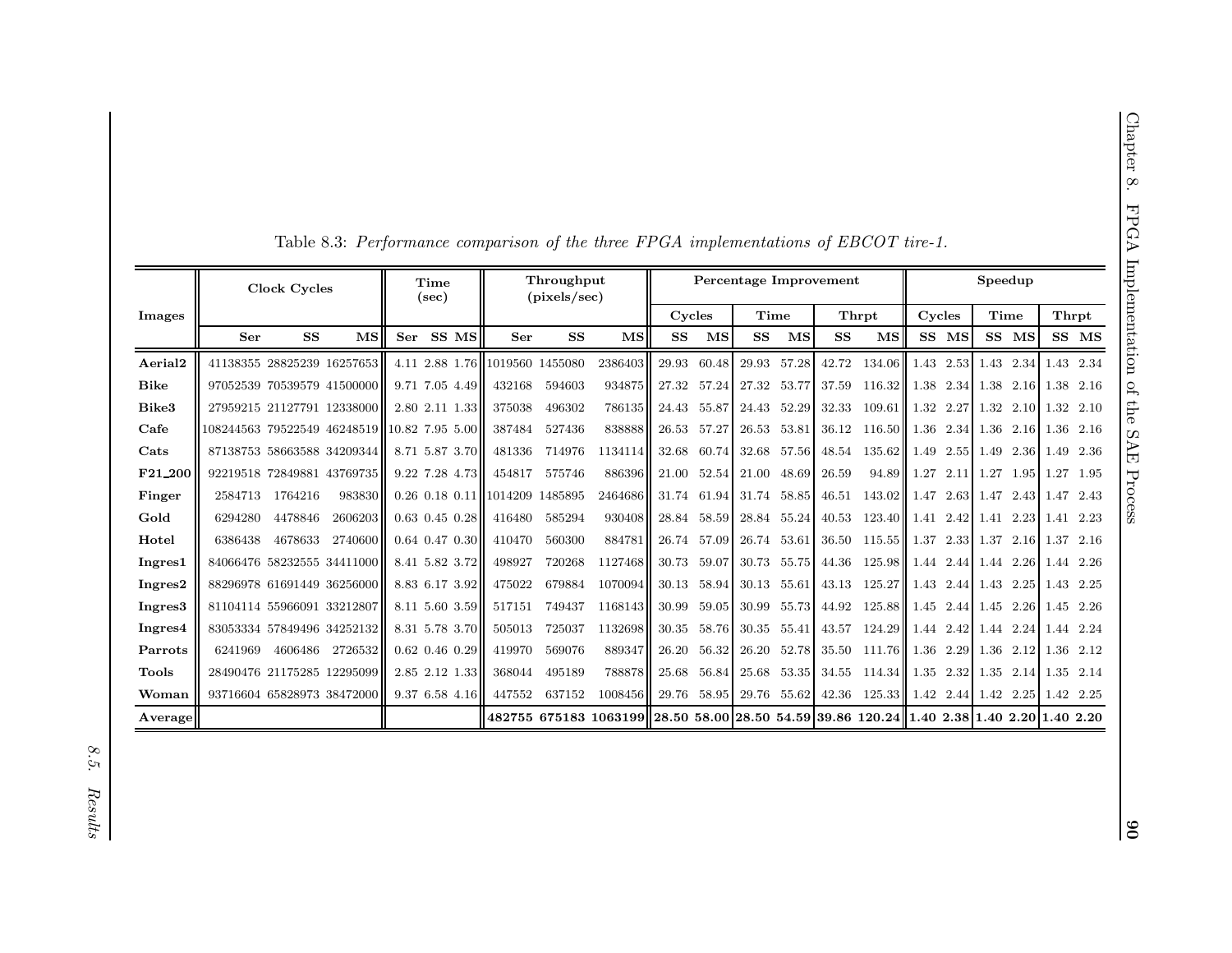The improvement is also expressed in terms of the speedup factor. In order to compute the speedup in execution time for the multiple symbol CF SAE implementation, the following formula is used.

$$
S_{\rm MS}^{\rm Time} = \frac{T_{\rm Ser}}{T_{\rm MS}} \tag{8.2}
$$

On average, for clock cycle efficiency, there is a 28.5% improvement of the single symbol CF SAE over the serial implementation and a 58% improvement of the multiple symbol CF SAE over the serial implementation. When we look at execution time, the improvement for the single symbol CF SAE is the same 28.5%. This is because there is no difference in AE clock frequency between the serial and the single symbol SAE implementations. But the execution time improvement for multiple symbol SAE is 54.59%—slightly lower than the improvement for clock cycle efficiency since it uses a slower AE clock frequency. This illustrates why it is important to compare performance in real execution times instead of just clock cycle efficiency.

Throughput comparisons reveal that, on average, the single symbol CF SAE implementation improves throughput by 39.86% while the multiple symbol CF SAE implementation improves it by 120.24%. These are equivalent to speedup factors of 1.4 and 2.2 respectively.

Figure 8.4 compares execution times of tasks in the serial and SAE architectures as they process coding passes 8 to 14 of code-block 30 of the Parrots image. The figure shows start and end times for the AE tasks in the serial implementation and the CSA and AE tasks in the single symbol CF SAE implementation. The light and dark blue bars denote the time taken by the CSA module to process the CSA task in each coding pass; the light blue portion denotes time spent processing and the dark blue portion denotes time spent idle due to read stalling (waiting for the CF module to produce symbol-context pairs). The CSA module processes the CSA tasks serially and has to wait for the completion of a CSA task in one pass before it can start processing the CSA task for the successive pass. The green bars indicate the execution time for the AE tasks in the SAE architecture. Because there is no causal dependency between these tasks and the architecture includes four AE modules, up to four AE tasks may be in progress at any one time. The only constraint on the start time of an AE task is that the CSA task from the previous pass must be complete. As seen in the figure, this allows a substantial amount of AE processing to be performed in parallel, thus allowing the SAE implementation to finish faster. The figure also shows that the single symbol CF SAE implementation is hampered by significant read stalling in the CSA (dark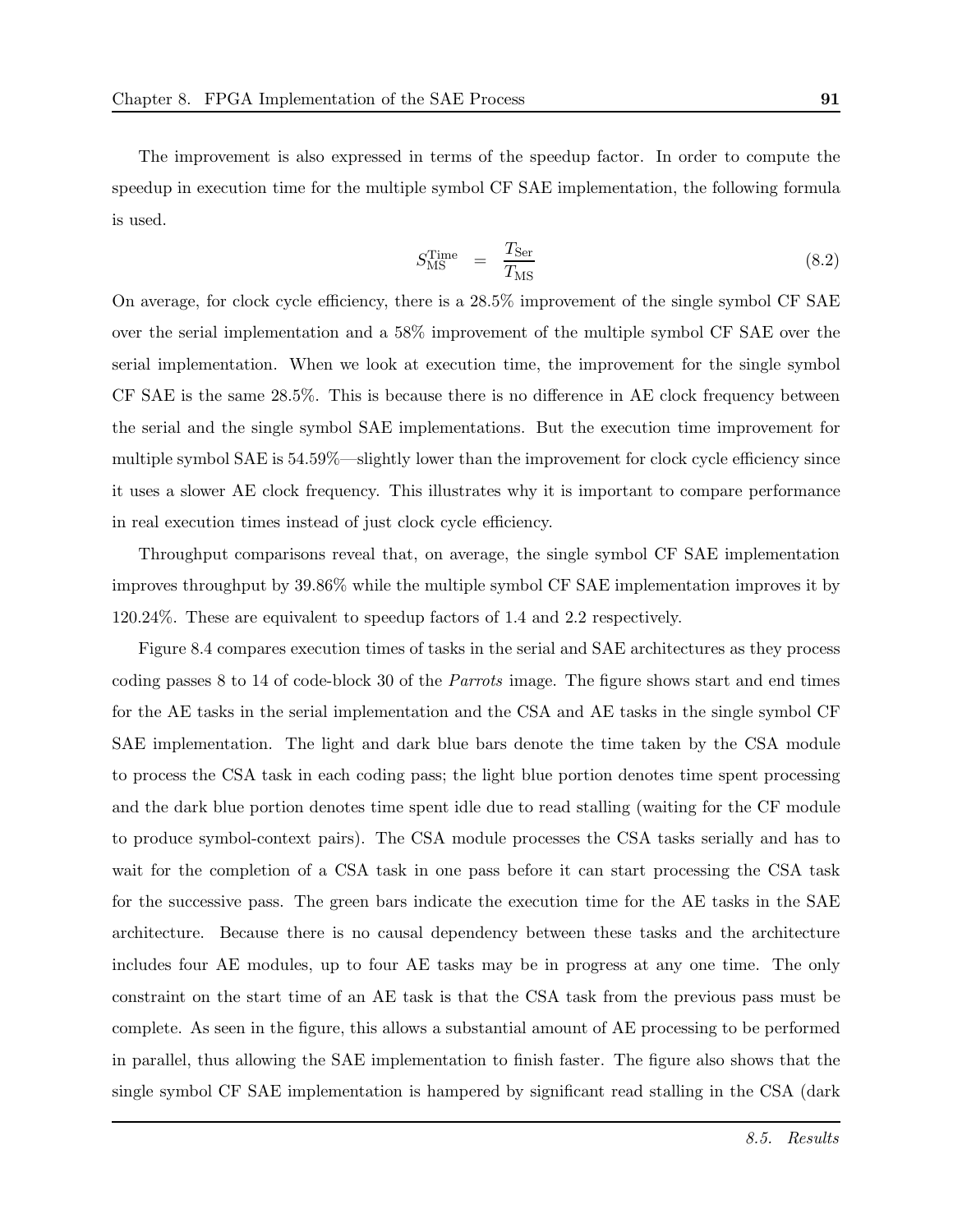

Figure 8.4: Comparison of execution times of serial AE, CSA, and SAE for some coding passes.

blue bars), which has been rectified in the multiple symbol CF SAE implementation. Figure 8.5 shows the same type of graphs for all passes of code-block 30; it reveals how clock cycle savings accumulate as passes are processed.

The hardware implementations of the SAE process achieve higher throughput due to a reason slightly different from the estimates or the software implementation. In the estimates as well as the software implementation, we extract the CSA task out of the AE task because the CSA task consumes less time. In the case of the hardware implementations, the simpler CSA module runs on a faster clock and is therefore able to process the symbol-context pairs much faster. Because the CSA runs at twice or four times the speed of the AE module, CSA tasks are completed well ahead of the AE tasks. This results in a substantial amount of potential parallel processing for AE tasks. This scale of parallelism is not achievable using a software implementation on reasonable computing platforms.

The serial architecture presented in [7] is widely accepted and used for comparison; however, it fails to properly account for significance propagation [22]. Other work concentrates on the percentage clock cycles saved in the CF module [23–25, 27]. However, clock cycles do not tell the whole story because they do not reflect the design's maximum operating frequency. Moreover, designs of only the CF module do not account for the mismatch between the rate of symbol-context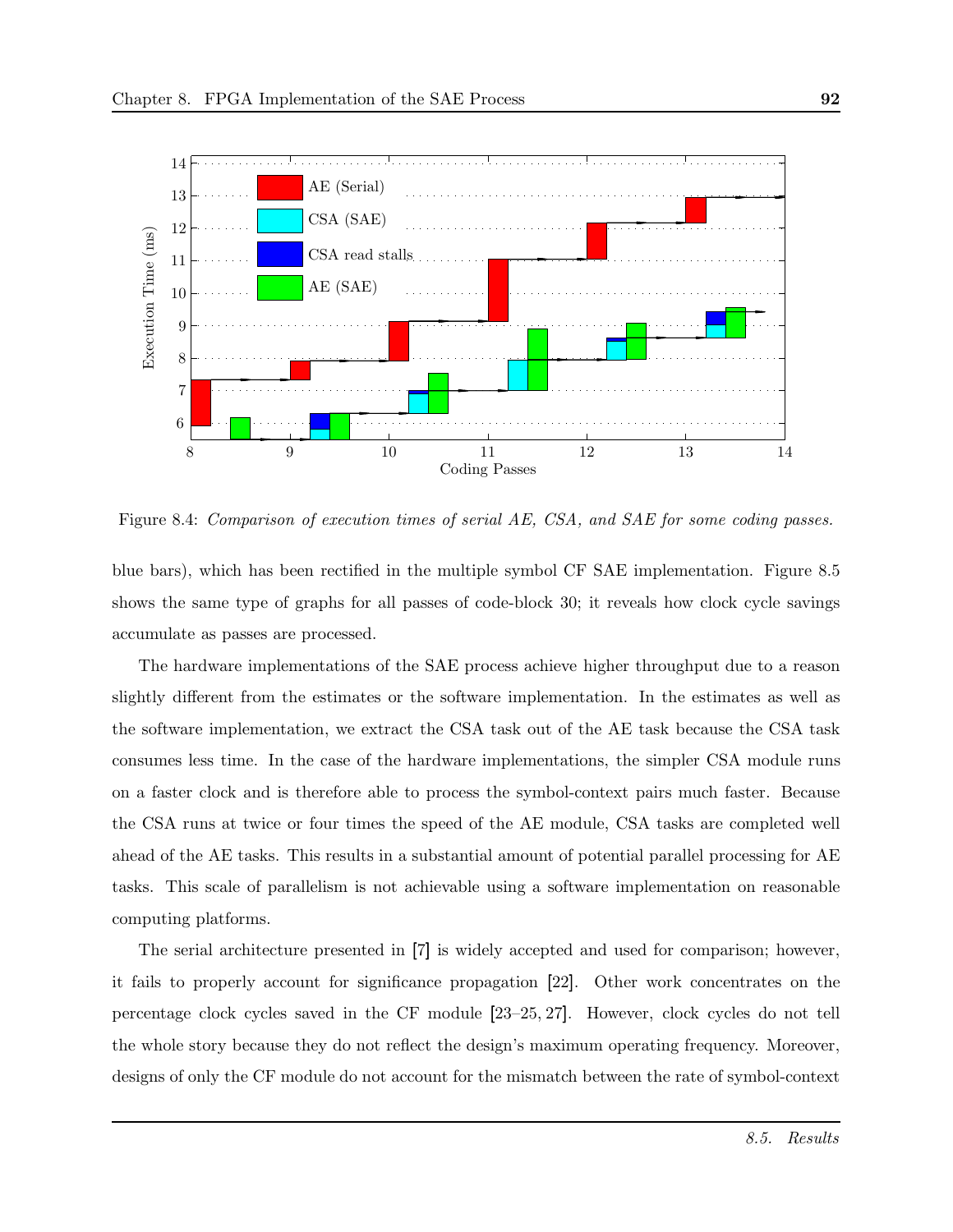

Figure 8.5: Comparison of execution times of serial AE and SAE for all coding passes of code-block 30 of Parrots image.

generation by the CF module and the rate of symbol-context consumption by the CSA and AE modules. The resulting read and write stalling can significantly degrade performance of a complete EBCOT tier-1 implementation. By contrast, our comprehensive approach includes the interaction between the CF and AE modules and estimates the overall throughput of the encoder.

Furthermore, previous pass-parallel and sample-parallel architectures sacrifice coding efficiency in order to achieve the speedup. Our work is unique in that we achieve improved overall throughput while preserving most of JPEG2000's coding efficiency. Our average system throughput improvement of 120.24% compares favorably with the 33% improvement estimated in [22] using a multiple symbol encoding AE module. We achieve this considerable improvement by sacrificing a small amount of coding efficiency and by using some extra hardware.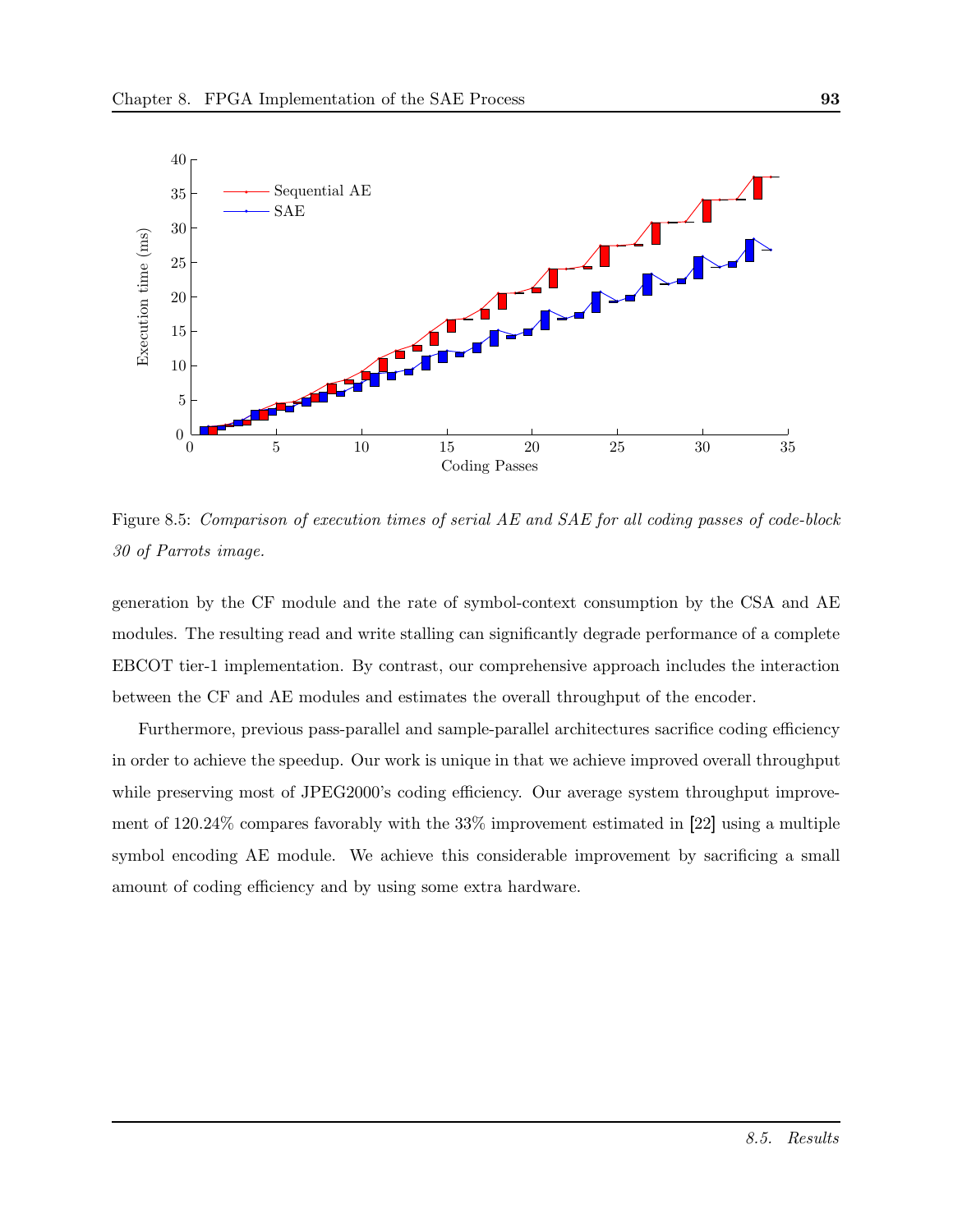## Chapter 9

# Conclusions and Future Work

#### 9.1 Conclusions

JPEG2000 is the state of the art image coding standard that outperforms the older JPEG standard for all images across all bit rates. In addition to the improvement in compressed image quality JPEG2000 possesses unique features like embedded encoding that enables resolution and quality scalability of compressed images. These features are critical in mobile, wireless imaging systems where speed, power and size/weight constraints are challenging. Field programmable gate arrays (FPGA) are ideal candidates for such applications. This dissertation presented new perceptual weights that improve the subjective quality of coded images as well as new hardware and software architectures that achieve high throughput while maintaining coding efficiency.

New perceptual weights that improved the subjective quality of compressed images at low bit rates were designed by combining information from both the human contrast sensitivity function and the standard deviation within a subband or code-block. They were compared to the contrast sensitivity function (CSF) perceptual weights that are part of the JPEG2000 standard. The new perceptual weights based on the CSF and subband standard deviation,  $W_{C-SSD}(s)$ , performed better than the JPEG2000 CSF weights,  $W_C(s)$ , for high frequency images, but they performed worse for low frequency images. Weights based solely on subband standard deviation,  $W_{SSD}(s)$ , performed worse than the JPEG2000 CSF weights for all images at all compression ratios. This suggests that the underlying human contrast sensitivity function plays a more important role in perceptual quality than the amount of activity in a subband. JPEG2000's tiling feature can be used to divide an image into high, medium and low frequency tiles. Our results suggest that the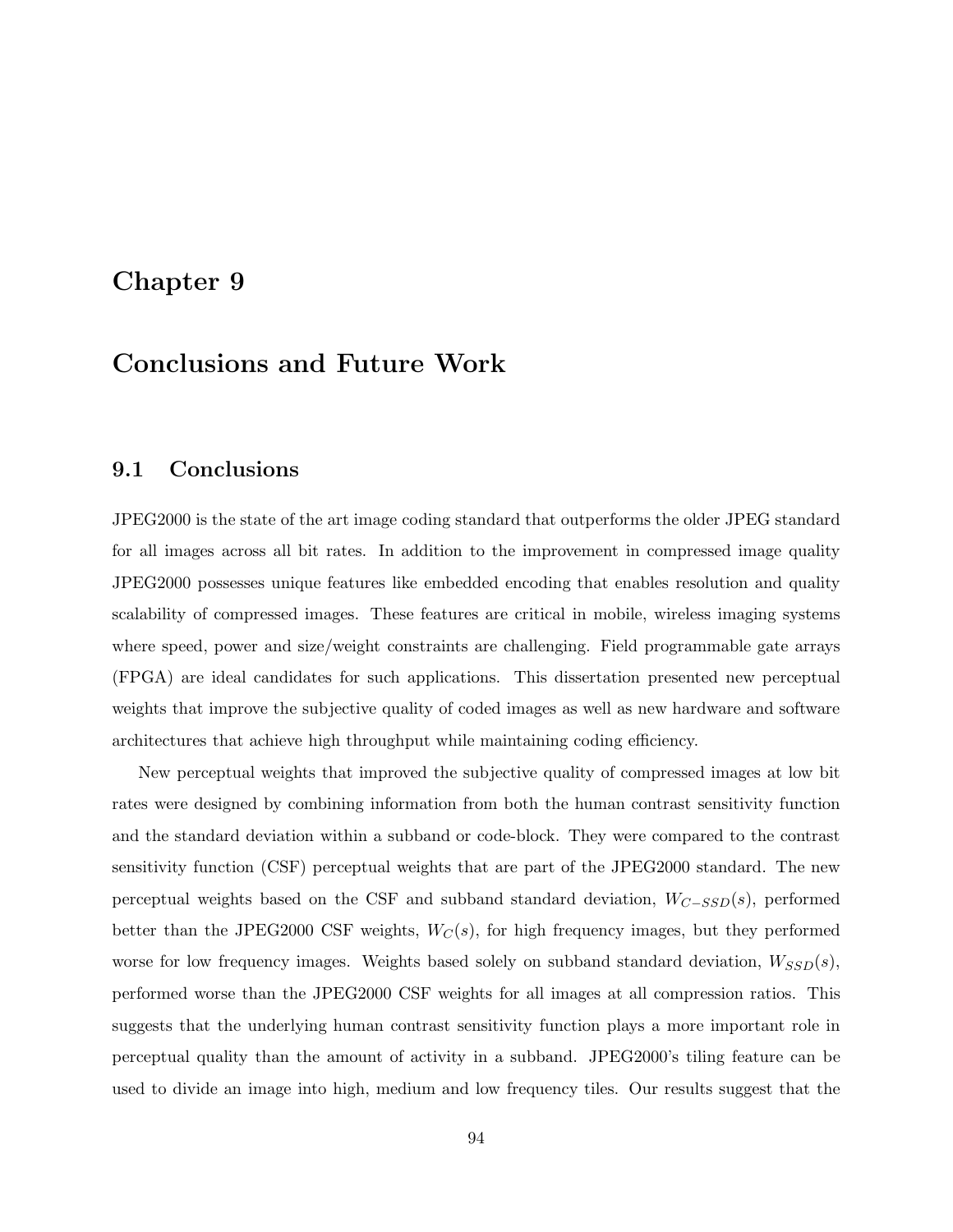low frequency tiles be compressed using  $W_C(s)$  and the high frequency tiles be compressed using  $W_{C-SSD}(s)$ . For the medium frequency tiles JPEG2000's visual progressive weights feature could be used to apply  $W_{C-SSD}(s)$  at low to moderate compression ratios and then switch to  $W_C(s)$  at higher compression ratios.

This dissertation also proposed a new parallel split arithmetic encoder (SAE) process model for embedded block coding with optimal truncation (EBCOT) tier-1 where the context state adaptation and the bitstream generation are separated into two separate tasks called context state adaptation (CSA) and arithmetic encoding (AE). The proposed SAE process is distinguished from previous research in that it achieves throughput improvement without sacrificing as much coding efficiency. Three methods to evaluate the SAE process were designed and implemented: (1) clock cycle consumption estimation, (2) multithreaded software implementation, and (3) FPGA based multirate hardware implementation. The SAE process is further distinguished from past efforts in two ways: SAE achieves most of its speedup through the AE task, not the context formation (CF) task; and, SAE is a comprehensive process that incorporates both the CF and the AE tasks in EBCOT tier-1. Consequently, SAE implementations could be further enhanced by taking advantage of faster CF and AE designs.

The resulting savings were substantiated. The "estimation" method showed that for a representative image the new process model saved as much as 8% of the total clock cycles over the serial architecture. However software and hardware implementations achieved as much as 50% and 120% throughput improvement over the conventional serial implementation. All three SAE evaluation methods (estimation, multithreading, and FPGA) preserved coding efficiency and improved throughput. Clock cycle estimation provided quick insights into the performance of the new SAE process, but significantly underestimated real performance. Real implementations of the SAE process relied on CSA executing faster than AE. In multithreaded software the SAE process mapped to less computation in the CSA thread and in hardware the SAE process mapped to smaller delay in the CSA module. Consequently, both implementations improved throughput. The hardware implementation improved throughput more than the software implementation, as expected since the hardware implementation results in greater savings in CSA processing. The substantial difference in results for the three methods used to implement and evaluate the SAE process underscores the importance of evaluating a proposed process (algorithm) from several perspectives.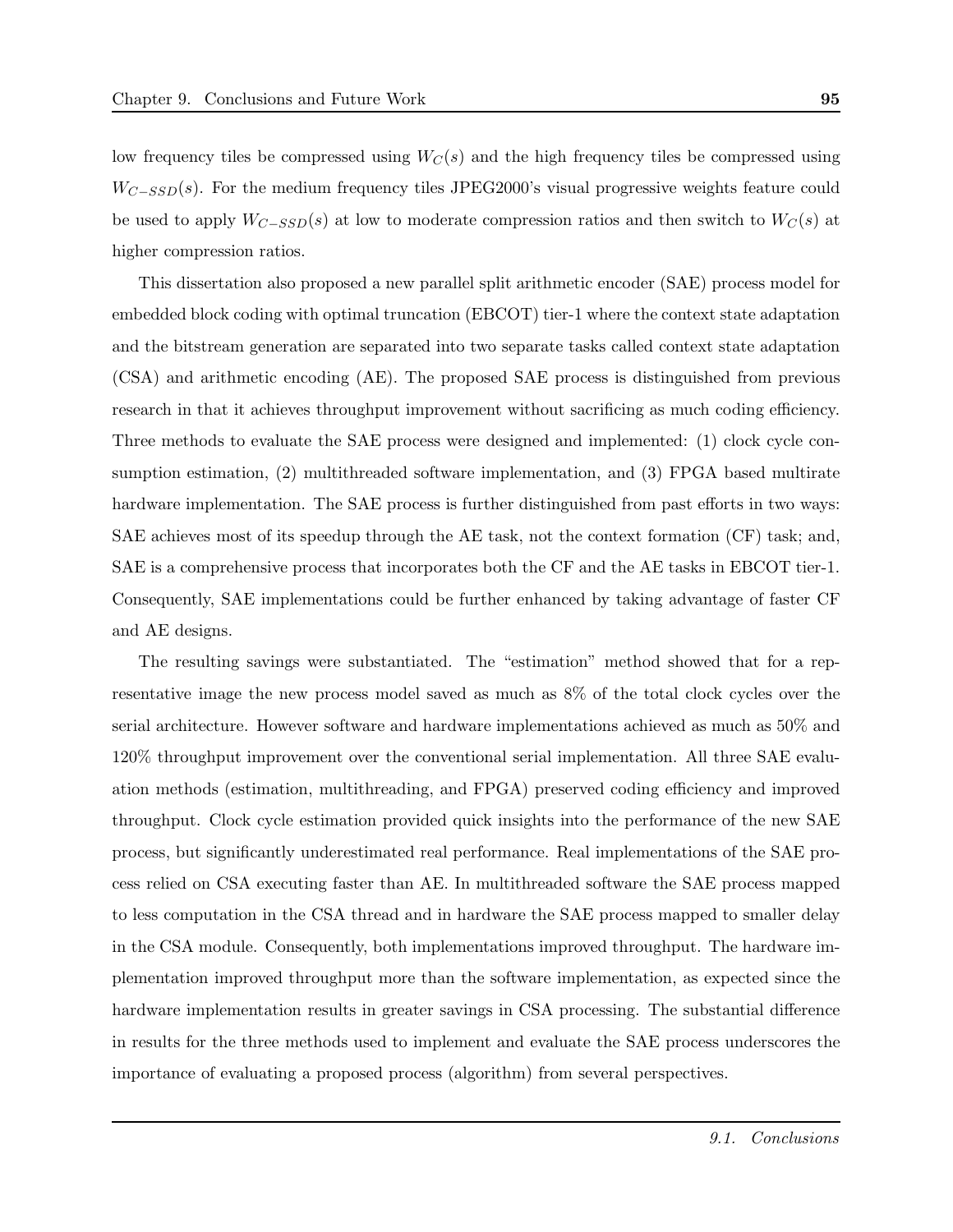## 9.2 Future Work

Future work on the SAE process has the potential to investigate two new opportunities to improve the overall throughput further. First the SAE process model could be applied while using a true pass-parallel CF implementation as was done for the multithreaded software implementation on Inferno2. In particular the CF module designed by Chiang [23] and that designed by Gangadhar [24] has the potential to increase the throughput of the CF task. Using a CF with a higher throughput, along with a larger first-in-first-out buffer, or FIFO (to mitigate write stalling on the CF side) has the potential to improve the overall throughput more than current implementations.

A second opportunity for improvement comes from pipelining the AE module. The current implementation of the AE module has minimum pipelining and therefore runs on a slow clock. By pipelining the AE module, the critical path inside the module is decreased, thus allowing it to be run on faster clocks. This has the potential to achieve equal or greater throughput compared to current implementations using a smaller number of instances of the AE module. For example two instances of the faster, pipelined AE modules (fed using a round-robin assignment) may be able to achieve the same or greater overall throughput than four instances of the slower AE modules. The hardware cost of each AE module may have increased; however this is more than compensated for by the fact that fewer instances of the AE modules need to be used.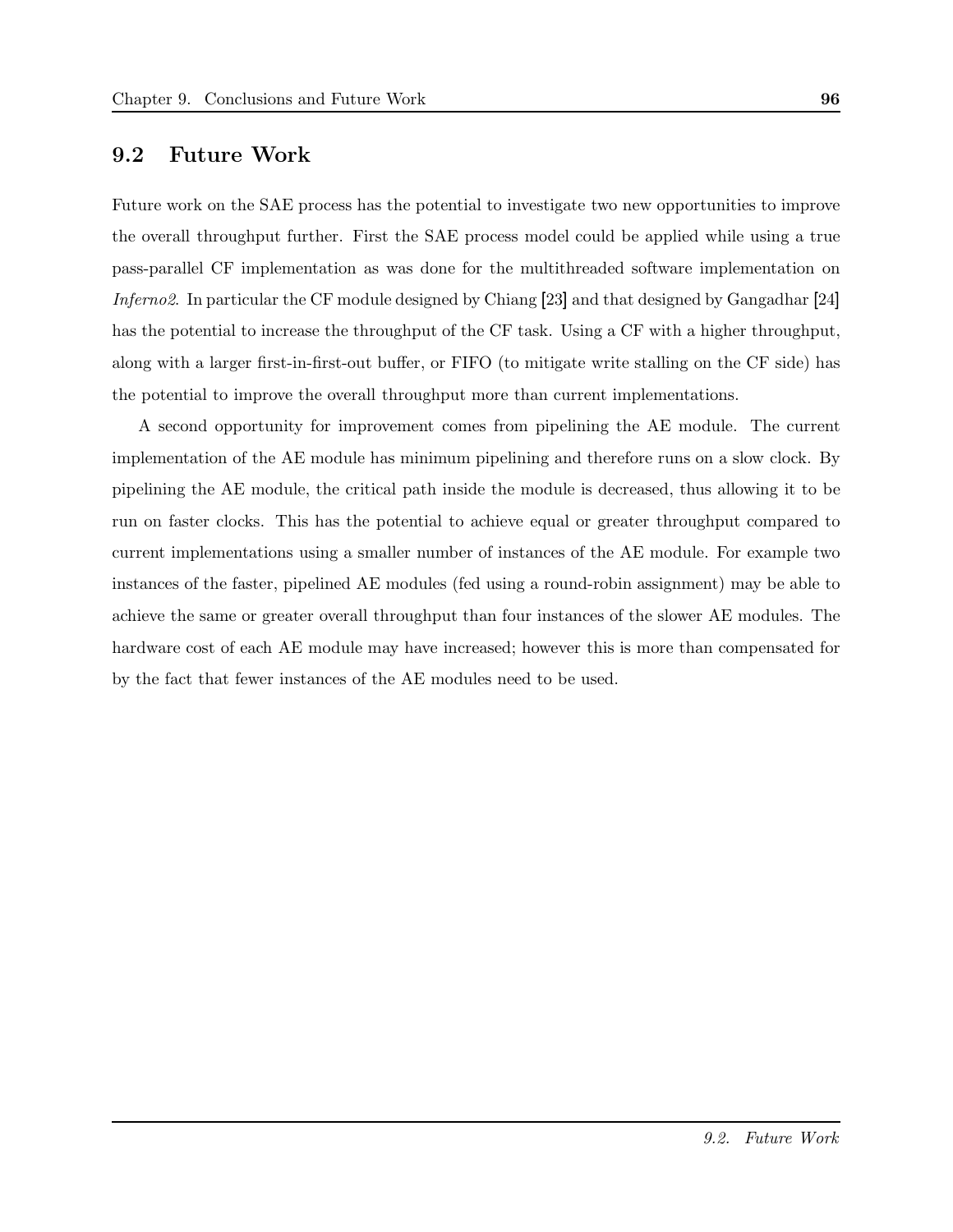## Bibliography

- [ 1 ] M. Nadenau and J. Reichel, "Opponent color, human vision and wavelets for image compression," in Proc. of the Seventh Color Imaging Conference, 1999, pp. 237–42.
- [ 2 ] D. S. Taubman and M. W. Marcellin, JPEG2000: Image Compression Fundamentals, Standards and Practice. Norwell, MA: Kluwer Academic Publishers, 2002.
- [ 3 ] A. Skodras, C. Christopoulos, and T. Ebrahimi, "The JPEG2000 still image compression standard," IEEE Signal Processing Mag., vol. 18, no. 5, pp. 36–58, September 2001.
- [4] J. M. Shapiro, "Embedded image coding using zerotrees of wavelet coefficients," IEEE Trans. Signal Processing, vol. 41, no. 12, pp. 3445–62, 1993.
- [ 5 ] A. Said and W. Pearlman, "A new, fast, and efficient image codec based on set partitioning in hierarchical trees," IEEE Trans. Circuits Syst. Video Technol., vol. 6, no. 3, pp. 243–50, June 1996.
- [ 6 ] A. B. Watson, "Efficiency of a model human image code," Journal of the Optical Society of America, vol. 4, no. 12, pp. 2401–2417, December 1987.
- [ 7 ] C. Lian, K. Chen, H. Chen, and L. Chen, "Analysis and architecture design of block-coding engine for EBCOT in JPEG2000," IEEE Trans. Circuits Syst. Video Technol., vol. 13, no. 3, pp. 219–30, March 2003.
- [ 8 ] Y. Hayashi, H. Tsutsui, T. Masuzaki, T. Humi, Y. Onoye, and Y. Nakamura, "Design framework for JPEG2000 encoding system architecture," in Proc. of the IEEE International Symposium on Circuits and Systems (ISCAS), vol. 2, May 2003, pp. 740–743.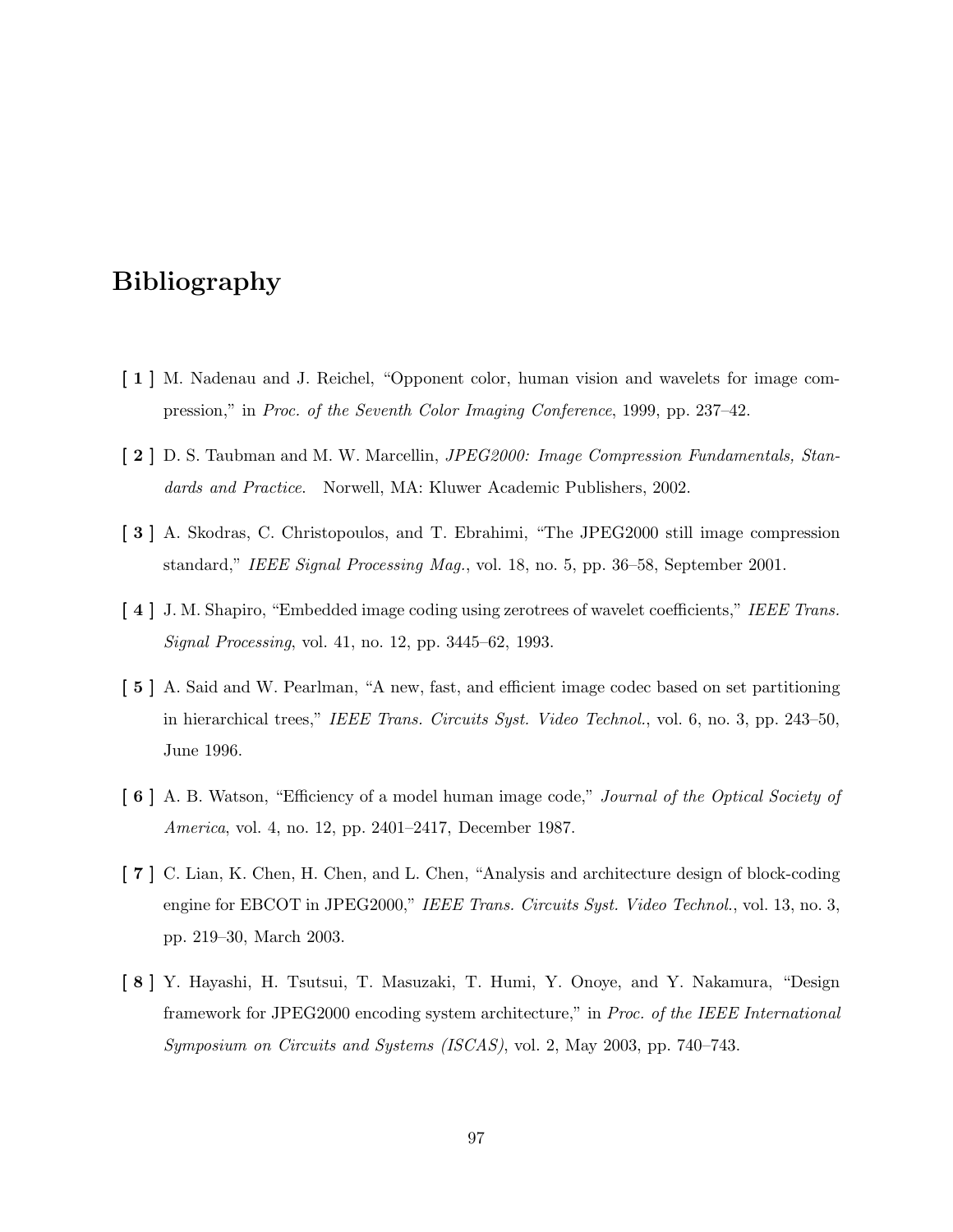- [ 9 ] M. Marcellin, M. Lepley, A. Bilgin, T. Flohr, T. Chinen, and J. Kasner, "An overview of quantization in JPEG2000," Signal Processing: Image Communications, vol. 17, no. 1, pp. 73–84, 2002.
- [ 10 ] J. L. Mannos and D. J. Sakrison, "The effects of a visual fidelity criterion on the encoding of images," IEEE Trans. Inform. Theory, vol. 20, no. 4, pp. 525–36, July 1974.
- [ 11 ] K. Mullen, "The contrast sensitivity of human colour vision to red-green and blue-yellow chromatic gratings," Journal of Physiology, vol. 359, pp. 381–400, 1985.
- [ **12** ] ITU T.800: JPEG2000 image coding system Part 1, ITU Std., July 2002.
- [ 13 ] A. B. Watson, G. Y. Yang, J. A. Solomon, and J. Villasenor, "Visibility of wavelet quantization noise," IEEE Trans. Image Processing, vol. 6, no. 8, pp. 1164–75, August 1997.
- [ 14 ] S. S. Hemami and M. G. Ramos, "Wavelet coefficient quantization to produce equivalent visual distortions in complex stimuli," in Proc. of SPIE Human Vision and Electronic Imaging V, vol. 3959, January 2000, pp. 200–10.
- [ 15 ] A. Beegan, L. R. Iyer, A. E. Bell, V. R. Maher, and M. A. Ross, "Design and evaluation of perceptual masks for wavelet image compression," in Proc. of the Tenth IEEE Digital Signal Processing Workshop, October 2002, pp. 88–93.
- [ 16 ] S. S. Hemami and M. G. Ramos, "Perceptual quantization for wavelet-based image coding," in Proc. IEEE Int. Conf. Image Proc., vol. 1, September 2000, pp. 645–48.
- [ 17 ] K. Varma and A. Bell, "Improving JPEG2000's perceptual performance with weights based on both contrast sensitivity and standard deviation." in Proc. IEEE International Conference Acoustics Speech and Signal Processing (ICASSP), May 2003.
- [ **18** ] ITU T.24: Standardized digitized image set, ITU Std., June 1998.
- [ 19 ] ITU-R BT.500-11: Methodology for the subjective assessment of the quality of television pictures, ITU Std., 2002.
- [ 20 ] A. P. Bradley, "A wavelet visible difference predictor," IEEE Trans. Image Processing, vol. 8, no. 5, pp. 717–30, May 1999.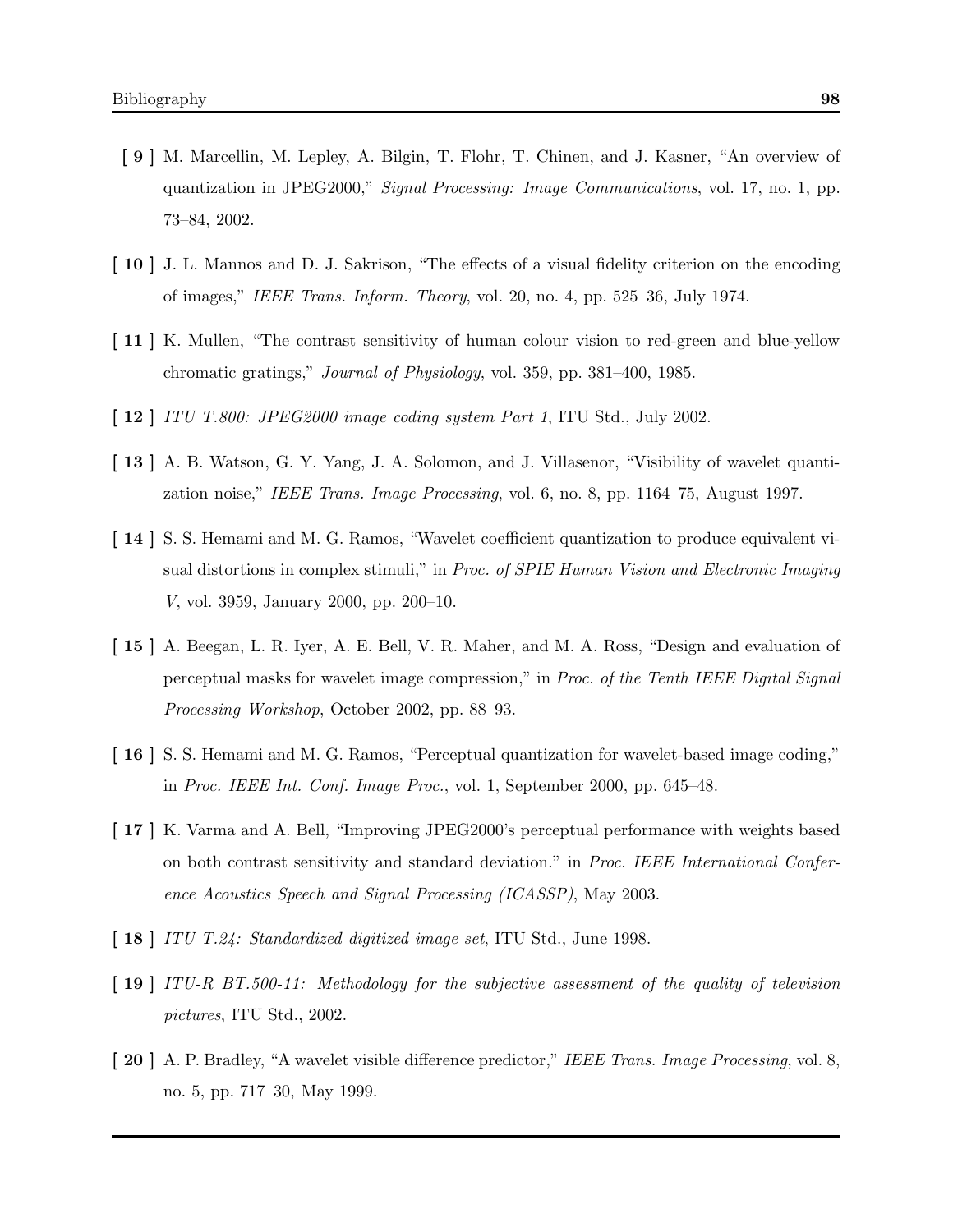- [ 21 ] K. Andra, C. Chakrabarti, and T. Acharya, "A high performance JPEG2000 architecture," IEEE Trans. Circuits Syst. Video Technol., vol. 13, no. 3, pp. 209–18, March 2003.
- [ 22 ] A. K. Gupta, D. Taubman, and S. Nooshabadi, "High speed VLSI architecture for bit plane encoder of JPEG2000," in The 47th Midwest Symposium on Circuits and Systems  $(MWSCAS'04)$ , vol. 2, July 2004, pp. 233–236.
- [ 23 ] J. Chiang, Y. Lin, and C. Hsieh, "Efficient pass-parallel architecture for EBCOT in JPEG2000," in Proc. of the IEEE International Symposium on Circuits and Systems (IS-CAS), vol. 1, May 2002, pp. 773–776.
- [ 24 ] M. Gangadhar and D. Bhatia, "FPGA based EBCOT architecture for JPEG2000," in *Proc.* of the IEEE International Conference on Field-Programmable Technology, December 2003, pp. 228–233.
- [ 25 ] J. Chiang, C. Chang, Y. Lin, C. Hsieh, and C. Hsia, "High-speed EBCOT with dual contextmodeling coding architecture for JPEG2000," in Proc. of the IEEE International Symposium on Circuits and Systems (ISCAS), vol. 3, May 2004, pp. 865–68.
- [ 26 ] H. Fang, T. Wang, C. Lian, T. Chang, and L. Chen, "High speed memory efficient EBCOT architecture for JPEG2000," in Proc. of the IEEE International Symposium on Circuits and Systems (ISCAS), vol. 2, May 2003, pp. 736–39.
- [ 27 ] Z. Xing, Y. Ye, Q. Xing, W. Tuo, and S. Hai-Bin, "A cycle-efficient sample-parallel EBCOT architecture for JPEG2000 encoder," in Proc. of the International Symposium on Intelligent Multimedia, Video and Speech Processing, Oct 2004, pp. 386–89.
- [ 28 ] G. Pastuszak, "A high-performance architecture for embedded block coding in JPEG 2000," IEEE Trans. Circuits Syst. Video Technol., vol. 15, no. 9, pp. 1182–91, Sep 2005.
- [ 29 ] K. Varma and A. E. Bell, "DSP Tips and Tricks: JPEG2000–Choices and tradeoffs for encoders." IEEE Signal Processing Mag., vol. 21, no. 6, pp. 70–75, November 2004.
- [ 30 ] D. M. Tullsen, S. J. Eggers, and H. M. Levy, "Simultaneous multithreading: Maximizing on-chip parallelism," in 22nd Annual International Symposium on Computer Architecture, June 1995.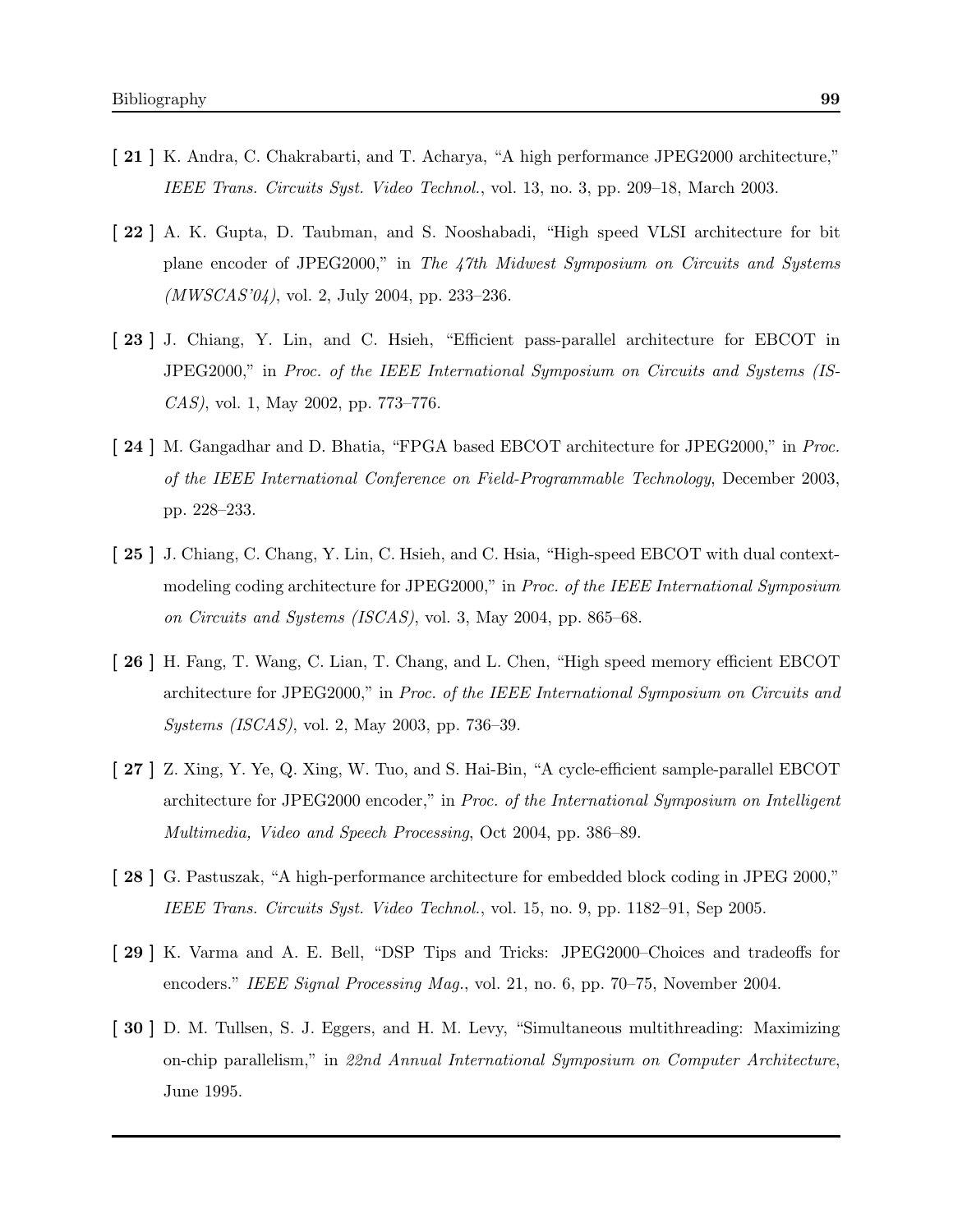- [ 31 ] T. Moseley, J. Kihm, D. Connors, and D. Grunwald, "Methods for modeling resource contention on simultaneous multithreading processors," in International Conference on Computer Design, Oct 2005.
- [ 32 ] J. L. Hennessy and D. A. Patterson, Computer Architecture: A Quantitative Approach. Morgan Kaufmann, 1990.